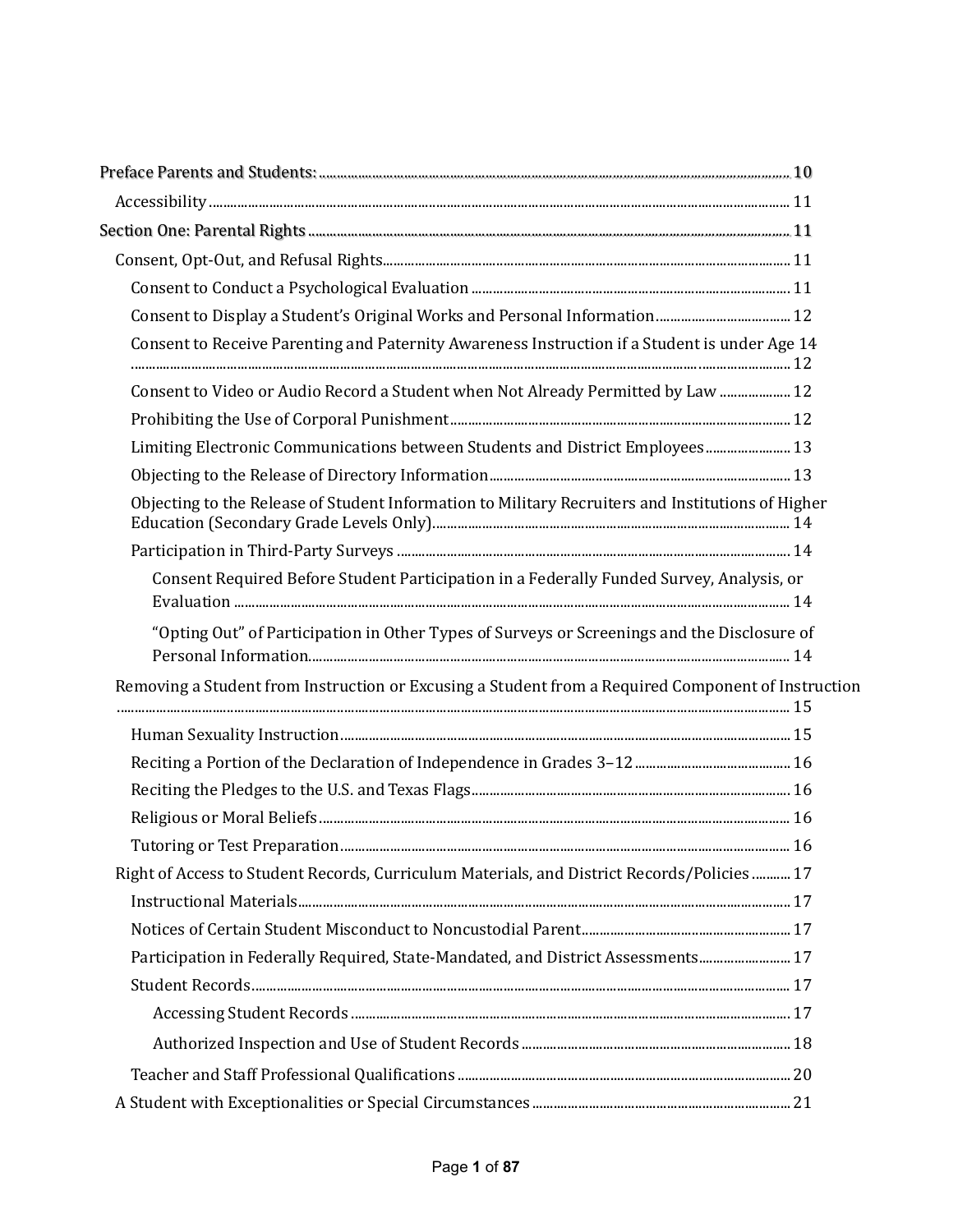| A Student Who Has Learning Difficulties or Who Needs Special Education or Section 504 Services       |  |
|------------------------------------------------------------------------------------------------------|--|
|                                                                                                      |  |
|                                                                                                      |  |
|                                                                                                      |  |
|                                                                                                      |  |
|                                                                                                      |  |
| Notification to Parents of Intervention Strategies for Learning Difficulties Provided to Students in |  |
|                                                                                                      |  |
| A Student Who Receives Special Education Services with Other School-Aged Children in the Home        |  |
|                                                                                                      |  |
| A Student with Physical or Mental Impairments Protected under Section 504 25                         |  |
|                                                                                                      |  |
|                                                                                                      |  |
|                                                                                                      |  |
|                                                                                                      |  |
|                                                                                                      |  |
|                                                                                                      |  |
|                                                                                                      |  |
|                                                                                                      |  |
|                                                                                                      |  |
|                                                                                                      |  |
|                                                                                                      |  |
|                                                                                                      |  |
|                                                                                                      |  |
|                                                                                                      |  |
|                                                                                                      |  |
|                                                                                                      |  |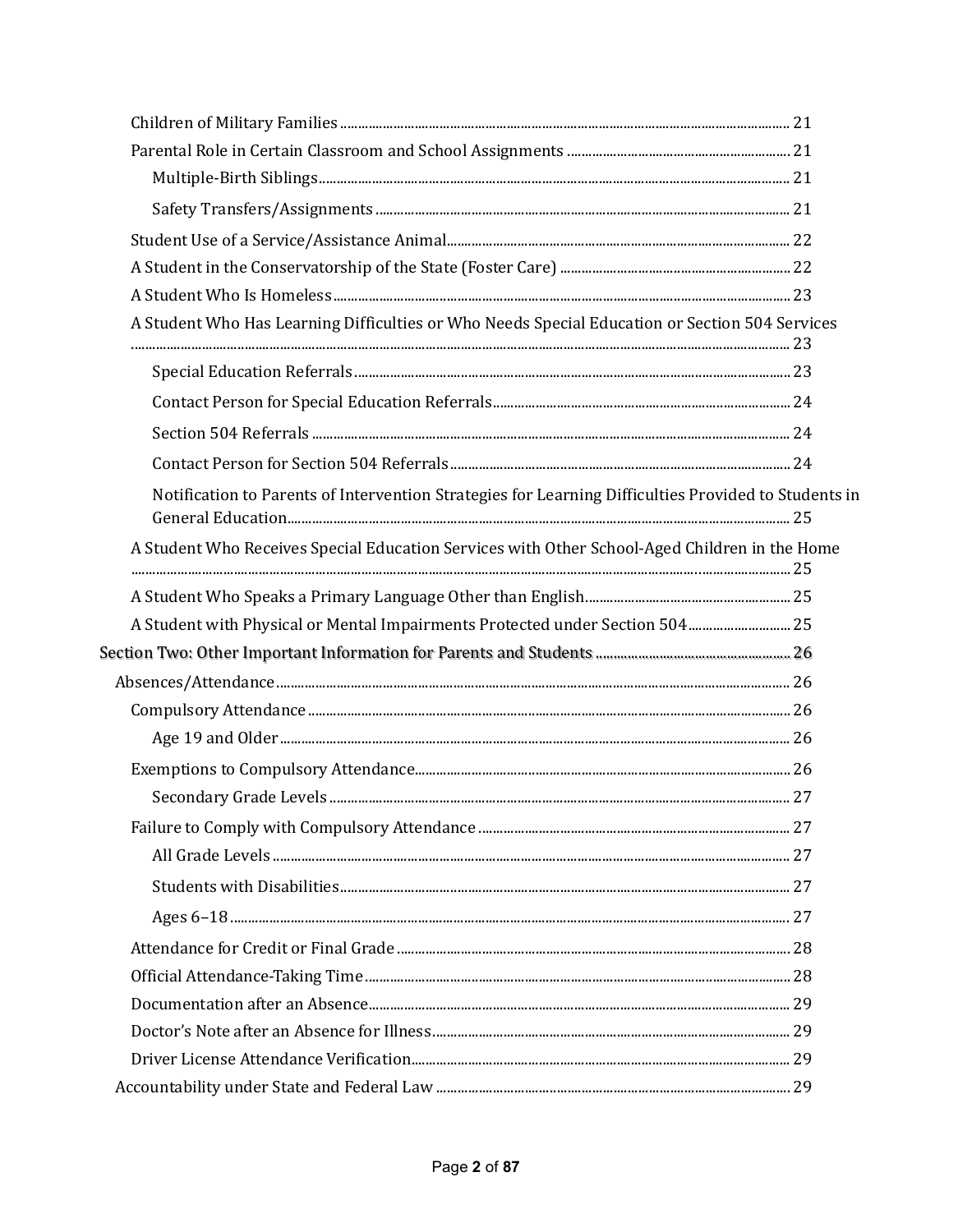| Reporting and Responding to Sexual Abuse, Trafficking, and Other Maltreatment of Children34      |  |
|--------------------------------------------------------------------------------------------------|--|
| Further Resources on Sexual Abuse, Trafficking, and Other Maltreatment of Children  34           |  |
|                                                                                                  |  |
|                                                                                                  |  |
|                                                                                                  |  |
|                                                                                                  |  |
|                                                                                                  |  |
|                                                                                                  |  |
|                                                                                                  |  |
|                                                                                                  |  |
|                                                                                                  |  |
|                                                                                                  |  |
|                                                                                                  |  |
|                                                                                                  |  |
|                                                                                                  |  |
|                                                                                                  |  |
|                                                                                                  |  |
|                                                                                                  |  |
|                                                                                                  |  |
|                                                                                                  |  |
|                                                                                                  |  |
| Credit by Examination-If a Student Has Taken the Course/Subject (Grades 6-12) 41                 |  |
| Credit by Examination for Advancement/Acceleration-If a Student Has Not Taken the Course/Subject |  |
|                                                                                                  |  |
|                                                                                                  |  |
|                                                                                                  |  |
|                                                                                                  |  |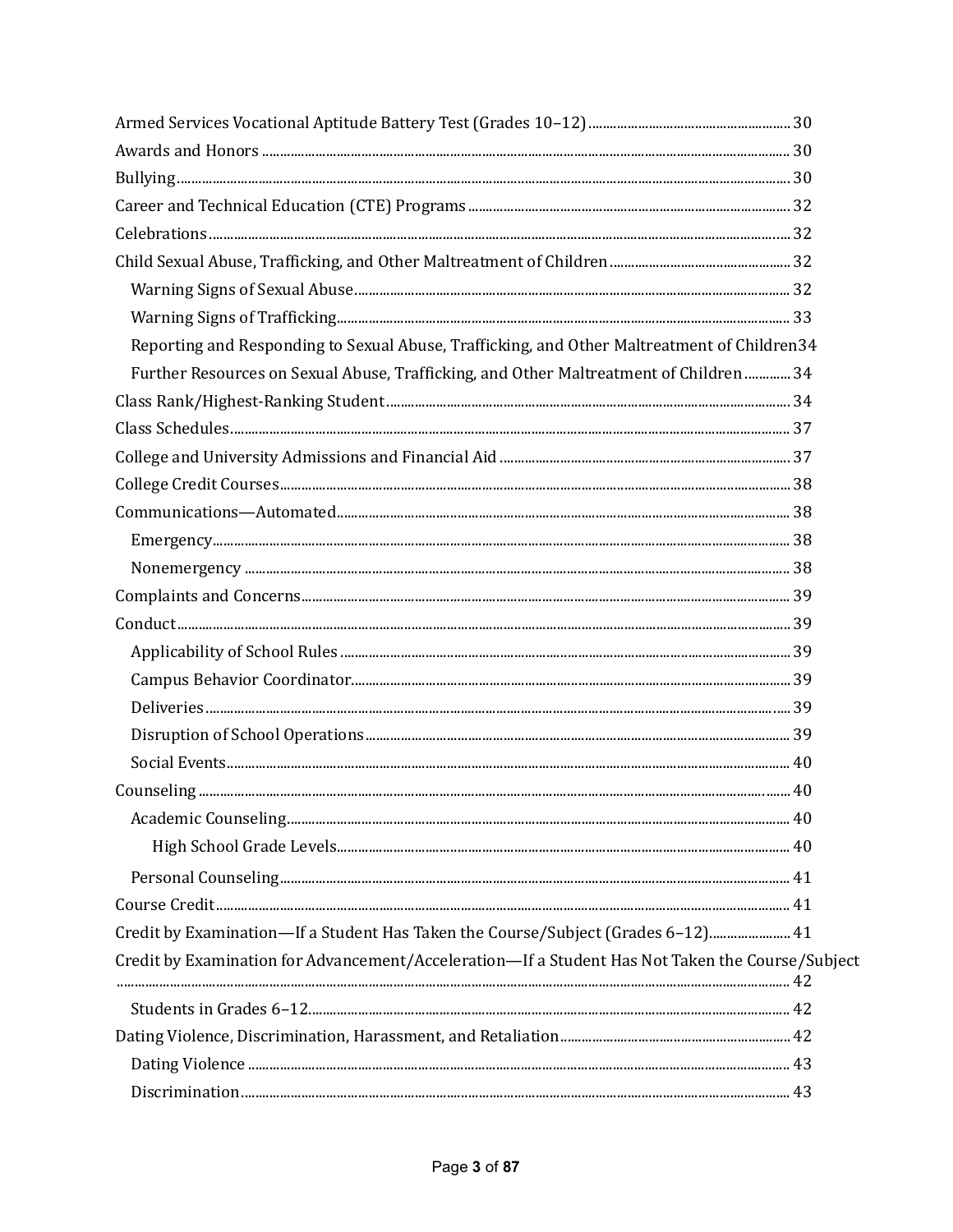| Possession and Use of Personal Telecommunications Devices, Including Cell Phones, and Other |  |
|---------------------------------------------------------------------------------------------|--|
| 19 Instructional Use of Personal Telecommunications and Other Electronic Devices 49         |  |
|                                                                                             |  |
|                                                                                             |  |
|                                                                                             |  |
|                                                                                             |  |
|                                                                                             |  |
|                                                                                             |  |
|                                                                                             |  |
|                                                                                             |  |
|                                                                                             |  |
|                                                                                             |  |
|                                                                                             |  |
|                                                                                             |  |
|                                                                                             |  |
|                                                                                             |  |
|                                                                                             |  |
|                                                                                             |  |
|                                                                                             |  |
|                                                                                             |  |
|                                                                                             |  |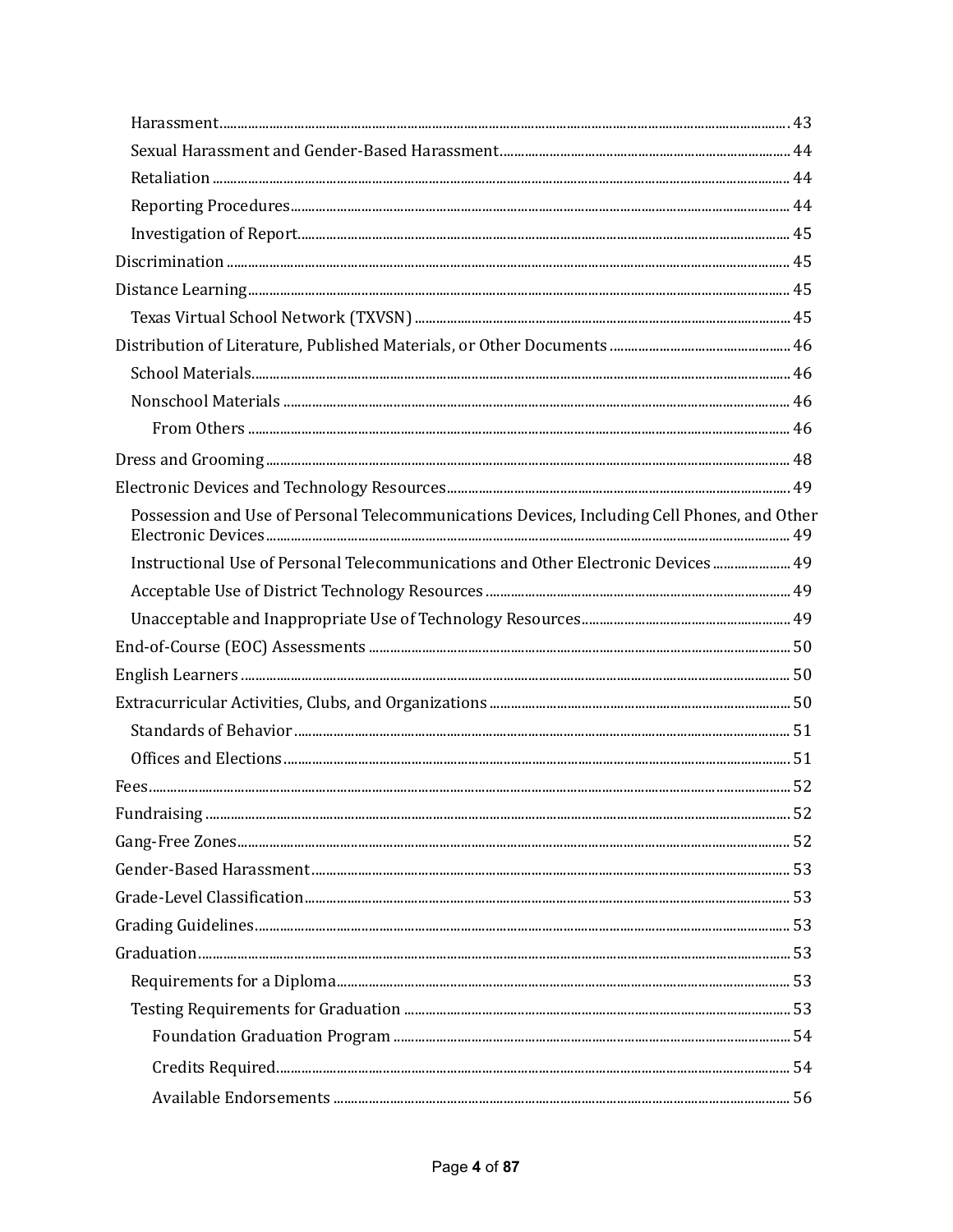| Policies and Procedures that Promote Student Physical and Mental Health 64 |  |
|----------------------------------------------------------------------------|--|
|                                                                            |  |
|                                                                            |  |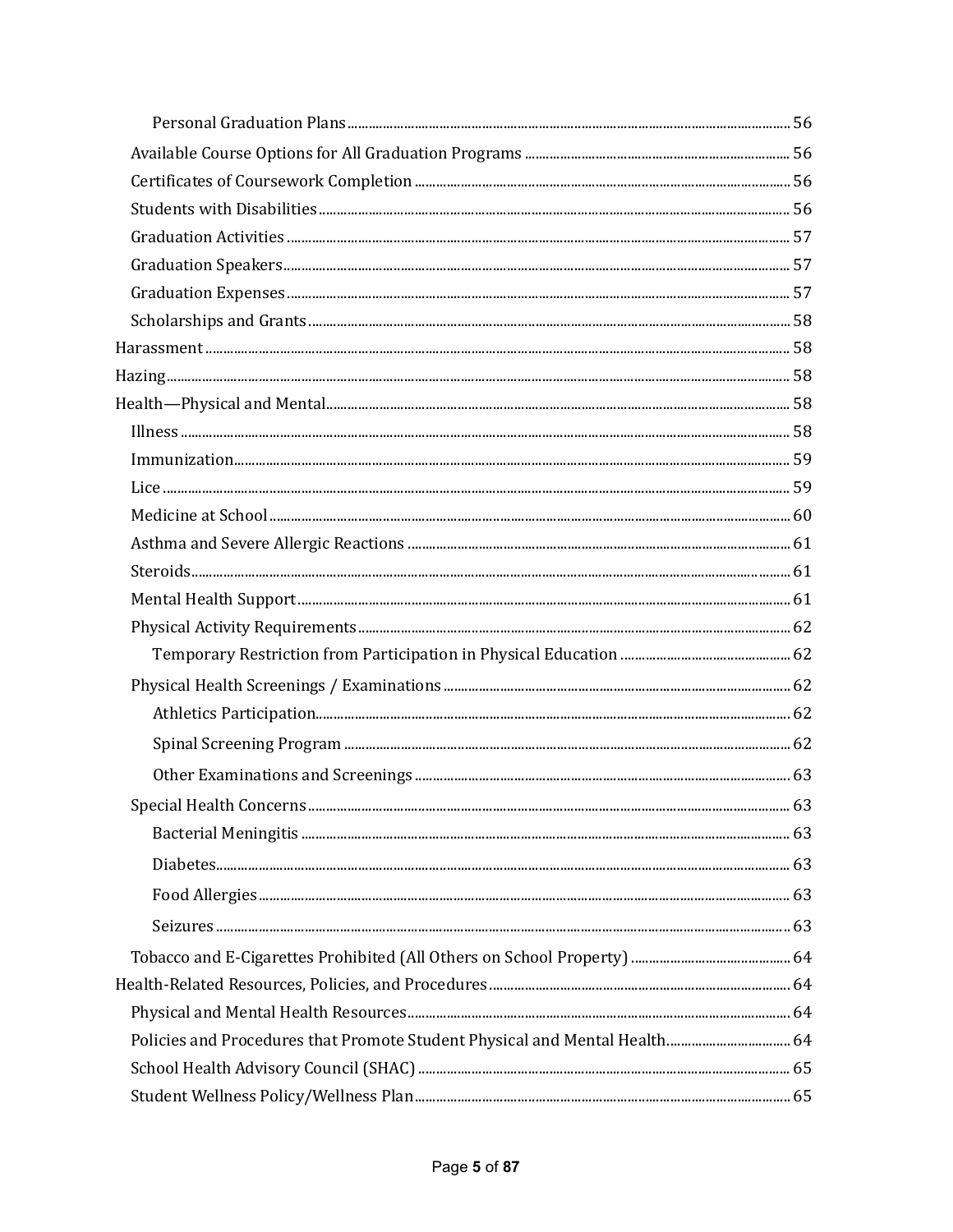| In-School Suspension (ISS) and Out-of-School Suspension (OSS) Makeup Work 68 |  |
|------------------------------------------------------------------------------|--|
|                                                                              |  |
|                                                                              |  |
|                                                                              |  |
|                                                                              |  |
|                                                                              |  |
|                                                                              |  |
|                                                                              |  |
|                                                                              |  |
|                                                                              |  |
|                                                                              |  |
|                                                                              |  |
|                                                                              |  |
|                                                                              |  |
|                                                                              |  |
|                                                                              |  |
|                                                                              |  |
|                                                                              |  |
|                                                                              |  |
|                                                                              |  |
|                                                                              |  |
|                                                                              |  |
|                                                                              |  |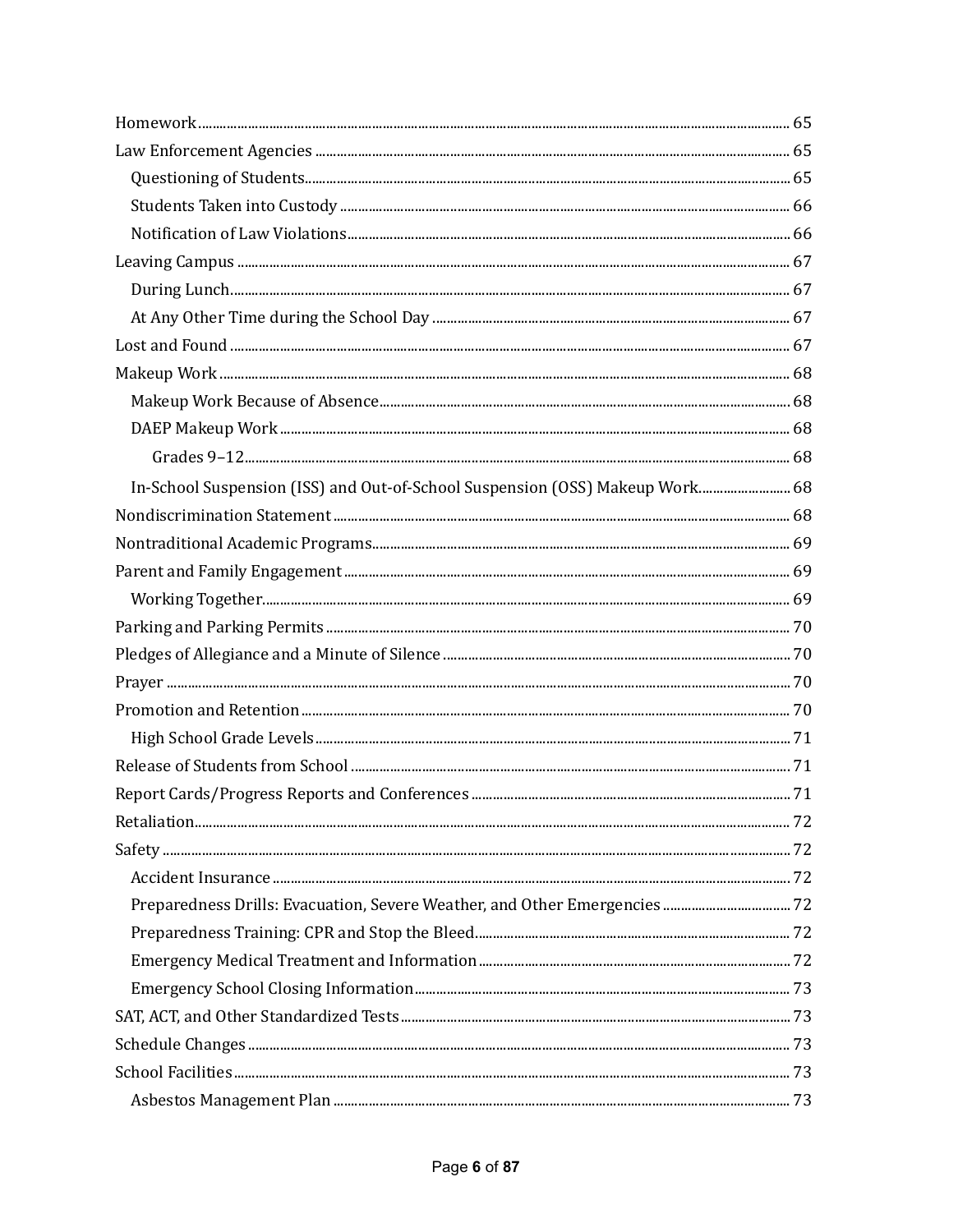| Textbooks, Electronic Textbooks, Technological Equipment, and Other Instructional Materials78 |  |
|-----------------------------------------------------------------------------------------------|--|
|                                                                                               |  |
|                                                                                               |  |
|                                                                                               |  |
|                                                                                               |  |
|                                                                                               |  |
|                                                                                               |  |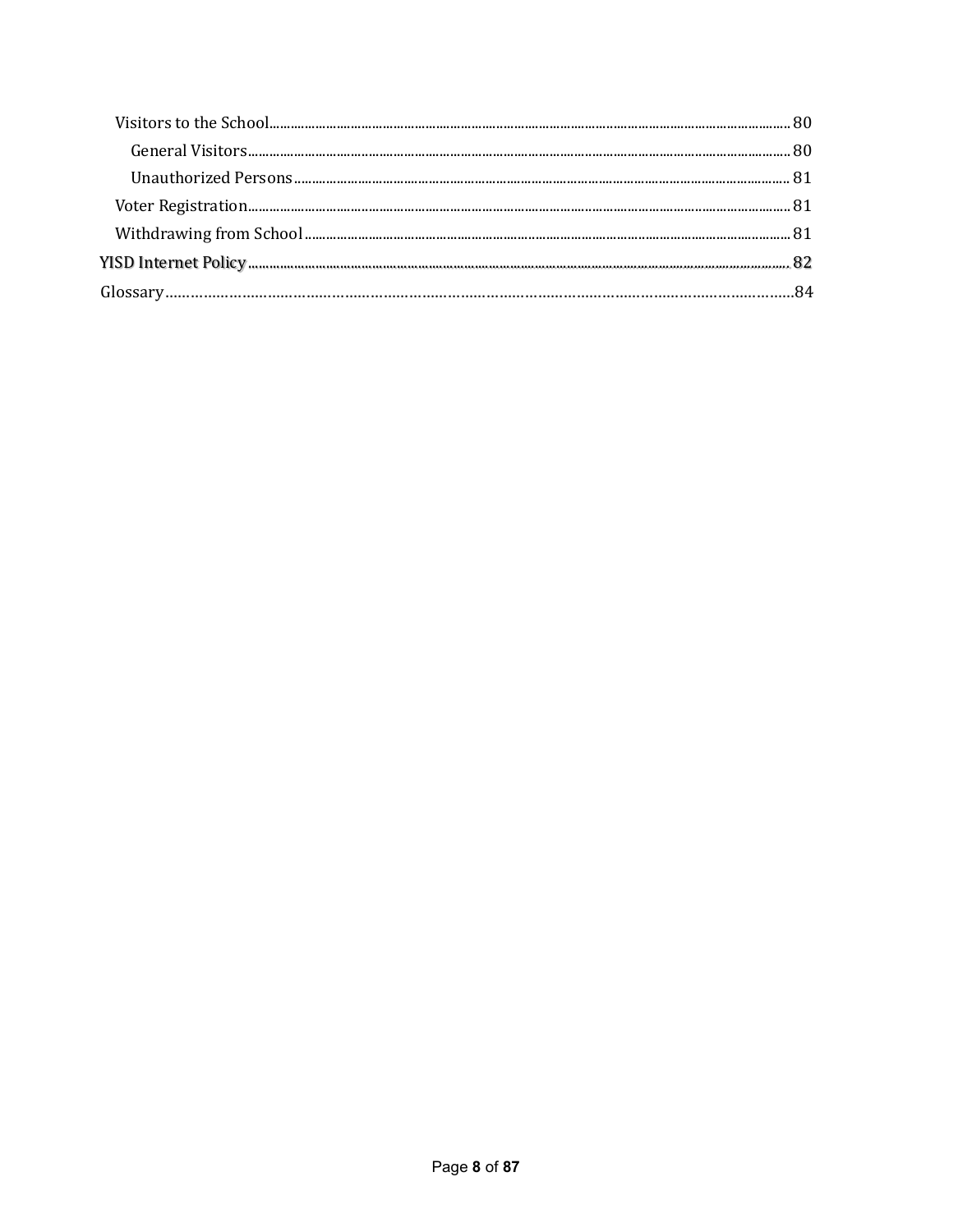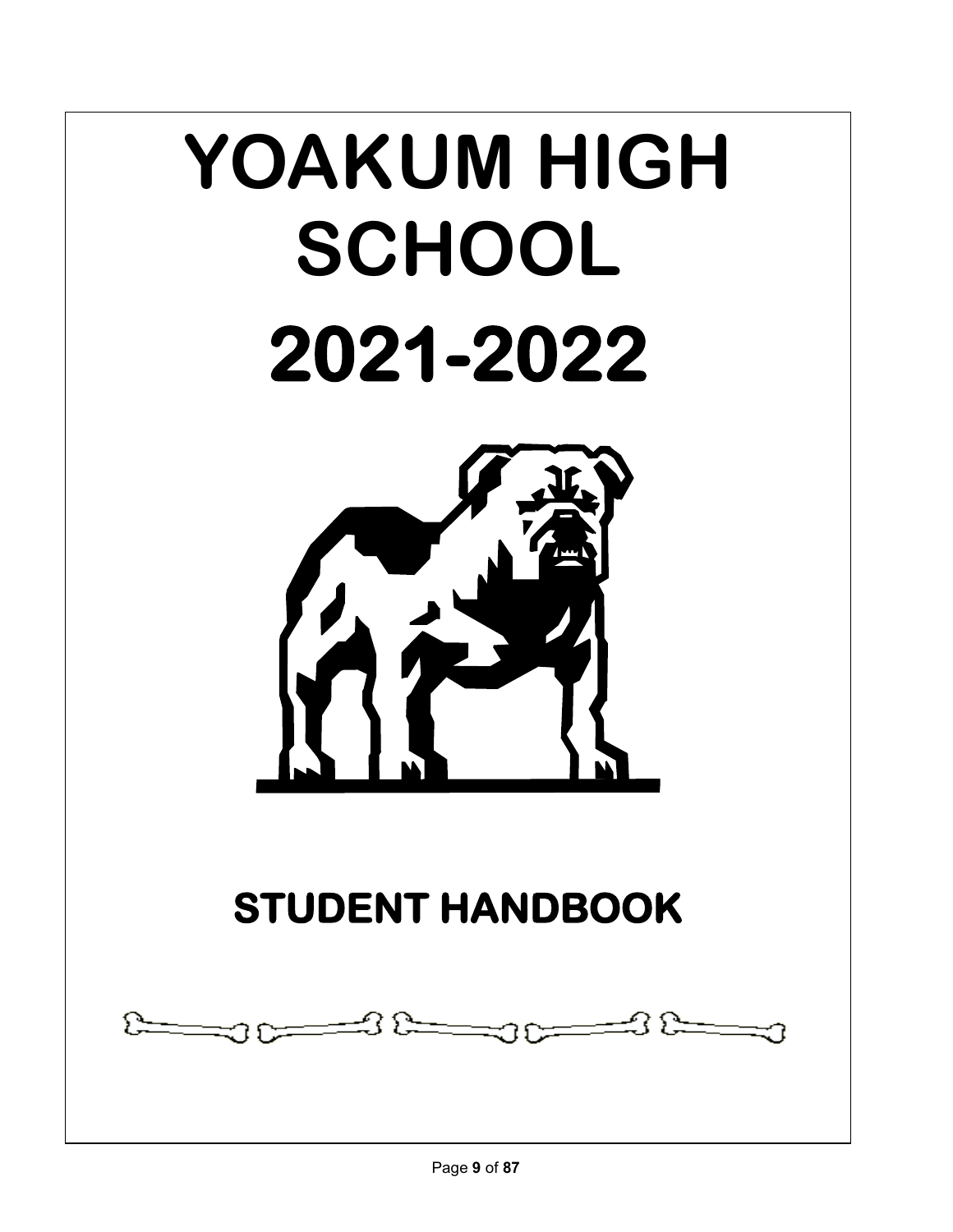Preface Parents and Students:

Welcome to the new school year!

Education is a team effort. Students, parents, teachers, and other staff members working together will make this a successful year.

The Yoakum High School Student Handbook is a general reference guide that is divided into two sections:

**Section One: Parental Rights** describes certain parental rights as specified in state or federal law.

**Section Two: Other Important Information for Parents and Students** is organized alphabetically by topic. Where applicable, the topics are further organized by grade level.

**Note:** Unless otherwise noted, the term "parent" refers to the parent, legal guardian, any person granted some other type of lawful control of a student, or any other person who has agreed to assume schoolrelated responsibility for a student.

The Student Handbook is designed to align with law, board-adopted policy, and the Student Code of Conduct, a board-adopted document intended to promote school safety and an atmosphere for learning. The Student Handbook is not meant to be a complete statement of all policies, procedures, or rules in any given circumstance.

In case of conflicts between board policy (including the Student Code of Conduct) and any Student Handbook provision, the district will follow board policy and the Student Code of Conduct.

Therefore, parents and students should become familiar with the YISD Student Code of Conduct. To review the Code of Conduct, visit the district's website at www.yoakumisd.net. State law requires that the Code of Conduct be prominently displayed or made available for review at each campus.

The Student Handbook is updated annually; however, policy adoption and revisions may occur throughout the year. The district encourages parents to stay informed of proposed policy changes by attending board meetings and reviewing newsletter and other communications explaining changes in policy or other rules that affect Student Handbook provisions. The district reserves the right to modify the Student Handbook at any time. Notice of revisions will be provided as is reasonably practical.

Although the Student Handbook may refer to rights established through law or district policy, it does not create additional rights for parents and students. It does not, nor is it intended to, represent a contract between any parent or student and the district.

A hard copy of either the Student Code of Conduct or Student Handbook can be requested at the Yoakum High School front office.

**Note:** References to board policy codes are included for ease of reference. The hard copy of the district's official policy manual is available for review in the district administration office, and an unofficial electronic copy is available at yoakumisd.net

The policy manual includes:

- Legally referenced (LEGAL) policies that contain provisions from federal and state laws and regulations, case law, and other legal authorities that provide the legal framework for school districts.
- Board-adopted (LOCAL) policies that articulate the board's choices and values regarding district practices.

For questions about the material in this handbook, please contact Chris Wegener, principal of YHS.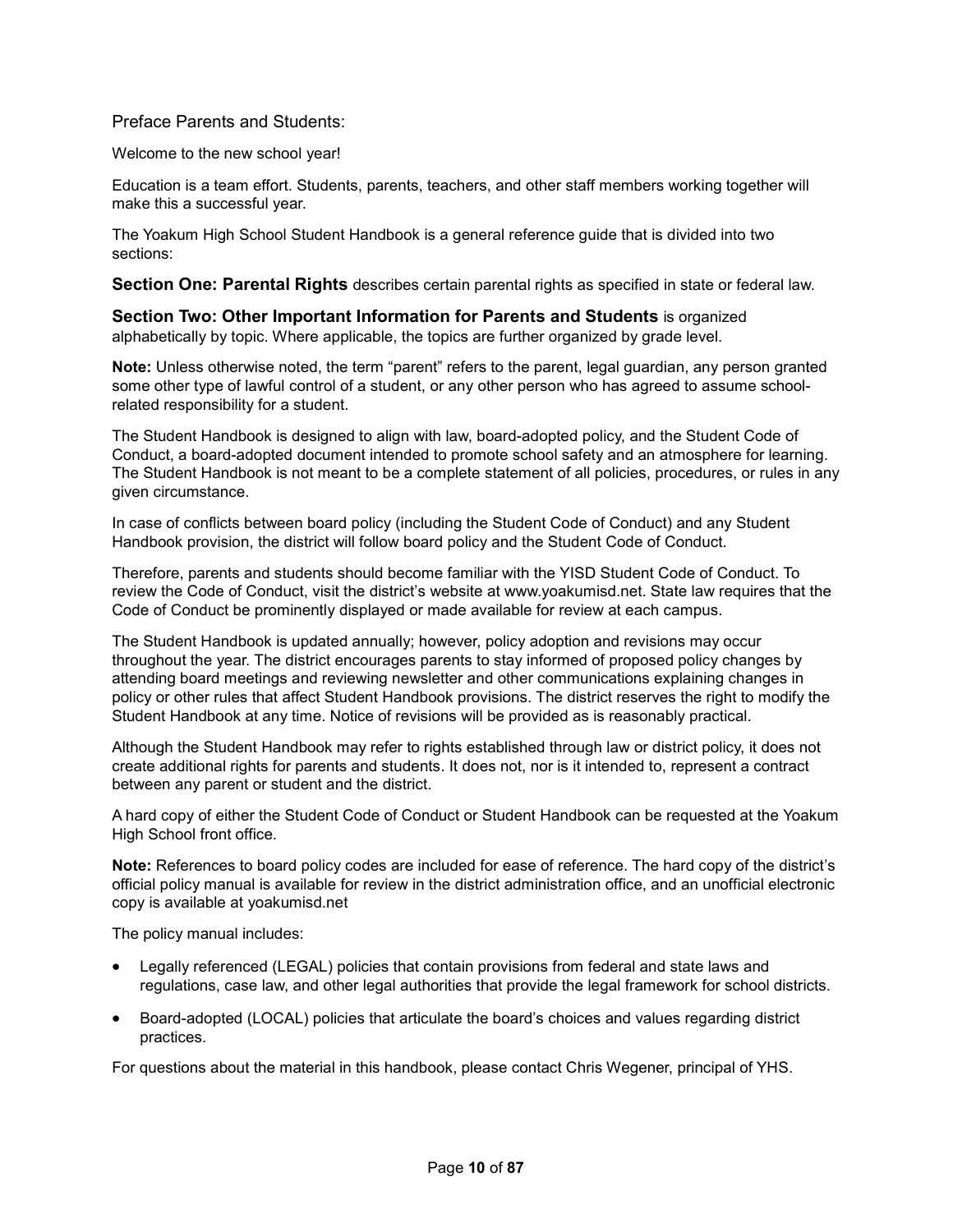Complete and return to the student's campus the following forms (provided in the forms packet distributed at the beginning of the year or upon enrollment):

- Acknowledgment of Electronic Distribution of Student Handbook,
- Notice Regarding Directory Information and Parent's Response Regarding Release of Student Information,
- Parent's Objection to the Release of Student Information to Military Recruiters and Institutions of Higher Education (if you choose to restrict the release of information to these entities), and
- Consent/Opt-Out Form for participation in third-party surveys.

[See **Objecting to the Release of Directory Information** on page 13 and **Consent Required Before Student Participation in a Federally Funded Survey, Analysis, or Evaluation** on page 14 for more information.]

# **Accessibility**

If you have difficulty accessing this handbook because of a disability, please contact the district administration office at (361)293-3162.

# **Section One: Parental Rights**

This section describes certain parental rights as specified in state or federal law.

# **Consent, Opt-Out, and Refusal Rights**

## **Consent to Conduct a Psychological Evaluation**

Unless required under state or federal law, a district employee will not conduct a psychological examination, test, screening, or treatment, without obtaining prior written parental consent.

The district will not provide a mental health care service to a student except as permitted by law.

The district has established procedures for providing a parent with a recommendation for an intervention for a student with early warning signs of mental health concerns or substance abuse or who has been identified as at risk of attempting suicide. The district's mental health liaison will notify the student's parent within a reasonable amount of time after the liaison learns that a student has displayed early warning signs and a possible need for intervention and provide information about available counseling options.

The district has also established procedures for staff to notify the mental health liaison regarding a student who may need intervention.

The mental health liaison, Courtney Zinke, can be reached at (361) 293-3442 and can provide further information regarding these procedures as well as educational materials on identifying risk factors, accessing resources for treatment or support on- and off-campus, and accessing available student accommodations provided on campus.

For further information, see **Mental Health Support** on page 61.

**Note:** An evaluation may be legally required under special education rules or by the Texas Education Agency for child abuse investigations and reports.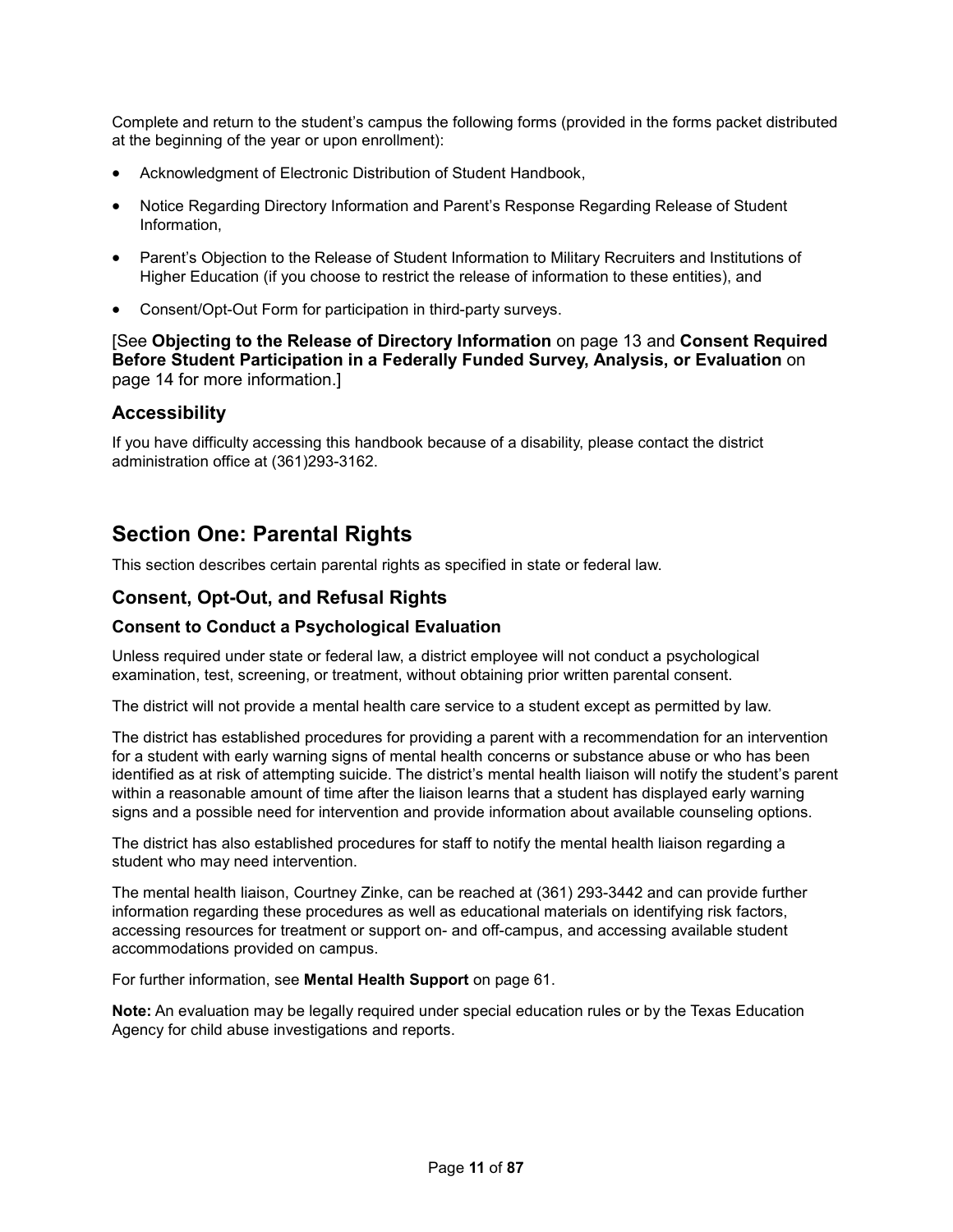# **Consent to Display a Student's Original Works and Personal Information**

Teachers may display a student's work in classrooms or elsewhere on campus as recognition of student achievement without seeking prior parental consent. These displays may include personally identifiable student information. Student work includes:

- Artwork.
- Special projects,
- Photographs,
- Original videos or voice recordings, and
- Other original works.

However, the district will seek parental consent before displaying a student's work on the district's website, a website affiliated or sponsored by the district (such as a campus or classroom website), or in district publications, which may include printed materials, videos, or other methods of mass communication.

# **Consent to Receive Parenting and Paternity Awareness Instruction if a Student is under Age 14**

A student under age 14 must have parental permission to participate in the district's parenting and paternity awareness program. This program was developed by the Office of the Texas Attorney General and the State Board of Education (SBOE) to be incorporated into health education classes.

# **Consent to Video or Audio Record a Student when Not Already Permitted by Law**

State law permits the school to make a video or voice recording without parental permission when it:

- Is to be used for school safety,
- Relates to classroom instruction or a cocurricular or extracurricular activity,
- Relates to media coverage of the school, or
- Relates to the promotion of student safety as provided by law for a student receiving special education services in certain settings.

In other circumstances, the district will seek written parental consent before making a video or voice recording of a student. Please note that parents and visitors to a classroom, both virtual and in person, may not record video or audio or take photographs or other still images without permission from the teacher of other school official.

# **Prohibiting the Use of Corporal Punishment**

Corporal punishment—spanking or paddling a student—may be used as a discipline management technique in accordance with the Student Code of Conduct and district policy FO(LOCAL).

However, in accordance with law, the district may not administer corporal punishment if a student's parent submits a signed, written statement prohibiting its use.

A parent who does not want corporal punishment administered to his or her child must return the form included in the forms packet. This signed statement must be submitted each school year. A parent may revoke this prohibition at any time during the school year by providing a signed statement to the campus principal.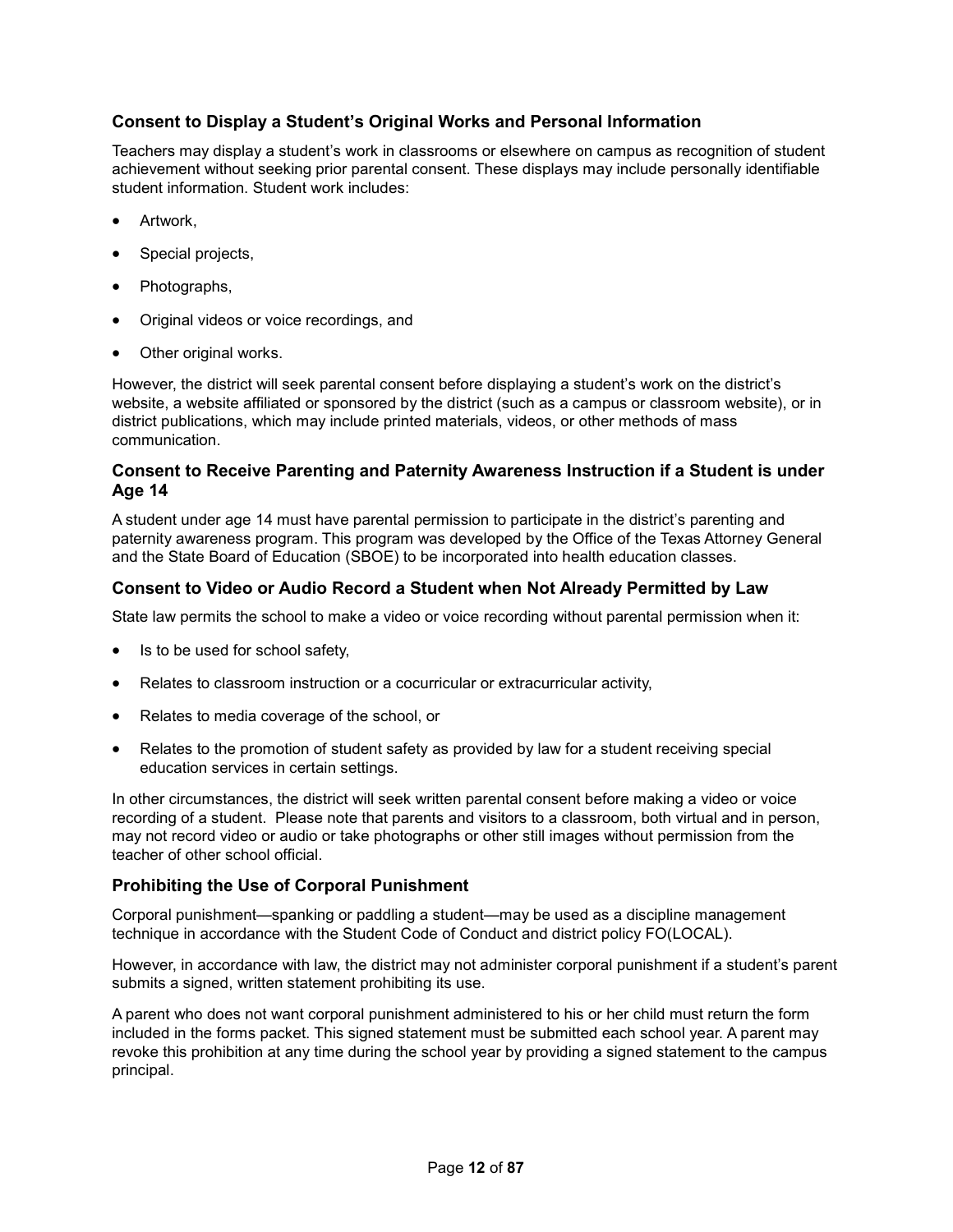# **Note:**

- District personnel may use discipline methods other than corporal punishment if a parent requests that corporal punishment not be used.
- If the district knows that a student is in temporary or permanent custody of the state (through foster care, kinship care, or other arrangements), corporal punishment will not be administered, even when the student's caregiver or caseworker has not submitted a signed statement prohibiting its use.

# **Limiting Electronic Communications between Students and District Employees**

The district permits teachers and other approved employees to use electronic communications with students within the scope of professional responsibilities, as described by district guidelines.

For example, a teacher may create a social networking page for his or her class to relay information regarding class work, homework, and tests. A parent is welcome to access such a page.

However, text messages sent to an individual student are only allowed if a district employee with responsibility for an extracurricular activity must communicate with a student participating in that activity.

A parent who does not want his or her child to receive one-to-one electronic communications from a district employee should contact the campus principal.

# **Objecting to the Release of Directory Information**

The Family Educational Rights and Privacy Act, or FERPA, permits the district to disclose appropriately designated "directory information" from a student's education records without written consent.

"Directory information" is information that, if released, is generally not considered harmful or an invasion of privacy. Examples include:

- A student's photograph (for publication in the school yearbook);
- A student's name and grade level (for communicating class and teacher assignments);
- The name, weight, and height of an athlete (for publication in a school athletic program);
- A list of student birthdays (for generating schoolwide or classroom recognition),
- A student's name and photograph (posted on a district-approved and -managed social media platform); and
- The names and grade levels of students submitted by the district to a local newspaper or other community publication (to recognize the A/B honor roll for a specific grading period.)

Directory information will be released to anyone who follows procedures for requesting it.

However, a parent or eligible student may object to the release of this information. Any objection must be made in writing to the principal within ten school days of the student's first day of instruction for this school year [See **Notice Regarding Directory Information and Parent's Response Regarding Release of Student Information**, included in the forms packet.]

The district requests that families living in a shelter for survivors of family violence or trafficking notify district personnel that the student currently resides in such a shelter. Families may want to opt out of the release of directory information so that the district does not release any information that might reveal the location of such a shelter.

The district has identified the following as directory information: student name, address, telephone listing, electronic mail address, photograph, date and place of birth, major field of study, degrees, honors, and awards received, dates of attendance, grade level, most recent educational institution attended,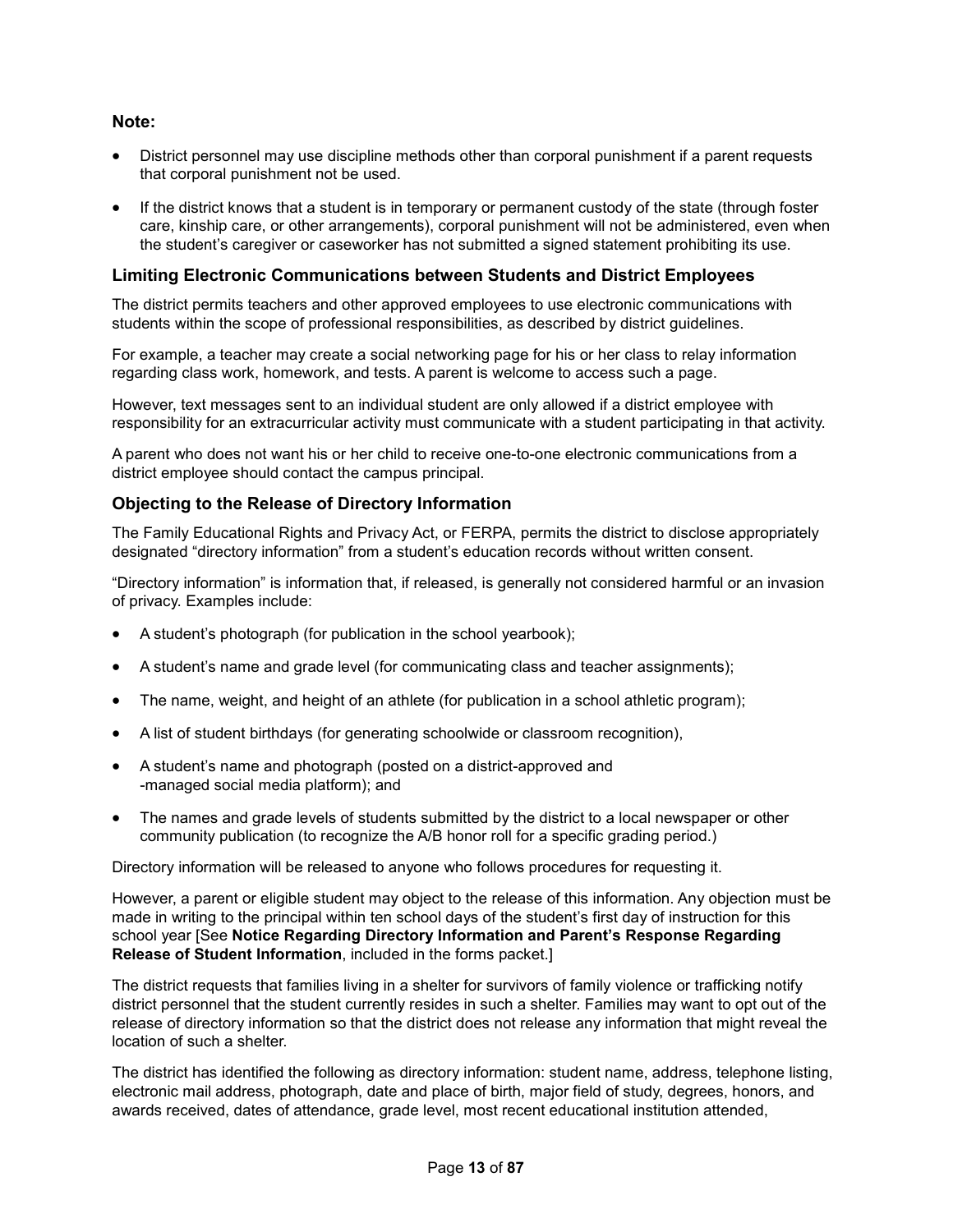participation in officially recognized activities and sports, and weight and height of members of athletic teams. If you object to the release of the student information included on the directory information response form, your decision will also apply to the use of that information for school-sponsored purposes, such as the honor roll, school newspaper, the yearbook, recognition activities, news releases and athletic programs.

## **Note:** Review **Authorized Inspection and Use of Student Records** on page 18.

# **Objecting to the Release of Student Information to Military Recruiters and Institutions of Higher Education**

Unless a parent has advised the district not to release his or her student's information, the Every Student Succeeds Act (ESSA) requires the district to comply with requests from military recruiters or institutions of higher education for the student's:

- Name.
- Address, and
- Telephone listing.

[See **Parent's Objection to the Release of Student Information to Military Recruiters and Institutions of Higher Education,** included in the forms packet.]

# **Participation in Third-Party Surveys**

# *Consent Required Before Student Participation in a Federally Funded Survey, Analysis, or Evaluation*

The Protection of Pupil Rights Amendment (PPRA) mandates that a student will not be required to participate without parental consent in any survey, analysis, or evaluation—funded in whole or in part by the U.S. Department of Education—that concerns:

- Political affiliations or beliefs of the student or the student's parent;
- Mental or psychological problems of the student or the student's family;
- Sex behavior or attitudes:
- Illegal, antisocial, self-incriminating, or demeaning behavior;
- Critical appraisals of individuals with whom the student has a close family relationship;
- Legally recognized privileged relationships, such as with lawyers, physicians, and ministers;
- Religious practices, affiliations, or beliefs of the student or parent; or
- Income, except when the information is required by law and will be used to determine the student's eligibility for a program.

A parent can inspect the survey or other instrument and any corresponding instructional materials used in connection with such a survey, analysis, or evaluation. [See policy EF(LEGAL) for more information.]

# *"Opting Out" of Participation in Other Types of Surveys or Screenings and the Disclosure of Personal Information*

The PPRA gives parents the right to receive notice and an opportunity to opt a student out of:

• Any survey concerning protected information, regardless of funding.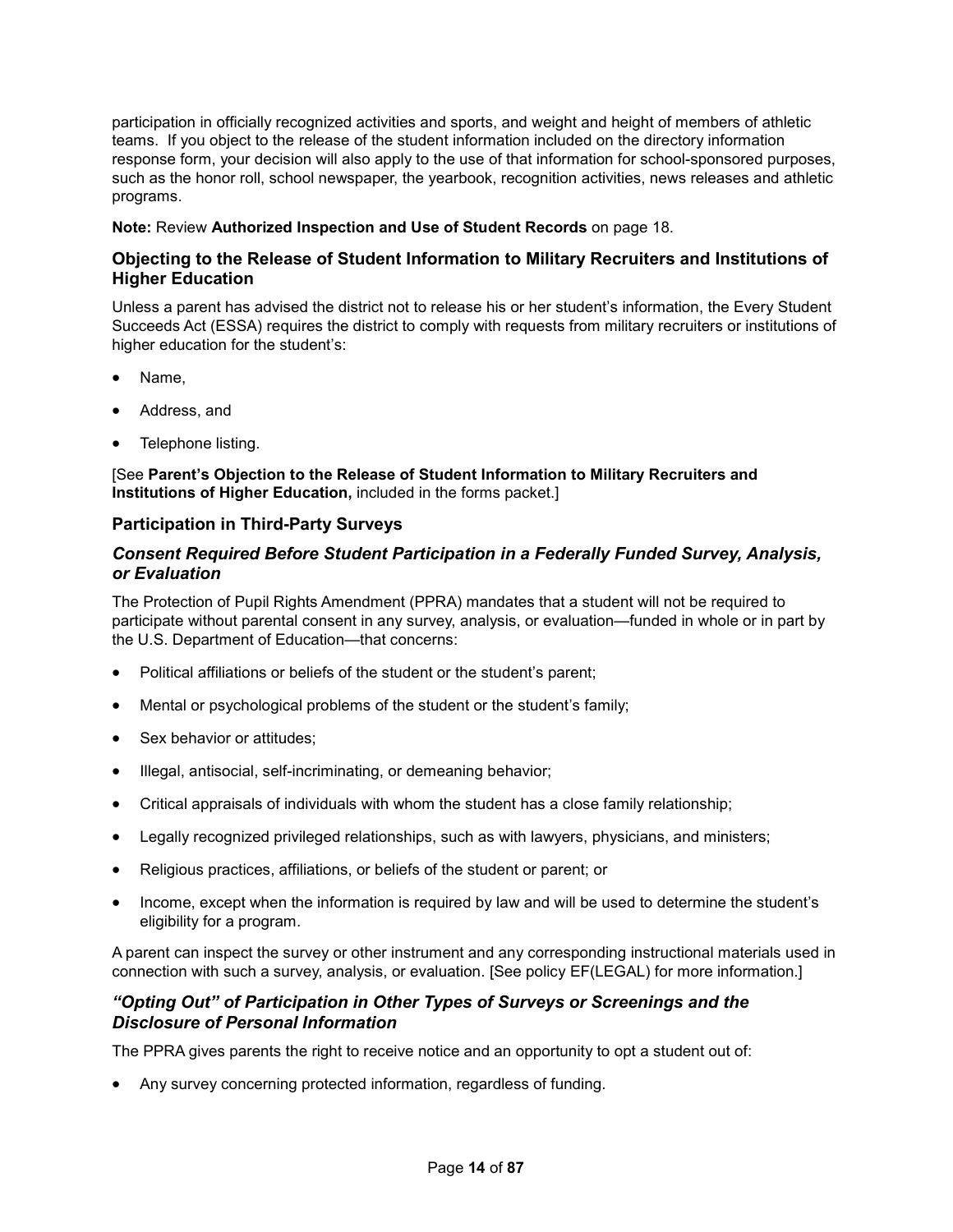- Activities involving the collection, disclosure, or use of personal information gathered from the child for the purpose of marketing, selling, or otherwise disclosing that information to others.
- Any nonemergency, invasive physical examination or screening required as a condition of attendance, administered by the school or its agent, and not necessary to protect the immediate health and safety of the student.

Exceptions are hearing, vision, or spinal screenings, or any physical examination or screening permitted or required under state law. [See policies EF and FFAA for more information.]

A parent may inspect:

- Protected information surveys of students and surveys created by a third party;
- Instruments used to collect personal information from students for any of the above marketing, sales, or other distribution purposes; and
- Instructional material used as part of the educational curriculum.

# **Removing a Student from Instruction or Excusing a Student from a Required Component of Instruction**

#### **Human Sexuality Instruction**

As a part of the district's curriculum, students receive instruction related to human sexuality. The School Health Advisory Council (SHAC) makes recommendations for course materials.

State law requires that the district provide written notice before each school year of the board's decision to provide human sexuality instruction.

State law also requires that instruction related to human sexuality, sexually transmitted diseases, or human immunodeficiency virus (HIV) or acquired immune deficiency syndrome (AIDS):

- Present abstinence from sexual activity as the preferred choice in relationship to all sexual activity for unmarried persons of school age;
- Devote more attention to abstinence from sexual activity than to any other behavior;
- Emphasize that abstinence, if used consistently and correctly, is the only method that is 100 percent effective in preventing pregnancy, sexually transmitted infections and the emotional trauma associated with adolescent sexual activity;
- Direct adolescents to abstain from sexual activity before marriage as the most effective way to prevent pregnancy and sexually transmitted diseases; and
- If included in the content of the curriculum, teach contraception and condom use in terms of human use reality rates instead of theoretical laboratory rates.

Per state law, here is a summary of the district's curriculum regarding human sexuality instruction:

The p.a.p.a Program is a parenting and paternity awareness program developed by the Office of the Texas Attorney General. Its goal is to promote responsible parenthood and encourage the formation of strong, stable families.

A parent is entitled to review the curriculum materials. In addition, a parent may remove his or her child from any part of the human sexuality instruction without academic, disciplinary, or other penalties. A parent may also choose to become more involved with the development of this curriculum by becoming a member of the district's SHAC. See the campus principal for details.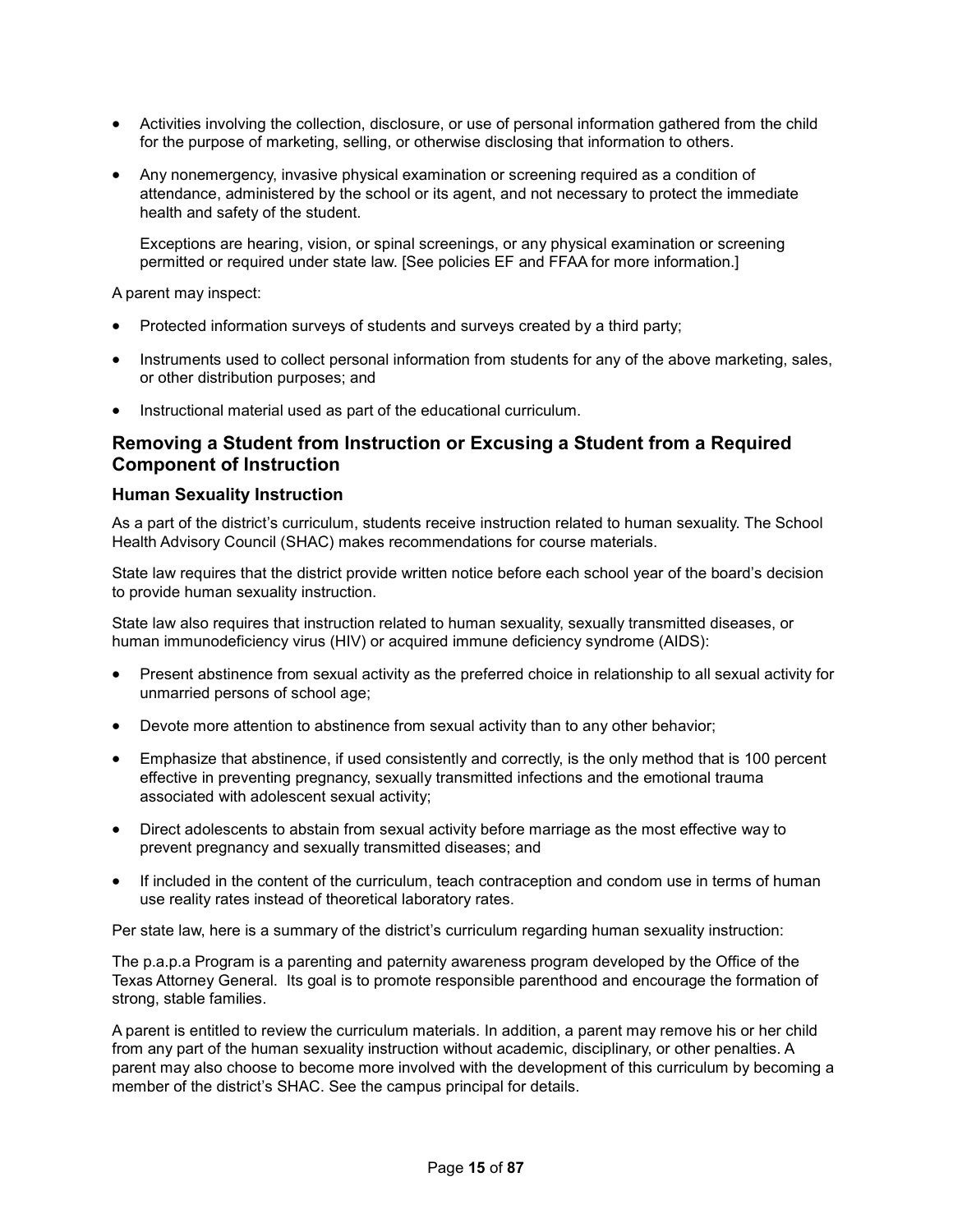# **Reciting a Portion of the Declaration of Independence in Grades 3–12**

State law designates the week of September 17 as Celebrate Freedom Week and requires all social studies classes provide:

- Instruction concerning the intent, meaning, and importance of the Declaration of Independence and the U.S. Constitution, and
- A specific recitation from the Declaration of Independence for students in grades 3–12.

Per state law, a student may be excused from recitation of a portion of the Declaration of Independence if:

- A parent provides a written statement requesting that his or her child be excused,
- The district determines that the student has a conscientious objection to the recitation, or
- A parent is a representative of a foreign government to whom the U.S. government extends diplomatic immunity.

[See policy EHBK(LEGAL) for more information.]

# **Reciting the Pledges to the U.S. and Texas Flags**

A parent may request that his or her child be excused from participation in the daily recitation of the Pledge of Allegiance to the U.S. flag and the Pledge of Allegiance to the Texas flag. The request must be made in writing.

State law, however, requires that all students participate in one minute of silence following recitation of the pledges.

[See **Pledges of Allegiance and a Minute of Silence** on page 71 and policy EC(LEGAL) for more information.]

## **Religious or Moral Beliefs**

A parent may remove his or her child temporarily from the classroom if a scheduled instructional activity conflicts with the parent's religious or moral beliefs.

The removal may not be used to avoid a test and may not extend for an entire semester. Further, the student must satisfy grade-level and graduation requirements as determined by the school and by state law.

## **Tutoring or Test Preparation**

A teacher may determine that a student needs additional targeted assistance for the student to achieve mastery in state-developed essential knowledge and skills based on:

- Informal observations,
- Evaluative data such as grades earned on assignments or tests, or
- Results from diagnostic assessments.

The school will always attempt to provide tutoring and strategies for test-taking in ways that prevent removal from other instruction as much as possible.

In accordance with state law and policy EC, without parental permission, districts are prohibited from removing a student from a regularly scheduled class for remedial tutoring or test preparation for more than ten percent of the days the class is offered.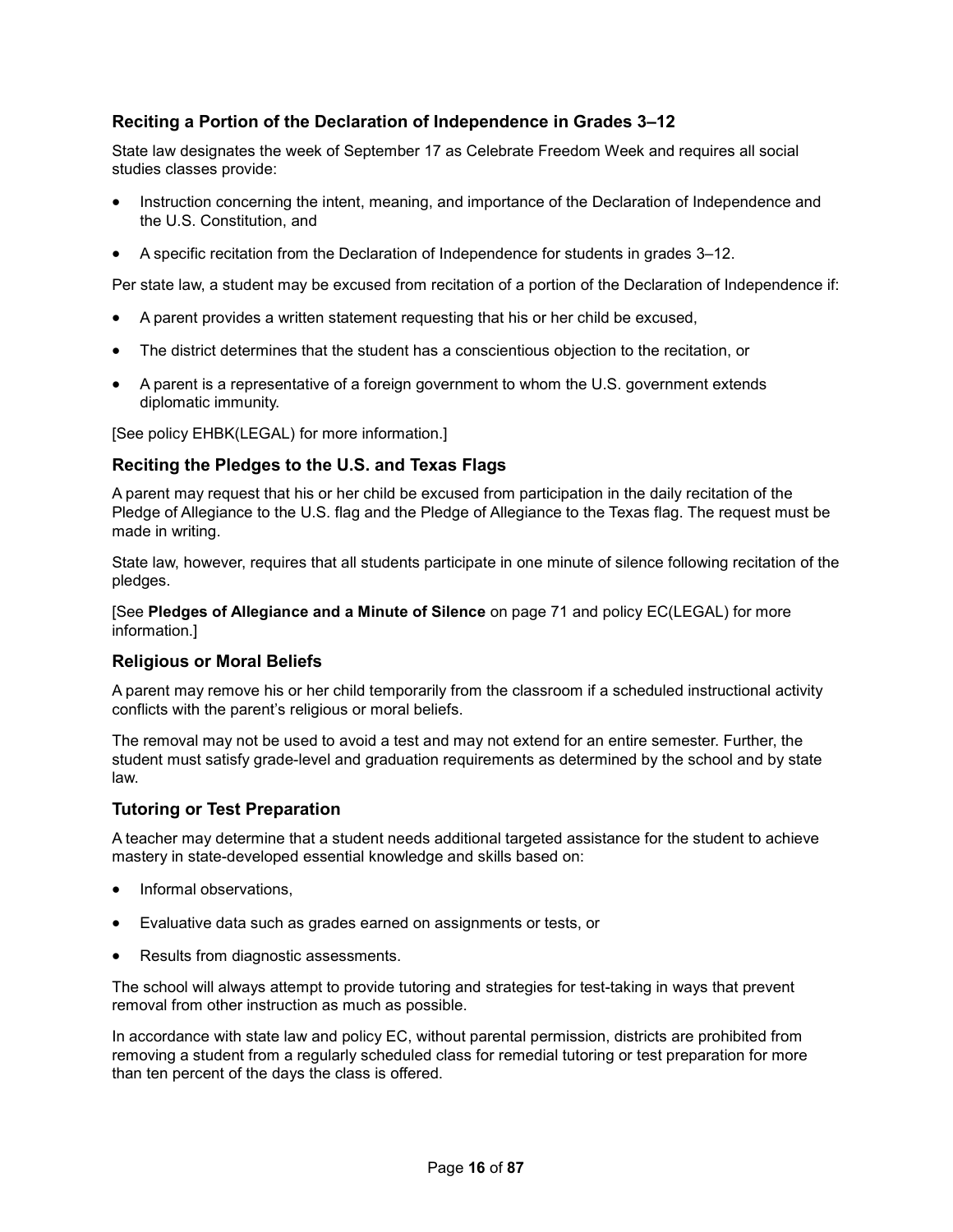Under state law, students with grades below 70 for a reporting period are required to attend tutorial services—if the district offers these services.

[For questions about school-provided tutoring programs contact the student's teacher, and see policies EC and EHBC.]

# **Right of Access to Student Records, Curriculum Materials, and District Records/Policies**

## **Instructional Materials**

A parent has the right to review teaching materials, textbooks, and other teaching aids and instructional materials used in the curriculum, and to examine tests that have been administered.

A parent is also entitled to request that the school allow the student to take home instructional materials the student uses. The school may ask the student to return the materials at the beginning of the next school day.

A school must provide printed versions of electronic instructional materials to a student if the student does not have reliable access to technology at home.

# **Notices of Certain Student Misconduct to Noncustodial Parent**

A noncustodial parent may request in writing that he or she be provided, for the remainder of the school year, a copy of any written notice usually provided to a parent related to his or her child's misconduct that may involve placement in a disciplinary alternative education program (DAEP) or expulsion. [See the Student Code of Conduct and policy FO(LEGAL) for more information.]

# **Participation in Federally Required, State-Mandated, and District Assessments**

In accordance with the Every Student Succeeds Act (ESSA), a parent may request information regarding any federal, state, or district policy related to his or her child's participation in required assessments.

## **Student Records**

## *Accessing Student Records*

A parent may review his or her child's records. These records include:

- Attendance records.
- Test scores.
- Grades.
- Disciplinary records,
- Counseling records,
- Psychological records,
- Applications for admission,
- Health and immunization information,
- Other medical records,
- Teacher and school counselor evaluations,
- Reports of behavioral patterns,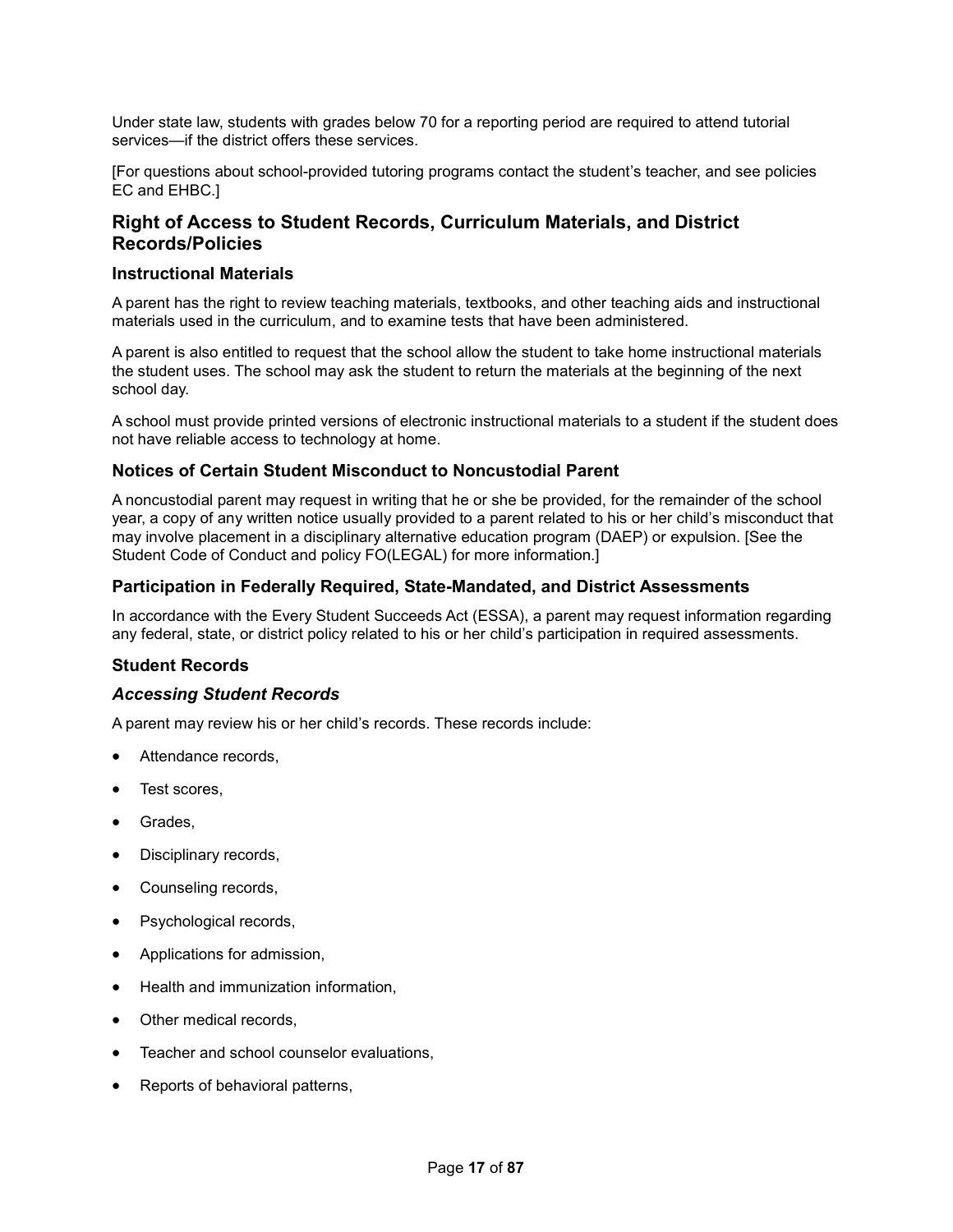- Records relating to assistance provided for learning difficulties, including information collected regarding any intervention strategies used with the child, as the term "intervention strategy" is defined by law,
- State assessment instruments that have been administered to the child, and
- Teaching materials and tests used in the child's classroom.

## *Authorized Inspection and Use of Student Records*

The Family Educational Rights and Privacy Act (FERPA) affords parents and eligible students certain rights regarding student education records.

For purposes of student records, an "eligible" student is anyone age 18 or older or who attends a postsecondary educational institution. These rights, as discussed here and at **Objecting to the Release of Directory Information** on page 13, are the right to:

- Inspect and review student records within 45 days after the day the school receives a request for access;
- Request an amendment to a student record the parent or eligible student believes is inaccurate, misleading, or otherwise in violation of FERPA;
- Provide written consent before the school discloses personally identifiable information from the student's records, except to the extent that FERPA authorizes disclosure without consent; and
- File a complaint with the U.S. Department of Education concerning failures by the school to comply with FERPA requirements. The office that administers FERPA is:

Family Policy Compliance Office U.S. Department of Education 400 Maryland Ave., S.W. Washington, DC 20202

Both FERPA and state laws safeguard student records from unauthorized inspection or use and provide parents and eligible students certain rights of privacy.

Before disclosing personally identifiable information from a student's records, the district must verify the identity of the person, including a parent or the student, requesting the information.

Virtually all information pertaining to student performance—including grades, test results, and disciplinary records—is considered confidential educational records.

Inspection and release of student records is restricted to an eligible student or a student's parent whether married, separated, or divorced—unless the school receives a copy of a court order terminating parental rights or the right to access a student's education records.

Federal law requires that control of the records goes to the student as soon as the student:

- Reaches the age of 18,
- Is emancipated by a court, or
- Enrolls in a postsecondary educational institution.

However, the parent may continue to have access to the records if the student is a dependent for tax purposes and, under limited circumstances, when there is a threat to the health and safety of the student or other individuals.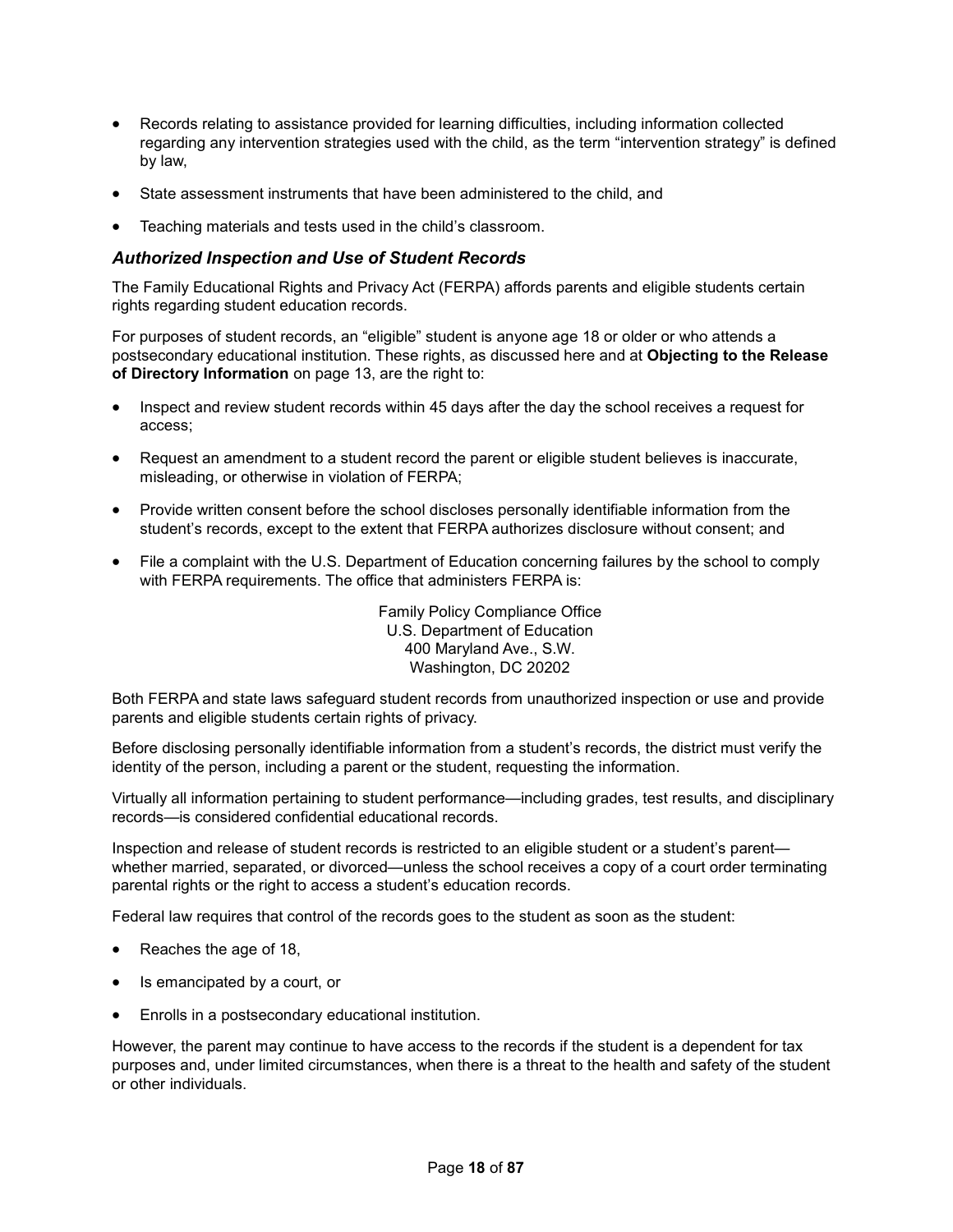FERPA permits the disclosure of personally identifiable information from a student's education records without written consent of the parent or eligible student:

- When school officials have what federal law refers to as a "legitimate educational interest" in a student's records.
	- Legitimate educational interest may include:
		- Working with the student;
		- Considering disciplinary or academic actions, the student's case, or an individualized education program for a student with disabilities;
		- Compiling statistical data;
		- Reviewing an educational record to fulfill the official's professional responsibility; or
		- Investigating or evaluating programs.
	- School officials may include:
		- Board members and employees, such as the superintendent, administrators, and principals;
		- Teachers, school counselors, diagnosticians, and support staff (including district health or medical staff);
		- A person or company with whom the district has contracted or allowed to provide a specific institutional service or function (such as an attorney, consultant, third-party vendor that offers online programs or software, auditor, medical consultant, therapist, school resource officer, or volunteer);
		- A person appointed to serve on a team to support the district's safe and supportive school program;
		- A parent or student serving on a school committee; or
		- A parent or student assisting a school official in the performance of his or her duties.

FERPA also permits the disclosure of personally identifiable information without written consent:

- To authorized representatives of various governmental agencies, including juvenile service providers, the U.S. Comptroller General's office, the U.S. Attorney General's office, the U.S. Secretary of Education, the Texas Education Agency, the U.S. Secretary of Agriculture's office, and Child Protective Services (CPS) caseworkers or, in certain cases, other child welfare representatives.
- To individuals or entities granted access in response to a subpoena or court order.
- To another school, district/system, or postsecondary educational institution to which a student seeks or intends to enroll or in which the student already is enrolled.
- In connection with financial aid for which a student has applied or has received.
- To accrediting organizations to carry out accrediting functions.
- To organizations conducting studies for, or on behalf of, the school to develop, validate, or administer predictive tests; administer student aid programs; or improve instruction.
- To appropriate officials in connection with a health or safety emergency.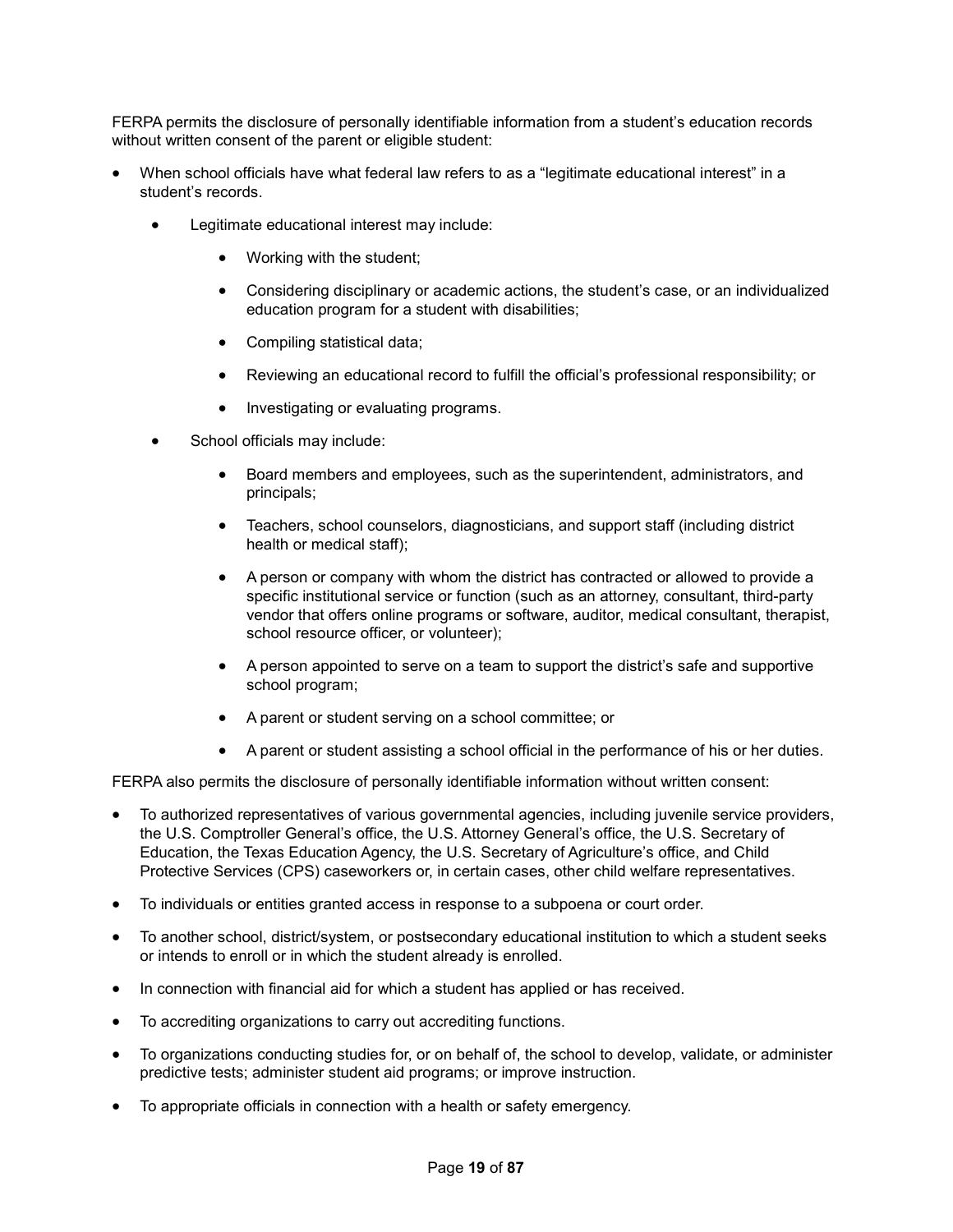• When the district discloses directory information-designated details. [To prohibit this disclosure, see **Objecting to the Release of Directory Information** on page 13.]

Release of personally identifiable information to any other person or agency—such as a prospective employer or for a scholarship application—will occur only with parental or student permission as appropriate.

The principal is custodian of all records for currently enrolled students at the assigned school. The superintendent is the custodian of all records for students who have withdrawn or graduated.

A parent or eligible student who wants to inspect the student's records should submit a written request to the records custodian identifying the records he or she wants to inspect.

Records may be reviewed in person during regular school hours. The records custodian or designee will be available to explain the record and to answer questions.

A parent or eligible student who submits a written request and pays copying costs of ten cents per page may obtain copies. If circumstances prevent inspection during regular school hours and the student qualifies for free or reduced-price meals, the district will either provide a copy of the records requested or make other arrangements for the parent or student to review the records.

The address of the superintendent's office is 315 E Gonzales.

The address of the principal's office is 100 Poth Street.

A parent or eligible student may inspect the student's records and request a correction or amendment if the records are considered inaccurate, misleading, or otherwise in violation of the student's privacy rights.

A request to correct a student's record should be submitted to the appropriate records custodian. The request must clearly identify the part of the record that should be corrected and include an explanation of how the information is inaccurate. If the district denies the request to amend the records, the parent or eligible student has the right to request a hearing. If after the hearing the records are not amended, the parent or eligible student has 30 school days to place a statement in the student's record.

Although improperly recorded grades may be challenged, contesting a student's grade in a course or on an examination is handled through the complaint process found in policy FNG(LOCAL). A grade issued by a teacher can be changed only if, as determined by the board of trustees, the grade is arbitrary, erroneous, or inconsistent with the district's grading guidelines. [See **Report Cards/Progress Reports and Conferences** on page 72, **Complaints and Concerns** on page 39, and Finality of Grades at policy FNG(LEGAL).]

The district's student records policy is found at policy FL(LEGAL) and (LOCAL) and is available at the principal's or superintendent's office or on the district's website at www.yoakumisd.net.

**Note:** The parent's or eligible student's right of access to and copies of student records does not extend to all records. Materials that are not considered educational records—such as a teacher's personal notes about a student shared only with a substitute teacher—do not have to be made available.

## **Teacher and Staff Professional Qualifications**

A parent may request information regarding the professional qualifications of his or her child's teachers, including whether the teacher:

- Has met state qualification and licensing criteria for the grade levels and subject areas in which the teacher provides instruction,
- Has an emergency permit or other provisional status for which state requirements have been waived, and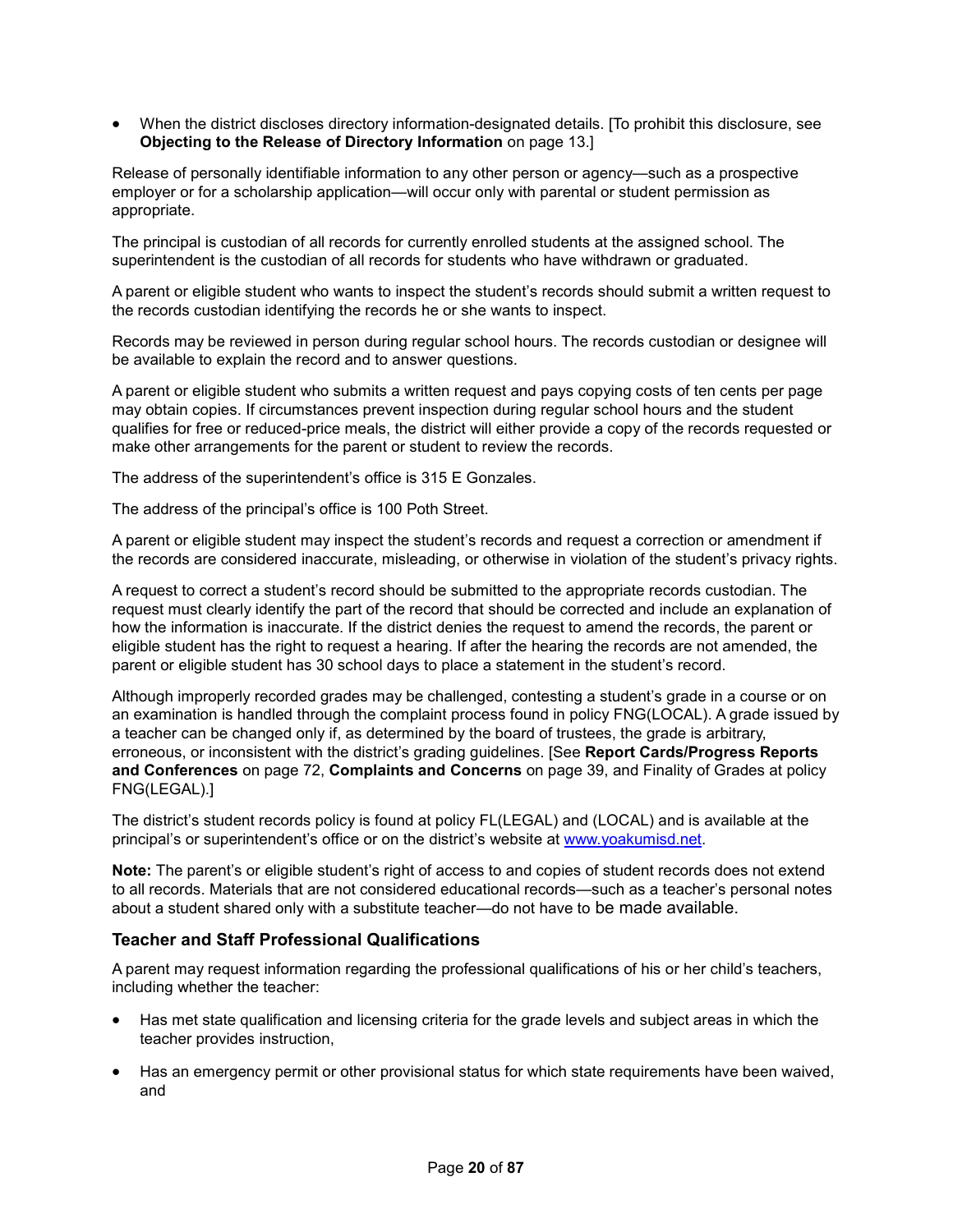• Is currently teaching in the field of discipline of his or her certification.

The parent also has the right to request information about the qualifications of any paraprofessional who may provide services to the child.

# **A Student with Exceptionalities or Special Circumstances**

## **Children of Military Families**

The Interstate Compact on Educational Opportunities for Military Children entitles children of military families to flexibility regarding certain district and state requirements, including:

- Immunization requirements;
- Grade level, course, or educational program placement;
- Eligibility requirements for participation in extracurricular activities;
- Enrollment in the Texas Virtual School Network (TXVSN); and
- Graduation requirements.

The district will excuse absences related to a student visiting a parent, including a stepparent or legal guardian, who is:

- Called to active duty,
- On leave, or
- Returning from a deployment of at least four months.

The district will permit **no more than five** excused absences per year for this purpose. For the absence to be excused, the absence must occur no earlier than the 60th day before deployment or no later than the 30th day after the parent's return from deployment.

Additional information may be found at Military Family Resources at the Texas Education Agency.

## **Parental Role in Certain Classroom and School Assignments**

## *Multiple-Birth Siblings*

State law permits a parent of multiple-birth siblings (e.g., twins, triplets) assigned to the same grade and campus to request in writing that the children be placed in either the same classroom or separate classrooms.

Written requests must be submitted by the 14th day after the students' enrollment. [See policy FDB(LEGAL) for more information.]

## *Safety Transfers/Assignments*

The board or its designee will honor a parent's request to transfer his or her child to another classroom or campus if the district has determined that the child has been a victim of bullying, including cyberbullying, as defined by Education Code 37.0832.

Transportation is not provided for a transfer to another campus. See the superintendent for more information.

[See **Bullying** on page 30, and policies FDB and FFI for more information.]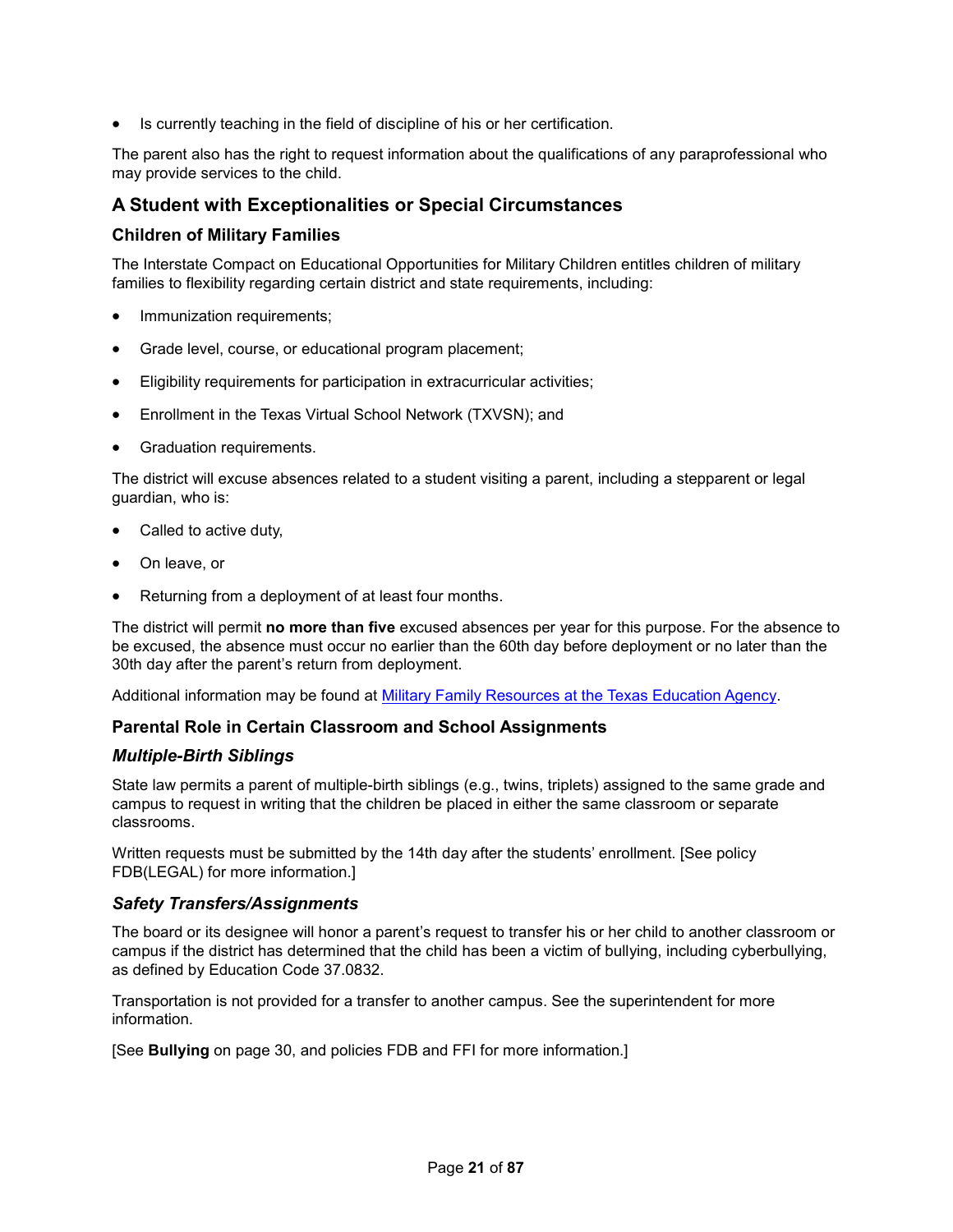The district will honor a parent's request for the transfer of his or her child to a safe public school in the district if the child attends a school identified by the Texas Education Agency as persistently dangerous or if the child has been a victim of a violent criminal offense while at school or on school grounds.

[See policy FDE for more information.]

The board will honor a parent's request for the transfer of his or her child to a neighboring district if the child has been the victim of sexual assault by another student assigned to the same campus, whether the assault occurred on or off campus, and that student has been convicted of or placed on deferred adjudication for the assault. In accordance with policy FDE, if the victim does not wish to transfer, the board will transfer the assailant.

# **Student Use of a Service/Assistance Animal**

A parent of a student who uses a service/assistance animal because of the student's disability must submit a written request to the principal before bringing the service/assistance animal on campus. The district will try to accommodate a request as soon as possible but will do so within ten district business days.

# **A Student in the Conservatorship of the State (Foster Care)**

A student in the conservatorship (custody) of the state who enrolls in the district after the beginning of the school year will be allowed credit-by-examination opportunities at any point during the year.

The district will grant partial course credit by semester when the student only passes one semester of a two-semester course

A student in the conservatorship of the state who is moved outside the district's or school's attendance boundaries—or who is initially placed in the conservatorship of the state and moved outside the district's or school's boundaries—is entitled to remain at the school the student was attending prior to the placement or move until the student reaches the highest grade level at that particular school.

If a student in grade 11 or 12 transfers to another district but does not meet the graduation requirements of the receiving district, the student can request a diploma from the previous district if the student meets its graduation criteria.

For a student in the conservatorship of the state who is eligible for a tuition and fee exemption under state law and likely to be in care on the day preceding the student's 18th birthday, the district will:

- Assist the student with the completion of applications for admission or financial aid;
- Arrange and accompany the student on campus visits;
- Assist in researching and applying for private or institution-sponsored scholarships;
- Identify whether the student is a candidate for appointment to a military academy;
- Assist the student in registering and preparing for college entrance examinations, including (subject to the availability of funds) arranging for the payment of examination fees by the Texas Department of Family and Protective Services (DFPS); and
- Coordinate contact between the student and a liaison officer for students formerly in the conservatorship of the state.

[See **Credit by Examination for Advancement/Acceleration** on page 42, **Course Credit** on page 41, and **A Student in Foster Care** on page 78.]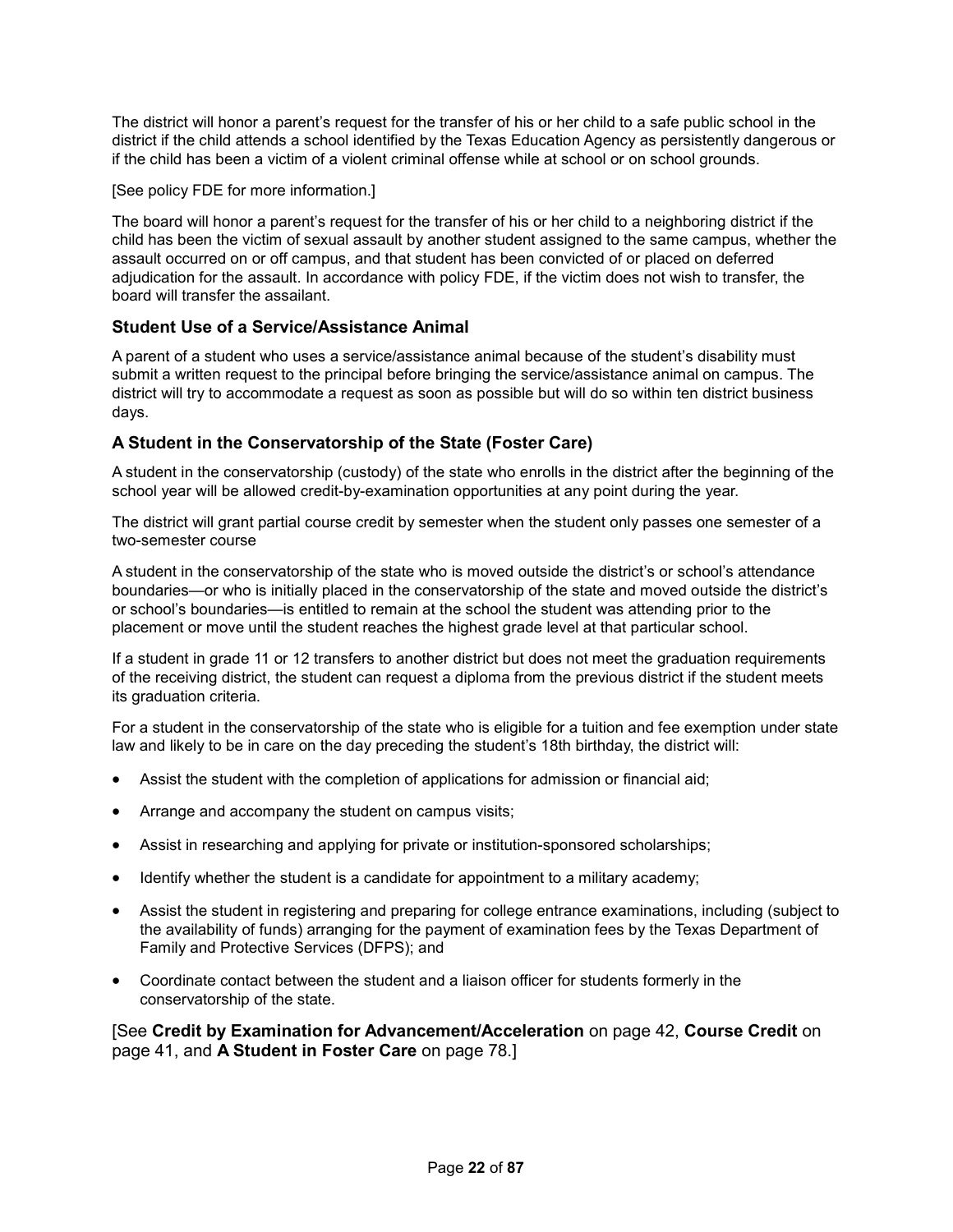# **A Student Who Is Homeless**

Children who are homeless will be provided flexibility regarding certain district provisions, including:

- Proof of residency requirements;
- Immunization requirements;
- Educational program placement (if the student is unable to provide previous academic records or misses an application deadline during a period of homelessness);
- Credit-by-examination opportunities at any point during the year (if the student enrolled in the district after the beginning of the school year), per State Board of Education (SBOE) rules;
- Awarding partial credit when a student passes only one semester of a two-semester course;
- Eligibility requirements for participation in extracurricular activities; and
- Graduation requirements.

Federal law allows a student who is homeless to remain enrolled in the "school of origin" or to enroll in a new school in the attendance area where the student is currently residing.

If a student who is homeless in grade 11 or 12 transfers to another district but does not meet the graduation requirements of the receiving district, state law allows the student to request a diploma from the previous district if the student meets the criteria to graduate from the previous district.

A student or parent who is dissatisfied by the district's eligibility, school selection, or enrollment decision may appeal through policy FNG(LOCAL). The district will expedite local timelines, when possible, for prompt dispute resolution.

[See **Credit by Examination for Advancement/Acceleration** on page 42, **Course Credit** on page 41, and **Students who are Homeless** on page 78.]

## **A Student Who Has Learning Difficulties or Who Needs Special Education or Section 504 Services**

For those students who are having difficulty in the regular classroom, all school districts must consider tutorial, compensatory, and other academic or behavior support services that are available to all students, including a process based on Response to Intervention (RtI). The implementation of RtI has the potential to have a positive impact on the ability of districts to meet the needs of all struggling students.

If a student is experiencing learning difficulties, his or her parent may contact the individuals listed below to learn about the school's overall general education referral or screening system for support services.

This system links students to a variety of support options, including making a referral for a special education evaluation or for a Section 504 evaluation to determine whether the student needs specific aids, accommodations, or services. A parent may request an evaluation for special education or Section 504 services at any time.

## *Special Education Referrals*

If a parent makes a **written request** for an initial evaluation for special education services to the director of special education services or to a district administrative employee of the school district, the district must respond no later than **15 school days** after receiving the request. At that time, the district must give the parent prior written notice of whether it agrees or refuses to evaluate the student, along with a copy of the *Notice of Procedural Safeguards*. If the district agrees to evaluate the student, it must also give the parent the opportunity to give written consent for the evaluation.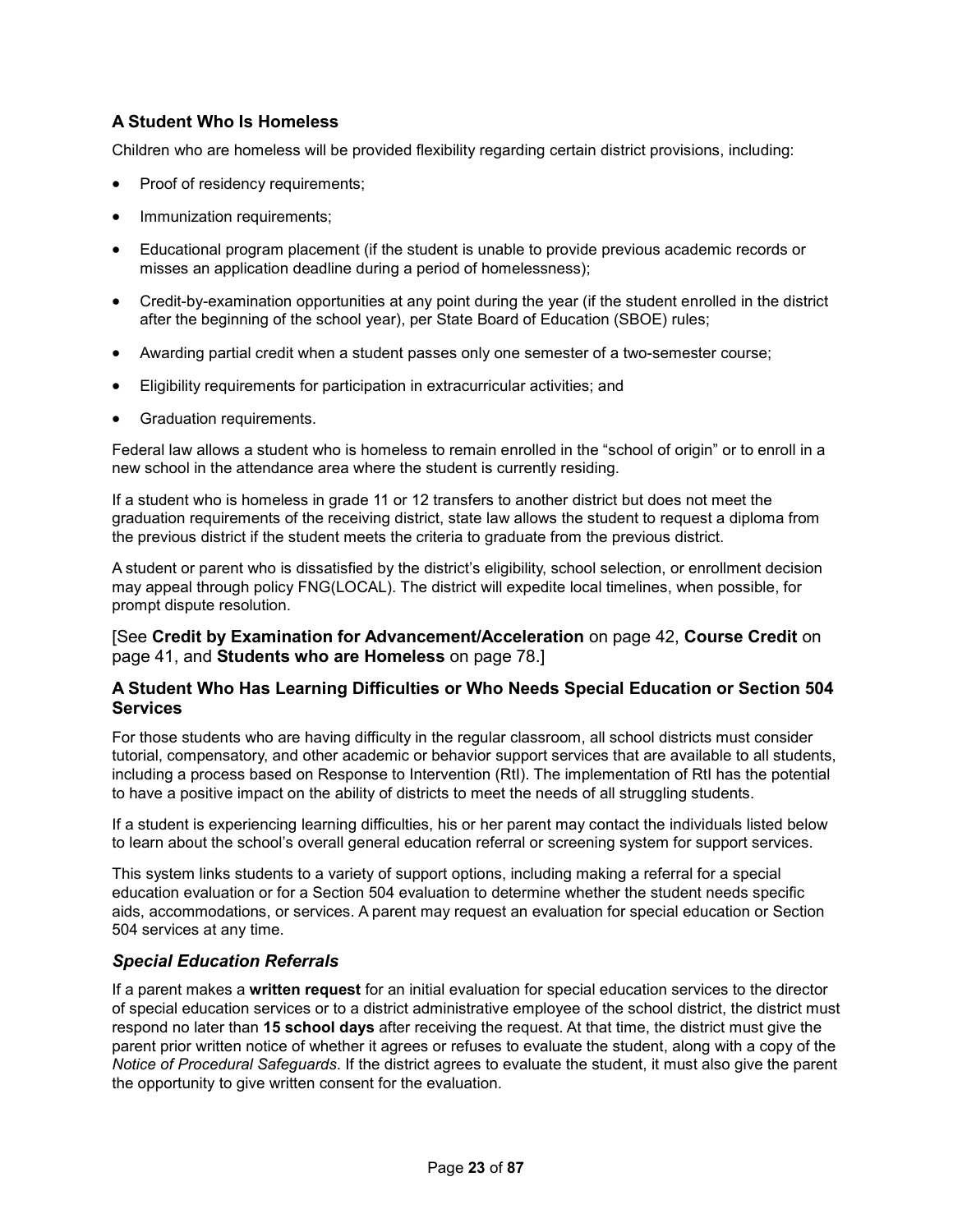**Note:** A request for a special education evaluation may be made verbally; it does not need to be made in writing. Districts must still comply with all federal prior-written notices and procedural safeguard requirements as well as the requirements for identifying, locating, and evaluating children who are suspected of having a disability and in need of special education. However, a verbal request does not require the district to respond within the 15 school-day timeline.

If the district decides to evaluate the student, it must complete the student's initial evaluation and evaluation report no later than 45 school days from the day it receives a parent's written consent. However, if the student is absent from school during the evaluation period for three or more school days, the evaluation period will be extended by the number of school days equal to the number of school days that the student is absent.

There is an **exception** to the 45-school-day timeline. If the district receives a parent's consent for the initial evaluation at least 35 but less than 45 school days before the last instructional day of the school year, it must complete the written report and provide a copy of the report to the parent by June 30 of that year. However, if the student is absent from school for three or more days during the evaluation period, the June 30 due date no longer applies. Instead, the general timeline of 45 school days plus extensions for absences of three or more days will apply.

Upon completing the evaluation, the district must give the parent a copy of the evaluation report at no cost.

Additional information regarding special education is available from the school district in a companion document titled *Parent's Guide to the Admission, Review, and Dismissal Process*.

# *Contact Person for Special Education Referrals*

The designated person to contact regarding options for a student experiencing learning difficulties or regarding a referral for evaluation for special education services is Debra Vahalik.

## *Section 504 Referrals*

Each school district must have standards and procedures in place for the evaluation and placement of students in the district's Section 504 program. Districts must also implement a system of procedural safeguards that includes:

- Notice.
- An opportunity for a parent or guardian to examine relevant records,
- An impartial hearing with an opportunity for participation by the parent or guardian and representation by counsel, and
- A review procedure.

## *Contact Person for Section 504 Referrals*

The designated person to contact regarding options for a student experiencing learning difficulties or regarding a referral for evaluation for Section 504 services is Debra Vahalik.

## [See **A Student with Physical or Mental Impairments Protected under Section 504** on page 25.]

Visit these websites for information regarding students with disabilities and the family:

- Legal Framework for the Child-Centered Special Education Process
- **Partners Resource Network**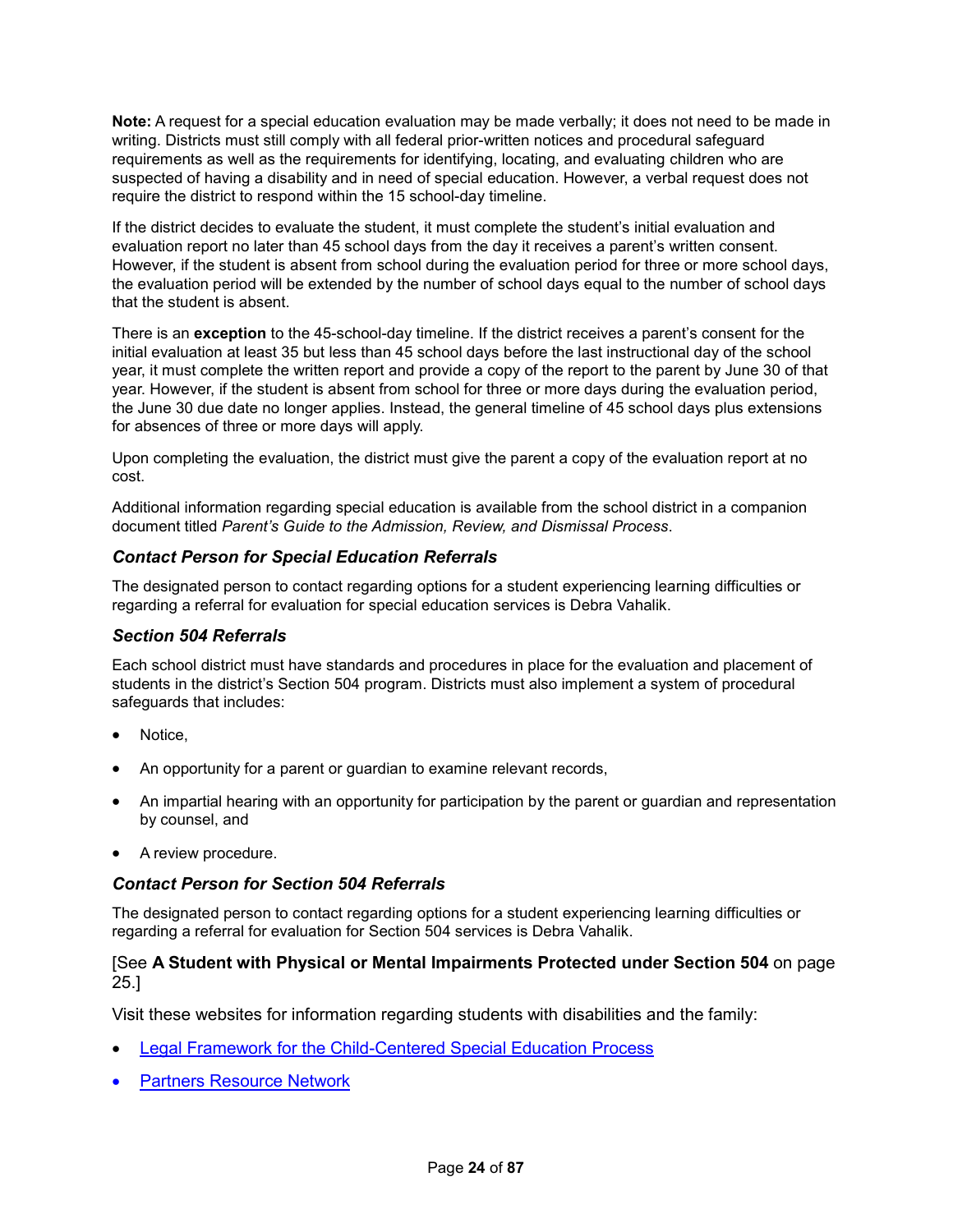- Special Education Information Center
- **Texas Project First**

# *Notification to Parents of Intervention Strategies for Learning Difficulties Provided to Students in General Education*

In accordance with state law, the district will annually notify parents if their child receives assistance for learning difficulties. Details of such assistance can include intervention strategies. This notice is not intended for those students already enrolled in a special education program.

# **A Student Who Receives Special Education Services with Other School-Aged Children in the Home**

If a student is receiving special education services at a campus outside his or her attendance zone, state law permits the parent or guardian to request that other students residing in the household be transferred to the same campus—if the grade level for the transferring student is offered on that campus.

The student receiving special education services would be entitled to transportation; however, the district is not required to provide transportation to other children in the household.

The parent or guardian should contact the school principal regarding transportation needs prior to requesting a transfer for other children in the home. [See policy FDB(LOCAL) for more information.]

# **A Student Who Speaks a Primary Language Other than English**

A student may be eligible to receive specialized support if his or her primary language is not English, and the student has difficulty performing ordinary class work in English.

If the student qualifies for these services, the Language Proficiency Assessment Committee (LPAC) will determine the types of services the student needs, including accommodations or modifications related to classroom instruction, local assessments, and state-mandated assessments.

#### [See **English Learners** on page 50 and **Special Programs** on page 76 .]

#### **A Student with Physical or Mental Impairments Protected under Section 504**

A student with a physical or mental impairment that substantially limits a major life activity, as defined by law—and who does not otherwise qualify for special education services—may qualify for protections under Section 504 of the Rehabilitation Act.

Section 504 is a federal law designed to prohibit discrimination against individuals with disabilities.

When an evaluation is requested, a committee will be formed to determine whether the student needs services and supports under Section 504 in order to receive a free appropriate public education (FAPE), as defined in federal law.

#### [See **A Student Who Has Learning Difficulties or Who Needs Special Education or Section 504 Services** on page 23 and policy FB for more information.]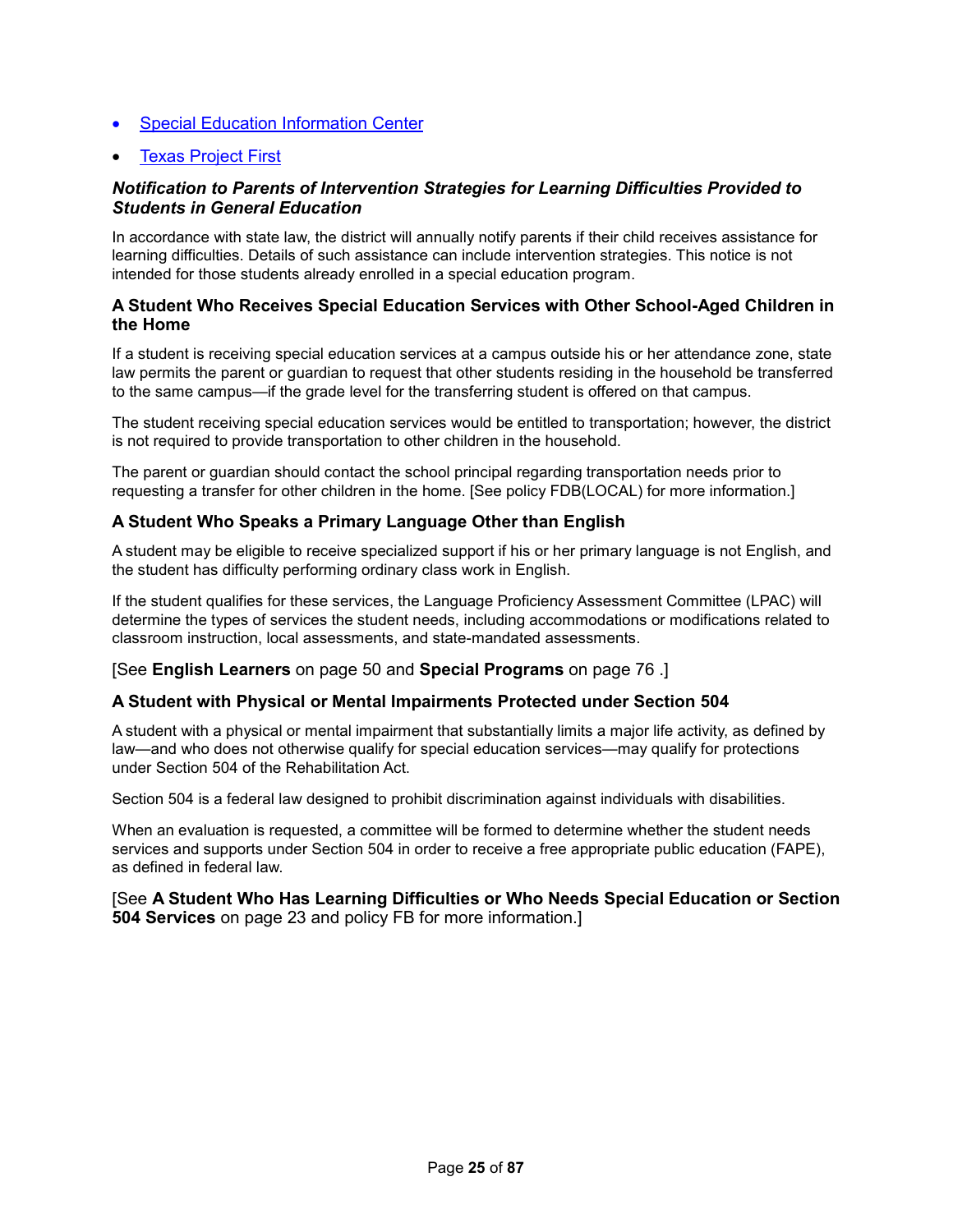# **Section Two: Other Important Information for Parents and Students**

This section contains important information on academics, school activities, and school operations and requirements.

It is organized alphabetically to serve as a quick-reference guide. Where applicable, the topics are further organized by grade level.

Parents and children should take a moment together to become familiar with the issues addressed in this section. For guidance on a particular topic, please contact Chris Wegener at 293-3442.

# **Absences/Attendance**

Regular school attendance is essential. Absences from class may result in serious disruption of a student's education. The student and parent should avoid unnecessary absences.

Two important state laws—one dealing with compulsory attendance and the other with how attendance affects the award of a student's final grade or course credit—are discussed below.

#### **Compulsory Attendance**

State law requires that a student who is at least six years of age, or who is younger than six years of age and has previously been enrolled in first grade, and who has not yet reached their 19th birthday, shall attend school, as well as any applicable accelerated instruction program, extended-year program, or tutorial session, unless the student is otherwise excused from attendance or legally exempt.

State law requires a student in kindergarten–grade 2 to attend any assigned accelerated reading instruction program. Parents will be notified in writing if their child is assigned to an accelerated reading instruction program based on a diagnostic reading instrument.

A student will be required to attend any assigned accelerated instruction program before or after school or during the summer if the student does not meet the passing standards on the state assessment for his or her grade level and/or applicable subject area.

## *Age 19 and Older*

A student who voluntarily attends or enrolls after his or her 19th birthday is required to attend each school day until the end of the school year. If the student incurs more than five unexcused absences in a semester, the district may revoke the student's enrollment. The student's presence on school property thereafter would be unauthorized and may be considered trespassing. [See policy FEA for more information.]

#### **Exemptions to Compulsory Attendance**

State law allows exemptions to the compulsory attendance requirements for the following activities and events, as long as the student makes up all work:

- Religious holy days;
- Required court appearances;
- Activities related to obtaining U.S. citizenship;
- Documented health-care appointments for the student or a child of the student, including absences related to autism services, if the student returns to school on the same day of the appointment and brings a note from the health-care provider;
- For students in the conservatorship of the state,
	- An activity required under a court-ordered service plan; or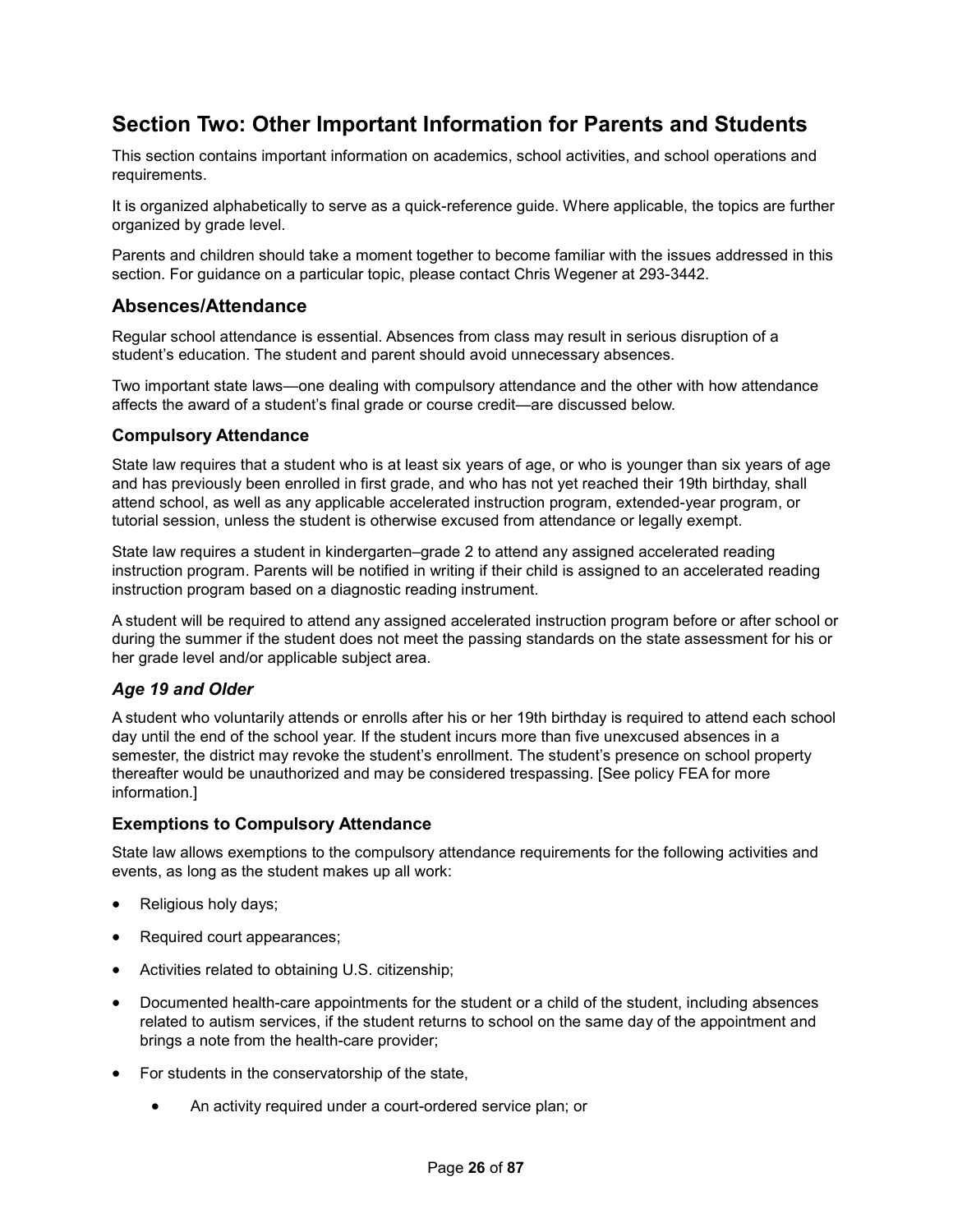• Any other court-ordered activity, provided it is not practicable to schedule the student's participation in the activity outside of school hours.

For children of military families, absences of up to five days will be excused for a student to visit a parent, stepparent, or legal guardian going to, on leave from, or returning from certain deployments.

# *Secondary Grade Levels*

The district will allow a student who is 15 years of age of older to be absent for one day to obtain a learner license and one day to obtain a driver's license. The student will be required to provide documentation of his or her visit to the DMV office for each absence and must make up any work missed. The district will allow junior and senior students to be absent for up to two days per year to visit a college or university, provided this has been;

- Authorized by the board under policy FEA(LOCAL) and the student receives approval from the campus principal,
- Follows campus procedures to verify the visit, and
- Student follows campus procedures to verify the visit and makes up any work missed.

The district will allow a student 17 years old or older to be absent for up to four days during the period the student is enrolled in high school to pursue enlistment in the U.S. armed services or Texas National Guard, provided the student verifies these activities to the district.

The district will allow a student to be absent for up to two days per school year to serve as:

- An early voting clerk, provided the district's board has authorized this in policy FEA(LOCAL), the student notifies his or her teachers, and the student receives approval from the principal prior to the absences; or
- An election clerk, if the student makes up any work missed.

The district will allow a student in grades 6–12 to be absent for the purpose of sounding "Taps" at a military honors funeral for a deceased veteran.

# **Failure to Comply with Compulsory Attendance**

## *All Grade Levels*

School employees must investigate and report violations of the compulsory attendance law.

A student absent without permission from school, any class, any required special program, or any required tutorial will be considered in violation of the compulsory attendance law and subject to disciplinary action.

## *Students with Disabilities*

If a student with a disability is experiencing attendance issues, the student's ARD or Section 504 committee will determine whether the attendance issues warrant an evaluation, a reevaluation, and/or modifications to the student's individualized education program or Section 504 plan, as appropriate.

# *Ages 6–18*

When a student ages 6–18 incurs three or more unexcused absences within a four-week period, the law requires the school to send notice to the parent.

The notice will: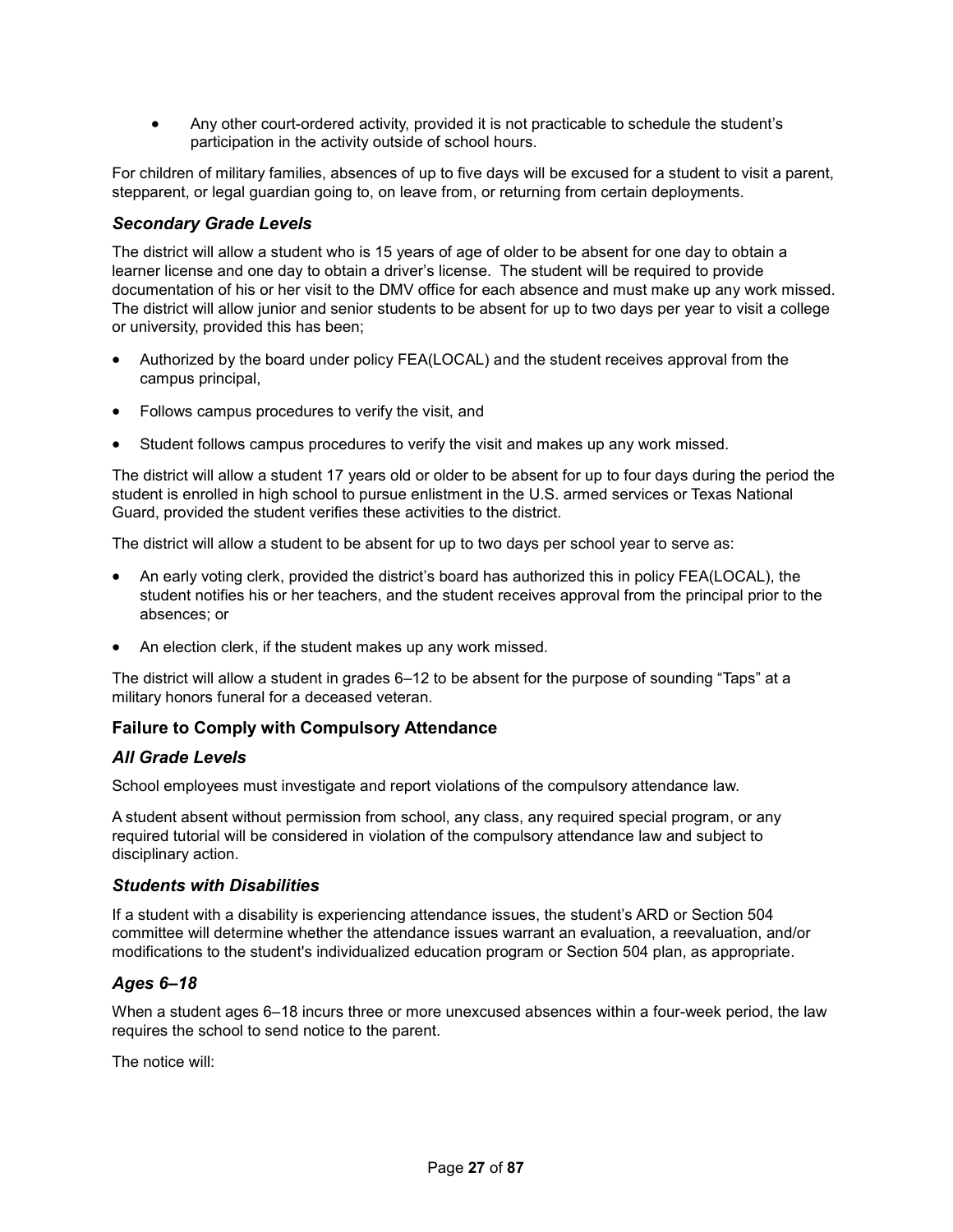- Remind the parent of his or her duty to monitor the student's attendance and require the student to attend school;
- Request a conference between school administrators and the parent; and
- Inform the parent that the district will initiate truancy prevention measures, including a behavior improvement plan, school-based community service, referrals to counseling or other social services, or other appropriate measures.

The truancy prevention facilitator for the campus is Darren Mikulik. For any questions about student absences, parents should contact the facilitator or any other campus administrator.

A court of law may impose penalties against the parent if a school-aged student is deliberately not attending school. The district may file a complaint against the parent if the student incurs ten or more unexcused absences within a six-month period in the same school year.

If a student age 12–18 incurs ten or more unexcused absences within a six-month period in the same school year, the district, in most circumstances, will refer the student to truancy court.

[See policies FEA(LEGAL) and FED(LEGAL) for more information.]

## **Attendance for Credit or Final Grade**

To receive credit or a final grade in a class, a student must attend the class at least 90 percent of the days it is offered. A student who attends fewer than 90 percent of the days the class is offered will be referred to the attendance review committee. The committee will determine whether there are extenuating circumstances for the absences and how the student can regain credit or a final grade. [See policy FEC for more information.]

All absences, excused or unexcused, may be held against a student's attendance requirement. To determine whether there were extenuating circumstances for any absences, the attendance committee will use the following guidelines:

- If makeup work is completed, absences listed under **Exemptions to Compulsory Attendance** on page 26 will be considered extenuating circumstances.
- A transfer or migrant student incurs absences only after he or she has enrolled in the district.
- The committee will consider the acceptability and authenticity of documented reasons for the student's absences
- The committee will consider whether the student or student's parent had any control over the absences.
- The committee will consider the extent to which the student has completed all assignments, mastered the essential knowledge and skills, and maintained passing grades in the course or subject.
- The student or parent will be given an opportunity to present any information to the committee about the absences and discuss ways to earn or regain credit or a final grade.

The student or parent may appeal the committee's decision to the board by following policy FNG(LOCAL).

## **Official Attendance-Taking Time**

The district will take official attendance every day at 10:10am

A student absent for any portion of the day, should follow the procedures below to provide documentation of the absence.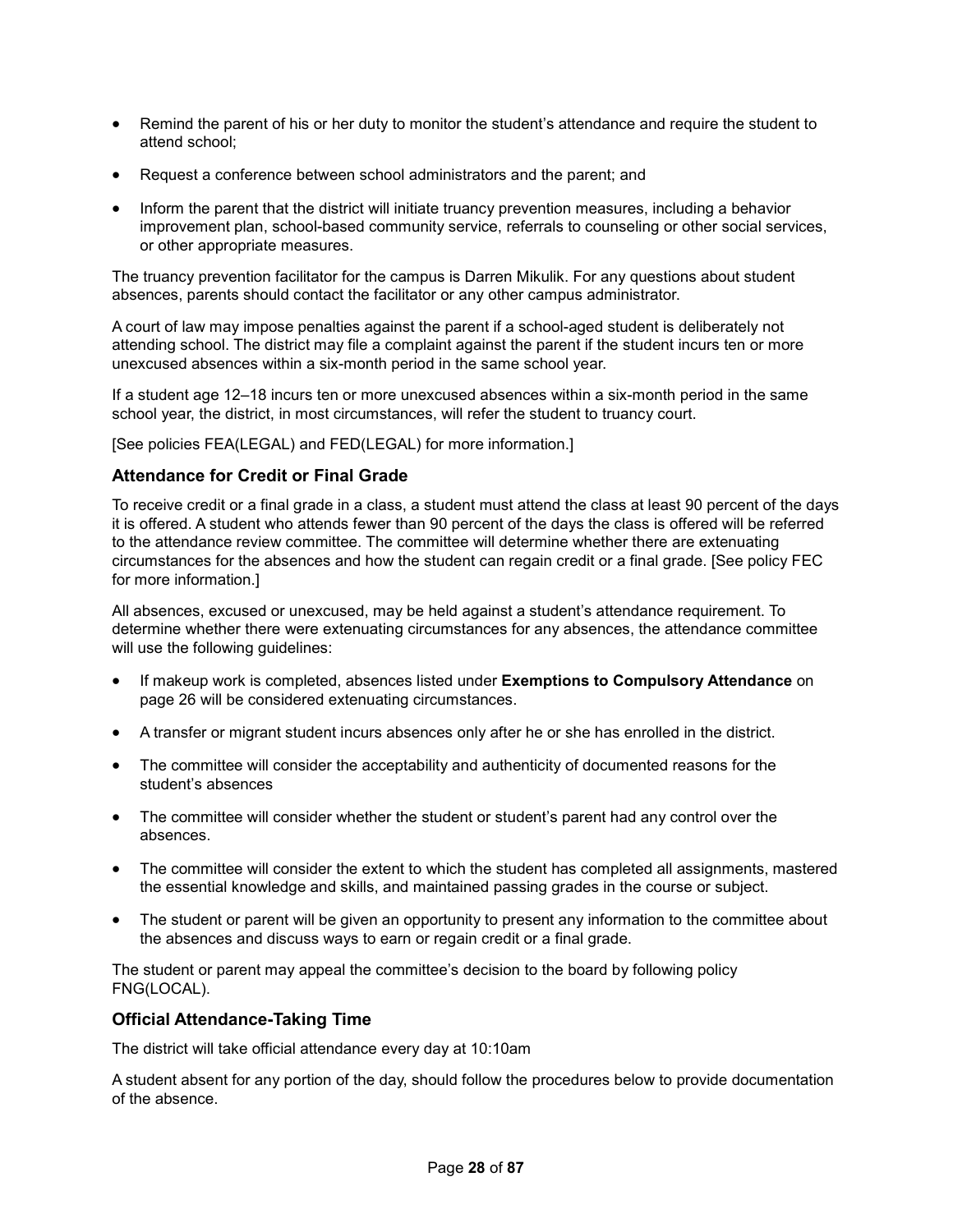# **Documentation after an Absence**

A parent must provide an explanation for any absence upon the student's arrival or return to school within **three days**. The student must submit a note signed by the parent. The campus may accept a phone call from the parent but reserves the right to require a written note.

A note signed by the student will not be accepted unless the student is age 18 or older or is an emancipated minor under state law.

The campus will document in its attendance records whether the absence is excused or unexcused.

**Note:** The district is not required to excuse any absence, even if the parent provides a note explaining the absence, unless the absence is an exemption under compulsory attendance laws.

#### **Doctor's Note after an Absence for Illness**

Within 3 days of returning to school, a student absent for more than 3 consecutive days because of a personal illness must bring a statement from a doctor or health clinic verifying the illness or condition that caused the absence. Otherwise, the absence may be considered unexcused and in violation of compulsory attendance laws.

Should the student develop a questionable pattern of absences, the principal or attendance committee may require a statement from a doctor or health clinic verifying the illness or condition that caused the absence to determine whether an absence will be excused or unexcused.

[See policy FEC(LOCAL) for more information.]

#### **Driver License Attendance Verification**

A currently enrolled student seeking a driver's license shall submit the Texas Department of Public Safety Verification of Enrollment and Attendance Form (VOE), signed by the parent, to the campus central office at least 10 days before it is needed. The district will issue a VOE only if the student meets class credit or attendance requirements. The VOE form is available at: https://www.tdlr.texas.gov/driver/forms/VOE.pdf.

Further information may be found on the Texas Department of Public Safety website: https://www.dps.texas.gov/driverlicense/teendriver.htm.

# **Accountability under State and Federal Law**

Yoakum Independent School District and each of its campuses are held to certain standards of accountability under state and federal law. A key component of accountability is the dissemination and publication of certain reports and information, including:

- The Texas Academic Performance Report (TAPR) for the district, compiled by the Texas Education Agency (TEA), based on academic factors and ratings;
- A School Report Card (SRC) for each campus in the district, compiled by TEA;
- The district's financial management report, which includes the financial accountability rating assigned to the district by TEA; and
- Information compiled by TEA for the submission of a federal report card that is required by federal law.

Accountability information can be found on the district's website at www.yoakumisd.net. Hard copies of any reports are available upon request to the district's administration office.

TEA maintains additional accountability and accreditation information at TEA Performance Reporting Division and the TEA homepage.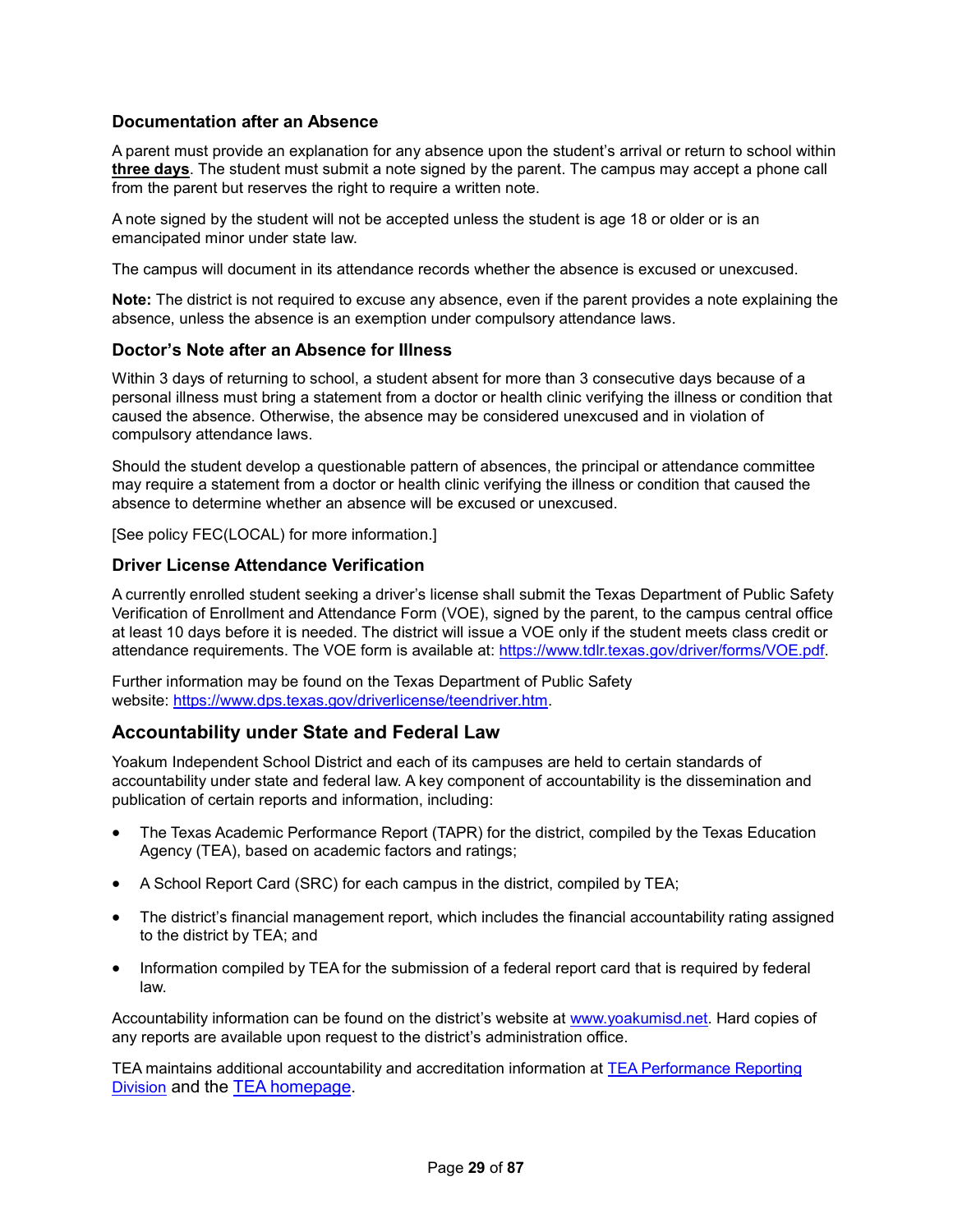# **Armed Services Vocational Aptitude Battery Test**

A student in grades 10–12 will be offered an opportunity to take the Armed Services Vocational Aptitude Battery test and consult with a military recruiter.

Contact the principal for information about this opportunity.

# **Awards and Honors**

To be accepted for Honor Roll each six weeks, a student must be enrolled in at least five academic classes and have a satisfactory grade in conduct. Academic courses include all classes except athletics, band, band ensemble, work period, PE, and all other local credit courses.

Distinguished Honor Roll – Student must make all A's,

Regular Honor Roll - Student must make all A's and one B and enrolled in one honors course.

## **Bullying**

Bullying is defined in state law as a single significant act or a pattern of acts by one or more students directed at another student that exploits an imbalance of power and involves engaging in written or verbal expression, expression through electronic means, or physical conduct that:

- Has the effect or will have the effect of physically harming a student, damaging a student's property, or placing a student in reasonable fear of harm to the student's person or of damage to the student's property;
- Is sufficiently severe, persistent, or pervasive enough that the action or threat creates an intimidating, threatening, or abusive educational environment for a student;
- Materially and substantially disrupts the educational process or the orderly operation of a classroom or school; or
- Infringes on the rights of the victim at school.

Bullying includes cyberbullying. Cyberbullying is defined in state law as bullying that is done through the use of any electronic communication device, including through the use of:

- A cellular or other type of telephone
- A computer
- A camera
- Electronic mail
- Instant messaging
- Text messaging
- A social media application
- An internet website
- Any other internet-based communication tool.

Bullying is prohibited by the district and could include:

- Hazing
- **Threats**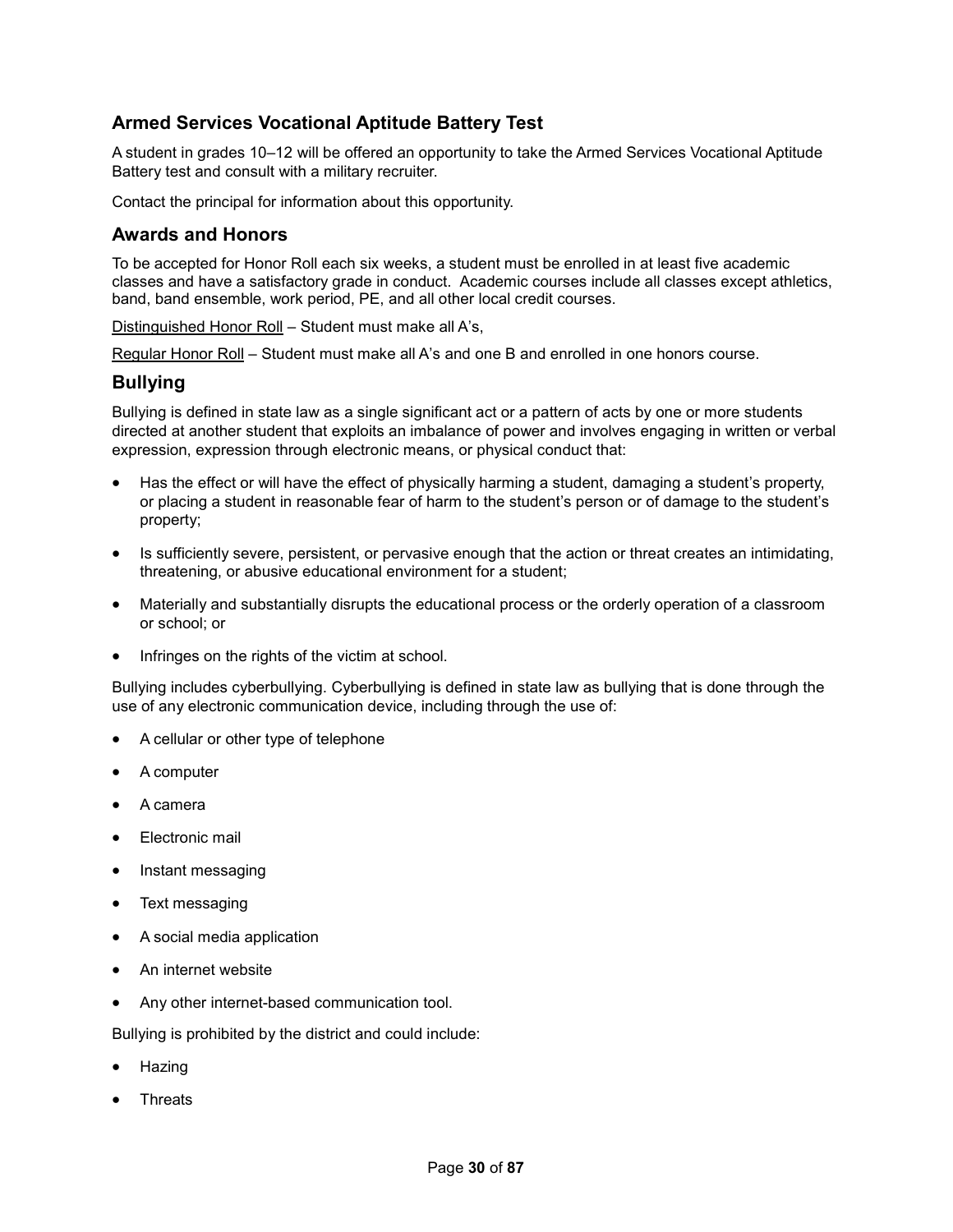- Taunting
- **Teasing**
- **Confinement**
- Assault
- Demands for money
- Destruction of property
- Theft of valued possessions
- Name-calling
- Rumor-spreading
- Ostracism.

If a student believes that he or she has experienced bullying or witnesses the bullying of another student, the student or parent should notify a teacher, school counselor, principal, or another district employee as soon as possible. Procedures for reporting allegations of bullying may be found on the district's website.

A student may anonymously report an alleged incident of bullying online at yoakumisd.net.

The administration will investigate any allegations of bullying and related misconduct. The district will also provide notice to the parent of the alleged victim and the parent of the student alleged to have engaged in bullying.

If an investigation determines that bullying occurred, the administration will take appropriate disciplinary action and may, in certain circumstances, notify law enforcement. Disciplinary or other action may be taken even if the conduct did not rise to the level of bullying.

Available counseling options will be provided to the affected individuals, including any student who witnessed the bullying.

Any retaliation against a student who reports an incident of bullying is prohibited.

Upon recommendation of the administration, the board may transfer a student found to have engaged in bullying to another classroom at the campus. In consultation with the student's parent, the student may also be transferred to another campus in the district.

The parent of a student who has been determined to be a victim of bullying may request that the student be transferred to another classroom or campus within the district. [See **Safety Transfers/Assignments**  on page 21.]

A copy of the district's bullying policy is available in the principal's office, superintendent's office, and on the district's website, and is included at the end of this handbook as an appendix.

A student or parent who is dissatisfied with the outcome of an investigation may appeal through policy FNG(LOCAL).

[See **Safety Transfers/Assignments** on page 21, **Dating Violence, Discrimination, Harassment, and Retaliation** on page 42, **Hazing** on page 58, policy FFI, the district's Student Code of Conduct, and the district improvement plan, a copy of which can be viewed in the campus office.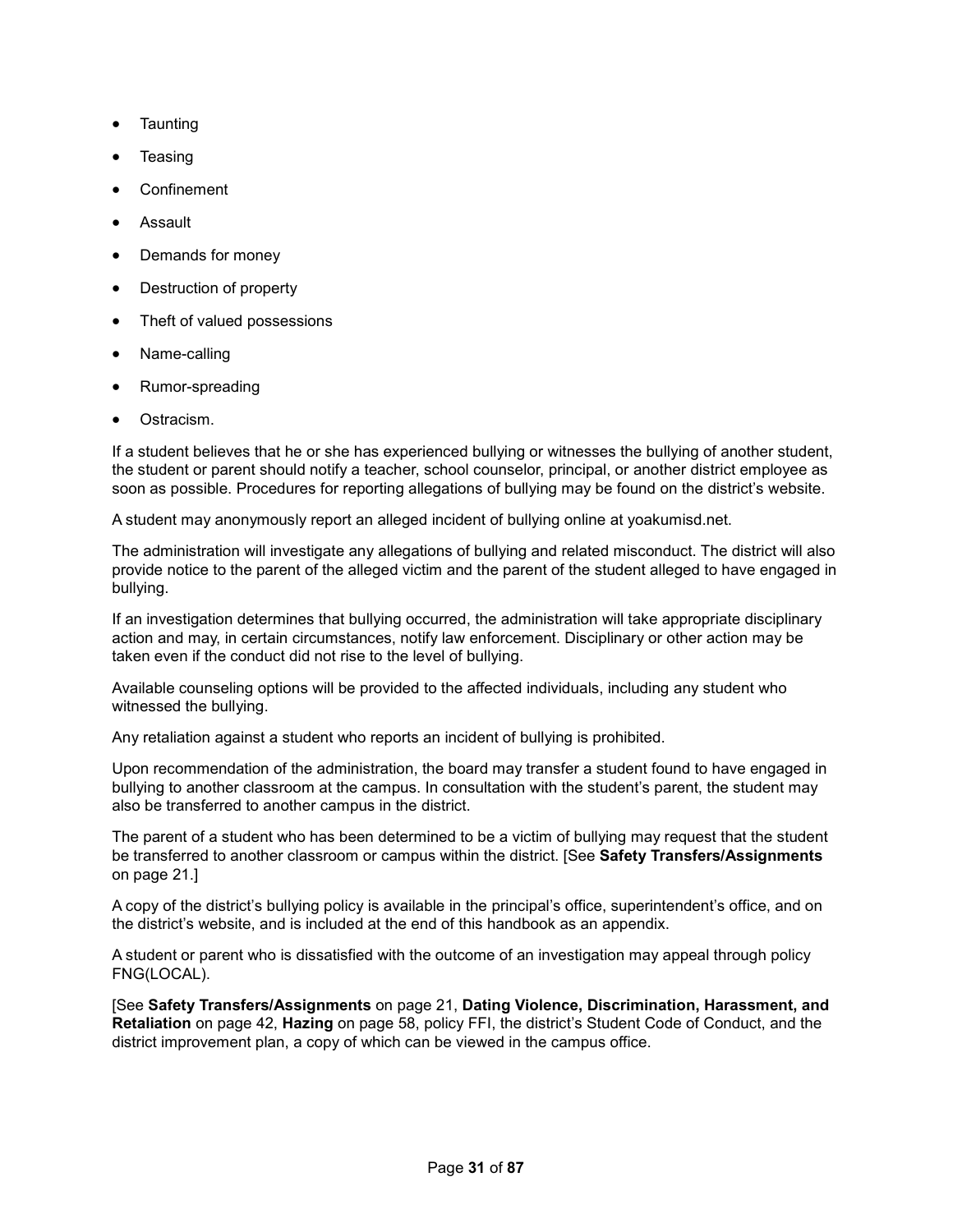# **Career and Technical Education (CTE) Programs**

The district offers career and technical education programs in the following areas: BCIS, Homemaking, Computer and Agriculture. Admission to these programs

District policy prohibits discrimination on the basis of race, color, national origin, sex, or handicap in its vocational programs, services, and activities, as required by Title VI of the Civil Rights Act of 1964, as amended; Title IX of the Education Amendments of 1972; and Section 504 of the Rehabilitation Act of 1973 as amended.

District policy also prohibits discrimination on the basis of race, color, national origin, sex, or handicap in its employment practices as required by Title VI of the Civil Rights Act of 1964, as amended; Title IX of the Education Amendments of 1972; the Age Discrimination Act of 1975, as amended; and Section 504 of the Rehabilitation Act of 1973, as amended.

The district will take steps to ensure that lack of English language skills will not be a barrier to admission or participation in all educational and vocational programs.

[See **Nondiscrimination Statement** on page 68 for the name and contact information for the Title IX coordinator and ADA/Section 504 coordinator, who will address certain allegations of discrimination.]

# **Celebrations**

Although a parent or grandparent may provide food to share for a school-designated function or for a student's birthday, please be aware that children in the school may have severe allergies to certain food products. Therefore, it is imperative to discuss any classroom allergies with the teacher before bringing food to share.

Occasionally, the school or a class may host functions or celebrations tied to the curriculum that involve food. The school or teacher will notify students and parents of any known food allergies when soliciting potential volunteers to provide food.

## [See **Food Allergies** on page 63.]

# **Child Sexual Abuse, Trafficking, and Other Maltreatment of Children (All Grade Levels)**

The district has established a plan for addressing child sexual abuse, trafficking, and other maltreatment of children, which may be accessed at the superintendent's office. Trafficking includes both sex and labor trafficking.

## **Warning Signs of Sexual Abuse**

Sexual abuse in the Texas Family Code is defined as any sexual conduct harmful to a child's mental, emotional, or physical welfare as well as a failure to make a reasonable effort to prevent sexual conduct with a child. A person who compels or encourages a child to engage in sexual conduct commits abuse. It is illegal to make or possess child pornography or to display such material to a child.

Anyone who suspects that a child has been or may be abused or neglected has a legal responsibility, under state law, to report the suspected abuse or neglect to law enforcement or to Child Protective Services (CPS).

A child who has been or is being sexually abused may exhibit physical, behavioral, or emotional warning signs, including:

- Difficulty sitting or walking, pain in the genital areas, and claims of stomachaches and headaches;
- Verbal references or pretend games of sexual activity between adults and children, fear of being alone with adults of a particular gender, or sexually suggestive behavior; or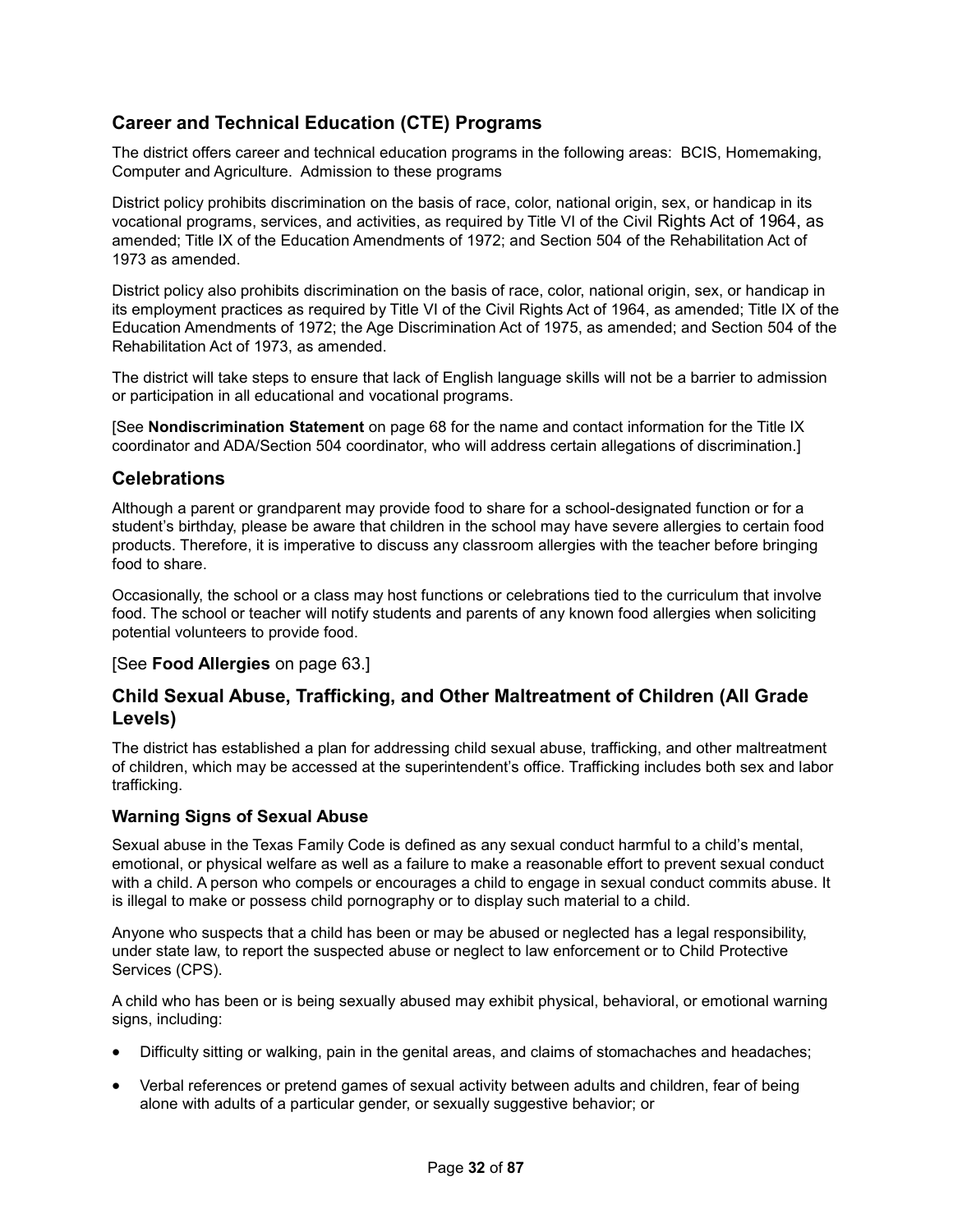• Withdrawal, depression, sleeping and eating disorders, and problems in school.

Be aware that children and adolescents who have experienced dating violence may show similar physical, behavioral, and emotional warning signs. [See **Dating Violence, Discrimination, Harassment, and Retaliation** on page 42.]

# **Warning Signs of Trafficking**

Child trafficking of any sort is prohibited by the Penal Code. Sex trafficking involves forcing a person, including a child, into sexual abuse, assault, indecency, prostitution, or pornography. Labor trafficking involves forcing a person, including a child, to engage in forced labor or services.

Traffickers are often trusted members of a child's community, such as friends, romantic partners, family members, mentors, and coaches, although traffickers frequently make contact with victims online.

Possible warning signs of sexual trafficking in children include:

- Changes in school attendance, habits, friend groups, vocabulary, demeanor, and attitude;
- Sudden appearance of expensive items (for example, manicures, designer clothes, purses, technology);
- Tattoos or branding;
- Refillable gift cards;
- Frequent runaway episodes;
- Multiple phones or social media accounts;
- Provocative pictures posted online or stored on the phone;
- Unexplained injuries:
- Isolation from family, friends, and community; and
- Older boyfriends or girlfriends.

Additional warning signs of labor trafficking in children include:

- Being unpaid, paid very little, or paid only through tips;
- Being employed but not having a school-authorized work permit;
- Being employed and having a work permit but clearly working outside the permitted hours for students;
- Owing a large debt and being unable to pay it off;
- Not being allowed breaks at work or being subjected to excessively long work hours;
- Being overly concerned with pleasing an employer and/or deferring personal or educational decisions to a boss;
- Not being in control of his or her own money;
- Living with an employer or having an employer listed as a student's caregiver; and
- A desire to quit a job but not being allowed to do so.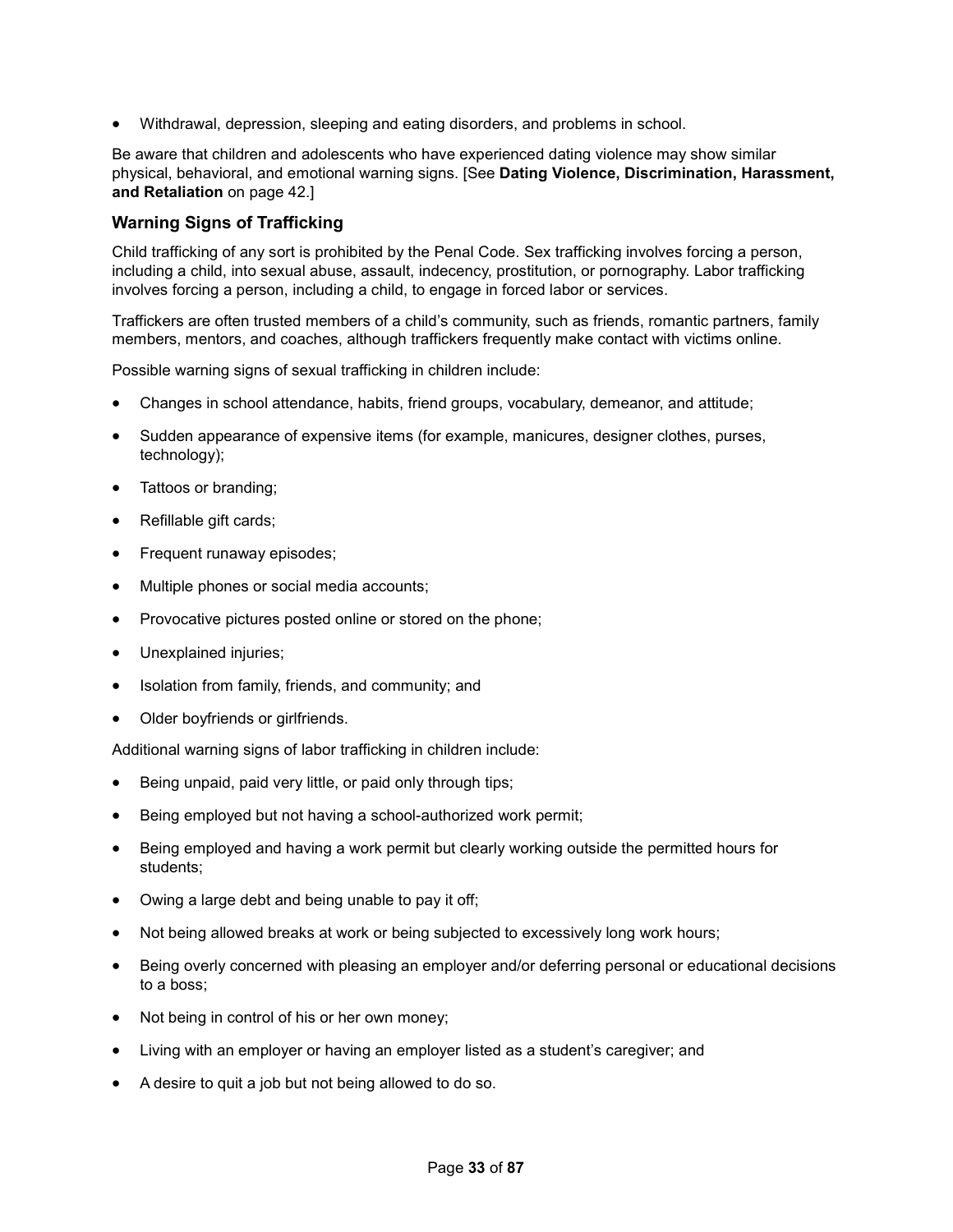# **Reporting and Responding to Sexual Abuse, Trafficking, and Other Maltreatment of Children**

Anyone who suspects that a child has been or may be abused, trafficked, or neglected has a legal responsibility, under state law, to report the suspected abuse or neglect to law enforcement or to Child Protective Services (CPS).

A child who has experienced sexual abuse or any other type of abuse or neglect should be encouraged to seek out a trusted adult. Children may be more reluctant to disclose sexual abuse than physical abuse and neglect and may only disclose sexual abuse indirectly. As a parent or trusted adult, it is important to be calm and comforting if your child or another child confides in you. Reassure the child that he or she did the right thing by telling you.

If your child is a victim of sexual abuse, trafficking, or other maltreatment, the school counselor or principal will provide information on counseling options for you and your child available in your area. The Texas Department of Family and Protective Services (DFPS) also manages early intervention counseling programs.

To find out what services may be available in your county, see Texas Department of Family and Protective Services, Programs Available in Your County.

Reports of abuse, trafficking, or neglect may be made to the CPS division of the DFPS at1-800-252-5400 or on the web at Texas Abuse Hotline Website).

# **Further Resources on Sexual Abuse, Trafficking, and Other Maltreatment of Children**

The following websites might help you become more aware of child abuse and neglect, sexual abuse, trafficking, and other maltreatment of children:

- Child Welfare Information Gateway Factsheet
- KidsHealth, For Parents, Child Abuse
- Office of the Texas Governor's Child Sex Trafficking Team
- Human Trafficking of School-aged Children
- Child Sexual Abuse: A Parental Guide from the Texas Association Against Sexual Assault
- National Center of Safe Supportive Learning Environments: Child Labor Trafficking

# **Class Rank/Highest-Ranking Student**

## **Ranking of Students**

For the purpose of determining class rank and identifying honor students, a weighted grading system will be used. Actual grades received in the classes will be recorded on the student's academic achievement record. Transfer grades will receive grade points according to Yoakum High School's schedule. The exact class rank of a student will be announced at the time of the final ranking, which is done after the fifth six weeks during the  $2<sup>nd</sup>$  semester of the senior year. This includes the final grades from dual credit courses.

## **Early Graduates**

Students who plan on graduating early must meet with a counselor a year prior to the intended date of graduation to set up a proposed course of credits and testing requirements to satisfy graduation requirements. The student and parent must then meet with the principal to have this plan approved. For the purpose of honor distinctions, early graduates will be classified with the class in which they entered high school, which will forfeit the possibility of being named Valedictorian or Salutatorian.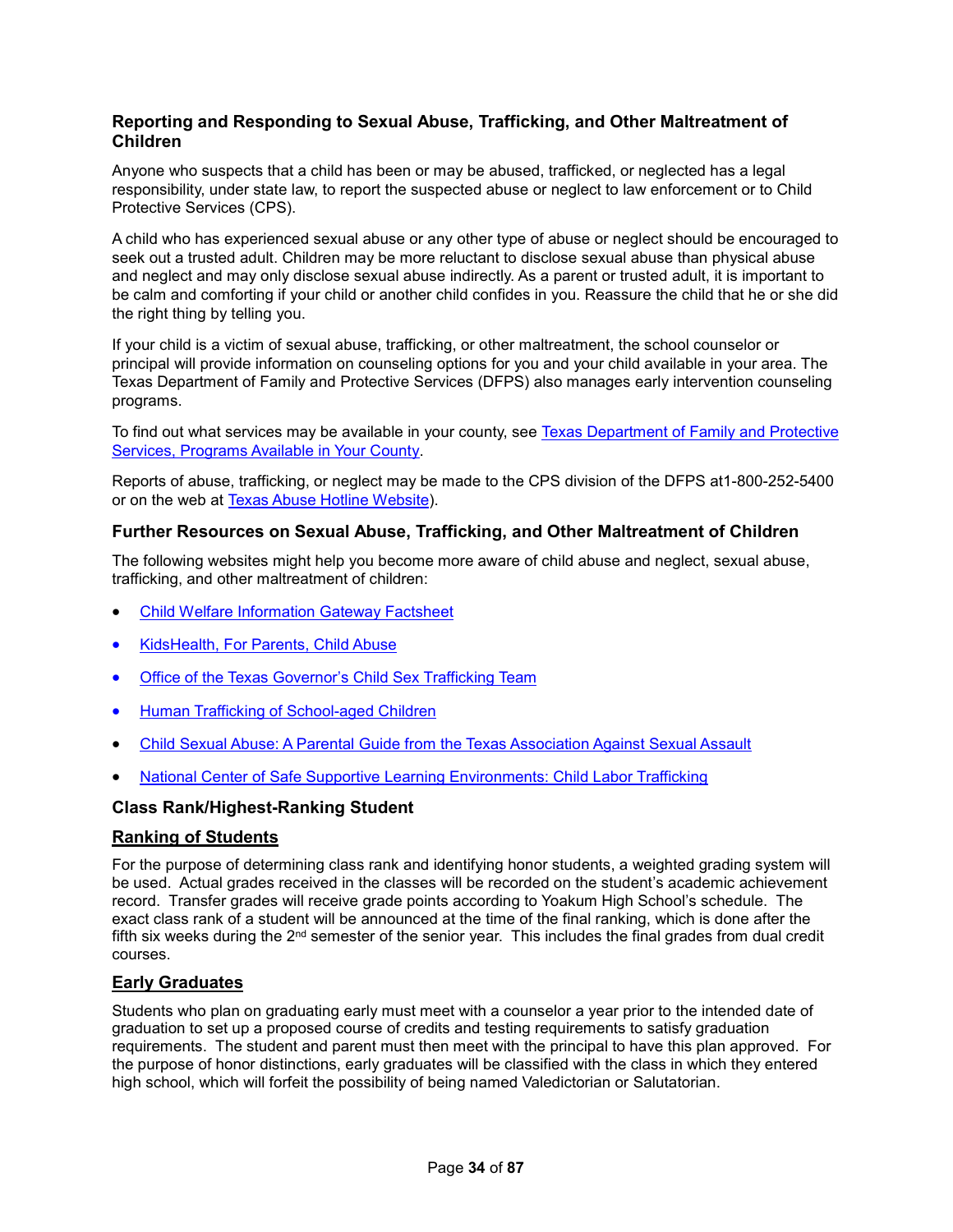# **Student Honor Distinctions**

Honor students will be the Valedictorian, Salutatorian, highest-ranking boy and girl, NHS and top 10%. The Valedictorian and Salutatorian must have been in attendance at Yoakum High School for the previous consecutive four semesters prior to graduation. The annual Awards Assembly will be held in May. For the purpose of honor distinctions, if a student fails to meet the following qualifications, they are not eligible to be recognized as an honor student. Failure to meet requirements for Honors distinctions will not affect final transcript ranking.

Valedictorians, Salutatorians and Honor Students will be chosen in the following manner:

- 1. In order to be eligible to receive one of the honors, a senior must have had at least five academic classes that receive grade points toward academic ranking per year for the four years in high school. A student may have only four academic classes that receive grade points toward academic ranking if they are enrolled in two or more dual enrollment classes.
- 2. Courses taken in Middle school (Algebra, Health, etc) will count as high school credit, but are not included in grade point average and class ranking.
- 3. No courses taken by correspondence, summer school, or credit for acceleration will be used in determining the weighted score.
- 4. Transfer grades will receive grade points according to the Yoakum High School schedule of course offerings and grade point values.
- 5. Credit from course work completed in non-accredited schools must be verified according to state accredited guidelines in order to be counted toward graduation requirements. Grade points will not be given for course work earned at non-accredited schools.
- 6. The district will award the highest-ranking graduate scholarship provided by the state to the districtdeclared valedictorian.

All students receiving awards who participated in UIL events, students chosen for Special Distinction Awards selected by the faculty, recipients of scholarships awarded by local organizations, underclassmen high-ranking students, and Valedictorian and Salutatorian of the Senior class will be recognized.

# **Weighted Values for Courses**

# **COLLEGE COURSES CORE SUBJECTS** *(2.5 to 5.5 Grade Points)*

| American Lit DE | College Algebra | English 1301 DE | Psychology DE   |
|-----------------|-----------------|-----------------|-----------------|
| Biology DE      | Economics DE    | English 1302 DE | Sociology DE    |
| Chemistry DE    | English IV DE   | Government DE   | U.S. History DE |

Tech Writing

## **ADVANCED PLACEMENT –HONORS COURSES (***2.0 TO 5.0 Grade Points)*

| Algebra I, II Honors  | <b>Chemistry Honors</b> | <b>Geometry Honors</b> | Spanish 3        |
|-----------------------|-------------------------|------------------------|------------------|
| AP Calculus           | English I Honors        | Physics Honors         | W History Honors |
| <b>Biology Honors</b> | English II Honors       | Pre-Calculus Honors    |                  |

## **ACADEMIC COURSES** *(1.5 TO 4.5 Grade Points)*

| Accounting II<br>Ybkplng 2 | Anatomy & Phys     |                                   | English III Academic Health Science (CNA) |
|----------------------------|--------------------|-----------------------------------|-------------------------------------------|
|                            |                    | REGULAR (1.0 TO 4.0 Grade Points) |                                           |
| Accounting                 | Digital Media      | <b>Life Nutrition</b>             | Spanish 1,2                               |
| Adv Q Reason               | Eco FE             | Livestock Prod                    | <b>Study Skills</b>                       |
| Ag Mechanics               | English 1,2,3,4    | Math 0301                         | Theatre Arts I, II                        |
| Ag Power Systems           | English SOL 1,2,3  | Math 0303                         | Theatre & Media                           |
| Algebra I, II              | <b>Environ Sci</b> | <b>Math Models</b>                | Theatre Tech                              |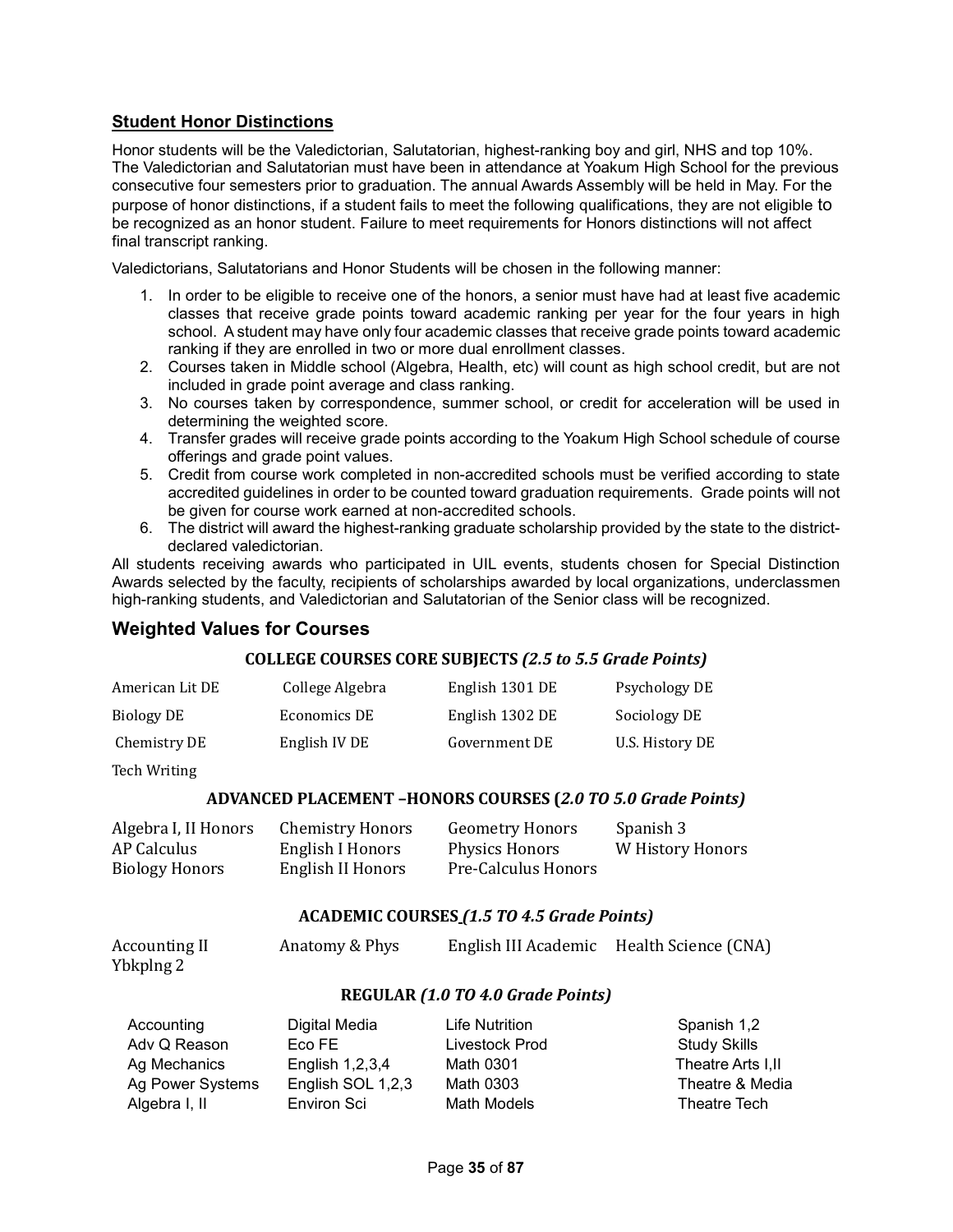| Art 1,2,3,4     | <b>Floral Design</b> | Physics I               | US Govn            |
|-----------------|----------------------|-------------------------|--------------------|
| Biology         | Geometry             | Pre Calc                | <b>US History</b>  |
| Career Prep 1,2 | Health               | <b>Princ Human Svcs</b> | Wildlife Rec Mgt   |
| Chemistry       | <b>INRW 0301</b>     | Princ of Ag (101)       | Wld Geo            |
| Comm App        | Int Phy/Chem         | Princ of Info Tech      | <b>WId History</b> |
| Dance           | Journalism           | Reading                 | Ybkplng 1          |
| Debate 1,2      |                      |                         |                    |

# **HONORS COURSES**

Yoakum Independent School District offers honors courses in grades 9-12 in English, Mathematics, Science, and Social Studies.

# **Procedure for Admission**

A. Yoakum I.S.D.

- At the academic pre-registration time, the counselor and teacher discuss honors placement with students for whom it may be appropriate.
- Counselor, teacher, student, and parent may review the student's records to determine if placement is appropriate.
- Teacher, student, and parent agree to and sign enrollment form.

Criteria might include the following:

- 1. Two teacher recommendations, of which one must be from a teacher in the subject in which the student is applying. The other recommendation must be from a teacher in one of the following areas: English, science, math, or social studies.
- 2. 85 percentile or above on related sections of achievement related to the course. If the latest score is not consistent with performance, then previous scores will be reviewed and considered in order to establish a pattern of performance.
- 3. Grade of 85 in subject in which student is applying.

**A student need not satisfy all of the above criteria to be recommended for placement in honors classes. At the initial entry level, it is better to give a student the opportunity to participate in honors classes than to deny it.** 

B. Students enrolling from other districts.

- At time of registration, a student who can furnish proof that he/she has successfully completed an honors course is automatically eligible for an honors course in that subject area.
- For students requesting an honors course for the first time, the counselor will review the student's records/performance.
- The student, teacher, and parent will agree on placement.

C. Continuation in the program.

• Students who successfully perform in a grade level of an honors course may progress to the next honors course in the sequence if available. Prior to  $9<sup>th</sup>$  grade registration, student re-evaluation will occur using the entrance criteria for each course.

**\*\*Please note that all Honors students will be required to participate in academic U.I.L.**

## **Procedures for Exit**

Honors, Pre-AP, and Advanced Placement courses require intensive study at an increased pace thus requiring extra student effort in order to successfully complete the course.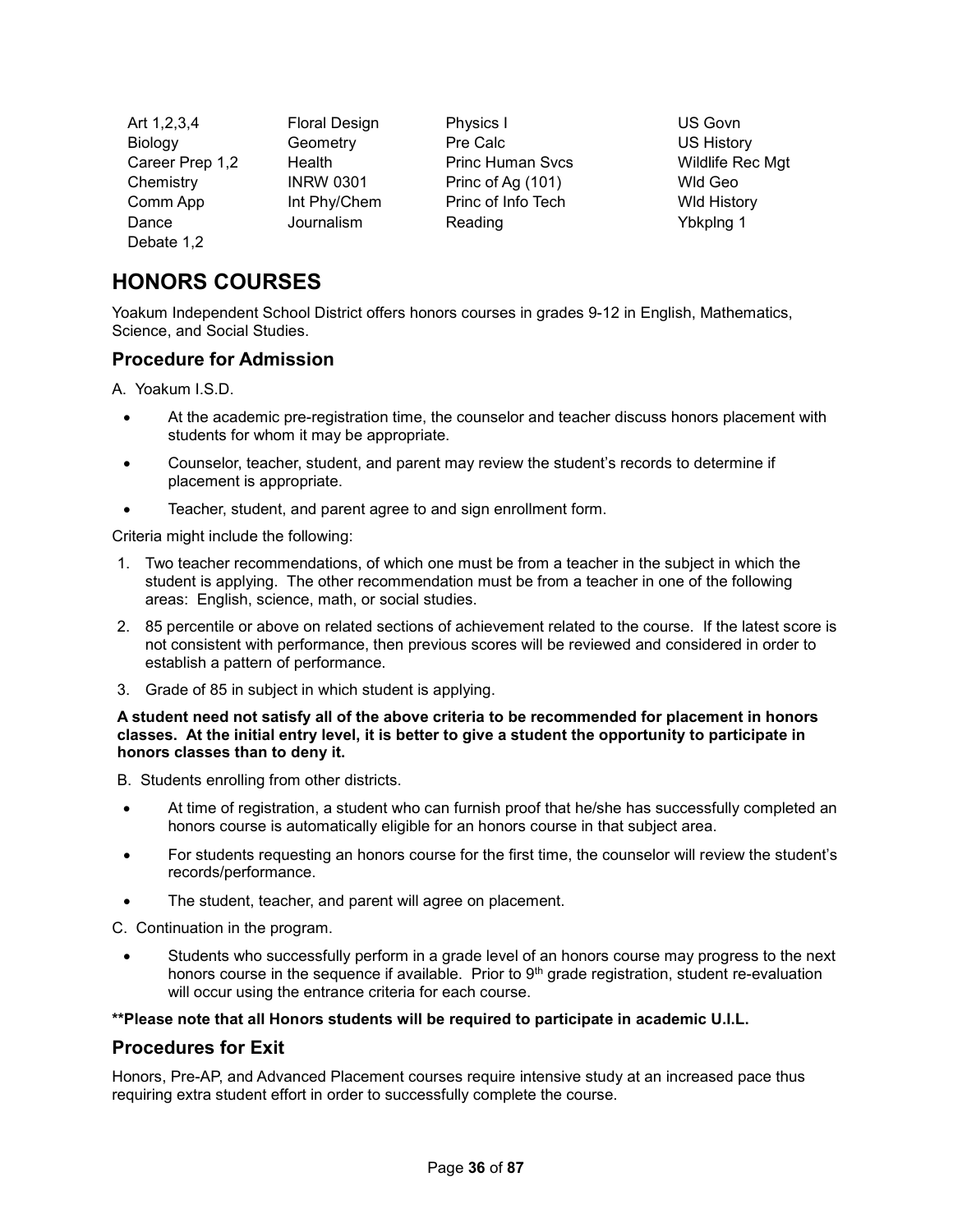- In order to continue in an honors course, a student must maintain an average of 75.
- A student who does not maintain a 75 average in an honors course will be placed on probation for the remainder of the semester. Parents will be notified by a letter which must be signed and returned to the teacher.
- If the grading period for which the student fails to maintain an average of 75 is the final six weeks of the semester, he/she will be placed on probation for the following semester.
- A student who fails to earn the 75 average during the probationary period will be placed in a regular level class.
- A single six weeks grade of less than 70 will lead to immediate reassignment.
- A student may appeal reassignment to the principal, counselor, and teacher and confirm that there were extenuating circumstances and that the best interest of the student would be met by allowing him/her to remain in the honors class. [For further information, see policy EIC.]

# **Class Schedules (Secondary Grade Levels Only)**

All students are expected to attend school for the entire school day and maintain a full class schedule. Exceptions may be made occasionally by the campus principal for students in grades 9–12 who meet specific criteria and receive parental consent to enroll in less than a full-day schedule.

[See **Schedule Changes** on page 73 for information related to student requests to revise their course schedule.]

# **College and University Admissions and Financial Aid**

For two school years following graduation, a district student who graduates as valedictorian or in the top ten percent of his or her class is eligible for automatic admission into four-year public universities and colleges in Texas if the student:

- Completes the distinguished level of achievement under the foundation graduation program (a student must graduate with at least one endorsement and must have taken Algebra II as one of the four required math courses); or
- Satisfies the ACT College Readiness Benchmarks or earns at least a 1500 out of 2400 on the SAT.

The student is ultimately responsible for meeting the admission requirements of the university or college, including timely submission of a completed application.

Should a college or university adopt an admissions policy that automatically accepts the top 25 percent of a graduating class, the provisions above will also apply to a student ranked in the top 25 percent of his or her class.

The University of Texas at Austin may limit the number of automatically admitted students to 75 percent of the University's enrollment capacity for incoming resident freshmen. During the summer and fall 2021 terms and spring 2022 term, the University will admit the top six percent of a high school's graduating class who meet the above requirements. Additional applicants will be considered by the University of through a holistic review process.

As required by law, the district will provide written notice concerning automatic college admission, the curriculum requirements for financial aid, and the benefits of completing the requirements for automatic admission and financial aid. Parents and students will be asked to sign an acknowledgment that they received this information.

Students and parents should contact the school counselor for further information about automatic admissions, the application process, and deadlines.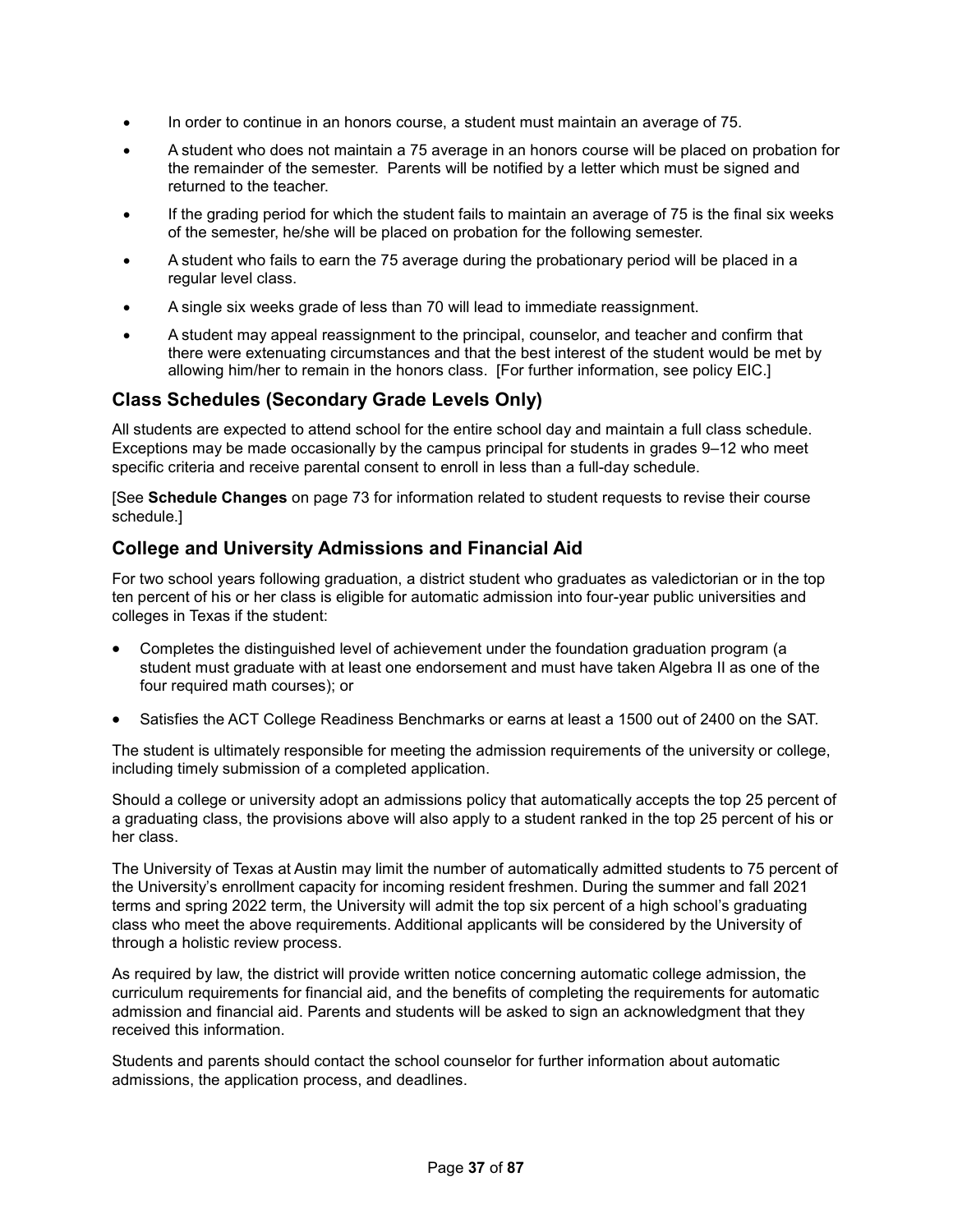[See **Class Rank/Highest-Ranking Student** on page 34 for information specifically related to how the district calculates a student's rank in class, and requirements for **Graduation** on page 53 for information associated with the foundation graduation program.]

[See **Students in the Conservatorship of the State (Foster Care)** on page 22 for information on assistance in transitioning to higher education for students in foster care.]

# **College Credit Courses**

Students in grades 9–12 may earn college credit through the following opportunities:

- Certain courses taught at the high school campus, which may include courses termed dual credit, Advanced Placement (AP), International Baccalaureate (IB), or college preparatory;
- Enrollment in AP or dual credit courses through the Texas Virtual School Network (TXVSN);
- Enrollment in courses taught in conjunction and in partnership with Victoria College, which may be offered on or off campus;
- Enrollment in courses taught at other colleges or universities; and
- Certain Career and Technical Education (CTE) courses.

All these methods have eligibility requirements and must be approved prior to enrollment in the course. Please see the school counselor for more information. Depending on the student's grade level and the course, a state-mandated end-of-course assessment may be required for graduation.

Not all colleges and universities accept credit earned in all dual credit or AP courses taken in high school for college credit. Students and parents should check with the prospective college or university to determine if a particular course will count toward the student's desired degree plan.

# **Communications—Automated (All Grade Levels)**

### **Emergency**

The district will rely on contact information on file with the district to communicate with parents in an emergency situation, which may include real-time or automated messages. An emergency situation may include early dismissal, delayed opening, or restricted access to the campus due to severe weather, another emergency, or a security threat. It is crucial to notify your child's school when a phone number changes.

[See **Safety** on page 72 for information regarding contact with parents during an emergency situation.]

### **Nonemergency**

Your child's school will request that you provide contact information for the school to send information specific to your child, your child's school, or the district. If you provide a phone number for this purpose, please notify the school's administration office immediately if your number changes.

The district or school may generate automated or pre-recorded messages, text messages, or real-time phone or email communications that are closely related to the school's mission, so prompt notification of any change in contact information will be crucial.

Standard messaging rates of your wireless phone carrier may apply.

If you have specific requests or needs related to how the district contacts you, please contact your child's principal. [See **Safety** on page 72 for information regarding contact with parents during an emergency.]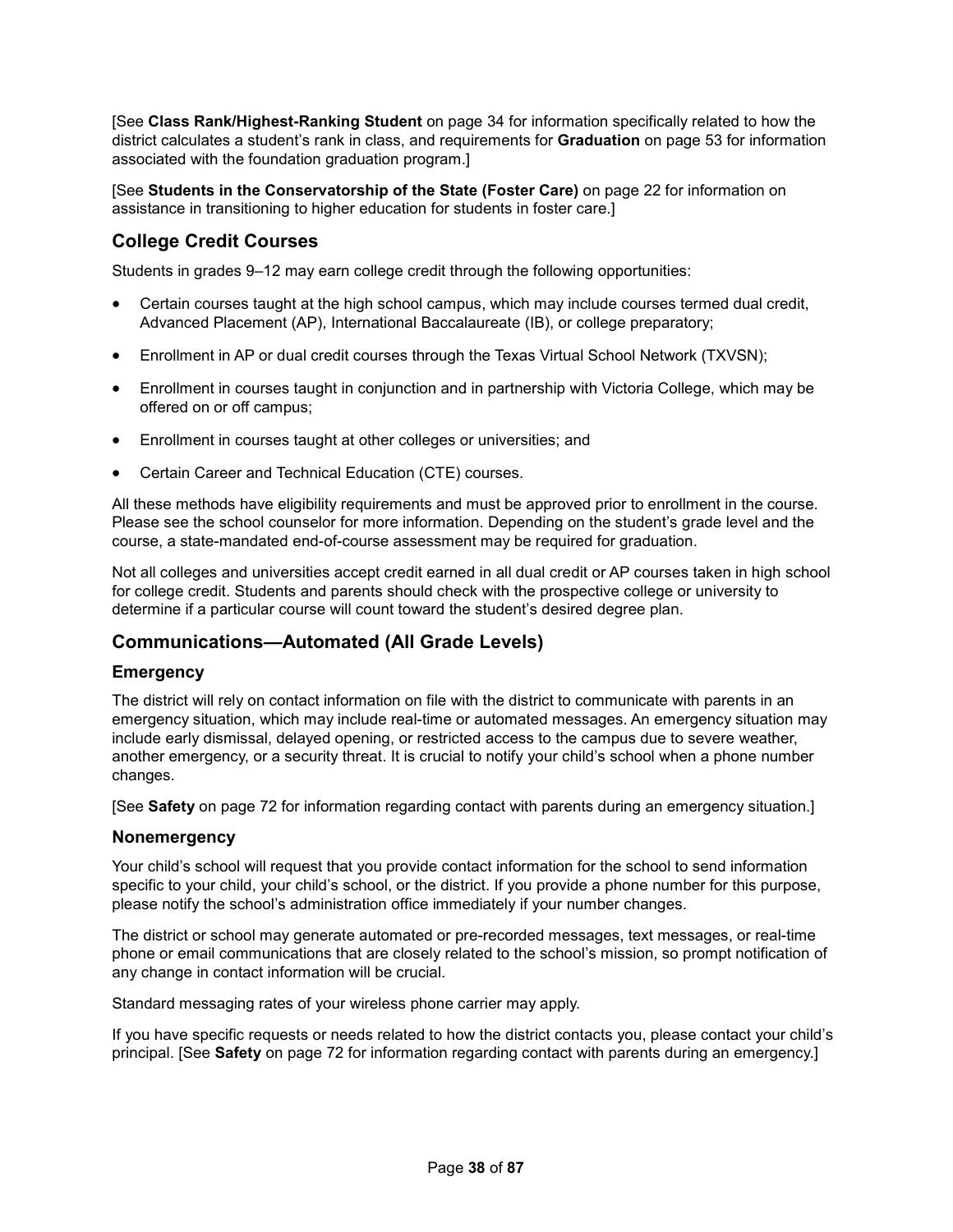# **Complaints and Concerns**

Usually student or parent complaints or concerns can be addressed informally by a phone call or a conference with the teacher or principal.

For those complaints and concerns that cannot be resolved informally, the board has adopted a Student and Parent Complaints/Grievances policy FNG(LOCAL). This policy can be viewed in the district's policy manual, available online at www.yoakumisd.net.

- To file a formal complaint a parent or student should complete and submit the complaint form.
- In general, the written complaint form should be completed and submitted to the campus principal in a timely manner.
- If the concern is not resolved, a parent or student may request a conference with the superintendent.
- If the concern is still unresolved, the district provides a process for parents and students to appeal to the board of trustees.

# **Conduct**

## **Applicability of School Rules**

The board has adopted a Student Code of Conduct that defines standards of acceptable behavior—both on and off campus, as well as on district vehicles—and outlines consequences for violation of these standards. The district has disciplinary authority over a student in accordance with the Student Code of Conduct. Students and parents should be familiar with the standards set out in the Student Code of Conduct, as well as campus and classroom rules.

During summer instruction, the Student Handbook and Student Code of Conduct in place for the school year immediately preceding the summer period shall apply, unless the district amends either or both documents for the purposes of summer instruction.

### **Campus Behavior Coordinator**

Each campus has a campus behavior coordinator to apply discipline management techniques and administer consequences for certain student misconduct, as well as provide a point of contact for student misconduct. The contact behavior coordinator at Yoakum High School is Maci McDonald.

### **Deliveries**

Except in emergencies, delivery of messages or packages to students will not be allowed during instructional time. A parent may leave a message or a package, such as a forgotten lunch, for the student to pick up from the front office during a passing period or lunch.

### **Disruption of School Operations**

Disruption of school operations is not tolerated and may constitute a misdemeanor offense. As identified by state law, disruptions include the following:

- Interference with the movement of people at an exit, entrance, or hallway of a district building without authorization from an administrator.
- Interference with an authorized activity by seizing control of all or part of a building.
- Use of force, violence, or threats in an attempt to prevent participation in an authorized assembly.
- Use of force, violence, or threats to cause disruption during an assembly.
- Interference with the movement of people at an exit or an entrance to district property.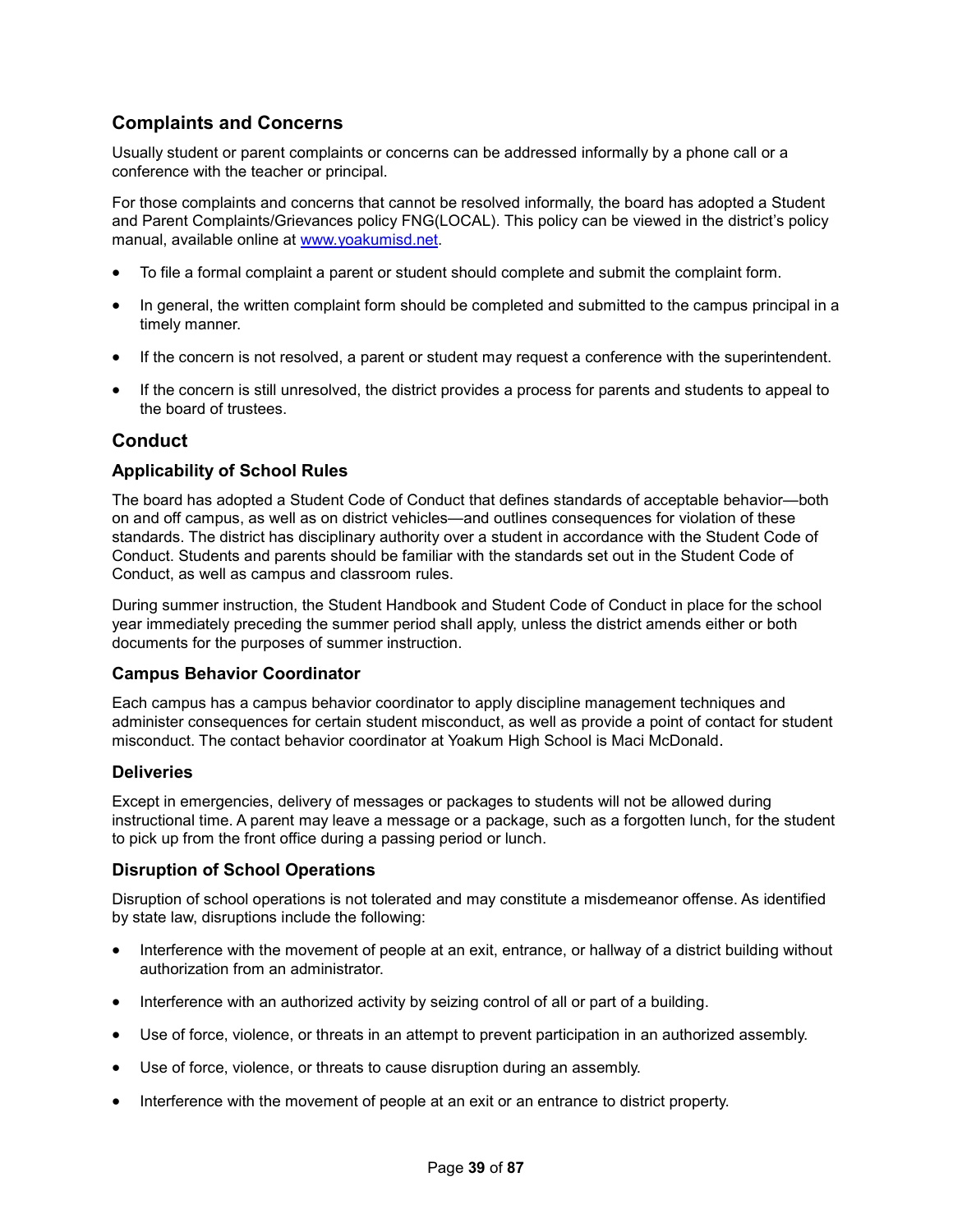• Use of force, violence, or threats in an attempt to prevent people from entering or leaving district property without authorization from an administrator.

Disruption of classes or other school activities while on or within 500 feet of district property includes:

- Making loud noises;
- Trying to entice a student away from, or to prevent a student from attending, a required class or activity; and
- Entering a classroom without authorization and disrupting the activity with loud or profane language or any misconduct.

Interference with the transportation of students in vehicles owned or operated by the district is also considered a disruption.

## **Social Events**

School rules apply to all school social events. Guests attending these events are expected to observe the same rules as students, and a student inviting a guest will share responsibility for the conduct of his or her guest.

A student attending a social event will be asked to sign out when leaving before the end of the event and will not be readmitted.

A parent interested in serving as a chaperone for any school social events should contact the campus principal.

# **Counseling**

The district has a comprehensive school counseling program that includes:

- A guidance curriculum to help students develop their full educational potential, including the student's interests and career objectives;
- A responsive services component to intervene on behalf of any student whose immediate personal concerns or problems put the student's continued educational, career, personal, or social development at risk;
- An individual planning system to guide a student as the student plans, monitors, and manages the student's own educational, career, personal, and social development; and
- Systems to support the efforts of teachers, staff, parents, and other members of the community in promoting the educational, career, personal, and social development of students.

The district will make a preview of the program, including all materials and curriculum, available to parents to review during school hours.

### **Academic Counseling**

### *High School Grade Levels*

High school students and their parents are encouraged to talk with a school counselor, teacher, or principal to learn more about course offerings, graduation requirements, and early graduation procedures.

Each year, high school students will be provided information on anticipated course offerings for the next school year, how to make the most of academic and career and technical education (CTE) opportunities, and the importance of postsecondary education.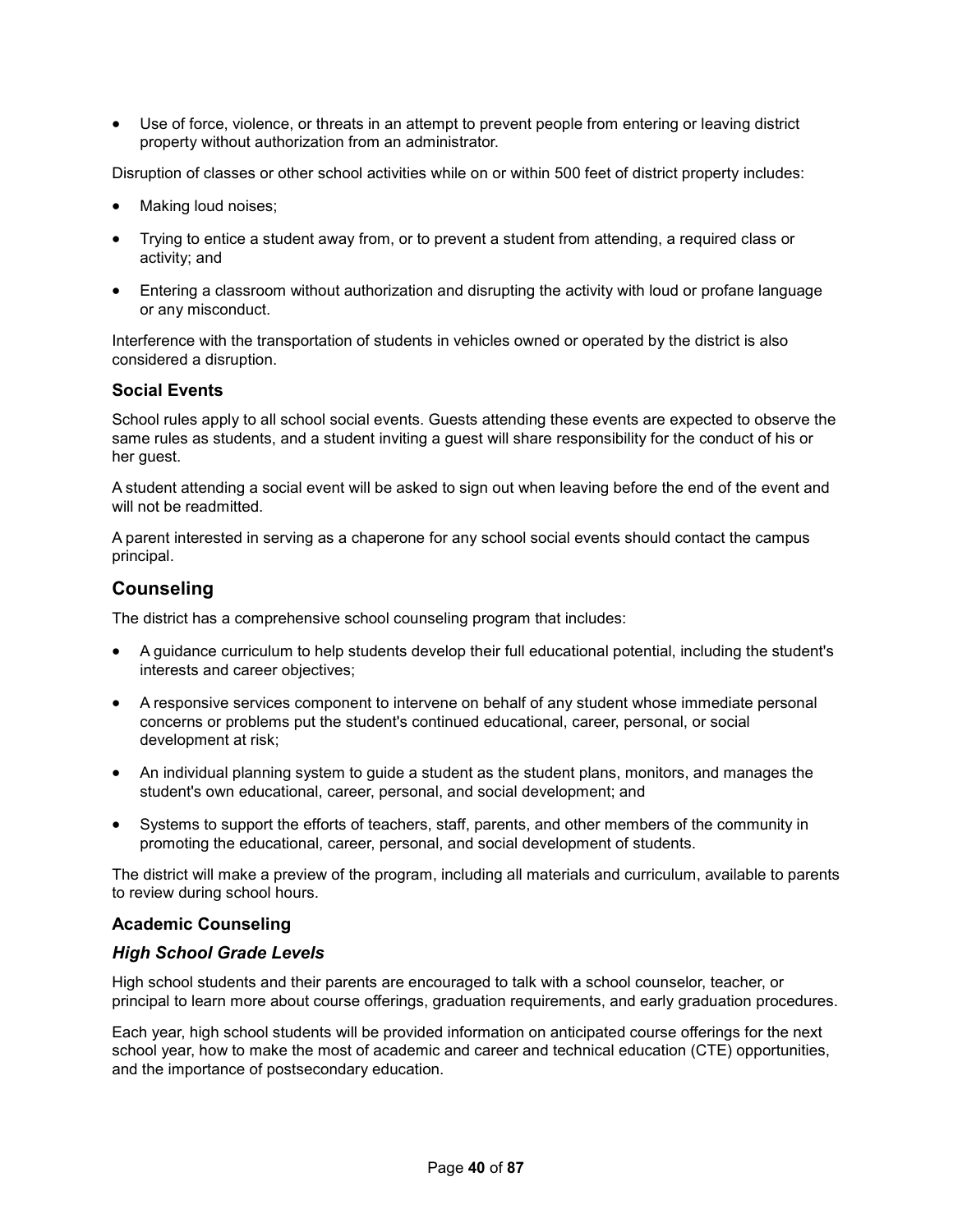The school counselor will also provide information each year a student is enrolled in high school regarding:

- The importance of postsecondary education;
- The advantages of earning an endorsement and completing the foundation program with the distinguished level of achievement;
- The disadvantages of pursuing a high school equivalency exam (GED) as opposed to earning a high school diploma;
- Financial aid eligibility and how to apply for financial aid;
- Automatic admission to state-funded Texas colleges and universities;
- Eligibility requirements for the TEXAS Grant;
- Availability of district programs that allow students to earn college credit;
- Availability of tuition and fee assistance for postsecondary education for students in foster care; and
- Availability of college credit awarded by institutions of higher education to veterans and military service members for military experience, education, and training.

Additionally, the school counselor can provide information about workforce opportunities after graduation or technical and trade school opportunities, including opportunities to earn industry-recognized certificates and licenses.

#### **Personal Counseling**

The school counselor is available to assist students with a wide range of personal, social, and family concerns, including emotional or mental health issues and substance abuse. A student who wishes to meet with the school counselor should contact the office. As a parent, if you are concerned about your child's mental or emotional health, please speak with the school counselor for a list of resources that may be of assistance.

If your child has experienced trauma, contact the school counselor for more information.

## [See **Mental Health Support** on page 61, and **Child Sexual Abuse, Trafficking, and Other Maltreatment of Children and Dating Violence** on page 32.]

# **Course Credit**

A student at any grade level enrolled in a high school course will earn credit for the course only if the final grade is 70 or above. For a two-part (two-semester, 1-credit course), the student's grades from both halves (semesters) will be averaged and credit will be awarded if the combined average is 70 or above. If the student's combined average is less than 70, the student will be awarded credit only for the half (semester) with the passing grade.

# **Credit by Examination—If a Student Has Taken the Course/Subject (Grades 6–12)**

A student who has previously taken a course or subject but did not receive credit or a final grade for it may, in circumstances determined by the principal or attendance committee, be permitted to earn credit or a final grade by passing an examination approved by the district's board of trustees on the essential knowledge and skills defined for that course or subject.

Examples of prior instruction include incomplete coursework due to a failed course or excessive absences, homeschooling, or coursework by a student transferring from a nonaccredited school. The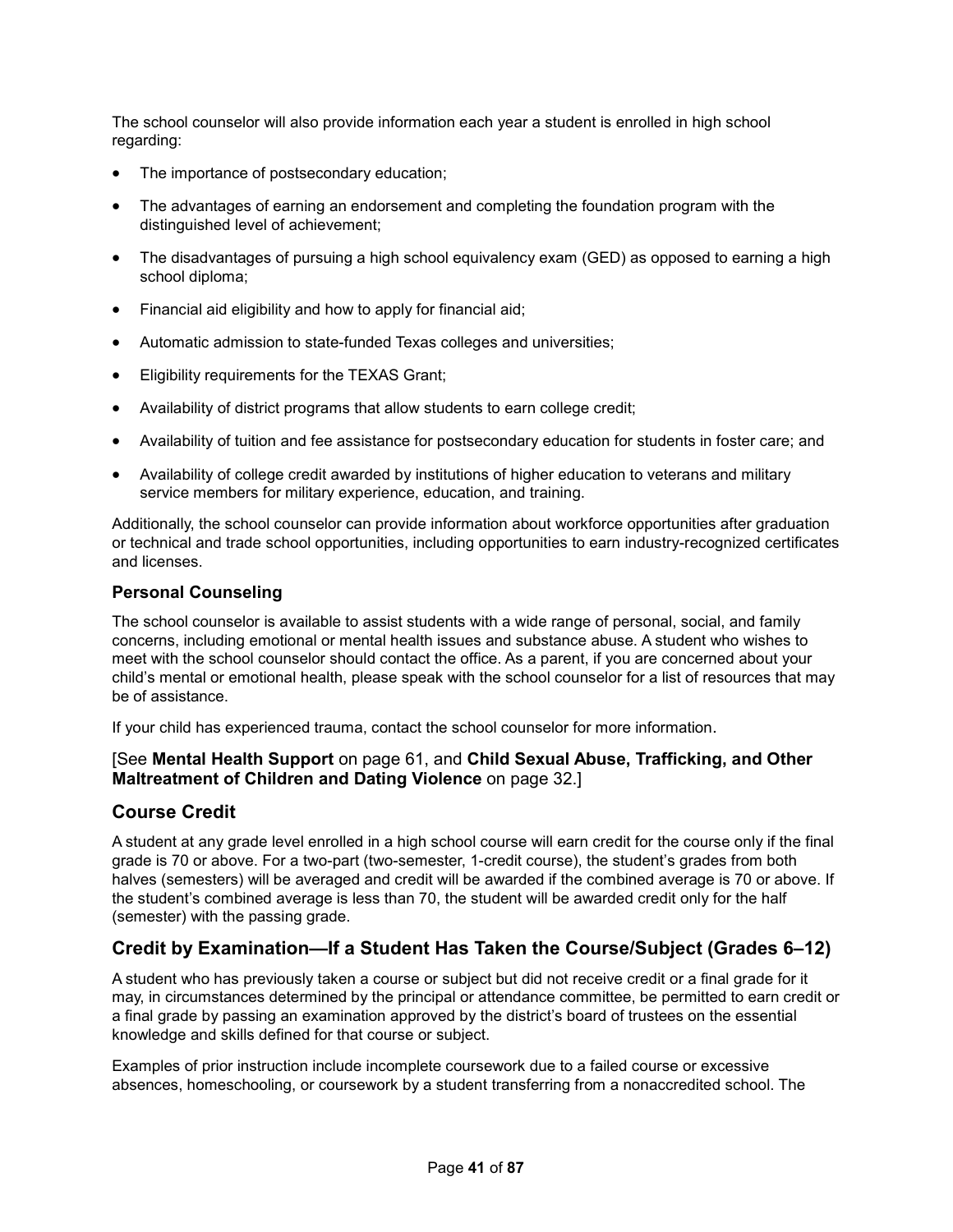opportunity to earn credit by examination after the student has had prior instruction is sometimes referred to as "credit recovery."

If the student is granted approval to take an examination for this purpose, the student must score at least 70 on the examination to receive credit for the course or subject.

The attendance review committee may also offer a student with excessive absences an opportunity to earn credit for a course by passing an examination.

[See the school counselor and policy EHDB(LOCAL) for more information.]

# **Credit by Examination for Advancement/Acceleration—If a Student Has Not Taken the Course/Subject**

A student will be permitted to earn credit by examination for an academic course or subject area for which the student had no prior instruction for advancement or to accelerate to the next grade level.

The examinations offered by the district are approved by the district's board of trustees. Testing windows for these examinations will be published in district publications and on the district's website. A student may take a specific examination only once per testing window.

The only exceptions to the published testing windows will be for examinations administered by another entity or to accommodate a student experiencing homelessness or a student involved in the foster care system.

When another entity administers an examination, the student and the district must comply with the testing schedule of the other entity.

If a student plans to take an examination, the student or parent must register with the school counselor no later than 30 days prior to the scheduled testing date. [See policy EHDC for more information.]

### **Students in Grades 6–12**

A student in grade 6 or above is eligible to earn course credit with;

- A passing score of at least 80 on an examination approved by the board; or
- A scaled score of 50 or higher on an examination administered through the College Level Examination Program (CLEP), or
- A score of 3 or higher on an AP examination, as applicable.

A student may take an examination to earn high school course credit no more than twice. If a student fails to achieve the designated score on the applicable exam before the beginning of the school year in which the student would need to enroll in the course according to the school's high school course sequence, the student must complete the course.

# **Dating Violence, Discrimination, Harassment, and Retaliation**

Students learn best, and their welfare is best served, in a school environment that is free from dating violence, discrimination, harassment, and retaliation.

Students are expected to treat peers and district employees with courtesy and respect, avoid offensive behaviors, and stop those behaviors as directed. District employees are likewise expected to treat students with courtesy and respect.

The board has established policies and procedures to prohibit and promptly address inappropriate and offensive behaviors that are based on a person's race, color, religion, sex, gender, national origin, disability, age, or any other basis prohibited by law. A copy of the district's policy is available in the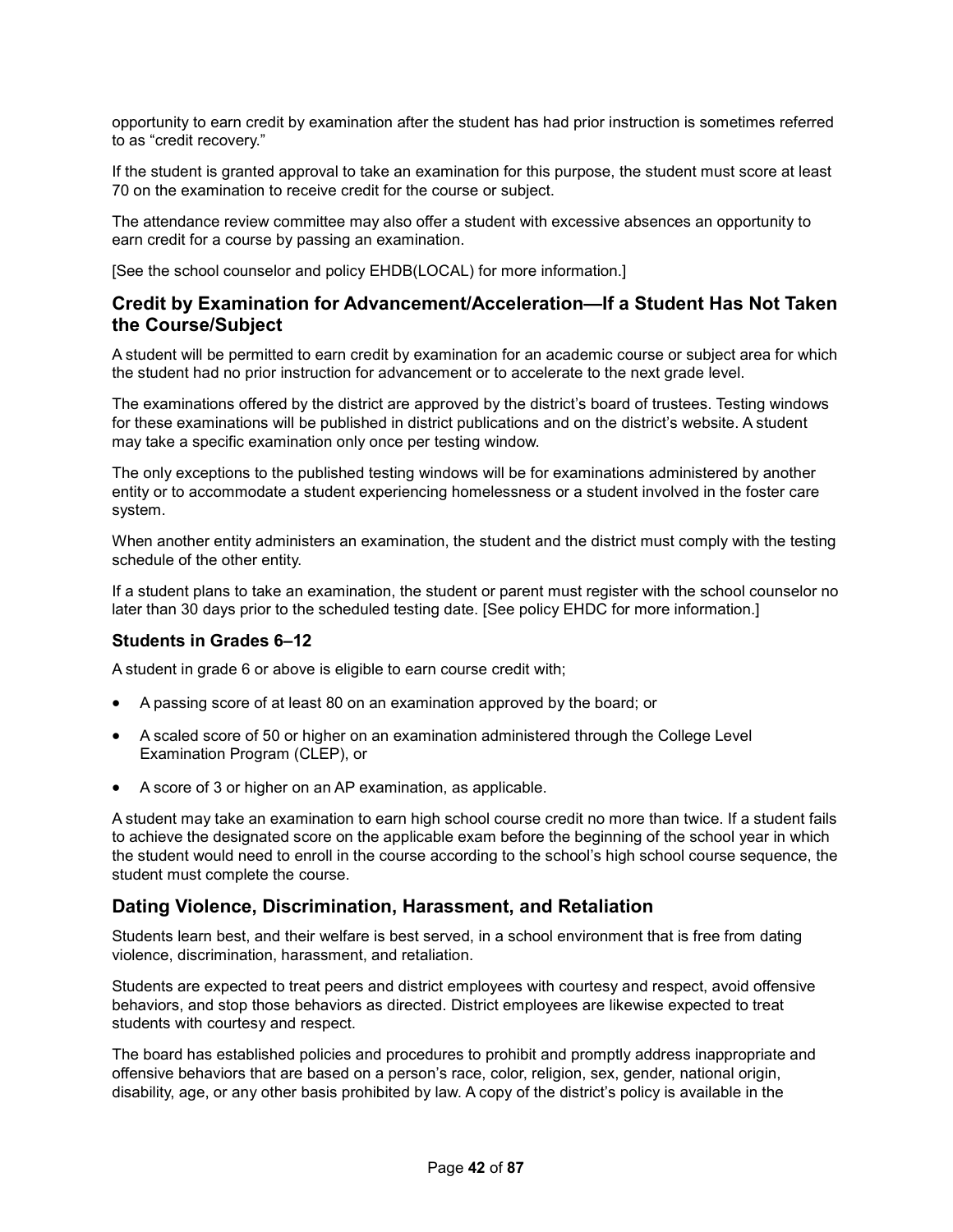principal's office and in the superintendent's office www. Yoakumisd.net. [See policy FFH for more information.]

## **Dating Violence**

Dating violence occurs when a person in a current or past dating relationship uses physical, sexual, verbal, or emotional abuse to harm, threaten, intimidate, or control the other person in the relationship or any of the person's past or subsequent partners. This type of conduct is considered harassment if it is so severe, persistent, or pervasive that it affects a student's ability to participate in or benefit from an educational program or activity; creates an intimidating, threatening, hostile, or offensive educational environment; or substantially interferes with the student's academic performance.

Examples of dating violence against a student may include, but are not limited to:

- Physical or sexual assaults;
- Name-calling;
- Put-downs:
- Threats to hurt the student, the student's family members, or members of the student's household;
- Destroying property belonging to the student;
- Threats to commit suicide or homicide if the student ends the relationship;
- Threats to harm a student's past or current dating partner;
- Attempts to isolate the student from friends and family;
- Stalking; or
- Encouraging others to engage in these behaviors.

#### **Discrimination**

Discrimination is defined as any conduct directed at a student on the basis of race, color, religion, sex, gender, national origin, disability, age, or any other basis prohibited by law that negatively affects the student.

#### **Harassment**

Harassment, in general terms, is conduct so severe, persistent, or pervasive that it affects a student's ability to participate in or benefit from an educational program or activity; creates an intimidating, threatening, hostile, or offensive educational environment; or substantially interferes with the student's academic performance.

Examples of harassment may include, but are not limited to:

- Offensive or derogatory language directed at a person's religious beliefs or practices, accent, skin color, or need for accommodation;
- Threatening, intimidating, or humiliating conduct;
- Offensive jokes, name-calling, slurs, or rumors;
- Physical aggression or assault;
- Graffiti or printed material promoting racial, ethnic, or other negative stereotypes; or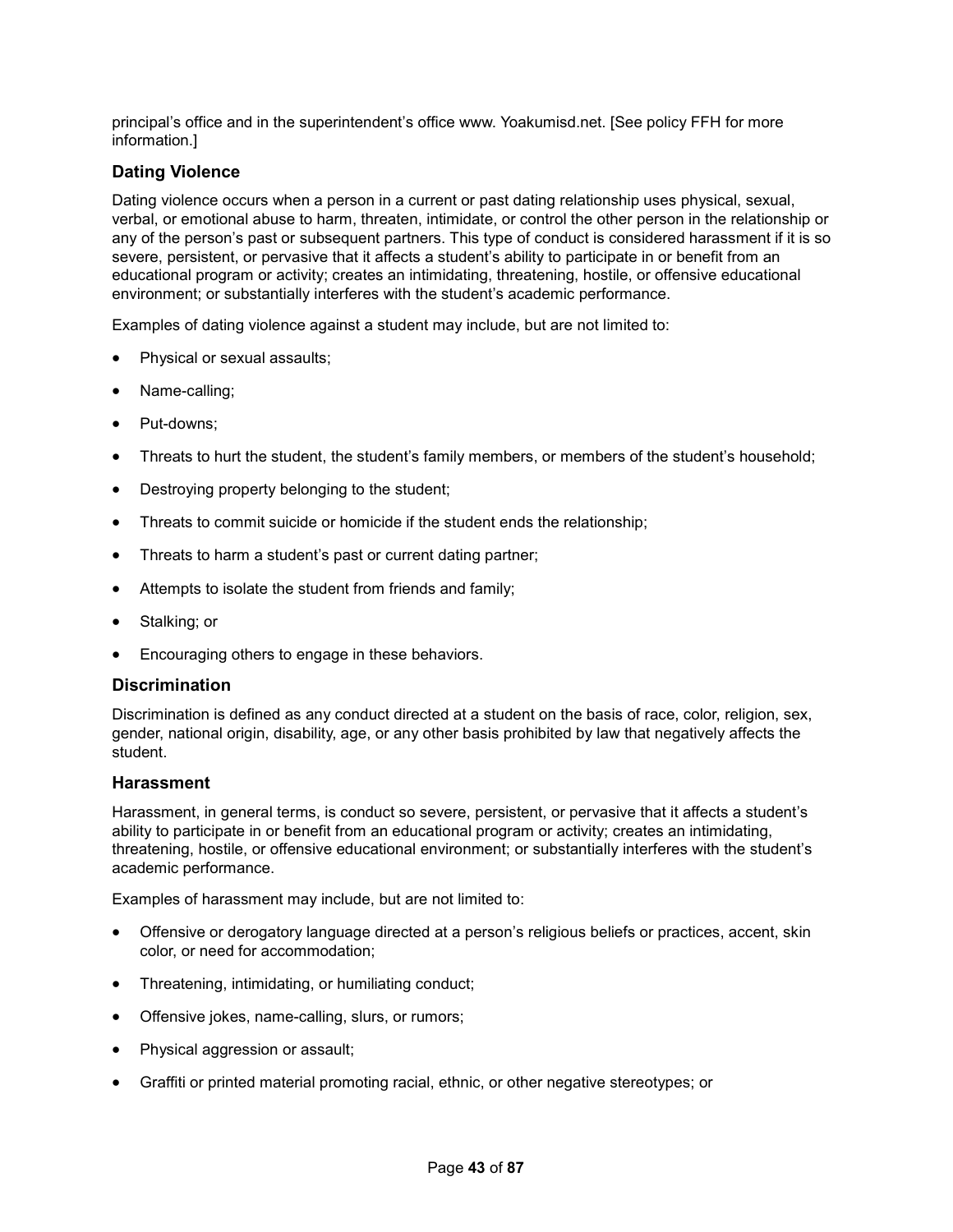• Other kinds of aggressive conduct such as theft or damage to property.

#### **Sexual Harassment and Gender-Based Harassment**

Sexual harassment and gender-based harassment of a student by an employee, volunteer, or another student are prohibited.

Examples of sexual harassment may include, but are not limited to:

- Touching private body parts or coercing physical contact that is sexual in nature;
- Sexual advances;
- Jokes or conversations of a sexual nature; and
- Other sexually motivated conduct, communications, or contact.

Sexual harassment of a student by an employee or volunteer does not include necessary or permissible physical contact that a reasonable person would not construe as sexual in nature, such as comforting a child with a hug or taking the child's hand. However, romantic, sexual, and other inappropriate social relationships between students and district employees are prohibited, even if consensual.

Gender-based harassment includes physical, verbal, or nonverbal conduct based on a student's gender, the student's expression of characteristics perceived as stereotypical for the student's gender, or the student's failure to conform to stereotypical notions of masculinity or femininity.

Gender-based harassment can occur regardless of the student's or the harasser's actual or perceived sexual orientation or gender identity. Examples of gender-based harassment directed against a student may include, but are not limited to:

- Offensive jokes, name-calling, slurs, or rumors;
- Physical aggression or assault;
- Threatening or intimidating conduct; or
- Other kinds of aggressive conduct such as theft or damage to property.

### **Retaliation**

Retaliation against a person who makes a good-faith report or participates in an investigation of discrimination, harassment, or dating violence is prohibited. A person who makes a false claim, offers false statements, or refuses to cooperate with a district investigation, however, may be subject to appropriate discipline.

Examples of retaliation may include threats, rumor spreading, ostracism, assault, destruction of property, unjustified punishments, or unwarranted grade reductions. Unlawful retaliation does not include petty slights or annoyances.

### **Reporting Procedures**

Any student who believes that he or she has experienced dating violence, discrimination, harassment, or retaliation should immediately report the problem to a teacher, school counselor, principal, or other district employee. The report may be made by the student's parent. [See policy FFH(LOCAL) and (EXHIBIT) for other appropriate district officials to whom to make a report.]

Upon receiving a report, the district will determine whether the allegations, if proven, constitute prohibited conduct as defined by policy FFH. If not, the district will refer to policy FFI to determine whether the allegations, if proven, constitute bullying, as defined by law and policy FFI. If the alleged prohibited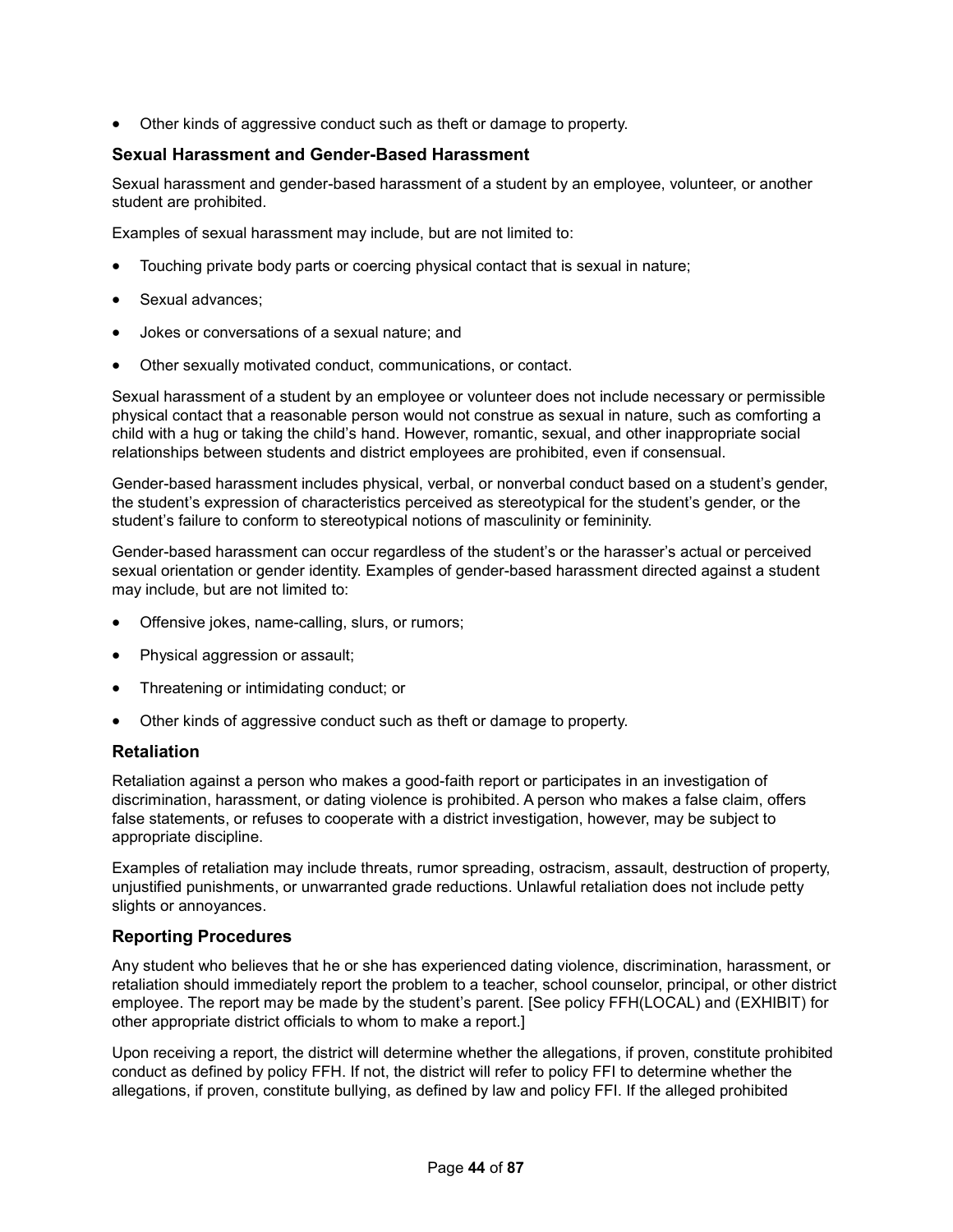conduct also meets the statutory and policy definitions for bullying, an investigation of bullying will also be conducted. [See **Bullying** on page 30]

The district will promptly notify the parent of any student alleged to have experienced prohibited conduct involving an adult associated with the district. In the event alleged prohibited conduct involves another student, the district will notify the parent of the student alleged to have experienced the prohibited conduct when the allegations, if proven, would constitute a violation as defined by policy FFH.

### **Investigation of Report**

Allegations of prohibited conduct, which includes dating violence, discrimination, harassment, and retaliation, will be promptly investigated.

To the extent possible, the district will respect the privacy of the student. However, limited disclosures may be necessary to conduct a thorough investigation and comply with law.

If a law enforcement or other regulatory agency notifies the district that it is investigating the matter and requests that the district delay its investigation, the district will resume its investigation at the conclusion of the agency's investigation.

During the course of an investigation and when appropriate, the district will take interim action to address the alleged prohibited conduct.

If the district's investigation indicates that prohibited conduct occurred, appropriate disciplinary action and, in some cases, corrective action will be taken to address the conduct. The district may take disciplinary and corrective action even if the conduct was not unlawful.

All involved parties will be notified of the outcome of the district investigation within the parameters and limits allowed under the Family Educational Rights and Privacy Act (FERPA).

A student or parent who is dissatisfied with the outcome of the investigation may appeal in accordance with policy FNG(LOCAL).

# **Discrimination**

### [See **Dating Violence, Discrimination, Harassment, and Retaliation** on page 42.]

# **Distance Learning**

Distance learning and correspondence courses include courses that encompass the state-required essential knowledge and skills but are taught through multiple technologies and alternative methodologies such as mail, satellite, internet, video-conferencing, and instructional television.

If a student wishes to enroll in a correspondence course or a distance learning course that is not provided through the Texas Virtual School Network (TXVSN), as described below, to earn credit in a course or subject, the student must receive permission from the principal prior to enrolling in the course or subject. If the student does not receive prior approval, the district may not recognize and apply the course or subject toward graduation requirements or subject mastery.

### **Texas Virtual School Network (TXVSN)**

The Texas Virtual School Network (TXVSN) has been established by the state as one method of distance learning. A student has the option, with certain limitations, to enroll in a course offered through the TXVSN to earn course credit for graduation.

Depending on the TXVSN course in which a student enrolls, the course may be subject to the "no pass, no play" rules. [See **Extracurricular Activities, Clubs, and Organizations** on page 50.] In addition, a student who enrolls in a TXVSN course for which an end-of-course (EOC) assessment is required must still take the corresponding EOC assessment.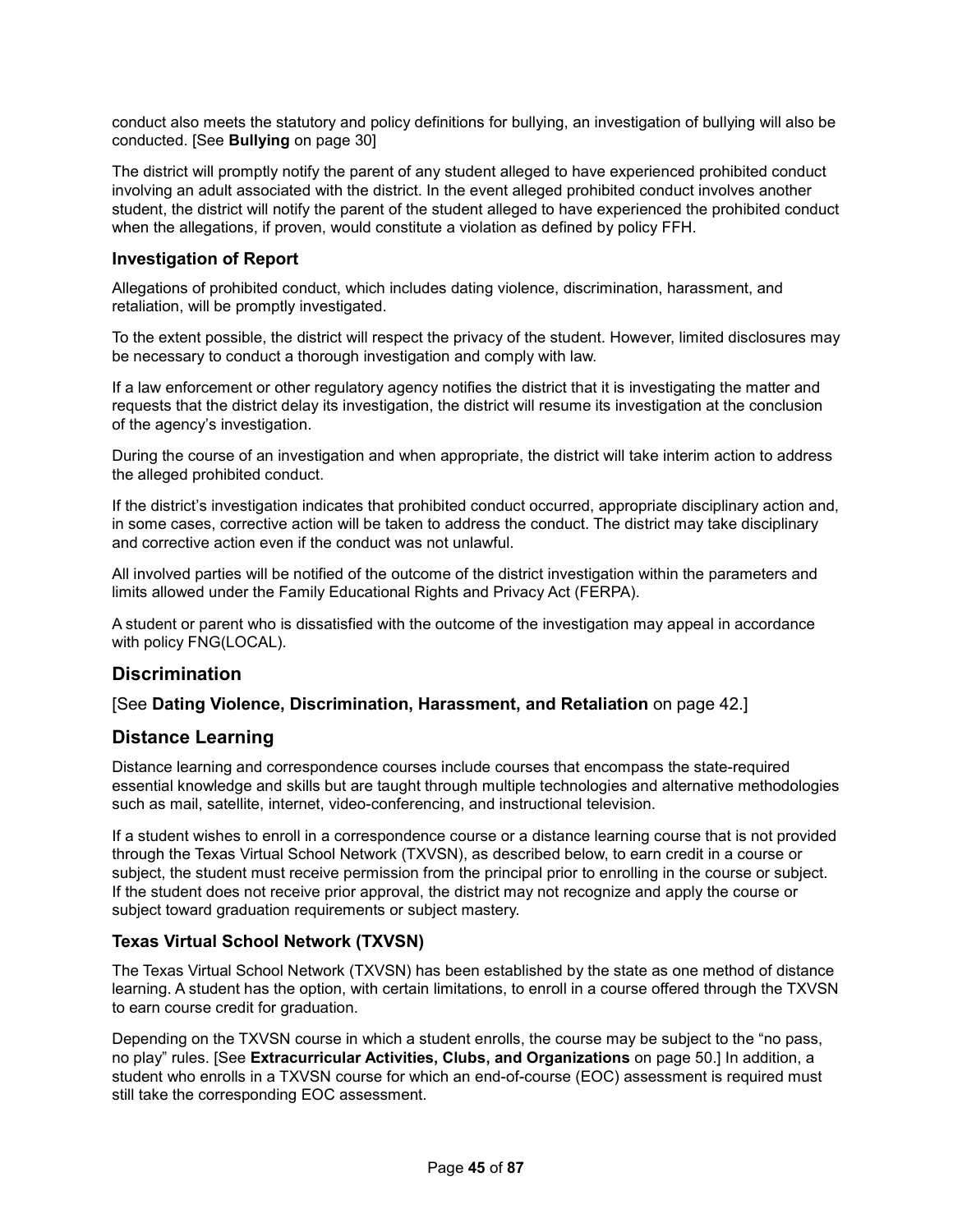A parent may ask questions or request that their child be enrolled in a TXVSN course by contacting the school counselor. Unless an exception is made by the school counselor, a student will not be allowed to enroll in a TXVSN course if the school offers the same or a similar course.

A copy of policy EHDE addressing distance learning will be distributed to parents of middle and high school students at least once each year. If you do not receive a copy or have questions about this policy, please contact the counseling department.

# **Distribution of Literature, Published Materials, or Other Documents**

## **School Materials**

Publications prepared by and for the school may be posted or distributed, with the prior approval of the principal, sponsor, or teacher. Such items may include school posters, newspapers, yearbooks, brochures, flyers, etc.

All school publications are under the supervision of a teacher, sponsor, and the principal.

### **Nonschool Materials**

Students must obtain prior approval from the principal before selling, posting, circulating, or distributing more than 10 copies of written or printed materials, handbills, photographs, pictures, films, tapes, or other visual or auditory materials that were not developed under the oversight of the school. To be considered, any nonschool material must include the name of the sponsoring person or organization. Approval will be granted or denied within two school days.

The principal will designated the location for approved nonschool materials to be placed for voluntary viewing or collection by students. [See policy FNAA for more information.]

A student may appeal a decision in accordance with policy FNG(LOCAL). Any student who sells, posts, circulates, or distributes nonschool material without prior approval will be subject to disciplinary action in accordance with the Student Code of Conduct. Materials displayed without approval will be removed.

[See policy FNG(LOCAL) for student complaint procedures.]

# *From Others*

No person or group will sell, circulate, distribute, or post on any district premises written or printed materials, handbills, photographs, pictures, films, tapes, or other visual or auditory materials that is not sponsored by the district or by a district-affiliated school-support organization, except as permitted by policy GKDA.

To be considered for distribution, any nonschool material must meet the limitations on content established in the policy, include the name of the sponsoring person or organization, and be submitted to the principal for prior review. The principal will approve or reject the materials within two school days of the time the materials are received. The requestor may appeal a rejection in accordance with the appropriate district complaint policy. [See policies DGBA or GF for more information.]

The principal will designated the location for approved nonschool materials to be placed for voluntary viewing or collection.

Prior review will not be required for:

- Distribution of materials by an attendee to other attendees of a school-sponsored meeting intended for adults and held after school hours.
- Distribution of materials by an attendee to other attendees of a community group meeting held after school hours in accordance with policy GKD(LOCAL) or a noncurriculum-related student group meeting held in accordance with policy FNAB(LOCAL).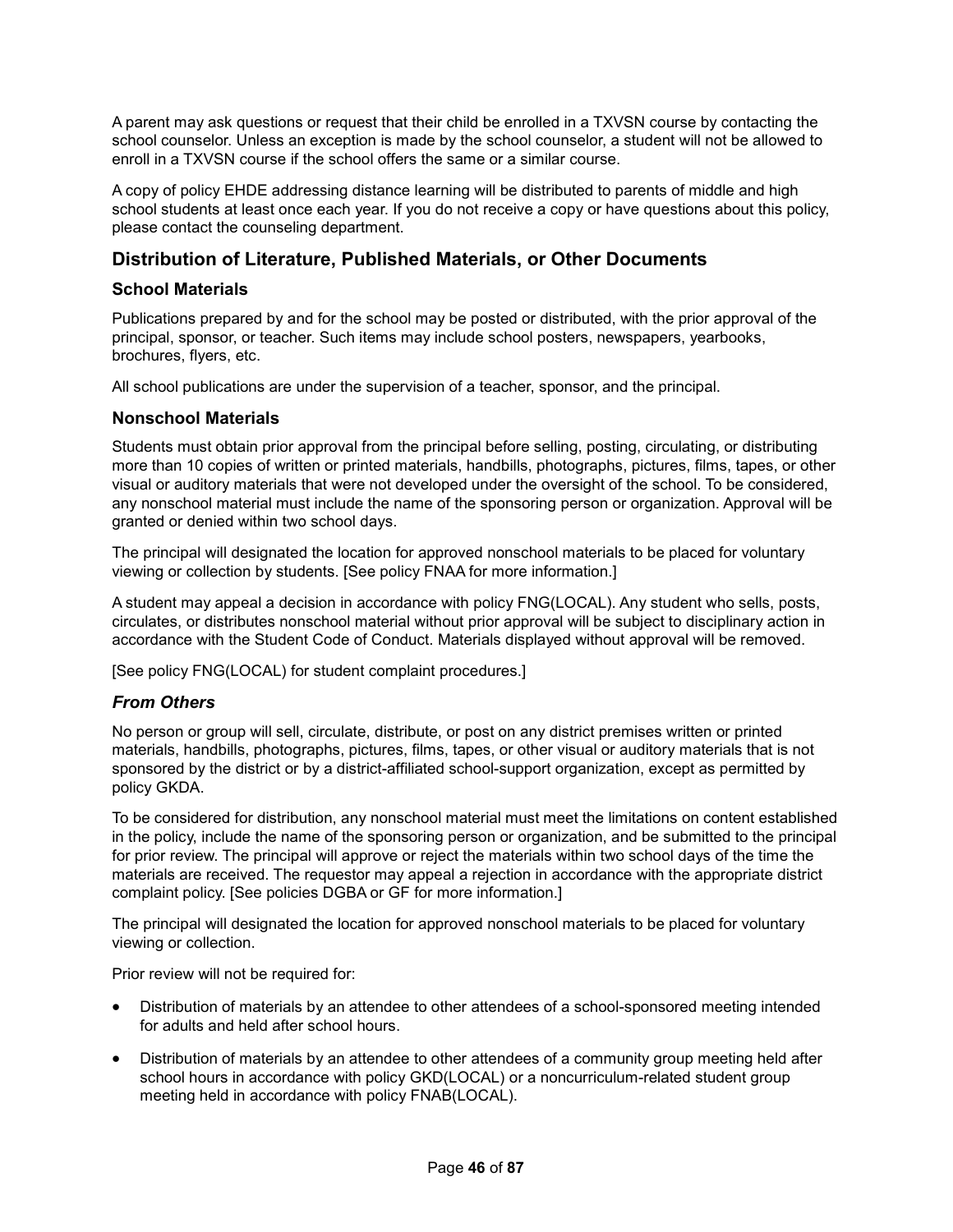• Distribution for electioneering purposes during the time a school facility is being used as a polling place, in accordance with state law.

All nonschool materials distributed under these circumstances must be removed from district property immediately following the event at which the materials are distributed.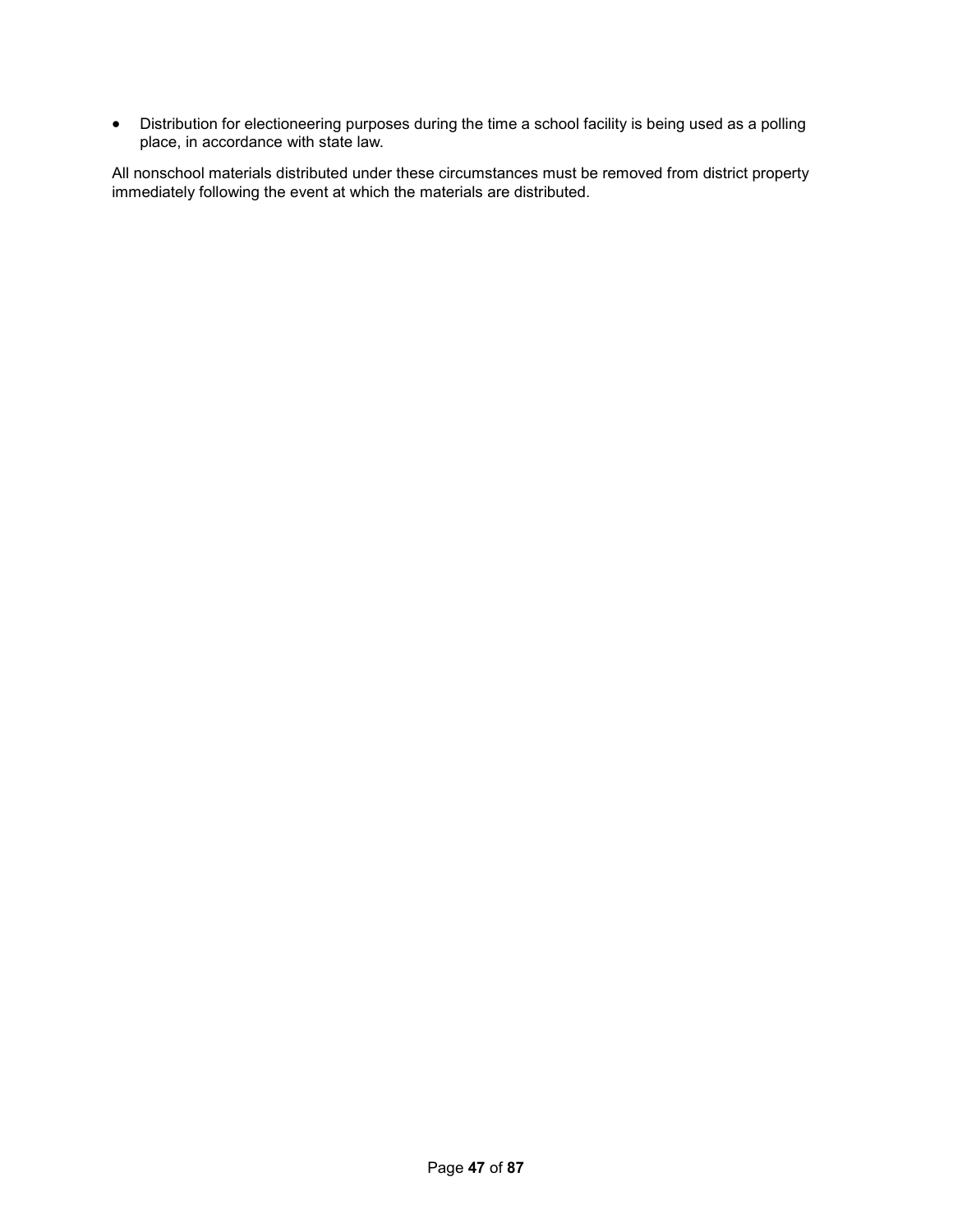**Dress and Grooming (All Grade Levels)**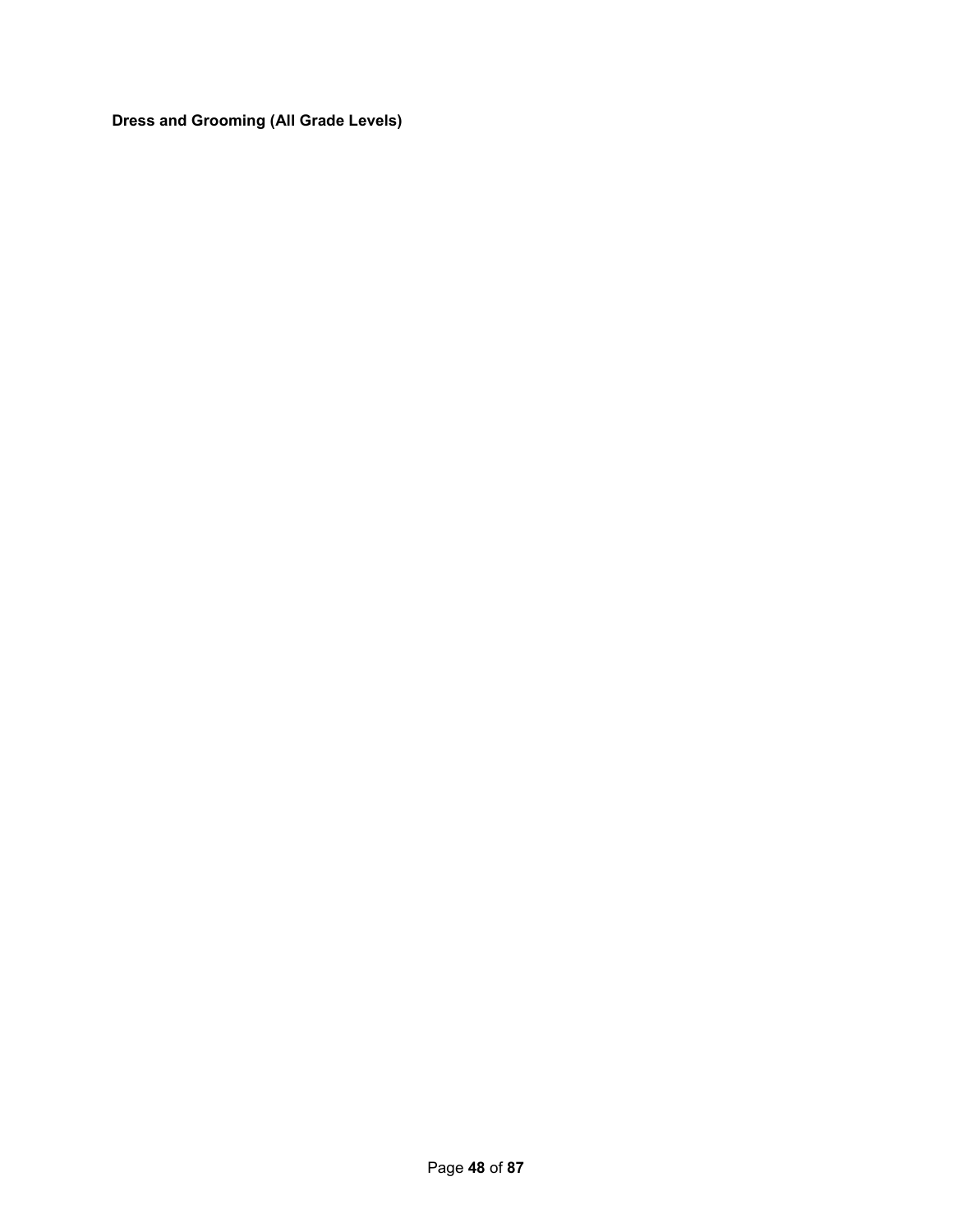# **Electronic Devices and Technology Resources**

## **Possession and Use of Personal Telecommunications Devices, Including Cell Phones, and Other Electronic Devices**

The district permits students to possess personal cell phones for safety purposes; however, these devices must remain turned off during the instructional day, including during all testing, unless they are being used for approved instructional purposes. [For graphing calculator applications on computing devices, see **Textbooks, Electronic Textbooks, Technological Equipment, and Other Instructional Materials** on page 78.]

A student must have approval to possess other personal telecommunications devices such as laptops, tablets, or other portable computers.

Students are not permitted to possess or use personal electronic devices at school unless prior permission has been obtained. Without such permission, teachers will collect the items and turn them in to the principal's office. The principal will determine whether to return items to students at the end of the day or to contact parents to pick up the items.

The use of cell phones or any device capable of capturing images is strictly prohibited in locker rooms or restroom areas while at school or at a school-related or school-sponsored event.

If a student uses a telecommunications device without authorization during the school day, the device will be confiscated. The parent may pick up the confiscated telecommunications device from the principal's office for a fee of \$15.

Confiscated telecommunications devices that are not retrieved by the student or the student's parent will be disposed of after the notice required by law. [See policy FNCE for more information.]

In limited circumstances and in accordance with law, a student's personal telecommunications device may be searched by authorized personnel. [See **Searches** on page 75 and policy FNF for more information.]

Any disciplinary action will be in accordance with the Student Code of Conduct. The district is not responsible for damaged, lost, or stolen telecommunications devices.

# **Instructional Use of Personal Telecommunications and Other Electronic Devices**

Students must obtain prior approval to use personal telecommunications or other personal electronic devices for instructional purposes while on campus. Students must also sign a user agreement that contains applicable rules for use (separate from this handbook).

All personal devices must be turned off during the instructional day when not in use for approved instructional purposes. Violations of the user agreement may result in withdrawal of privileges and other disciplinary action.

### **Acceptable Use of District Technology Resources**

District-owned technology resources may be issued to individual students for instructional purposes. Use of the district's network systems and equipment is restricted to approved purposes only. Students and parents will be asked to sign a user agreement (separate from this handbook) regarding use of these district resources. Violations of the user agreement may result in withdrawal of privileges and other disciplinary action.

### **Unacceptable and Inappropriate Use of Technology Resources**

Students are prohibited from possessing, sending, forwarding, posting, accessing, or displaying electronic messages that are abusive, obscene, sexually oriented, threatening, harassing, damaging to another's reputation, or illegal. This prohibition also applies to conduct off school property, whether on district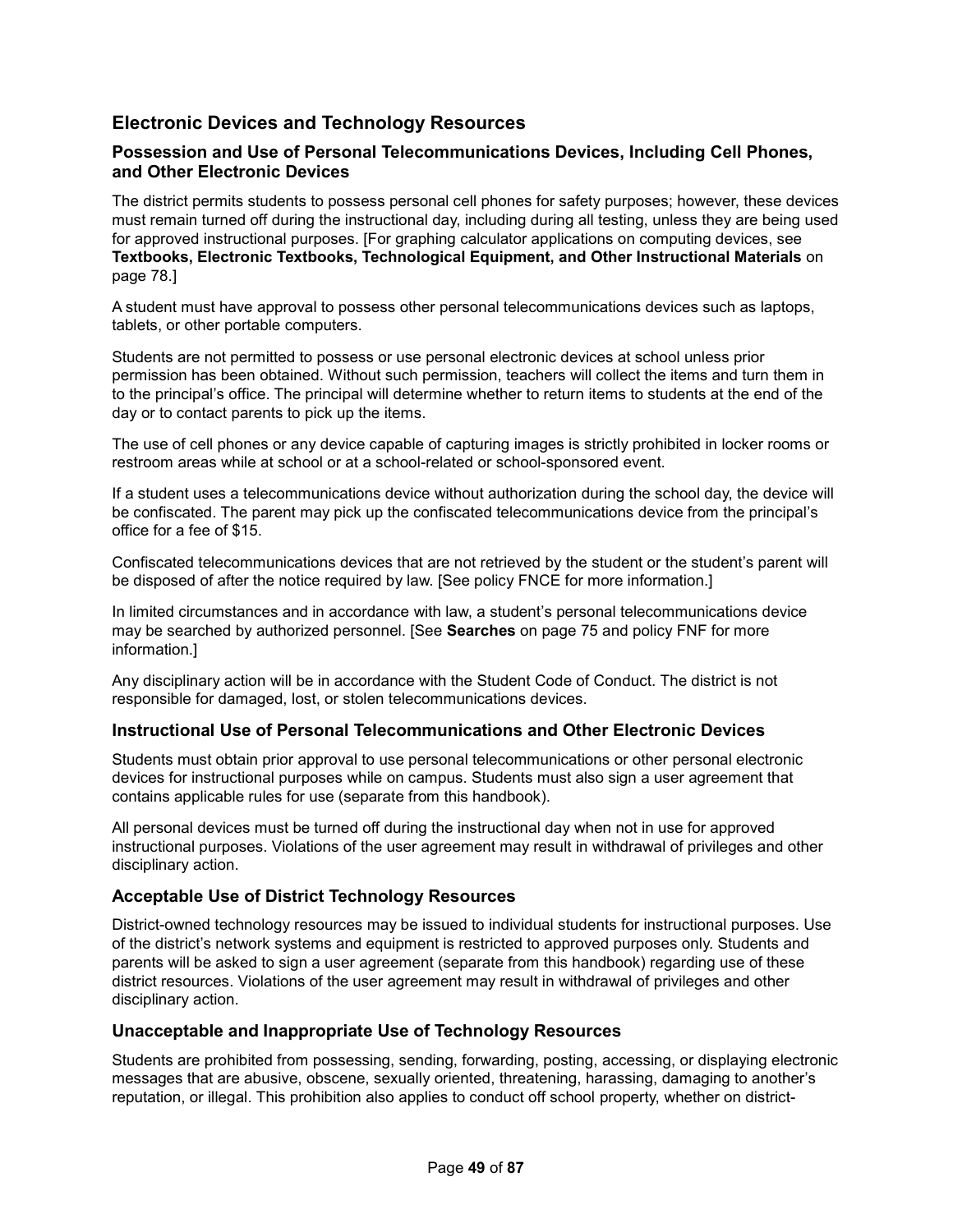owned or personally owned equipment, if it results in a substantial disruption to the educational environment.

Any person taking, disseminating, transferring, possessing, or sharing obscene, sexually oriented, lewd, or otherwise illegal images or other content—commonly referred to as "sexting"—will be disciplined in accordance with the Student Code of Conduct, may be required to complete an educational program related to the dangers of this type of behavior, and, in certain circumstances, may be reported to law enforcement.

This type of behavior may constitute bullying or harassment, as well as impede future endeavors of a student. We encourage parents to review with their child the "Before You Text" Sexting Prevention Course, a state-developed program that addresses the consequences of sexting.

Any student who engages in conduct that results in a breach of the district's computer security will be disciplined in accordance with the Student Code of Conduct. In some cases, the consequence may be expulsion.

# **End-of-Course (EOC) Assessments**

[See **Graduation** on page 53 and **Standardized Testing** on page 77.]

# **English Learners**

A student who is an English learner is entitled to receive specialized services from the district. A Language Proficiency Assessment Committee (LPAC), consisting of both district personnel and at least one parent representative, will determine whether the student qualifies for services. The student's parent must consent to any services recommended by the LPAC. However, pending the receipt of parental consent or denial of services, an eligible student will receive the services to which the student is entitled and eligible.

To determine a student's level of proficiency in English, the LPAC will use information from a variety of assessments. If the student qualifies for services, and once a level of proficiency has been established, the LPAC will designate instructional accommodations or additional special programs that the student will require to eventually become proficient at grade level work in English. Ongoing assessments will be conducted to determine a student's continued eligibility for the program.

The LPAC will also determine whether certain accommodations are necessary for any state-mandated assessments. The STAAR Spanish, as mentioned at **Standardized Testing** on page 77, may be administered to an English learner up to grade 5. In limited circumstances, a student's LPAC may exempt the student from an otherwise required state-mandated assessment or may waive certain graduation requirements related to the English I end-of-course (EOC) assessment. The Texas English Language Proficiency Assessment System (TELPAS) will also be administered to English learners who qualify for services.

If a student is considered an English learner and receives special education services because of a qualifying disability, the student's ARD committee will make instructional and assessment decisions in conjunction with the LPAC.

# **Extracurricular Activities, Clubs, and Organizations**

Participation in school-sponsored activities is an excellent way for a student to develop talents, receive individual recognition, and build strong friendships.

Some extracurricular activities may include off-campus events. Students are required to use transportation provided by the district to and from the events. Exceptions may only be made with the approval of the activity's coach or sponsor. [See **Transportation** on page 80.]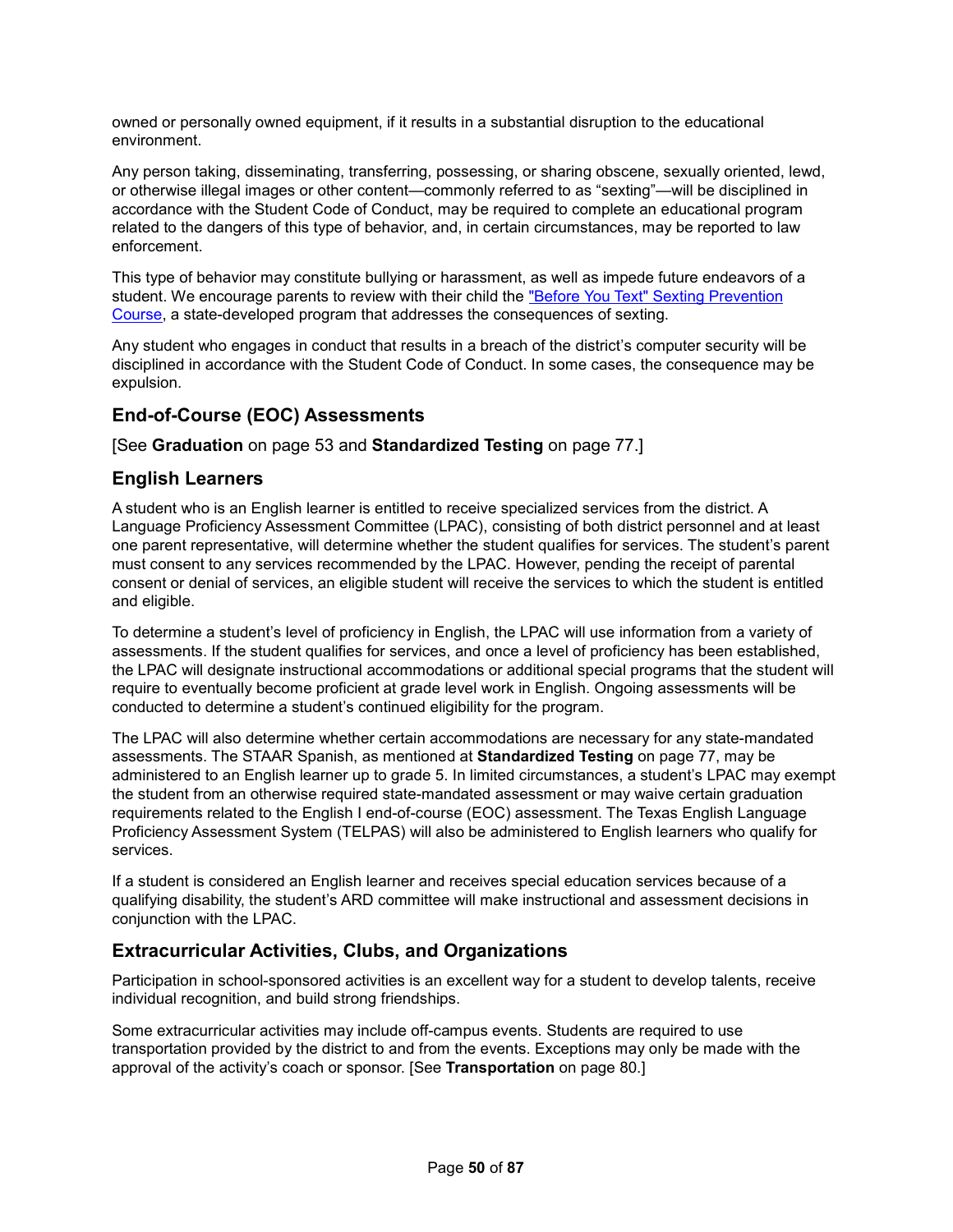Eligibility for many of these activities is governed by state law and the rules of the University Interscholastic League (UIL), a statewide association overseeing interdistrict competition. If a student is involved in an academic, athletic, or music activity governed by UIL, the student and parent are expected to know and follow all rules of the UIL organization. Students and parents can access the UIL Parent Information Manual at UIL Parent Information Manual. A hard copy can be provided by the coach or sponsor of the activity on request.

To report alleged noncompliance with required safety training or an alleged violation of safety rules required by law and the UIL, please contact the curriculum division of TEA at (512) 463-9581 or curriculum@tea.texas.gov.

[See **UIL Texas** for additional information on all UIL-governed activities.]

Student safety in extracurricular activities is a priority of the district. Parents are entitled to review the district's records regarding the age of each football helmet used by the campus, including when a helmet has been reconditioned.

Generally, a student who receives a grade below 70 at the end of a grading period in any academic class may not participate in extracurricular activities for at least three school weeks.

However, if a student receives a grade below 70 at the end of a grading period in an Advanced Placement (AP) or International Baccalaureate (IB) course, or an honors or dual credit course in English language arts, mathematics, science, social studies, economics, or languages other than English, the student remains eligible for participation in all extracurricular activities.

In addition, the following applies to all extracurricular activities:

- A student who receives special education services and who fails to meet the standards in the individualized education program (IEP) may not participate for at least three school weeks.
- An ineligible student may practice or rehearse but may not participate in any competitive activity.
- A student is allowed in a school year up to 19 absences not related to post-district competition. All extracurricular activities and public performances, whether UIL activities or other activities approved by the board, are subject to these restrictions.
- An absence for participation in an activity that has not been approved will be considered an unexcused absence.

# **Standards of Behavior**

Sponsors of student clubs and performing groups such as the band, choir, and drill and athletic teams may establish standards of behavior—including consequences for misbehavior—that are stricter than those for students in general. If a violation is also a violation of school rules, the consequences specified by the Student Code of Conduct or by board policy will apply in addition to any consequences specified by the organization's standards of behavior.

# **Offices and Elections**

Certain clubs, organizations, and performing groups will hold elections for student officers. These groups include: Band, FFA, National Honor Society, PALS, Student Council, Interact Club and Club Med.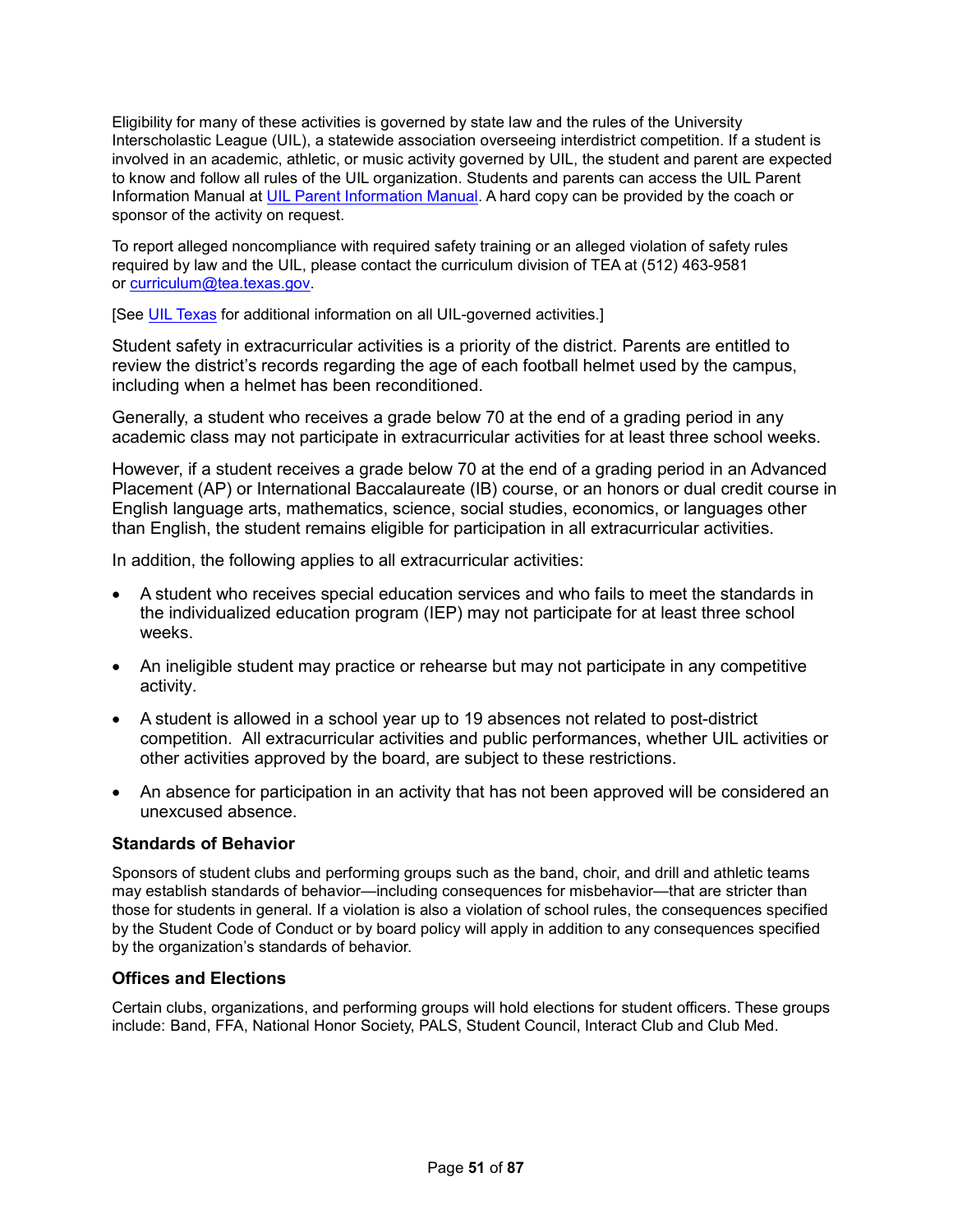# **Fees**

Basic educational program materials are provided at no charge to a student. However, a student is expected to provide his or her own supplies, such as pencils, paper, erasers, and notebooks. A student may also be required to pay certain other costs, fees, or deposits, including:

- Materials for a class project that the student will keep.
- Membership dues in voluntary clubs or student organizations.
- Admission fees to extracurricular activities.
- Security deposits.
- Personal physical education and athletic equipment and apparel.
- Voluntarily purchased pictures, publications, class rings, yearbooks, graduation announcements, etc.
- Voluntarily purchased student health and accident insurance.
- Musical instrument rental and uniform maintenance, when uniforms are provided by the district.
- Personal apparel used in extracurricular activities that becomes the property of the student.
- Parking fees and student identification cards.
- Fees for lost, damaged, or overdue library books.
- Fees for driver training courses.
- Fees for optional courses offered for credit that require use of facilities not available on district premises.
- Summer school for courses that are offered tuition-free during the regular school year.
- A reasonable fee for providing transportation to a student who lives within two miles of the school. [See **Buses and Other School Vehicles** on page 80.]
- A fee not to exceed \$50 for an educational program outside of regular school hours for a student who has lost credit or has not been awarded a final grade because of absences and whose parent chooses the program for the student to meet the 90 percent attendance requirement. The fee will be charged only if the parent or guardian signs a district-provided request form.
- In some cases, a fee for a course taken through the Texas Virtual School Network (TXVSN).

Any required fee or deposit may be waived if the student and parent are unable to pay. Application for such a waiver may be made to the principal. [See policy FP for more information.]

# **Fundraising**

Student groups or classes and/or parent groups may be permitted to conduct fundraising drives for approved school purposes in accordance with administrative regulations. [See policies FJ and GE for more information.]

# **Gang-Free Zones**

Certain criminal offenses, including gang-related crimes, will be enhanced to the next-highest category of offense if they are committed in a gang-free zone. Gang-free zones include a school bus and any location in, on, or within 1,000 feet of any district-owned or leased property or campus playground.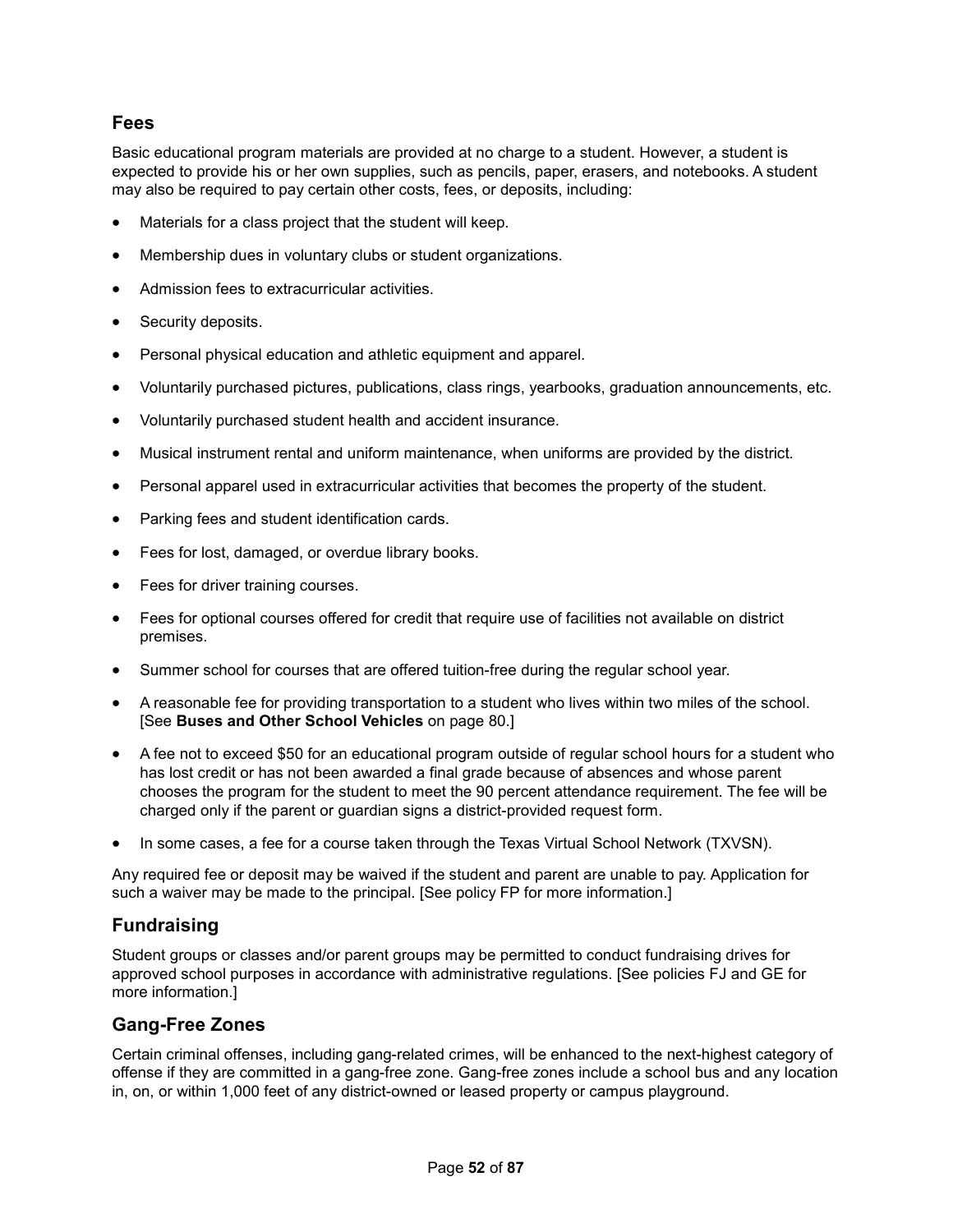# **Gender-Based Harassment**

# [See **Dating Violence, Discrimination, Harassment, and Retaliation** on page 42.]

# **Grade-Level Classification (Grades 9–12 Only)**

After the ninth grade, students are classified according to the number of credits earned toward graduation.

| <b>Credits Earned</b> | <b>Classification</b>   |
|-----------------------|-------------------------|
|                       | Grade 10<br>(Sophomore) |
| 12                    | Grade 11 (Junior)       |
| 18                    | Grade 12 (Senior)       |

# **Grading Guidelines**

Approved grading guidelines for each grade level or course will be communicated to students and their parents by the classroom teacher. These guidelines establish:

- The minimum number of assignments, projects, and examinations required for each grading period;
- How the student's mastery of concepts and achievement will be communicated (i.e., letter grades, numerical averages, checklist of required skills, etc.);
- Circumstances under which a student will be allowed to redo an assignment or retake an examination the student originally failed; and
- Procedures for a student to follow after an absence.

[See **Report Cards/Progress Reports and Conferences** on page 72 for additional information on grading guidelines.]

# **Graduation**

# **Requirements for a Diploma**

A student must meet the following requirements to receive a high school diploma from the district:

- Complete the required number of credits established by the state and any additional credits required by the district;
- Complete any locally required courses in addition to the courses mandated by the state;
- Achieve passing scores on certain end-of-course (EOC) assessments or approved substitute assessments, unless specifically waived as permitted by state law; and

Demonstrate proficiency, as determined by the district, in the specific communication skills required by the State Board of Education (SBOE).

### **Testing Requirements for Graduation**

Students are required, with limited exceptions and regardless of graduation program, to perform satisfactorily on EOC assessments in:

• English I,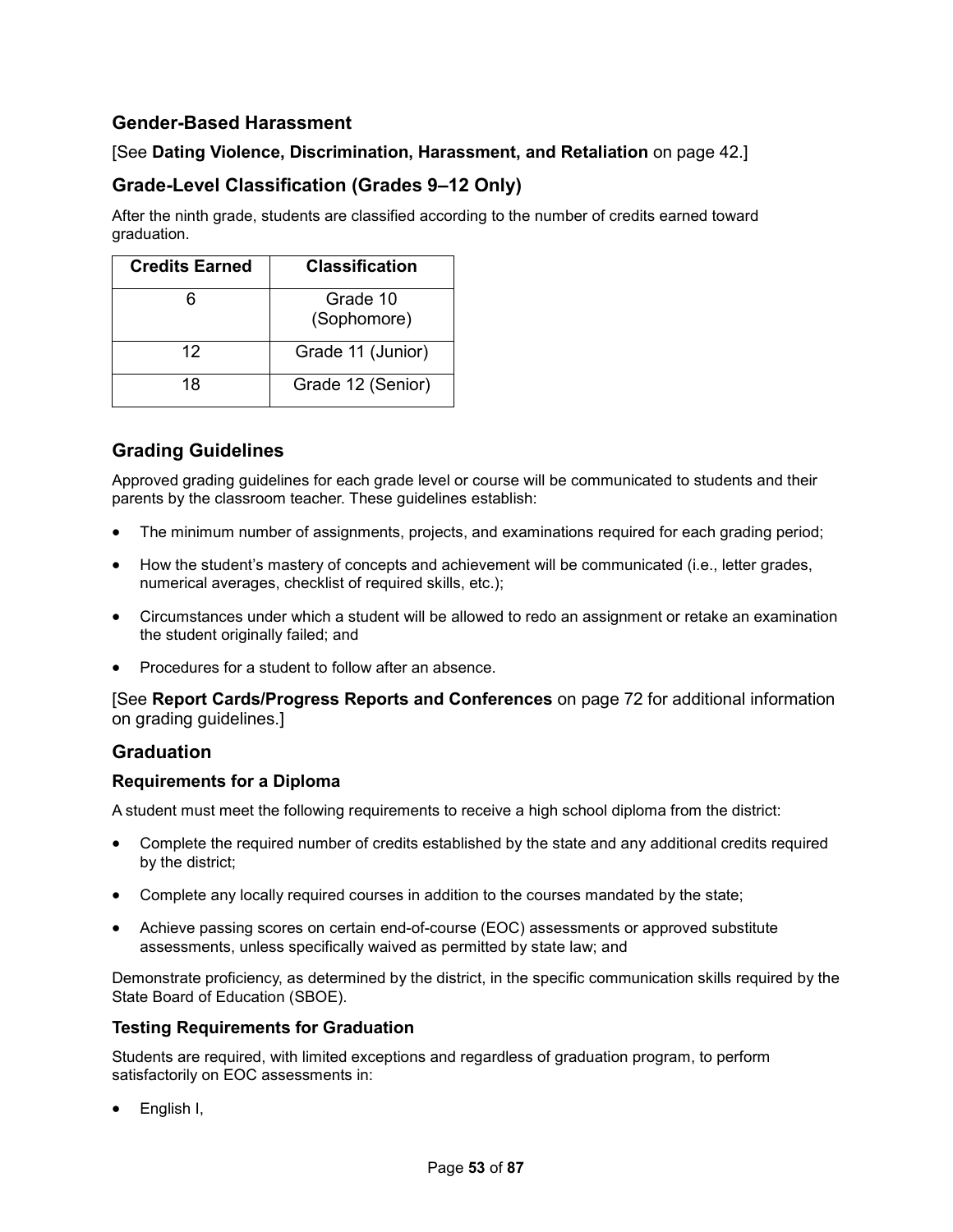- English II,
- Algebra I,
- Biology, and
- U.S. History.

A student who does not achieve a sufficient score will have opportunities to retake an assessment.

State law allows a student to meet EOC requirements by substituting satisfactory performance on normreferenced national standardized assessments or on the state-developed assessment used for entrance into Texas public universities. [See the school counselor for more information on the state testing requirements for graduation.]

If a student fails to perform satisfactorily on an EOC assessment, the district will provide remediation in the applicable content area. This may require the student's participation outside normal school operating times.

In limited circumstances, a student who fails to demonstrate proficiency on two or fewer of the required assessments may still be eligible to graduate if an individual graduation committee, formed in accordance with state law, unanimously determines that the student is eligible to graduate.

## [See **Standardized Testing** on page 77.]

# *Foundation Graduation Program*

Every Texas public school student will graduate under the foundation graduation program. The foundation graduation program features endorsements, which are paths of interest that include:

- Science, Technology, Engineering, and Mathematics (STEM);
- Business and Industry;
- Public Service:
- Arts and Humanities; and
- Multidisciplinary Studies.

Endorsements earned by a student will be noted on the student's transcript.

A student can complete the foundation graduation program with a "distinguished level of achievement," which reflects the completion of at least one endorsement and Algebra II as one of the required advanced mathematics credits.

# *Credits Required*

The foundation graduation program requires completion of the following credits:

| <b>Course Area</b>       | <b>Number of Credits:</b><br><b>Foundation</b><br><b>Graduation</b><br>Program | <b>Number of Credits:</b><br><b>Foundation</b><br><b>Graduation</b><br>Program with an<br><b>Endorsement</b> |
|--------------------------|--------------------------------------------------------------------------------|--------------------------------------------------------------------------------------------------------------|
| English/Language<br>Arts |                                                                                |                                                                                                              |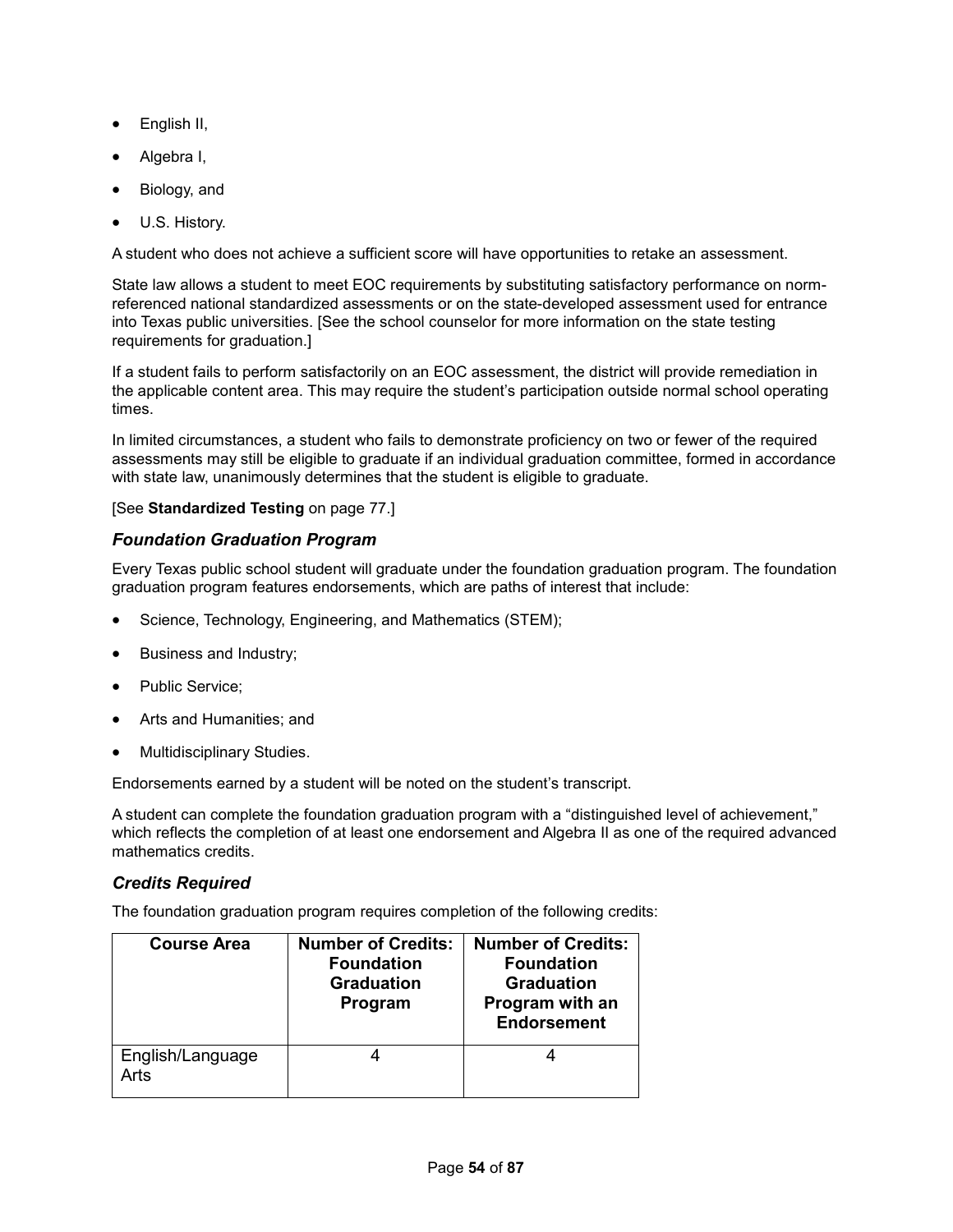| <b>Course Area</b>                     | <b>Number of Credits:</b><br><b>Foundation</b><br><b>Graduation</b><br>Program                    | <b>Number of Credits:</b><br><b>Foundation</b><br><b>Graduation</b><br>Program with an<br><b>Endorsement</b> |
|----------------------------------------|---------------------------------------------------------------------------------------------------|--------------------------------------------------------------------------------------------------------------|
| <b>Mathematics</b>                     | 3                                                                                                 | 4                                                                                                            |
| Science                                | 3                                                                                                 | 4                                                                                                            |
| Social Studies,<br>including Economics | 3                                                                                                 | 3                                                                                                            |
| <b>Physical Education</b>              | 1                                                                                                 | 1                                                                                                            |
| Languages other<br>than English        | $\overline{2}$                                                                                    | $\mathfrak{p}$                                                                                               |
| <b>Fine Arts</b>                       | 1                                                                                                 | 1                                                                                                            |
| Locally required<br>courses            | $\frac{1}{2}$ credit in Health<br>$\frac{1}{2}$ credit in Speech<br>1 credit in State<br>Elective | $\frac{1}{2}$ credit in Health<br>$\frac{1}{2}$ credit in Speech<br>1 credit in State<br>Elective            |
| Electives                              | 5                                                                                                 | 7                                                                                                            |
| Total                                  | 24 credits                                                                                        | 26 credits                                                                                                   |

Additional considerations apply in some course areas, including:

- **Mathematics.** To obtain the distinguished level of achievement under the foundation graduation program, a student must complete an endorsement and take Algebra II as one of the 4 mathematics credits. A student's completion of the distinguished level of achievement is a requirement to be considered for automatic admission to a Texas four-year college or university and will be included on a student's transcript.
- **Physical education.** A student who is unable to participate in physical activity due to a disability or illness may be able to substitute a course in English language arts, mathematics, science, social studies, or another locally determined credit-bearing course for the required credit of physical education. This determination will be made by the student's ARD committee, Section 504 committee, or other campus committee, as applicable.
- **Languages other than English.** Students are required to earn 2 credits in the same language other than English to graduate. Any student may substitute computer programming languages for these credits.
	- A student may satisfy one of the two required credits by successfully completing in elementary school a dual language immersion program or a course in American Sign Language.
	- In limited circumstances, a student may be able to substitute this requirement with other courses, as determined by a district committee authorized by law to make these decisions for the student.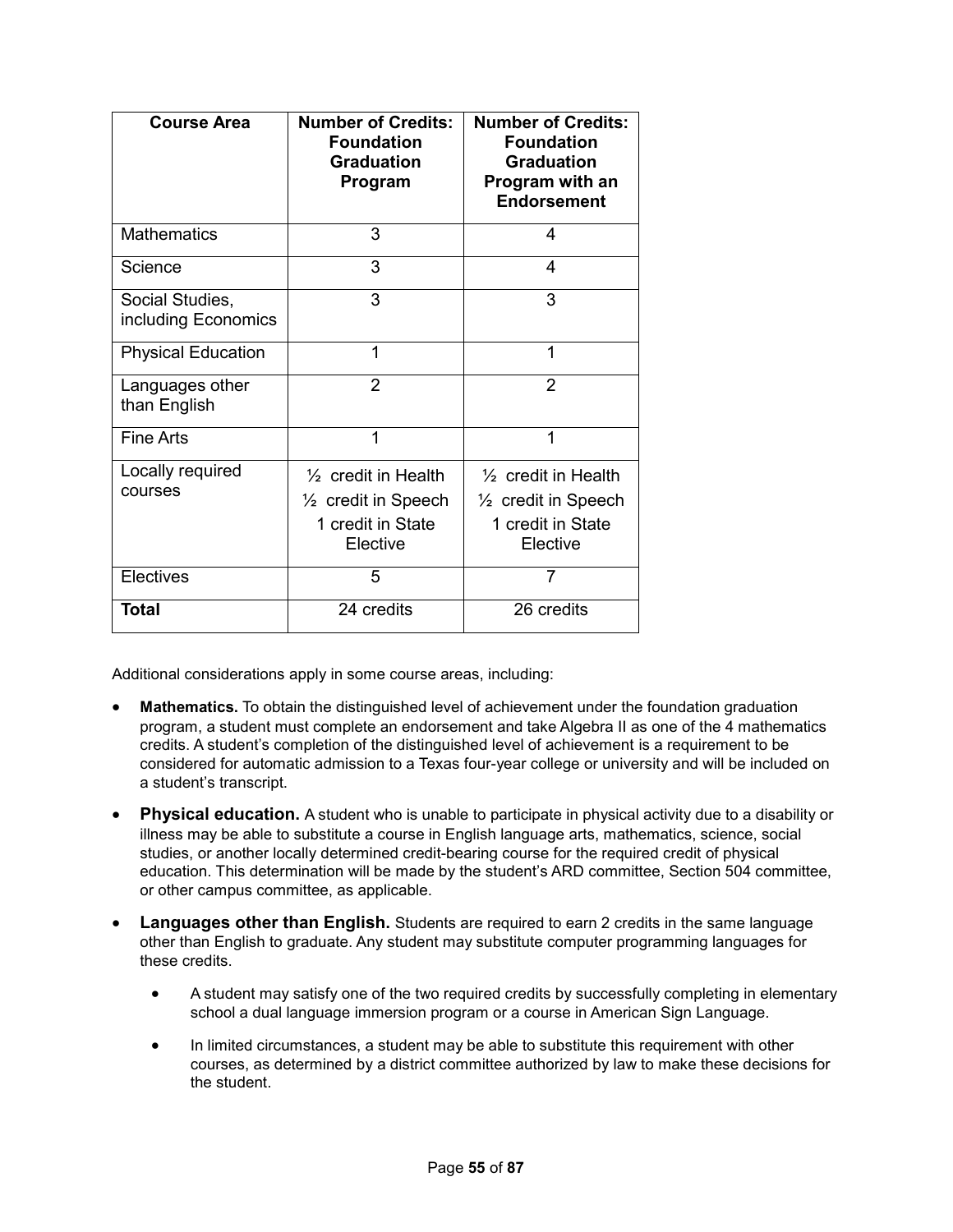# *Available Endorsements*

A student must specify upon entering grade 9 which endorsement he or she wishes to pursue.

- Science, Technology, Engineering and Mathematics
- Business and Industry
- Public Services
- Arts and Humanities
- Multidisciplinary Studies

## *Personal Graduation Plans*

A personal graduation plan will be developed for each high school student.

The district encourages all students to pursue a personal graduation plan that includes the completion of at least one endorsement and to graduate with the distinguished level of achievement. Attainment of the distinguished level of achievement entitles a student to be considered for automatic admission to a public four-year college or university in Texas, depending on his or her rank in class.

The school will review personal graduation plan options with each student entering grade 9 and his or her parent. Before the end of grade 9, a student and his or her parent will be required to sign off on a personal graduation plan that promotes college and workforce readiness, promotes career placement and advancement, and facilitates the transition from secondary to postsecondary education.

The student's personal graduation plan will outline an appropriate course sequence based on the student's choice of endorsement.

Please review TEA's Graduation Toolkit.

# **Available Course Options for All Graduation Programs**

Each spring, the district will update students on the courses required or offered in each curriculum area so students can enroll for the upcoming school year.

**Note:** The district may require the completion of certain courses for graduation even if these courses are not required by the state for graduation.

Not all courses are offered at every secondary campus in the district. A student who wants to take a course not offered at his or her regular campus should contact the school counselor about a transfer or other alternatives. If the parents of at least 22 students request a transfer for a course in the required curriculum other than fine arts or career and technical education (CTE), the district will offer the course the following year either by teleconference or at the school from which the transfers were requested.

### **Certificates of Coursework Completion**

A certificate of coursework completion will not be issued to a student who has successfully completed state and local credit requirements for graduation but has not yet demonstrated satisfactory performance on the state-mandated tests required for graduation.

### **Students with Disabilities**

Upon the recommendation of the admission, review, and dismissal (ARD) committee, a student with a disability who receives special education services may be permitted to graduate under the provisions of his or her individualized education program (IEP) and in accordance with state rules.

A student who receives special education services and has completed four years of high school but has not met the requirements of his or her IEP may participate in graduation ceremonies and receive a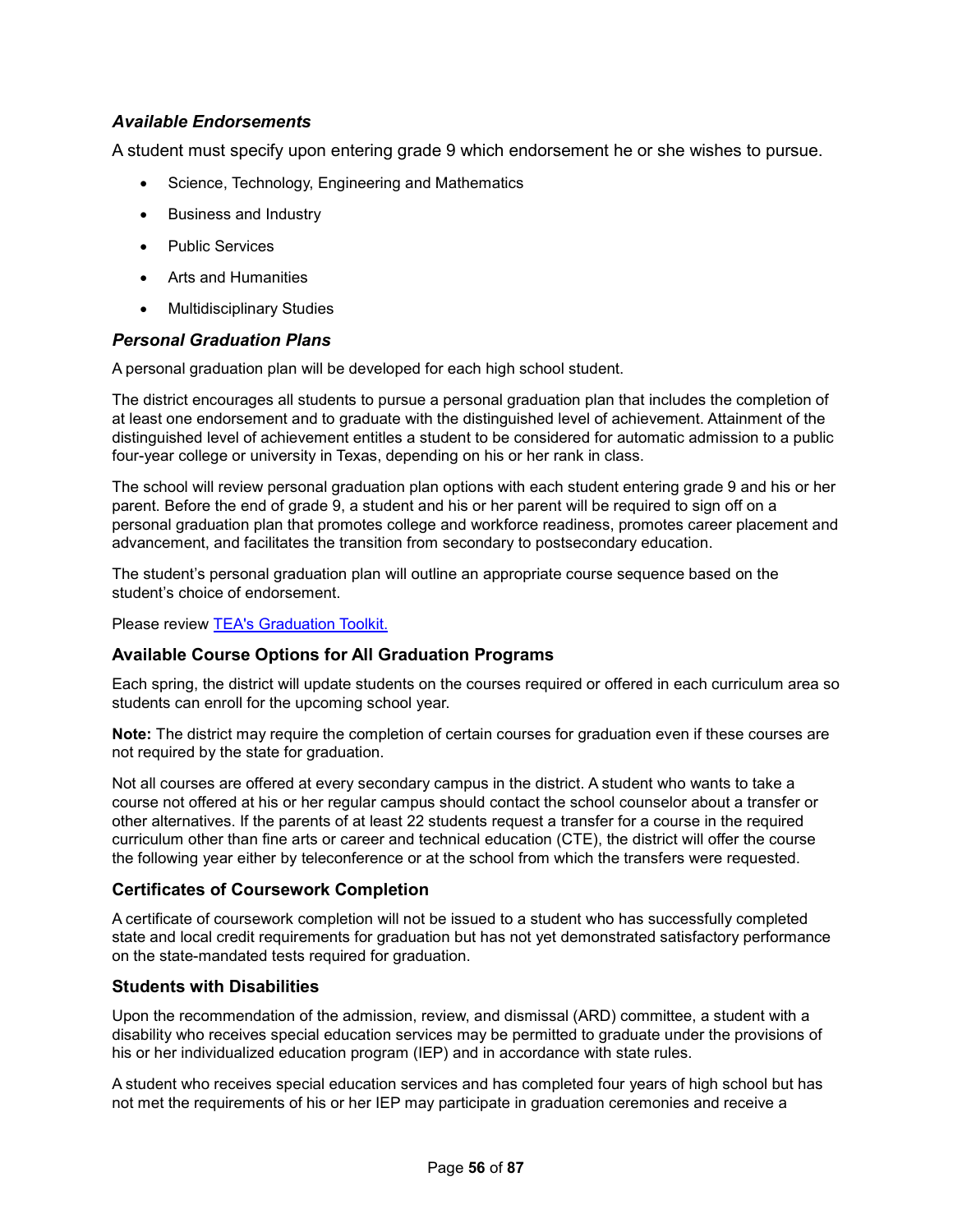certificate of attendance. The student may then remain enrolled to complete the IEP and earn his or her high school diploma but will only be allowed to participate in one graduation ceremony.

[See policy FMH(LEGAL) for more information.]

ARD committees will make instructional and assessment decisions for students with disabilities who receive special education services in accordance with state law. A student who receives special education services may earn an endorsement under the foundation program. If the student's curriculum requirements for the endorsement were modified, the student's ARD committee will determine whether the modified curriculum is sufficiently rigorous to earn the endorsement. The ARD committee must also determine whether the student must perform satisfactorily on any end-of-course assessment to earn an endorsement.

## **Graduation Activities**

- Misconduct, distractions, defiance of graduation procedures, or lack of compliance with dress requirements shall not be allowed. Meetings with students shall be held to ensure understanding of the rules. If misconduct is observed and deemed severe in nature, the principal and/or superintendent may stop graduation activities.
- Students shall comply with the graduation dress code. Inspections shall be conducted before the processional. Those students in violation shall be removed from program participation.
- All policies relating to student conduct that are applicable in the school shall remain in force until the end of graduation activities.
- Only students completing all credits and test mastery requirements for graduation shall be eligible to receive a diploma. No other document, such as, certificates of attendance completion, or the like shall be issued In lieu of a district diploma.

Students who have met coursework requirements for graduation but have not yet demonstrated satisfactory performance on end-of-course assessments or been declared eligible to graduate by an individual graduation committee, if applicable, will be allowed to participate in graduation activities. Keep in mind that participating in the ceremonies is not synonymous with graduating. Ultimately, the final awarding of a diploma will be contingent upon the student's completion of all applicable requirements for graduation.

Students who are eligible to graduate but are assigned to a disciplinary alternative education program at the end of the school year will not be allowed to participate in the graduation ceremony and related graduation activities.

### **Graduation Speakers**

Certain graduating students will be given an opportunity to speak at graduation ceremonies.

A student must meet local eligibility criteria, which may include requirements related to student conduct, to have a speaking role. Students eligible for speaking roles will be notified by the principal and given an opportunity to volunteer.

[See the Student Code of Conduct and policy FNA(LOCAL) for more information.]

[For student speakers at other school events, see **Student Speakers** on page 77.]

#### **Graduation Expenses**

Because students and parents will incur expenses to participate in the traditions of graduation—such as the purchase of invitations, senior ring, cap and gown, and senior picture—both the student and parent should monitor progress toward completion of all requirements for graduation. The expenses often are incurred in the junior year or first semester of the senior year. [See **Fees** on page 52.]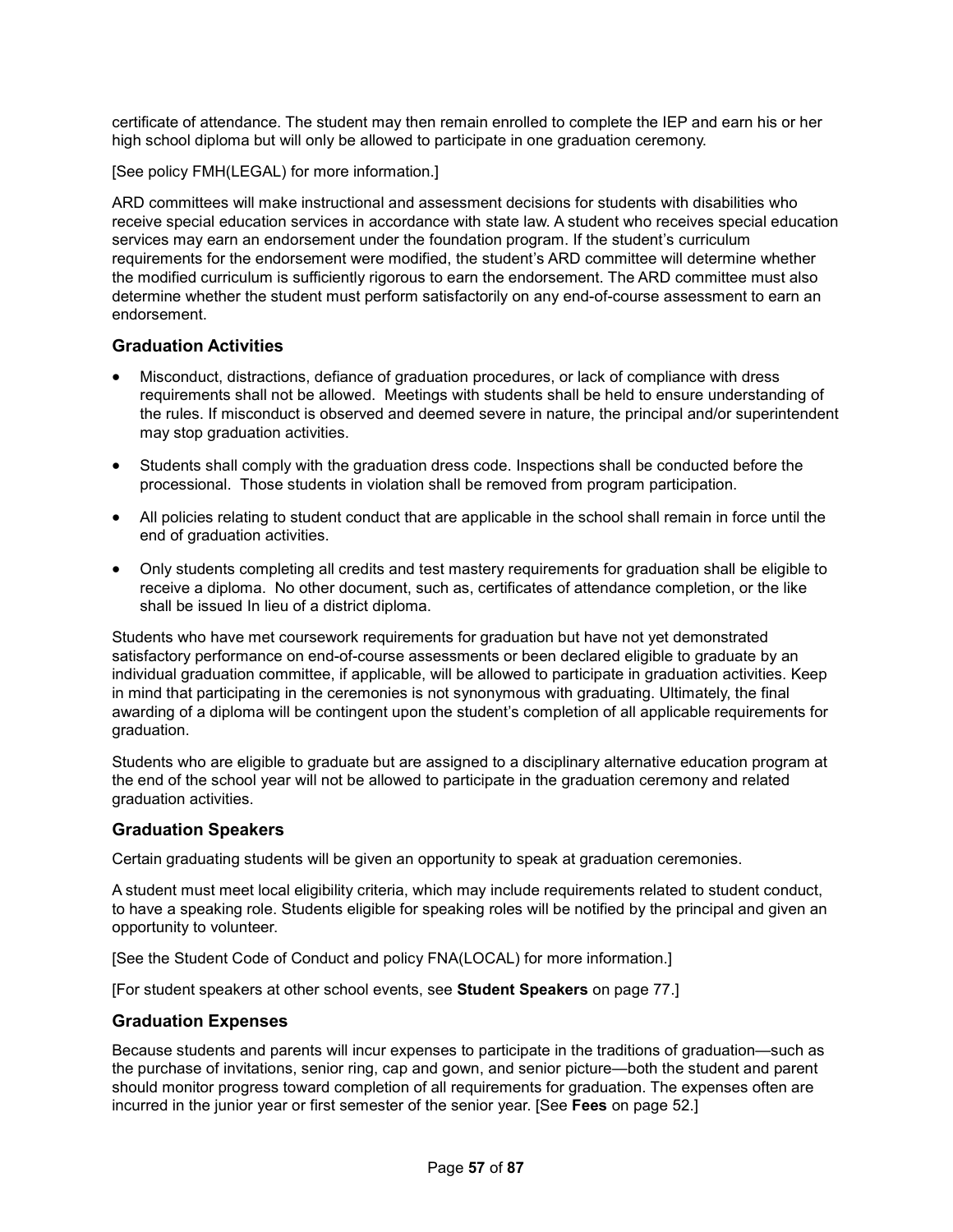# **Scholarships and Grants**

Students who have a financial need according to federal criteria and who complete the foundation graduation program may be eligible under the TEXAS Grant Program and the Teach for Texas Grant Program for scholarships and grants toward tuition and fees to Texas public universities, community colleges, and technical schools, as well as to private institutions.

Contact the school counselor for information about other scholarships and grants available to students.

## **Harassment**

## [See **Dating Violence, Discrimination, Harassment, and Retaliation** on page 42.]

## **Hazing**

Hazing is defined as an intentional, knowing, or reckless act, on or off campus, by one person alone or acting with others, directed against a student for the purpose of pledging, initiation into, affiliation with, holding office in, or maintaining membership in a student organization if the act meets the elements in Education Code 37.151, including:

- Any type of physical brutality;
- An activity that subjects the student to an unreasonable risk of harm or that adversely affects the student's mental or physical health, such as sleep deprivation, exposure to the elements, confinement to small spaces, calisthenics, or consumption of food, liquids, drugs, or other substances;
- An activity that induces, causes, or requires the student to perform a duty or task that violates the Penal Code; and
- Coercing a student to consume a drug or alcoholic beverage in an amount that would lead a reasonable person to believe the student is intoxicated.

The district will not tolerate hazing. Disciplinary consequences for hazing will be in accordance with the Student Code of Conduct. It is a criminal offense if a person engages in hazing; solicits, encourages, directs, aids, or attempts to aid another in hazing; or has firsthand knowledge of an incident of hazing being planned or having occurred and fails to report this to the principal or superintendent.

[See **Bullying** on page 30 and policies FFI and FNCC for more information.]

# **Health—Physical and Mental**

### **Student Illness**

When your child is ill, please contact the school to let us know he or she will not be attending that day.

State rules require schools to exclude students with certain illnesses from school for certain periods of time. For example, if a child has a fever over 100 degrees, he or she must stay out of school until feverfree for 24 hours without use of fever-reducing medications. Students with diarrheal illnesses must stay home until they are diarrhea-free without use of diarrhea-suppressing medications for 24 hours.

A full list of conditions for which the school must exclude children can be obtained from the school nurse.

If a student becomes ill during the school day, and the school nurse determines that the child should go home, the nurse will contact the parent.

The district is required to report certain contagious (communicable) diseases or illnesses to the Texas Department of State Health Services (TDSHS) or our local/regional health authority. The school nurse can provide information from TDSHS on these notifiable conditions.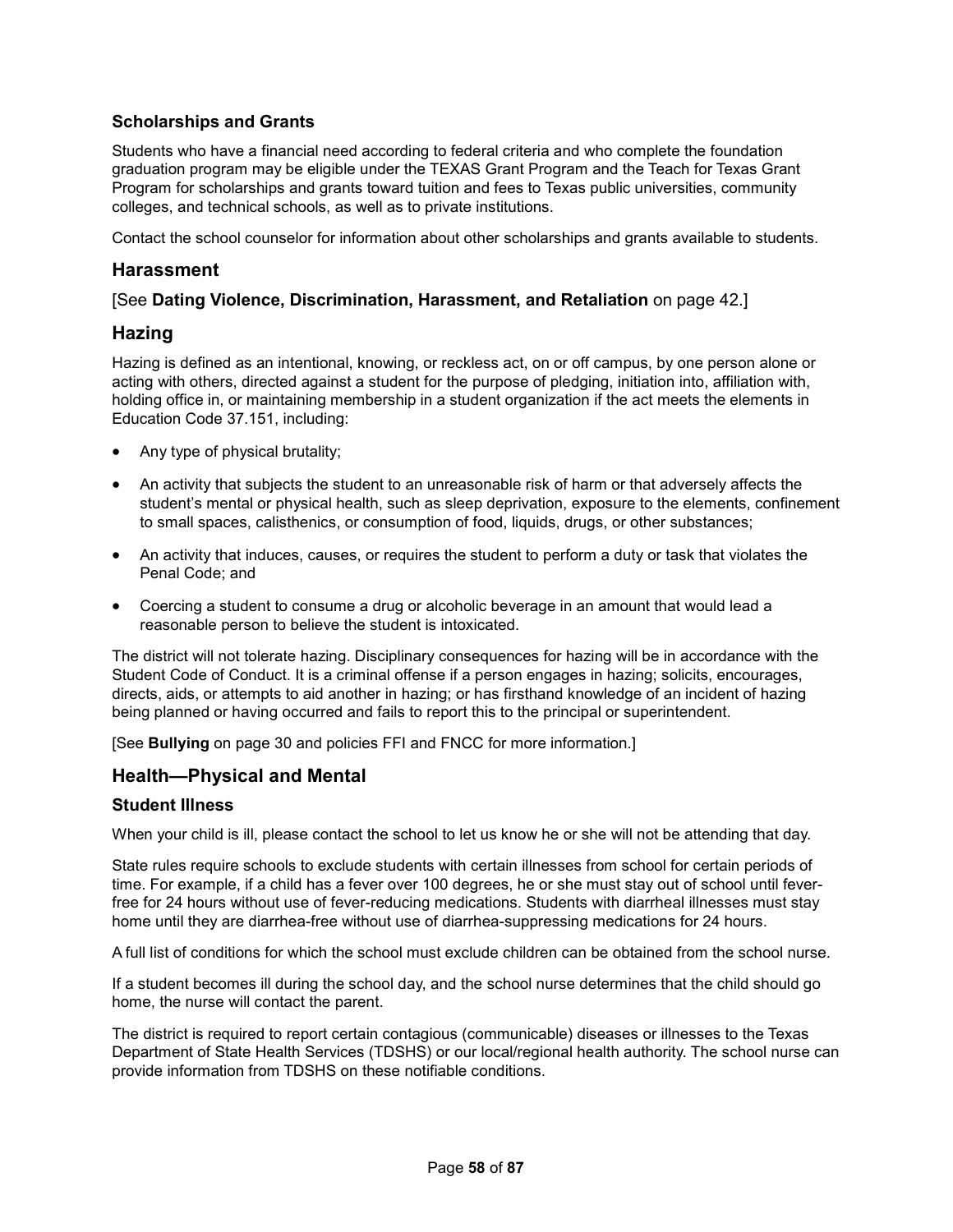The school nurse is available to answer any questions for parents who are concerned about whether or not their child should stay home.

#### **Immunization**

A student must be fully immunized against certain diseases or must present a certificate or statement that, for medical reasons or reasons of conscience, including a religious belief, the student will not be immunized.

For exemptions based on reasons of conscience, only official forms issued by the Texas Department of State Health Services (DSHS), Immunization Branch, can be honored by the district. This form may be obtained by writing the DSHS Immunization Branch (MC 1946), P.O. Box 149347, Austin, Texas 78714- 9347; or online at Affidavit Request for Exemption from Immunization. The form must be notarized and submitted to the principal or school nurse within 90 days of notarization. If the parent is seeking an exemption for more than one student in the family, a separate form must be provided for each student.

The immunizations required are:

- Diphtheria, tetanus, and pertussis;
- Rubeola (measles), mumps, and rubella;
- Polio;
- Hepatitis A;
- Hepatitis B;
- Varicella (chicken pox); and
- Meningococcal.

The school nurse can provide information on immunization requirements. Proof of immunization may be established by personal records from a licensed physician or public health clinic with a signature or rubber-stamp validation.

If a student should not be immunized for medical reasons, the student or parent must present a certificate signed by a U.S. registered and licensed physician stating that, in the doctor's opinion, the immunization required is medically contraindicated or poses a significant risk to the health and well-being of the student or a member of the student's family or household. This certificate must be renewed yearly unless the physician specifies a lifelong condition.

As noted at **Bacterial Meningitis** on page 63, entering college students must also, with limited exception, furnish evidence of having received a bacterial meningitis vaccination within the five years prior to enrolling in and attending classes at an institution of higher education. A student wanting to enroll in a dual credit course taken off campus may be subject to this requirement.

[See the DSHS website: Texas School & Child Care Facility Immunization Requirements and policy FFAB(LEGAL) for more information.]

### **Lice**

Head lice is very common among children. Although not an illness or a disease, it spreads easily through head-to-head contact during play, sports, nap time, and when children share things like brushes, combs, hats, and headphones.

If careful observation indicates that a student has head lice, the school nurse will contact the student's parent to determine whether the student needs to be picked up from school and to discuss a treatment plan using an FDA-approved medicated shampoo or cream rinse that may be purchased from any drug or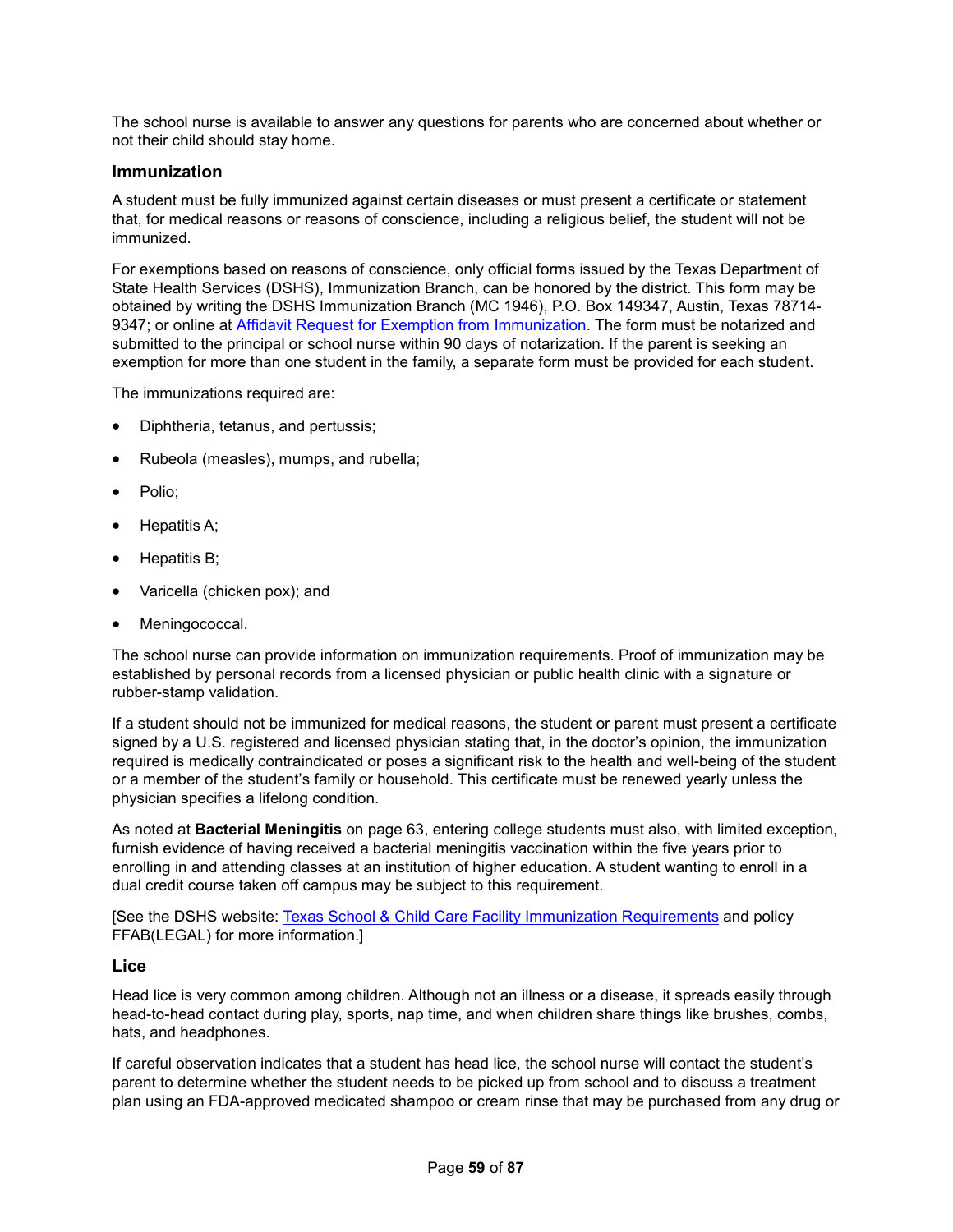grocery store. After the student undergoes one treatment, the parent should contact the school nurse to discuss the treatment used. The nurse can also offer additional recommendations, including subsequent treatments, how best to get rid of lice, and how to prevent their return.

The district will provide notice to parents of elementary school students in the affected classroom without identifying the student with lice.

More information on head lice can be obtained from the DSHS website Managing Head Lice in School Settings and at Home.

[See policy FFAA for more information.]

### **Medicine at School**

If a student must take medication during school hours, the student's parent must provide the medication. All medication, whether prescription or nonprescription, must be kept in the nurse's office and be administered by the nurse or another authorized district employee. A student may be authorized to possess his or her own medication because of asthma or a severe allergy as described below or as otherwise allowed by law.

The district will not purchase nonprescription medication to give to a student. District employees will not give a student prescription medication, nonprescription medication, herbal substances, anabolic steroids, or dietary supplements, except that authorized employees, in accordance with policy FFAC, may administer:

- Prescription medication in the original, properly labeled container, provided by the parent, along with a written request.
- Prescription medication from a properly labeled unit dosage container filled by a registered nurse or another qualified district employee from the original, properly labeled container.
- Nonprescription medication in the original, properly labeled container, provided by the parent along with a written request. **Note:** Insect repellant is considered a nonprescription medication.
- Herbal or dietary supplements provided by the parent only if required by the student's individualized education program (IEP) or Section 504 plan for a student with disabilities.

Students whose schedules provide for regular time spent outdoors, including for recess and physical education classes, should apply sunscreen before coming to school.

At the elementary level, a student's teacher or other district personnel will apply sunscreen to the student's exposed skin if the student brings the sunscreen to school and asks for help applying it. A student at this level may apply his or her own sunscreen if the student is able to do so.

At the secondary level, a student may possess and apply sunscreen when necessary. If the student needs assistance with sunscreen application, please address the need with the school nurse.

Whether a student is at the elementary or secondary level, if sunscreen needs to be administered to treat any type of medical condition, this should be handled through communication with the school nurse so that the district is made aware of any safety and medical issues.

# **Psychotropic Drugs**

A psychotropic drug is a substance used in the diagnosis, treatment, or prevention of a disease or as a component of a medication. It is intended to have an altering effect on perception, emotion, or behavior and is commonly described as a mood- or behavior-altering substance.

Teachers and other district employees may discuss a student's academic progress or behavior with the student's parents or another employee as appropriate; however, they are not permitted to recommend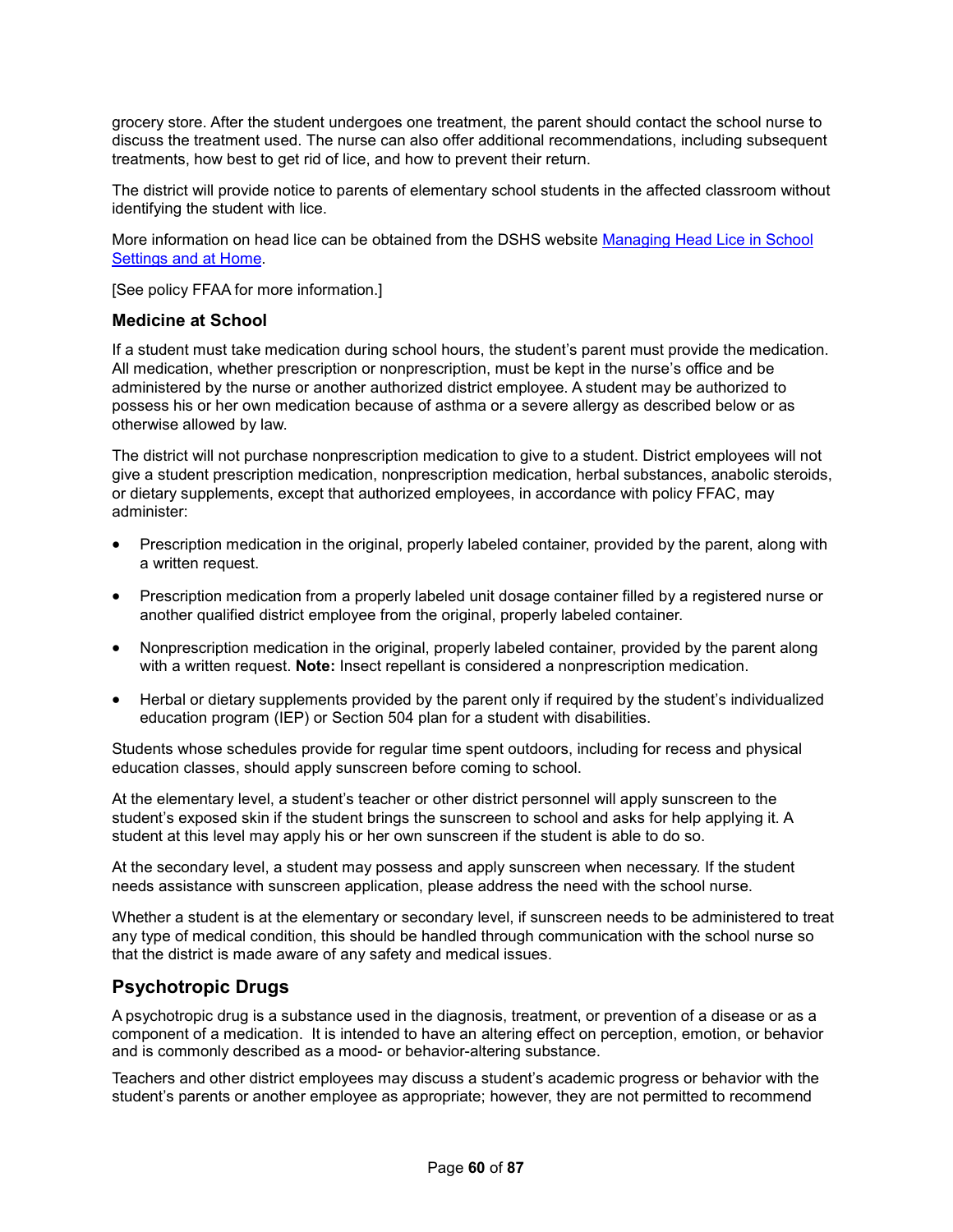use of psychotropic drugs. A district employee who is a registered nurse, an advanced nurse practitioner, a physician, or a certified or credentialed mental health professional can recommend that a student be evaluated by an appropriate medical practitioner, if appropriate. [For further information, see policy FFAC.]

## **Asthma and Severe Allergic Reactions**

A student with asthma or severe allergic reaction (anaphylaxis) may possess and use prescribed asthma or anaphylaxis medication at school or school-related events only if he or she has written authorization from his or her parent and a physician or other licensed health-care provider. The student must also demonstrate to his or her health-care provider and the school nurse the ability to use the prescribed medication, including any device required to administer the medication.

If the student has been prescribed asthma or anaphylaxis medication for use during the school day, the student and parents should discuss this with the school nurse or principal.

See also **Food Allergies** on page 63.

### **Steroids**

State law prohibits students from possessing, dispensing, delivering, or administering an anabolic steroid. Anabolic steroids are for physician-prescribed medical use only.

Body building, muscle enhancement, or the increase of muscle bulk or strength through the use of an anabolic steroid or human growth hormone by a healthy student is not a valid medical use and is a criminal offense.

## **Mental Health Support**

The district has implemented programs to address the following mental health, behavioral health, and substance abuse concerns:

- Mental health promotion and early intervention;
- Building skills to manage emotions, establish and maintain positive relationships, and engage in responsible decision-making;
- Substance abuse prevention and intervention;
- Suicide prevention, intervention, and postvention (interventions after a suicide in a community);
- Grief, trauma, and trauma-informed care;
- Positive behavior interventions and supports;
- Positive youth development; and
- Safe, supportive, and positive school climates.

If a student has been hospitalized or placed in residential treatment for a mental health condition or substance abuse, the district has procedures to support the student's return to school. Please contact the district's mental health liaison for further information.

Teachers and other district employees may discuss a student's academic progress or behavior with the student's parents or another employee as appropriate; however, they are not permitted to recommend use of psychotropic drugs. A psychotropic drug is a substance used in the diagnosis, treatment, or prevention of a disease or as a component of a medication that is intended to alter perception, emotion, mood, or behavior.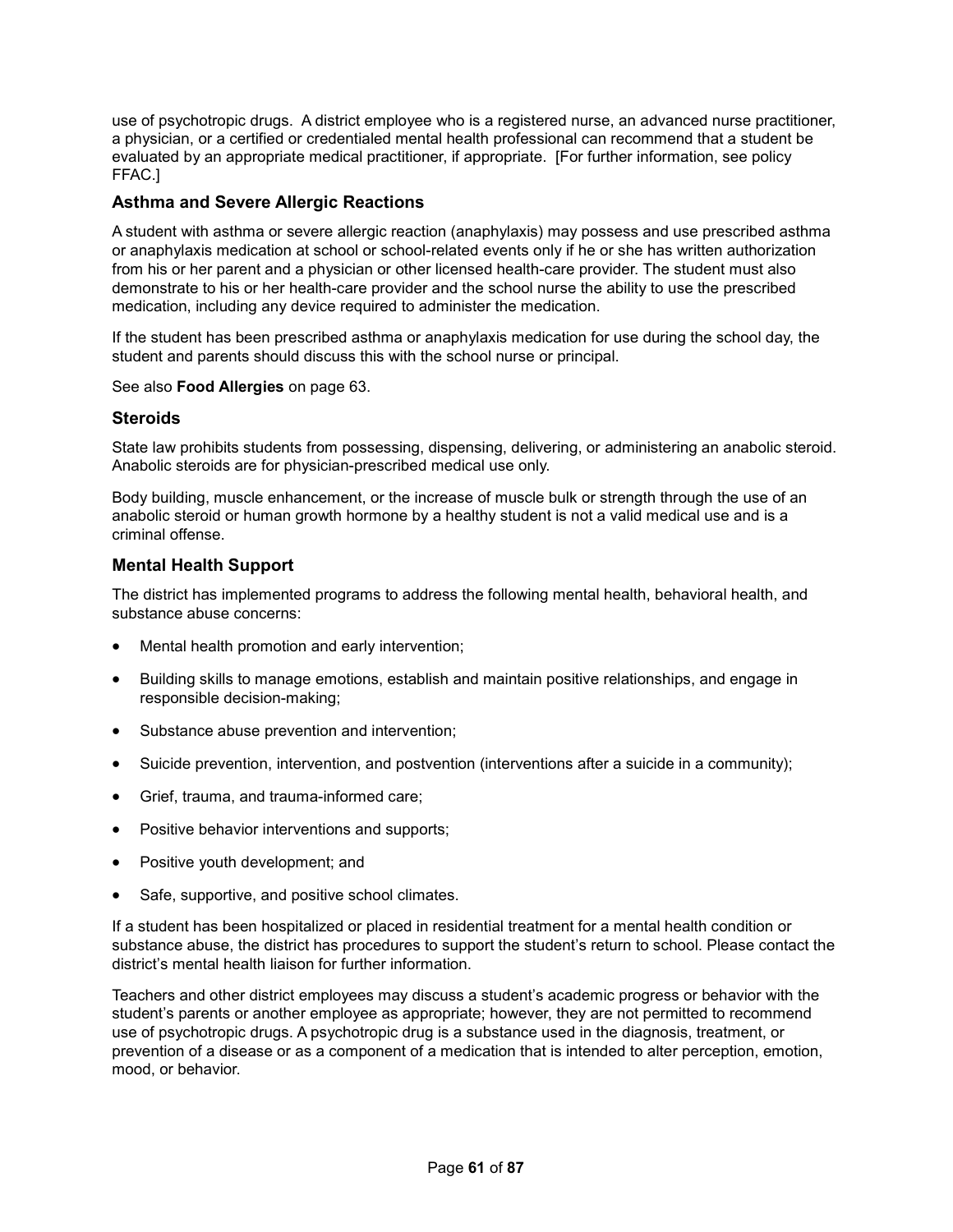A district employee who is a registered nurse, an advanced nurse practitioner, a physician, or a certified or credentialed mental health professional can recommend that a student be evaluated by an appropriate medical practitioner, if appropriate. [See policy FFEB for more information.]

For related information, see:

- **Consent to Conduct a Psychological Evaluation or Provide a Mental Health Care Service** on page 11 for the district's procedures for recommending a mental health intervention and the mental health liaison's contact information;
- **Counseling** on page 40 for the district's comprehensive school counseling program;
- **Physical and Mental Health Resources** on page 64 for campus and community mental and physical health resources; and
- **Policies and Procedures that Promote Student Physical and Mental Health** on page 64 for board-adopted policies and administrative procedures that promote student health.

# **Physical Fitness Assessment**

Annually, the district will conduct a physical fitness assessment of students in grades 3-12 who are enrolled in a physical education course or a course for which physical education credit is awarded. At the end of the school year, a parent may submit a written request to the school principal to obtain the results of his or her child's physical fitness assessment conducted during the school year.

# **Temporary Restriction from Participation in Physical Education**

Students who are temporarily restricted from participation in physical education will not actively participate in skill demonstration but will remain in class to learn the concepts of the lessons.

# **Physical Health Screenings / Examinations**

# *Athletics Participation (Secondary Grade Levels Only)*

For certain extracurricular activities, a student must submit certification from an authorized health-care provider. The certification must state that the student has been examined and is physically able to participate in the relevant program, including:

- A district athletics program.
- District marching band.
- Any district extracurricular program identified by the superintendent.

This examination is required to be submitted annually to the district.

Students should be aware of the rare possibility of sudden cardiac arrest, which in athletes is usually caused by a previously unsuspected heart disease or disorder. A student may request an electrocardiogram (ECG or EKG) to screen for such disorders, in addition to his or her required physical examination.

See the UIL's explanation of sudden cardiac arrest for more information.

# *Spinal Screening Program*

School-based spinal screening helps identify adolescents with abnormal spinal curvature at an early stage, when the curve is mild and may go unnoticed. Early detection is key to controlling spinal deformities. Spinal screening is non-invasive and conducted in accordance with the most recent, nationally accepted and peer-reviewed standards.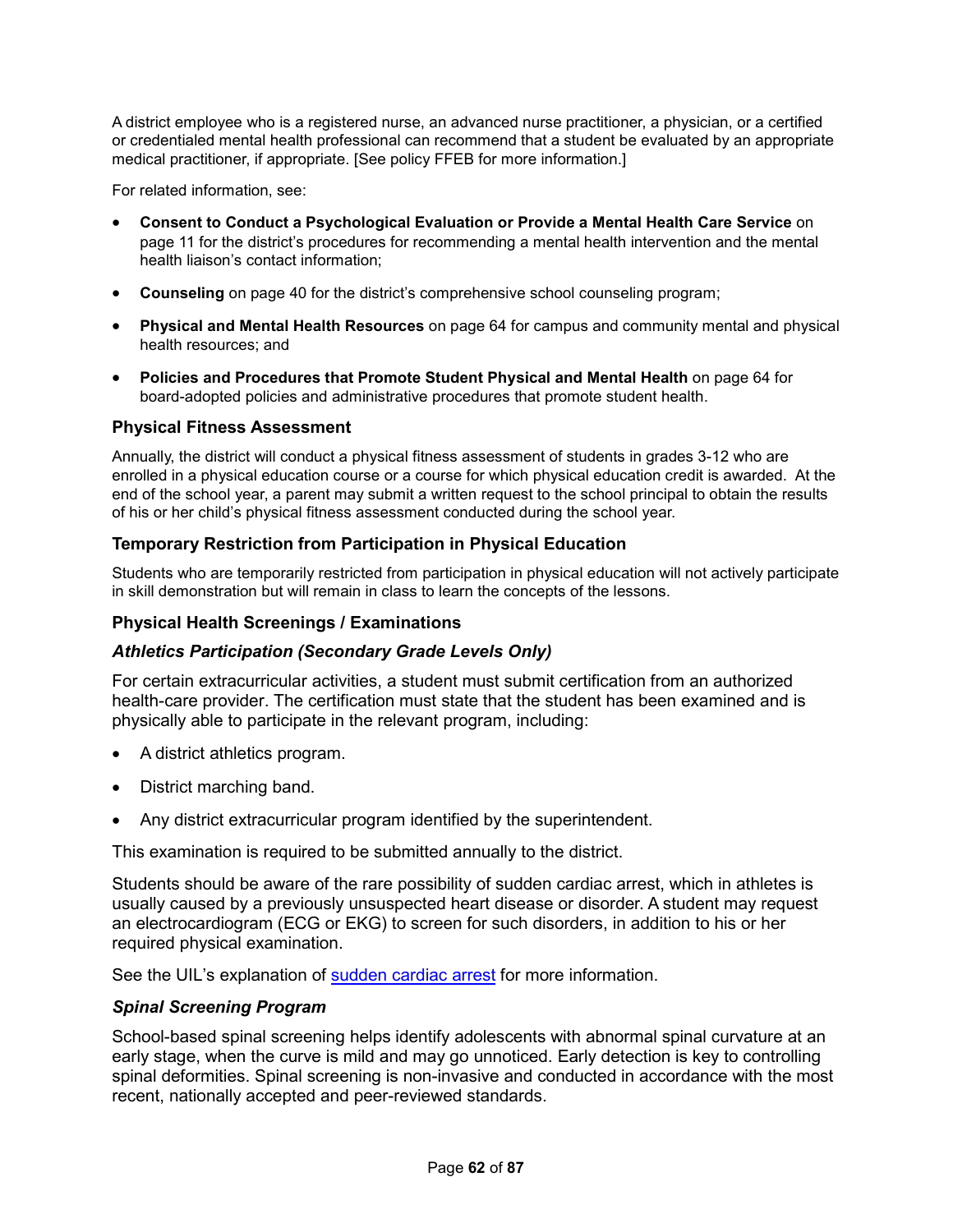All students who meet the Texas Department of State Health Services criteria will be screened for abnormal spinal curvature before the end of the school year. As appropriate, students will be referred for follow-up with their physician.

For information on spinal screening by an outside professional or exemption from spinal screening based on religious beliefs, contact the superintendent or see policy FFAA(LEGAL).

## *Other Examinations and Screenings*

### **Special Health Concerns**

## *Bacterial Meningitis*

Please see the district's website at www.yoakumisd.net for information regarding meningitis.

**Note:** DSHS requires at least one meningococcal vaccination on or after a student's 11th birthday, unless the student received the vaccine at age 10. Also note that entering college students must show, with limited exception, evidence of receiving a bacterial meningitis vaccination within the five-year period prior to enrolling in and taking courses at an institution of higher education. Please see the school nurse for more information, as this may affect a student who wishes to enroll in a dual credit course taken off campus.

## [See **Immunization** on page 59.]

## *Diabetes*

In accordance with a student's individual health plan for management of diabetes, a student with diabetes will be permitted to possess and use monitoring and treatment supplies and equipment while at school or at a school-related activity. See the school nurse or principal for information. [See policy FFAF(LEGAL) for more information.]

# *Food Allergies*

Parents should notify the district when a student has been diagnosed with a food allergy, especially an allergy that could result in dangerous or life-threatening reactions either by inhalation, ingestion, or skin contact with the particular food. It is important to disclose the food to which the student is allergic as well as the nature of the allergic reaction. Please contact the school nurse or campus principal if your child has a known food allergy or as soon as possible after any diagnosis of a food allergy.

The district has developed and annually reviews a food allergy management plan, based on the Texas Department of State Health Services' (DSHS) "Guidelines for the Care of Students with Food Allergies At-Risk for Anaphylaxis" found on the DSHS website at **Allergies and** Anaphylaxis.

When the district receives information that a student has a food allergy that puts the student at risk for anaphylaxis, individual care plans will be developed to assist the student in safely accessing the school environment. The district's food allergy management plan can be accessed at www.yoakumisd.net.

[See **Celebrations** on page 32 and policy FFAF for more information.]

### *Seizures*

To address the care of a student with a seizure disorder while at school or participating in a school activity, a parent may submit a seizure management and treatment plan to the district before the beginning of the school year, upon enrollment of the student, or as soon as practicable following diagnosis of a seizure disorder.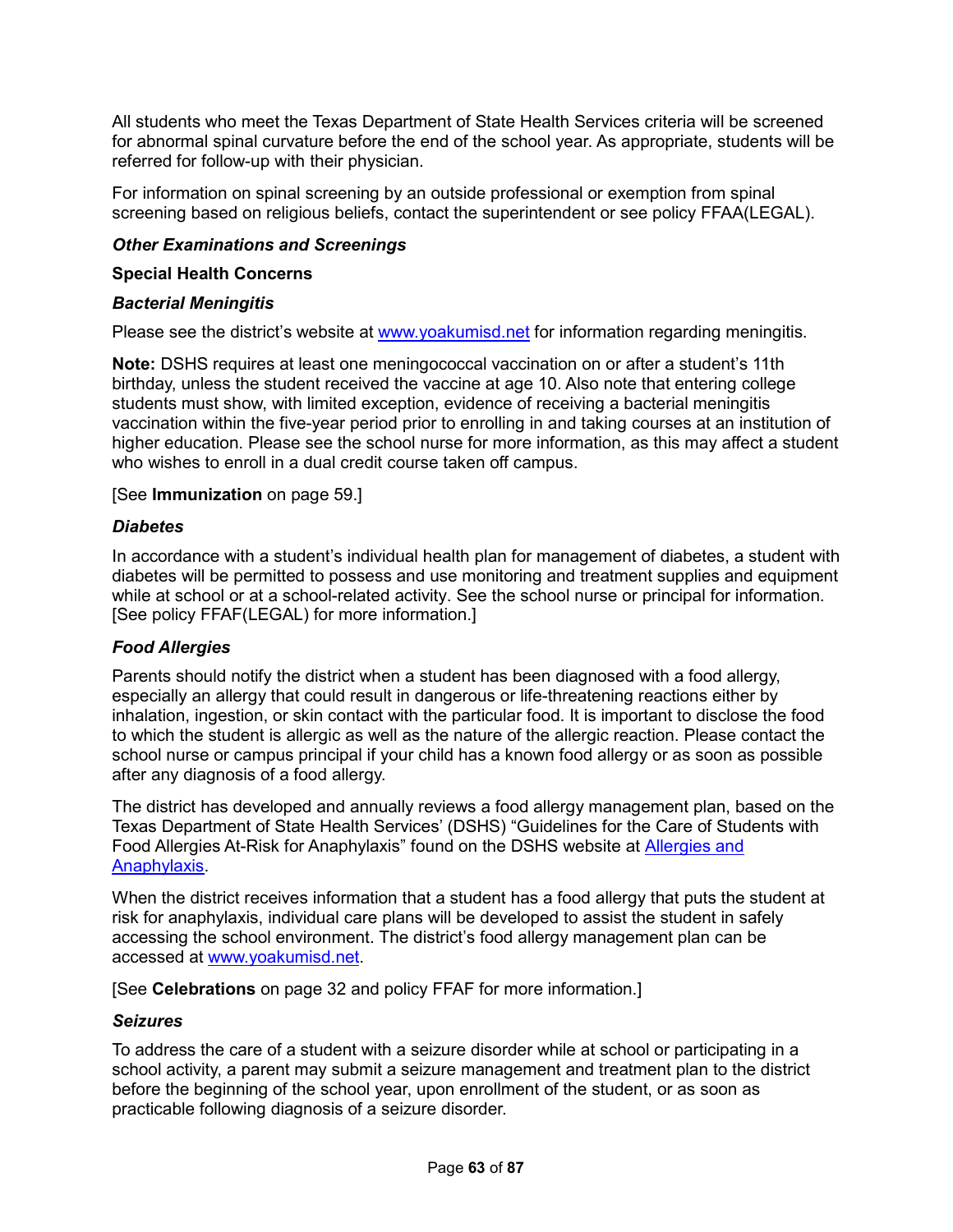[See **A Student with Physical or Mental Impairments Protected under Section 504** on page 25 and contact the school nurse for more information.]

# **Tobacco and E-Cigarettes Prohibited (All Grade Levels and All Others on School Property)**

Students are prohibited from possessing or using any type of tobacco product, electronic cigarette (e-cigarette), or any other electronic vaporizing device while on school property or while attending an off-campus school-related activity.

The district and its staff strictly enforce prohibitions against the use of all tobacco products, ecigarettes, or any other electronic vaporizing device by students and all others on school property and at school-sponsored and school-related activities. [See the Student Code of Conduct and policies FNCD and GKA for more information.]

# **Health-Related Resources, Policies, and Procedures**

# **Physical and Mental Health Resources**

Parents and students in need of assistance with physical and mental health concerns may contact the following campus and community resources:

- The campus nurse, Amanda Murphree at (361) 293-2741
- The campus school counselor, Courtney Zinke at (361) 293-3442.
- The local public health authority, Lavaca County Texas Dept of State Health Services which may be contacted at (361) 798-4371.
- The local mental health authority, Gulf Bend MHMR, which may be contacted at (361) 575- 0611.

## **Policies and Procedures that Promote Student Physical and Mental Health (All Grade Levels)**

The district has adopted board policies that promote student physical and mental health. (LOCAL) policies on the topics below can be found in the district's policy manual, available at www.pol.tasb.org/Home/Index/396.

- Food and nutrition management: CO, COA, COB
- Wellness and Health Services: FFA
- Physical Examinations: FFAA
- Immunizations: FFAB
- Medical Treatment: FFAC
- Communicable Diseases: FFAD
- School-Based Health Centers: FFAE
- Care Plans: FFAF
- Crisis Intervention: FFB
- Trauma-informed Care: FFBA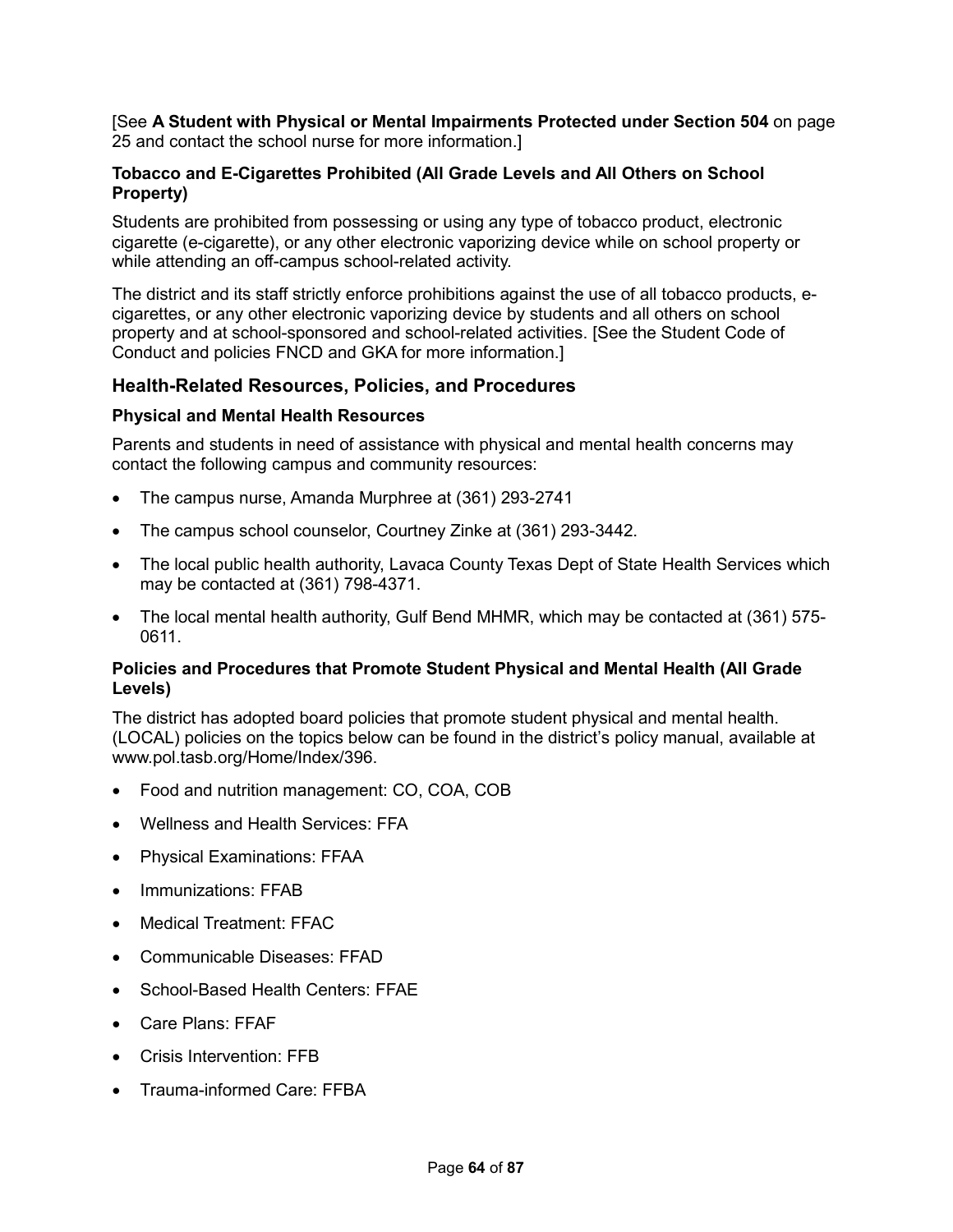- Student Support Services: FFC
- Student Safety: FFF
- Child Abuse and Neglect: FFG
- Freedom from Discrimination, Harassment, and Retaliation: FFH
- Freedom from Bullying: FFI

In addition, the District Improvement Plan details the district's strategies to improve student performance through evidence-based practices that address physical and mental health.

The district has developed administrative procedures as necessary to implement the above policies and plans.

Please contact Chad Rothbauer at (361) 293-3162 for further information regarding these procedures and access to the District Improvement Plan.

# **School Health Advisory Council (SHAC)**

During the preceding school year, the district's School Health Advisory Council held 2 meetings. Additional information regarding the district's School Health Advisory Council is available from the office of the superintendent.

The duties of the SHAC range from recommending curriculum to developing strategies for integrating curriculum into a coordinated school health program encompassing issues such as school health services, counseling services, a safe and healthy school environment, recess recommendations, improving student fitness, mental health concerns, and employee wellness. [See policies at BDF and EHAA**.** [See **Human Sexuality Instruction** on page 15 and policies BDF and EHAA. for more information.]

# **Student Wellness Policy/Wellness Plan**

Yoakum Independent School District is committed to encouraging healthy students and therefore has developed a board-adopted wellness policy at FFA(LOCAL) and corresponding plans and procedures to implement the policy. You are encouraged to contact Mr. Kelley with questions about the content or implementation of the district's wellness policy and plan.

# **Homework**

Homework is used for drill and development of problem solving skills. Most courses have homework assigned weekly to help prepare students for tests and demonstrate mastery of objectives. Homework also prepares students for the rigors of college courses.

# **Law Enforcement Agencies**

# **Questioning of Students**

When law enforcement officers or other lawful authorities wish to question or interview a student at school, the principal will cooperate fully regarding the conditions of the interview, including without parental consent, if necessary, if it is part of a child abuse investigation. In other circumstances, the principal will:

- Verify and record the identity of the officer or other authority and ask for an explanation of the need to question the student at school.
- Ordinarily make reasonable efforts to notify the parents, unless the interviewer raises what the principal considers to be a valid objection.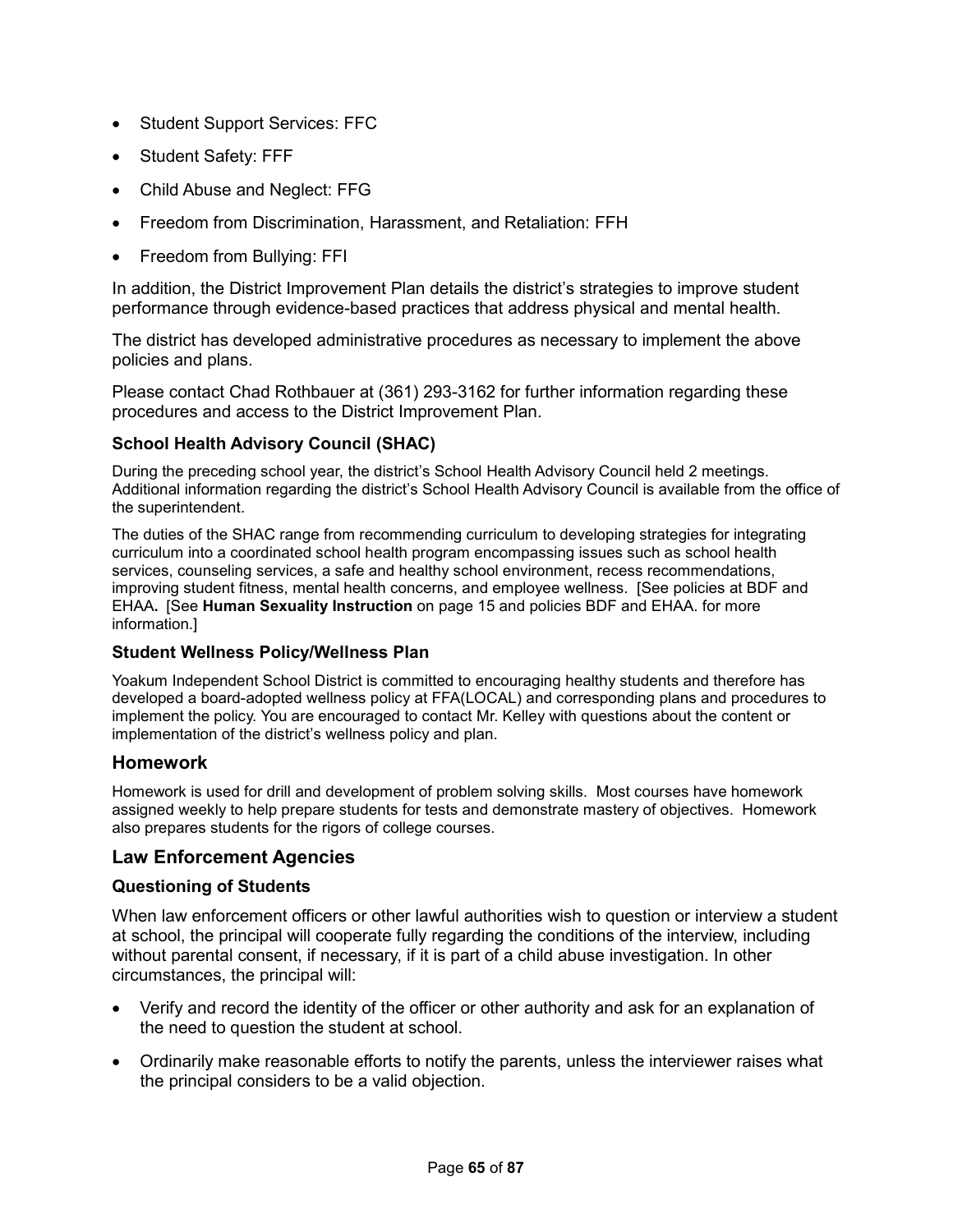• Ordinarily be present for the questioning or interview, unless the interviewer raises what the principal considers to be a valid objection.

# **Students Taken into Custody**

State law requires the district to permit a student to be taken into legal custody:

- To comply with an order of the juvenile court.
- To comply with the laws of arrest.
- By a law enforcement officer if there is probable cause to believe the student has engaged in delinquent conduct or conduct in need of supervision.
- By a law enforcement officer to obtain fingerprints or photographs for comparison in an investigation.
- By a law enforcement officer to obtain fingerprints or photographs to establish a student's identity where the child may have engaged in conduct indicating a need for supervision, such as running away.
- By a probation officer if there is probable cause to believe the student has violated a condition of probation imposed by the juvenile court.
- By an authorized representative of Child Protective Services (CPS), Texas Department of Family and Protective Services (DFPS), a law enforcement officer, or a juvenile probation officer, without a court order, under the conditions set out in the Family Code relating to the student's physical health or safety.
- To comply with a properly issued directive from a juvenile court to take a student into custody.

Before a student is released to a legally authorized person, the principal will verify the person's identity and, to the best of his or her ability, will verify the person's authority to take custody of the student.

The principal will immediately notify the superintendent and will attempt to notify the parent, unless the legally authorized person raises what the principal considers to be a valid objection to notifying the parents. Because the principal does not have the authority to prevent or delay a student's release to a legally authorized person, any notification will most likely be after the fact.

### **Notification of Law Violations**

The district is required by state law to notify:

- All instructional and support personnel who have responsibility for supervising a student who has been taken into custody, arrested, or referred to the juvenile court for any felony offense or for certain misdemeanors.
- All instructional and support personnel who have regular contact with a student who is thought to have committed certain offenses or who has been convicted, received deferred prosecution, received deferred adjudication, or was adjudicated for delinquent conduct for any felony offense or certain misdemeanors.
- All appropriate district personnel regarding a student who is required to register as a sex offender.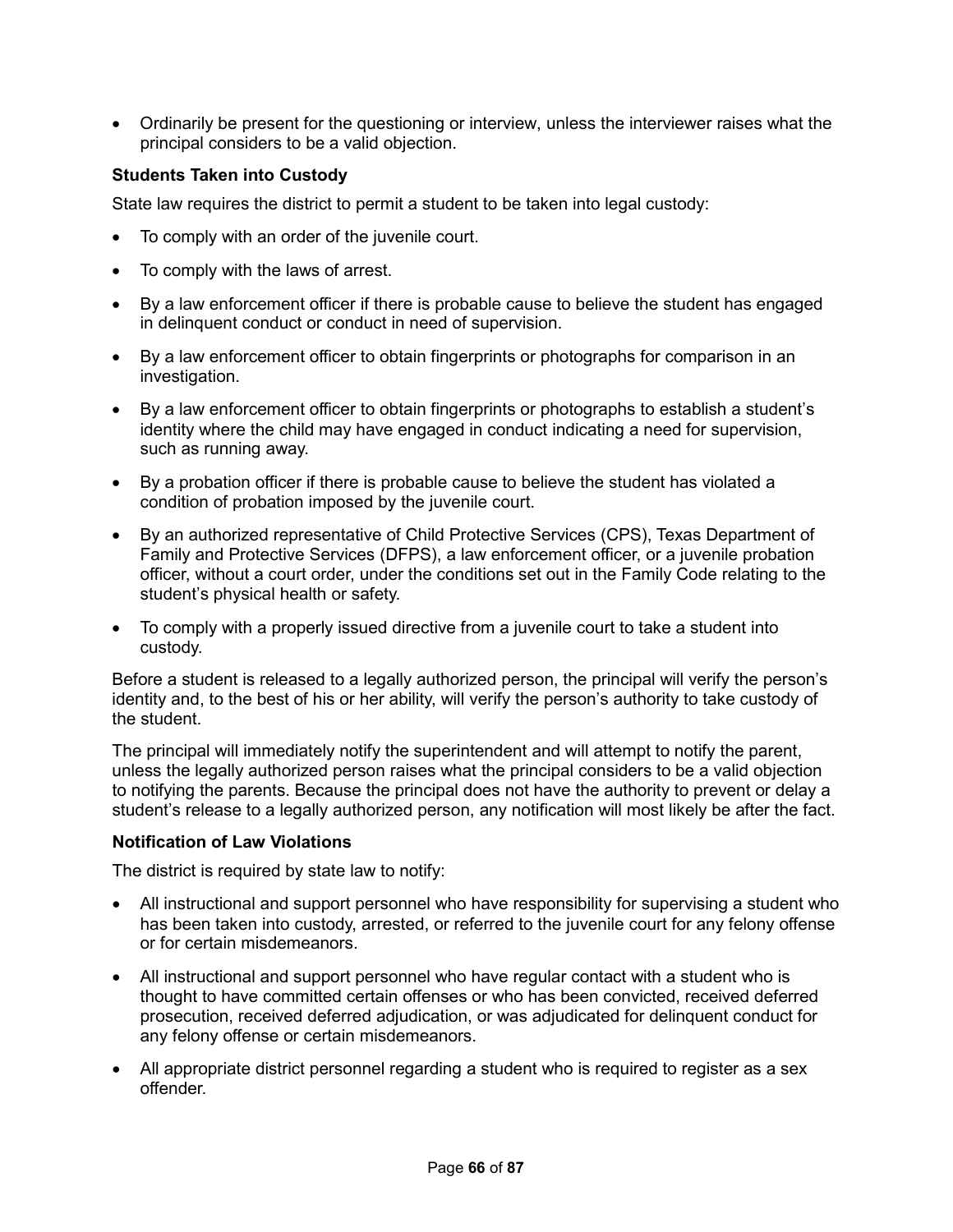[See policy FL(LEGAL) for more information.]

# **Leaving Campus**

Remember that student attendance is crucial. Appointments should be scheduled outside of school hours if possible. Absent extenuating circumstances, students will not regularly be released before the end of the school day.

State rules require parental consent before any student leaves campus for any part of the school day.

For students in elementary and middle school, a parent or authorized adult must come to the office and show identification to sign the student out. A campus representative will ask the student to report to the office. For safety purposes and stability of the learning environment, we cannot allow any unescorted adult to go to the classroom or other area to pick up the student. If the student returns to campus the same day, the parent or authorized adult must sign the student back in through the main office upon the student's return. Documentation regarding the reason for the absence will also be required.

The same process applies to students in high school. If the student's parent authorizes the student to leave campus unaccompanied, a note provided by the parent must be submitted to the main office no later than two hours prior to the student's need to leave campus. A phone call from the parent may be accepted, but the school may ultimately require a note for documentation purposes. The student must sign out through the main office and sign in upon his or her return if the student returns the same day.

If a student becomes ill during the school day and the school nurse or other district personnel determines that the student should go home, the nurse will contact the student's parent and document the parent's wishes regarding release from school.

Unless the parent directs district personnel to release the student unaccompanied, the parent or other authorized adult must follow the sign-out procedures listed above. If a student is permitted by his or her parent to leave campus unaccompanied, the nurse will document the time of day the student was released. Under no circumstances will a student in elementary or middle school be released unaccompanied.

If a student is 18 years of age or is an emancipated minor, the student may sign him- or herself out of school. Documentation regarding the reason for the absence will be required.

### **During Lunch**

Yoakum High School is an open campus for lunch purposes. All students are allowed to leave campus for lunch unless otherwise restricted by school personnel. All students are expected to return to campus in a timely manner for the resumption of the school day. Absences and tardy policies will apply.

# **At Any Other Time during the School Day**

Students are not authorized to leave campus during regular school hours for any other reason, except with the permission of the principal.

Students who leave campus in violation of these rules will be subject to disciplinary action in accordance with the Student Code of Conduct.

# **Lost and Found**

A lost and found collection box is located in the campus office. A student who loses an item should check the lost and found box. The district discourages bringing personal items of high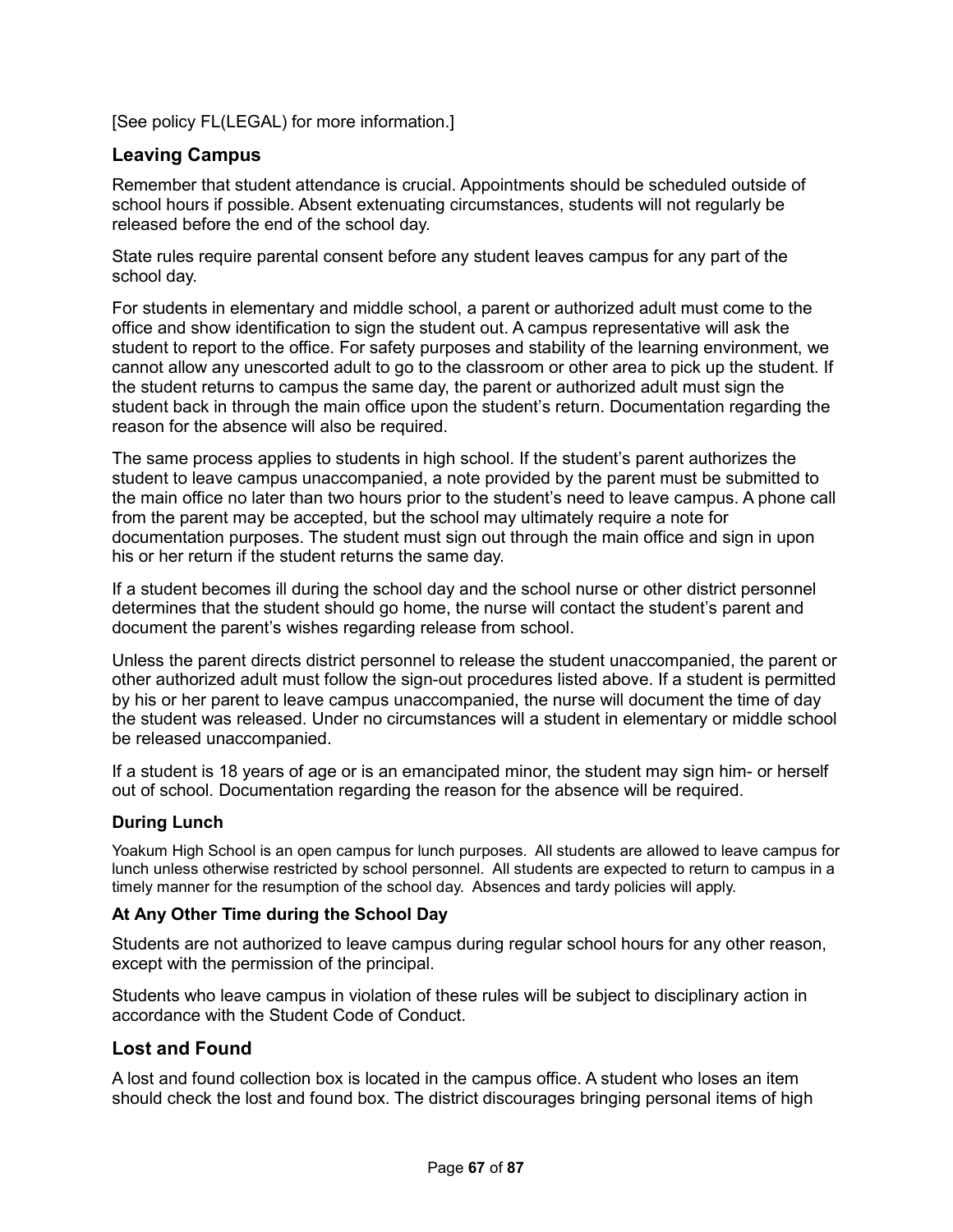monetary value to school, as the district is not responsible for lost or stolen items. The campus will dispose of lost and found items at the end of each semester.

# **Makeup Work**

# **Makeup Work Because of Absence**

A teacher may assign makeup work to a student who misses class based on instructional objectives and the needs of the student in mastering the essential knowledge and skills or meeting subject or course requirements.

The student will be responsible for obtaining and completing the makeup work within the time specified by the teacher. A student who does not make up assigned work within the time allotted by the teacher will receive a grade of zero for the assignment.

The student is encouraged to speak with his or her teacher if the student knows of an absence ahead of time so that the teacher and student may plan any makeup work. Please remember the importance of student attendance at school and that, even though absences may be excused or unexcused, all absences account for the 90 percent threshold regarding the state laws surrounding "attendance for credit or final grade." [See **Attendance for Credit or Final Grade** on page 28.]

A student involved in an extracurricular activity must notify his or her teachers ahead of time about any absences.

A student will be permitted to make up tests and turn in projects due in any class missed because of absence. Teachers may assign a late penalty to any long-term project in accordance with timelines approved by the principal and previously communicated to students.

# **DAEP Makeup Work**

# *Grades 9–12*

If a high school student is enrolled in a foundation curriculum course at the time of removal to a disciplinary alternative education program (DAEP), he or she will have an opportunity to complete the course before the beginning of the next school year. The district may provide the opportunity to complete the course through an alternative method, including a correspondence course, another distance learning option, or summer school. The district will not charge the student for any method of completion provided by the district. [See policy FOCA(LEGAL) for more information.]

# **In-School Suspension (ISS) and Out-of-School Suspension (OSS) Makeup Work**

A student removed from the regular classroom to ISS or another setting, other than a DAEP, will have an opportunity to complete before the beginning of the next school year each course the student was enrolled in at the time of removal from the regular classroom. The district may provide the opportunity by any method available, including a correspondence course, another distance learning option, or summer school. The district will not charge the student for any method of completion provided by the district. [See policy FO(LEGAL) for more information.]

# **Nondiscrimination Statement**

In its efforts to promote nondiscrimination and as required by law, the district does not discriminate on the basis of race, religion, color, national origin, gender, sex, disability, age, or any other basis prohibited by law in providing education services, activities, and programs, including Career and Technical Education (CTE) programs. The district provides equal access to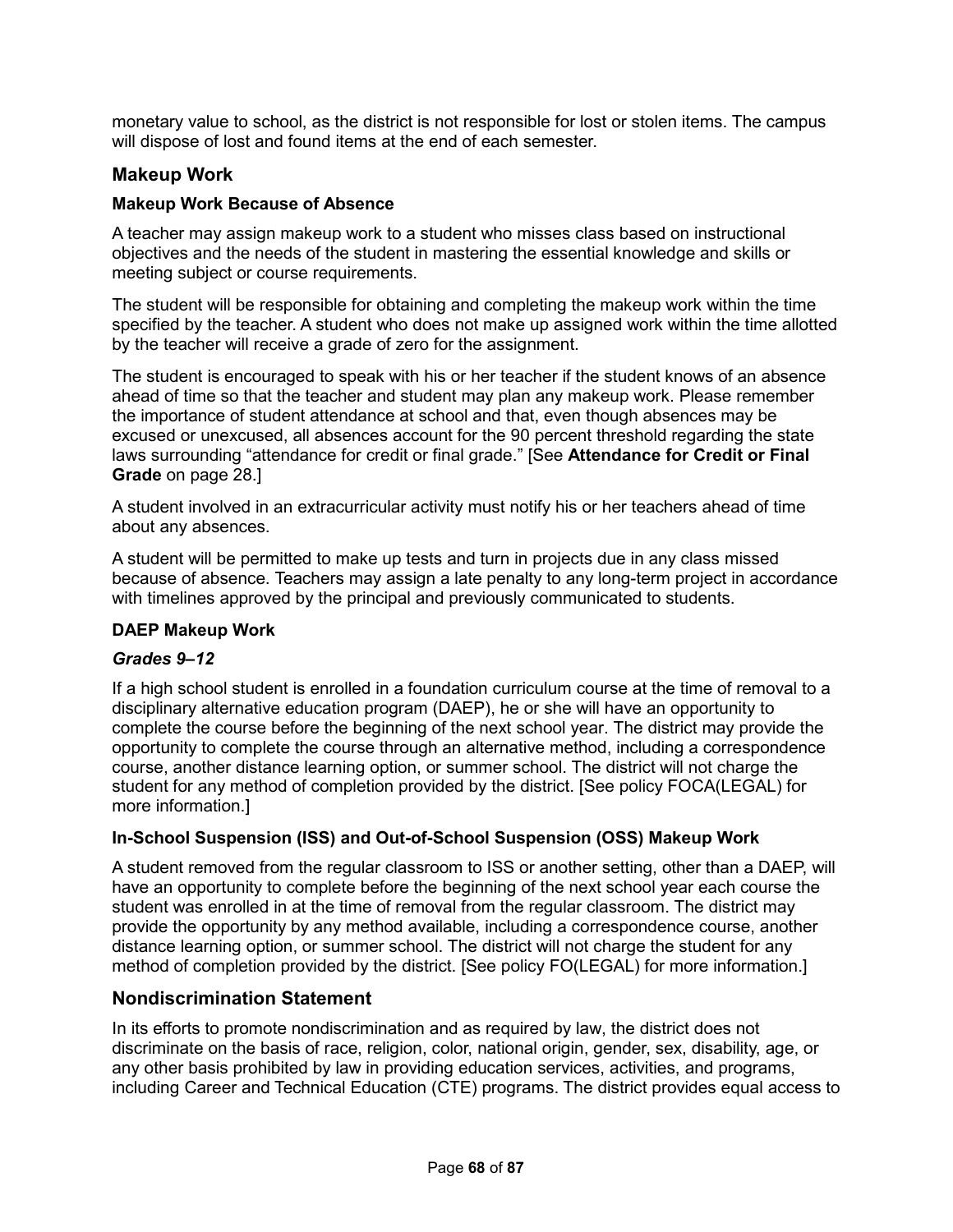the Boy Scouts and other designated youth groups. The following district representatives have been designated to coordinate compliance with these legal requirements:

- Title IX Coordinator, for concerns regarding discrimination on the basis of sex, including sexual harassment or gender-based harassment: Tom Kelley, superintendent, 315 E Gonzales Street, 293-3162.
- ADA/Section 504 Coordinator, for concerns regarding discrimination on the basis of disability: Chad Rothbauer, assistant superintendent, 315 E Gonzales Street, 293-3162.
- All other concerns regarding discrimination: See the superintendent, Tom Kelley 293-3162.

[See policies FB, FFH, and GKD]

# **Nontraditional Academic Programs**

[See **Requirements for a Diploma** on page 53]

## **Parent and Family Engagement**

### **Working Together**

Experience and research tell us that a child succeeds in education with good communication and a strong partnership between home and school. A parent's involvement and engagement in this partnership may include:

- Encouraging your child to put a high priority on education and working with your child on a daily basis to make the most of the educational opportunities the school provides.
- Ensuring that your child completes all homework assignments and special projects and comes to school each day prepared, rested, and ready to learn.
- Becoming familiar with all your child's school activities and with the academic programs, including special programs, offered in the district.
- Discussing with the school counselor or principal any questions you may have about the options and opportunities available to your child.
- Reviewing the requirements and options for graduation with your child in middle school and again while your child is enrolled in high school.
- Monitoring your child's academic progress and contacting teachers as needed. [See **Academic Counseling** on page 40.]
- Attending scheduled conferences and requesting additional conferences as needed. To schedule a telephone or in-person conference with a teacher, school counselor, or principal, please call the school office at (361)293-3442 for an appointment. The teacher will usually return your call or meet with you during his or her conference period or before or after school. [See **Report Cards/Progress Reports and Conferences** on page 72.]
- Participating in campus parent organizations. Parent organizations include: Band Booster Club, Athletic Booster Club, and Academic Booster Club.
- Serving as a parent representative on the district-level or campus-level planning committees that develop educational goals and plans to improve student achievement. Contact Chris Wegener.
- Serving on the School Health Advisory Council (SHAC) and assisting the district in aligning local community values with health education instruction and other wellness issues. [See **School Health Advisory Council (SHAC)** on page 65 and policies BDF, EHAA, FFA for more information.]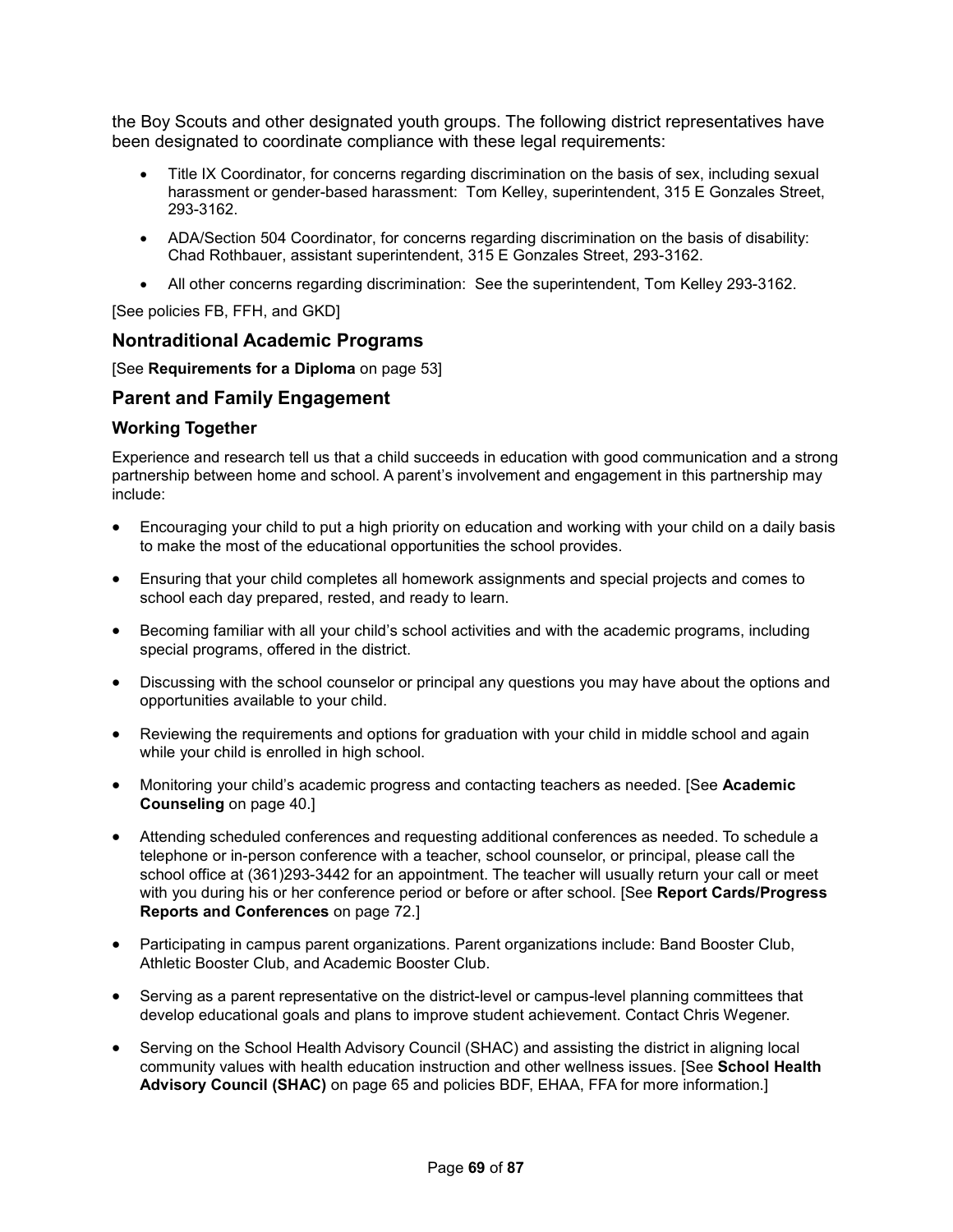- Being aware of the school's ongoing bullying and harassment prevention efforts.
- Contacting school officials if you are concerned with your child's emotional or mental well-being.
- Attending board meetings to learn more about district operations.

# **Parking and Parking Permits**

A student must present a valid driver's license and proof of insurance to be eligible for a parking permit.

Students must request a parking permit to park in a school parking lot. So long as space is available, parking permits may be issued throughout the year.

Students will not be permitted to:

- Speed.
- Double-park.
- Park across a white or yellow line.
- Park in a fire lane.
- Sit in parked cars during school hours.

Students may be subject to disciplinary action for violation of these rules. The district may tow cars that are parked in violation of these rules.

# **Pledges of Allegiance and a Minute of Silence**

Each school day, students will recite the Pledge of Allegiance to the U.S. flag and the Pledge of Allegiance to the Texas flag. Parents may submit a written request to the principal to excuse their child from reciting a pledge. [See **Reciting the Pledges to the U.S. and Texas Flags** on page 16.]

State law requires that one minute of silence follow recitation of the pledges. Each student may choose to reflect, pray, meditate, or engage in any other silent activity during that minute so long as the silent activity does not interfere with or distract others.

In addition, state law requires that each campus provide for the observance of one minute of silence in remembrance of those who lost their lives on September 11, 2001, at the beginning of the first class period when September 11 falls on a regular school day.

[See policy EC for more information.]

# **Prayer**

Each student has a right to pray individually, voluntarily, and silently or to meditate in school in a manner that does not disrupt school activities. The school will not encourage, require, or coerce a student to engage in or refrain from such prayer or meditation during any school activity.

# **Promotion and Retention**

A student will be promoted only on the basis of academic achievement or proficiency. In making promotion decisions, the district will consider:

- Teacher recommendation.
- Grades.
- Scores on criterion-referenced or state-mandated assessments, and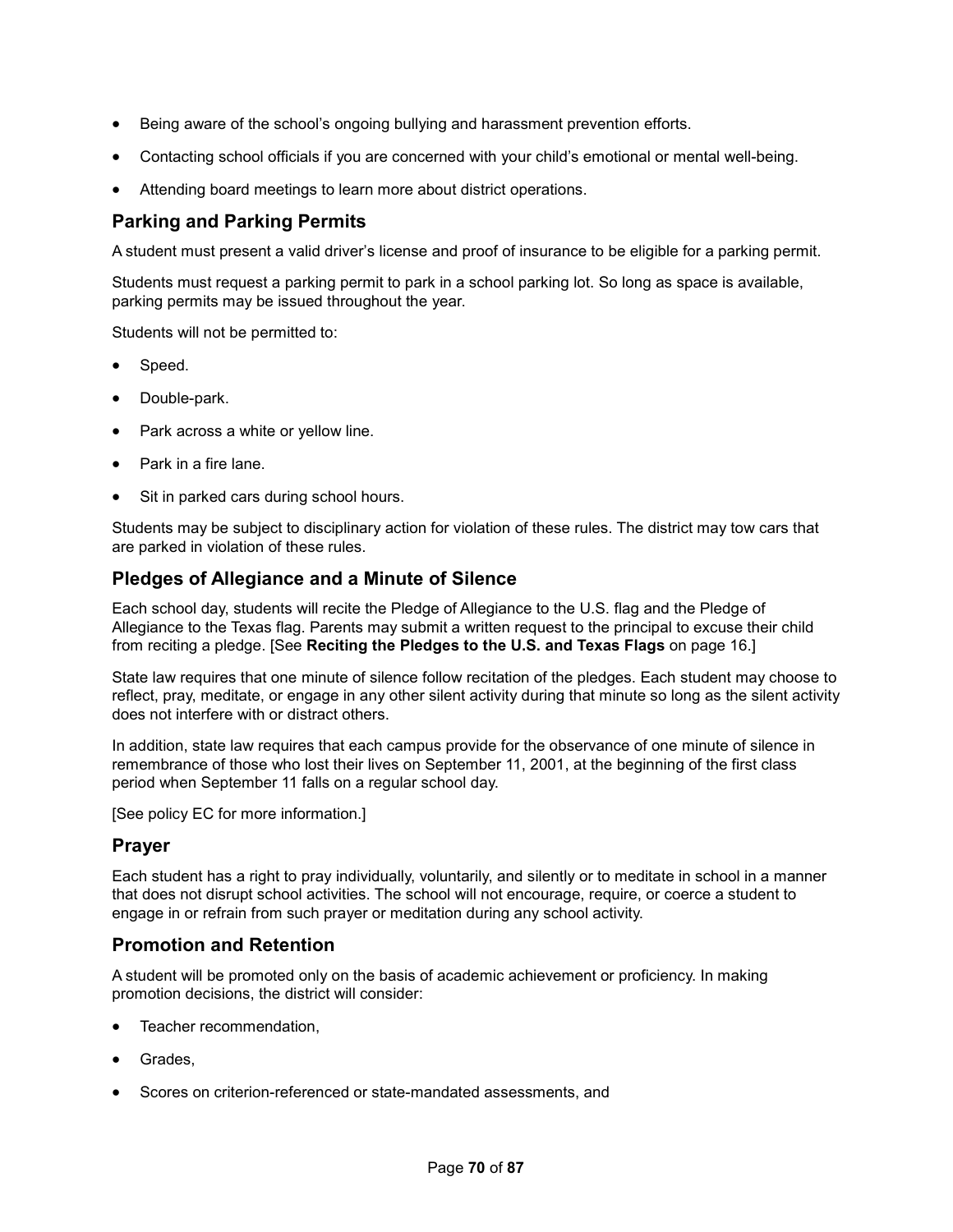• Any other necessary academic information as determined by the district.

In addition, at certain grade levels a student—with limited exceptions—will be required to pass the State of Texas Assessments of Academic Readiness (STAAR) if the student is enrolled in a public Texas school on any day between January 1 and the date of the first administration of the STAAR.

• To be promoted to grade 9, students enrolled in grade 8 must perform satisfactorily on the mathematics and reading sections of the grade 8 assessment in English.

Certain students—some with disabilities and some classified as English learners—may be eligible for exemptions, accommodations, or deferred testing. For more information, see the principal, school counselor, or special education director.

A Personal Graduation Plan (PGP) will be prepared for any student at the middle school or junior high level who did not perform satisfactorily on a state-mandated assessment or is determined by the district as not likely to earn a high school diploma before the fifth school year following enrollment in grade 9. The PGP will be designed and implemented by a school counselor, teacher, or other staff member designated by the principal. The plan will, among other items, identify the student's educational goals, address the parent's educational expectations for the student, and outline an intensive instruction program for the student. [For additional information, see the school counselor and policy EIF(LEGAL).] For a student receiving special education services, the student's IEP may serve as the student's PGP and would therefore be developed by the student's ARD committee.

[See **Personal Graduation Plans** on page 56 for information related to the development of personal graduation plans for high school students.]

### **High School Grade Levels**

To earn credit in a course, a student must receive a grade of at least 70 based on course-level standards.

A student in grades 9–12 will be advanced a grade level based on the number of course credits earned. [See **Grade Level Classification** on page 53.]

Students will also have multiple opportunities to retake EOC assessments. [See **Graduation** on page 53 and **Standardized Testing** on page 76.]

#### **Release of Students from School**

[See **Leaving Campus** on page 67.]

#### **Report Cards/Progress Reports and Conferences**

Report cards with each student's performance and absences in each class or subject are issued at least once every 6 weeks.

At the end of the first three weeks of a grading period parents will receive a progress report if their child's performance in any course/subject area is near or below 70 or is below the expected level of performance. If a student receives a grade lower than 70 in any class or subject at the end of a grading period, the parent will be asked to schedule a conference with the teacher. [See **Working Together** on page 69 for how to schedule a conference.]

Teachers follow grading guidelines that have been approved by the principal pursuant to the boardadopted policy. Grading guidelines are designed to reflect each student's relative mastery of each assignment. State law provides that a test or course grade issued by a teacher cannot be changed unless the board determines that the grade was arbitrary or contains an error, or that the teacher did not follow the district's grading policy. [See **Grading Guidelines** on page 53 and policy EIA(LOCAL) for more information.]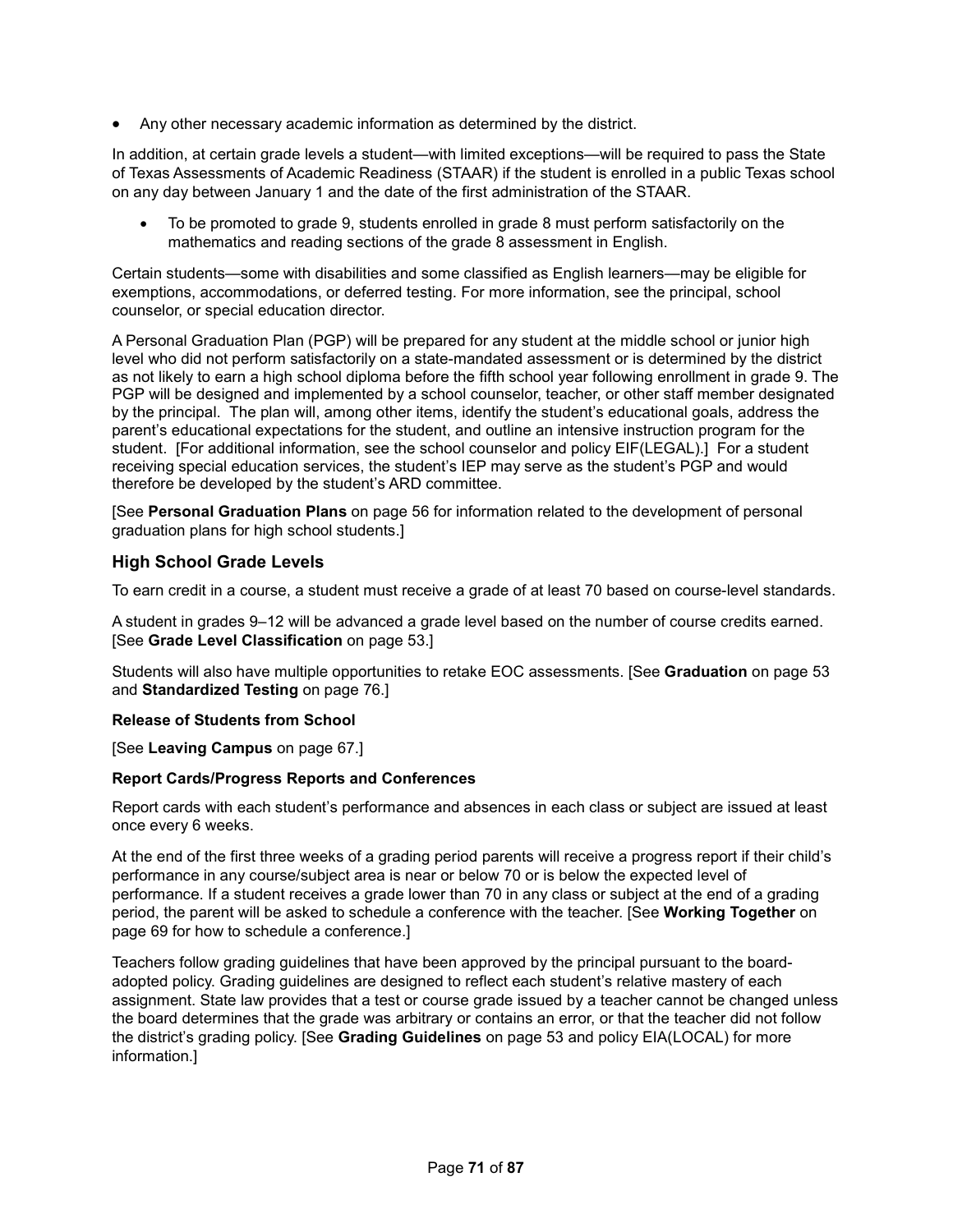Questions about grade calculation should first be discussed with the teacher. If the question is not resolved, the student or parent may request a conference with the principal in accordance with FNG(LOCAL).

The report card or unsatisfactory progress report will state whether tutorials are required for a student who receives a grade lower than 70.

# **Retaliation**

## [See **Dating Violence, Discrimination, Harassment, and Retaliation** on page 42.]

# **Safety**

Student safety on campus, at school-related events, and in district vehicles is a high priority of the district. The cooperation of students is essential to ensuring school safety. A student is expected to:

- Avoid conduct that is likely to put the student or others at risk.
- Follow all behavioral standards in this handbook and the Student Code of Conduct or set by district employees.
- Remain alert to any safety hazards, such as intruders on campus or threats made by any person toward a student or staff member.
- Know emergency evacuation routes and signals.
- Follow immediately the instructions of teachers, bus drivers, and other district employees who are overseeing the welfare of students.

### **Accident Insurance**

Soon after the school year begins, parents will have the opportunity to purchase low-cost accident insurance that would help meet medical expenses in the event of injury to their child.

### **Preparedness Drills: Evacuation, Severe Weather, and Other Emergencies**

Periodically, the school will conduct preparedness drills of emergency procedures. When the command is given or alarm is sounded, students need to follow the direction of teachers or others in charge quickly, quietly, and in an orderly manner.

### **Preparedness Training: CPR and Stop the Bleed**

The district will annually offer instruction in CPR at least once to students enrolled in in grades 7–12. The instruction can be provided as part of any course and is not required to result in CPR certification.

The district will annually offer students in grades 7–12 instruction on the use of bleeding control stations to respond to traumatic injury. For more information, see Homeland Security's Stop the Bleed and Stop the Bleed Texas.

### **Emergency Medical Treatment and Information**

If a student has a medical emergency at school or a school-related activity when the parent cannot be reached, the school may have to rely on previously provided written parental consent to obtain emergency medical treatment, and information about allergies to medications, foods, insect bites, etc. Therefore, all parents are asked each year to complete an emergency care consent form. Parents should contact the school nurse to update emergency care information (name of doctor, emergency phone numbers, allergies, etc.).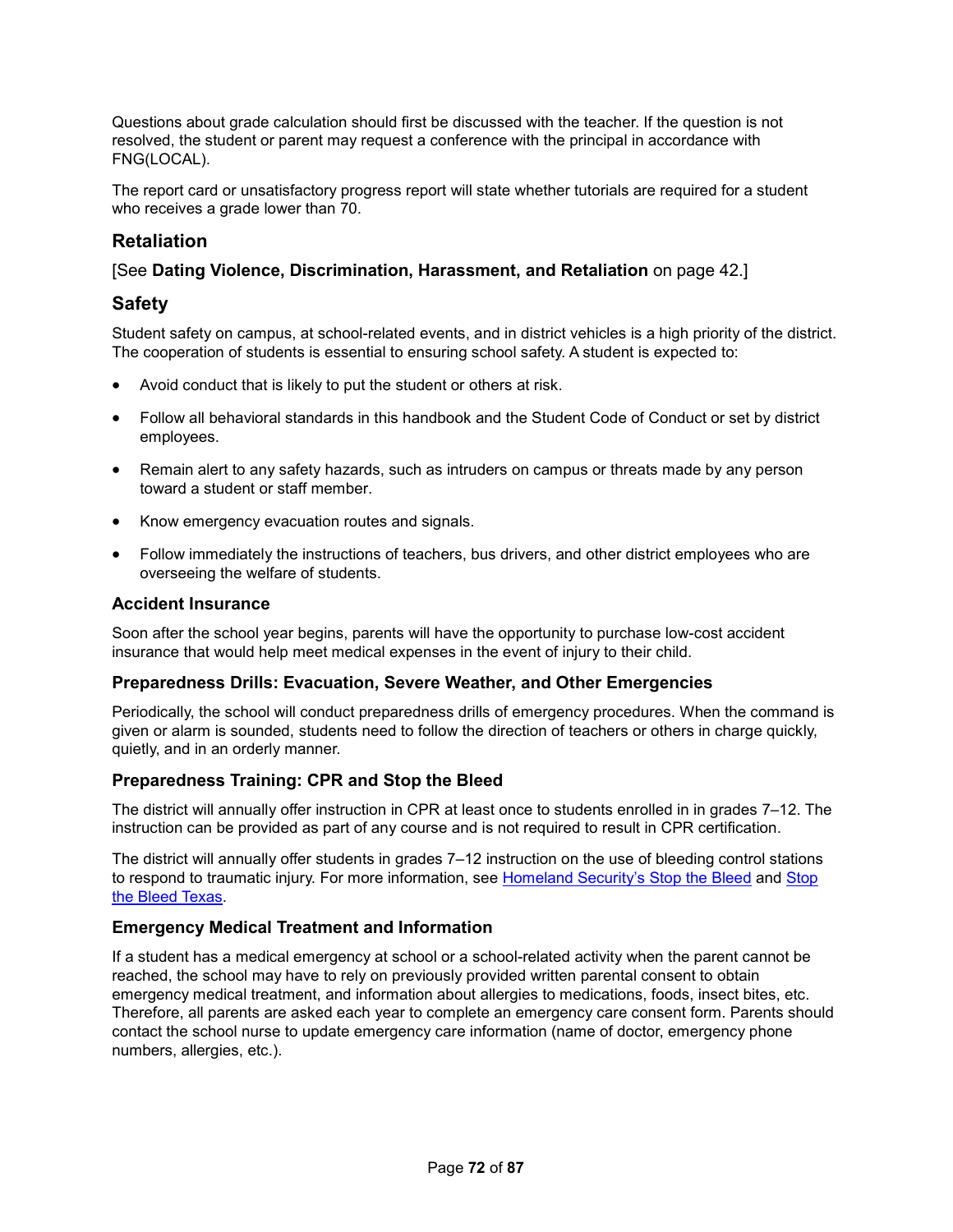#### **Emergency School Closing Information**

Each year, parents are asked to complete an emergency release form to provide contact information in the event that the district needs to notify parents of early dismissal, delayed opening, or restricted access to a campus because of severe weather, a security threat, or another emergency cause.

The district will rely on contact information on file with the district to communicate with parents in an emergency situation, which may include real-time or automated messages. It is crucial to notify your child's school when a phone number changes.

If the campus must close, delay opening, or restrict access to the building because of an emergency, the district will also alert the community in the following ways: Blackboard Connect phone alert system, radio 92.5 KYKM and KAVU ABC-TV. [See **Communications-Automated, Emergency** on page 38.]

#### **SAT, ACT, and Other Standardized Tests**

[See **Standardized Testing** on page 77.]

#### **Schedule Changes (Middle/Junior High and High School Grade Levels)**

Students should choose their courses carefully and with the advice and counsel of the counselor and/or teacher so that there will be minimal need for a change. During the first 10 days of each semester, students may add/drop a class if a **WRITTEN REQUEST** is approved by the Principal and the student's parent and teacher.

#### **School Facilities**

#### **Asbestos Management Plan**

The district works diligently to maintain compliance with federal and state law governing asbestos in school buildings. A copy of the district's Asbestos Management Plan is available in the superintendent's office. If you have any questions or would like to examine the district's plan in more detail, please contact Tom Kelley, the district's designated asbestos coordinator, at (361)293-3162.

#### **Food and Nutrition Services**

The district participates in the School Breakfast Program and National School Lunch Program and offers students nutritionally balanced meals daily in accordance with standards set forth in state and federal law.

Some students are eligible for free and reduced-price meals based on financial need. Information about a student's participation is confidential. The district may share information such as a student's name and eligibility status to help enroll eligible children in Medicaid or the state children's health insurance program (CHIP) unless the student's parent requests the student's information not be disclosed.

Participating students will be offered the same meal options as their peers and will not be treated differently from their peers.

#### [See policy CO for more information.]

Parents should continually monitor their child's meal account balance. When a student's meal account is depleted, the district will notify the parent. The student may continue to purchase meals according to the grace period set by the school board. The district will present the parent with a schedule of repayment for any outstanding account balance and an application for free or reduced meals.

If the district is unable to work out an agreement with the student's parent on replenishment of the meal account and payment of any outstanding balance, the student will receive a meal. The district will make every effort to avoid bringing attention to the student.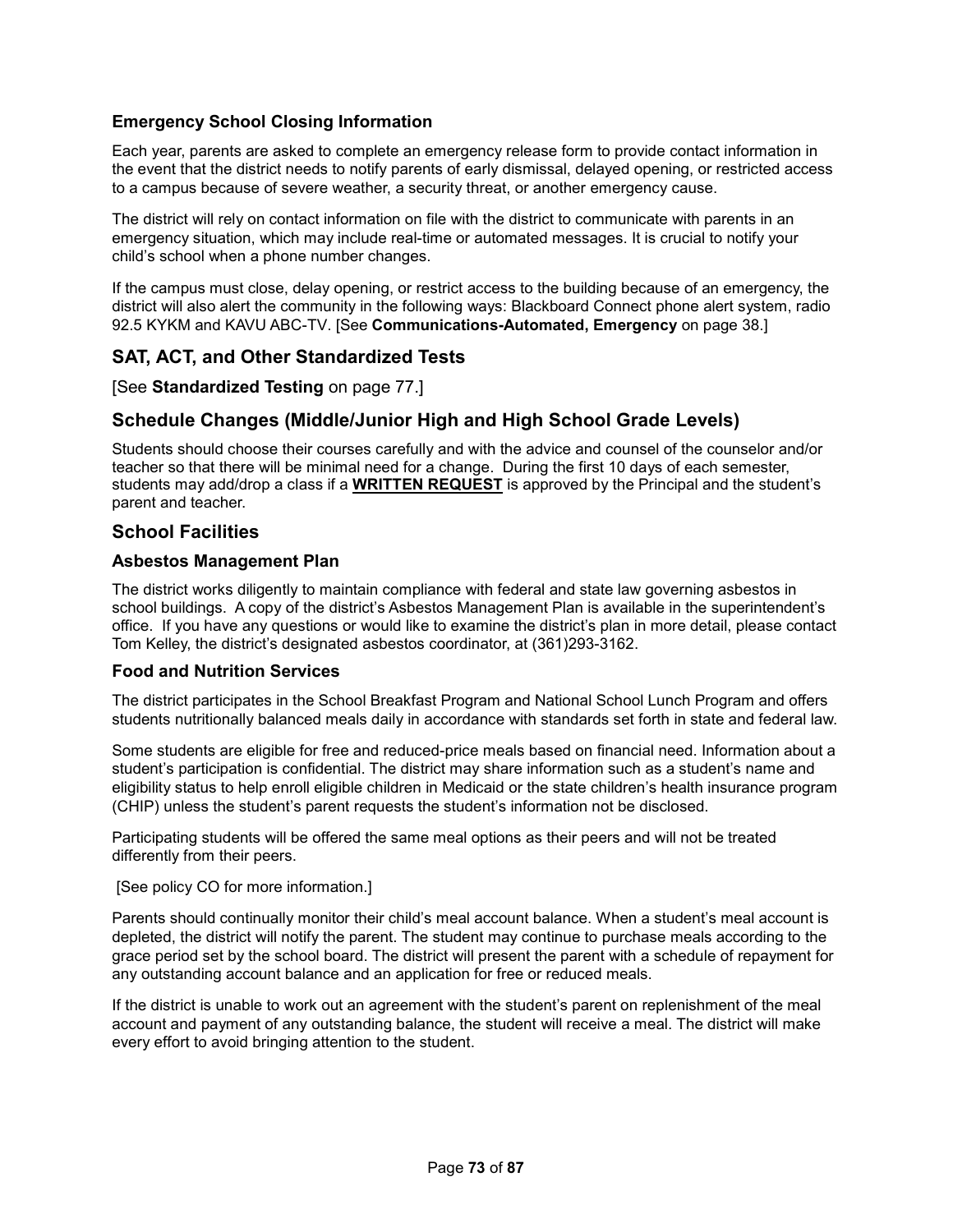#### *Vending Machines*

The district has adopted and implemented the state and federal policies for food service, including guidelines to restrict student access to vending machines. For more information regarding these policies and guidelines, see Chris Wegener. [See policy FFA for more information.]

#### **Pest Management Plan**

The district is required to follow integrated pest management (IPM) procedures to control pests on school grounds. Although the district strives to use the safest and most effective methods to manage pests, including a variety of non-chemical control measures, pesticide use is sometimes necessary to maintain adequate pest control and ensure a safe, pest-free school environment.

All pesticides used are registered for their intended use by the United States Environmental Protection Agency and are applied only by certified pesticide applicators. Except in an emergency, signs will be posted 48 hours before indoor application. All outdoor applications will be posted at the time of treatment, and signs will remain until it is safe to enter the area. Parents who have further questions or who want to be notified prior to pesticide application inside their child's school assignment area may contact Mr. Kvinta, the district's IPM coordinator, at (361)293-3162.

#### **Conduct Before and After School**

Teachers and administrators have full authority over student conduct at before- or after-school activities. Whether a school activity is on or off district premises, students are subject to the same rules of conduct that apply during the instructional day. Misbehavior will be subject to consequences established by the Student Code of Conduct or any stricter standards of behavior established by the sponsor for extracurricular participants.

#### **Library**

The library is a learning laboratory with books, computers, magazines, and other materials available for classroom assignments, projects, and reading or listening pleasure.

#### **Use of Hallways during Class Time**

During class times, loitering or standing in the halls is not permitted, and a student must have a hall pass to be outside the classroom for any purpose. Failure to obtain a pass will result in disciplinary action in accordance with the Student Code of Conduct.

#### **Use by Students Before and After School**

Certain areas of the school will be accessible to students before and after school for specific purposes. Students are required to remain in the area where their activity is scheduled to take place.

The following areas are open to students before school, beginning at 7:45a.m.

- **Cafeteria**
- School Grounds
- Buildings for tutorials only

Unless the teacher or sponsor overseeing an activity gives permission, a student will not be permitted to go to another area of the building or campus.

Students must leave campus immediately after dismissal of school in the afternoon, unless the student is involved in an activity under the supervision of a teacher or other authorized employee or adult.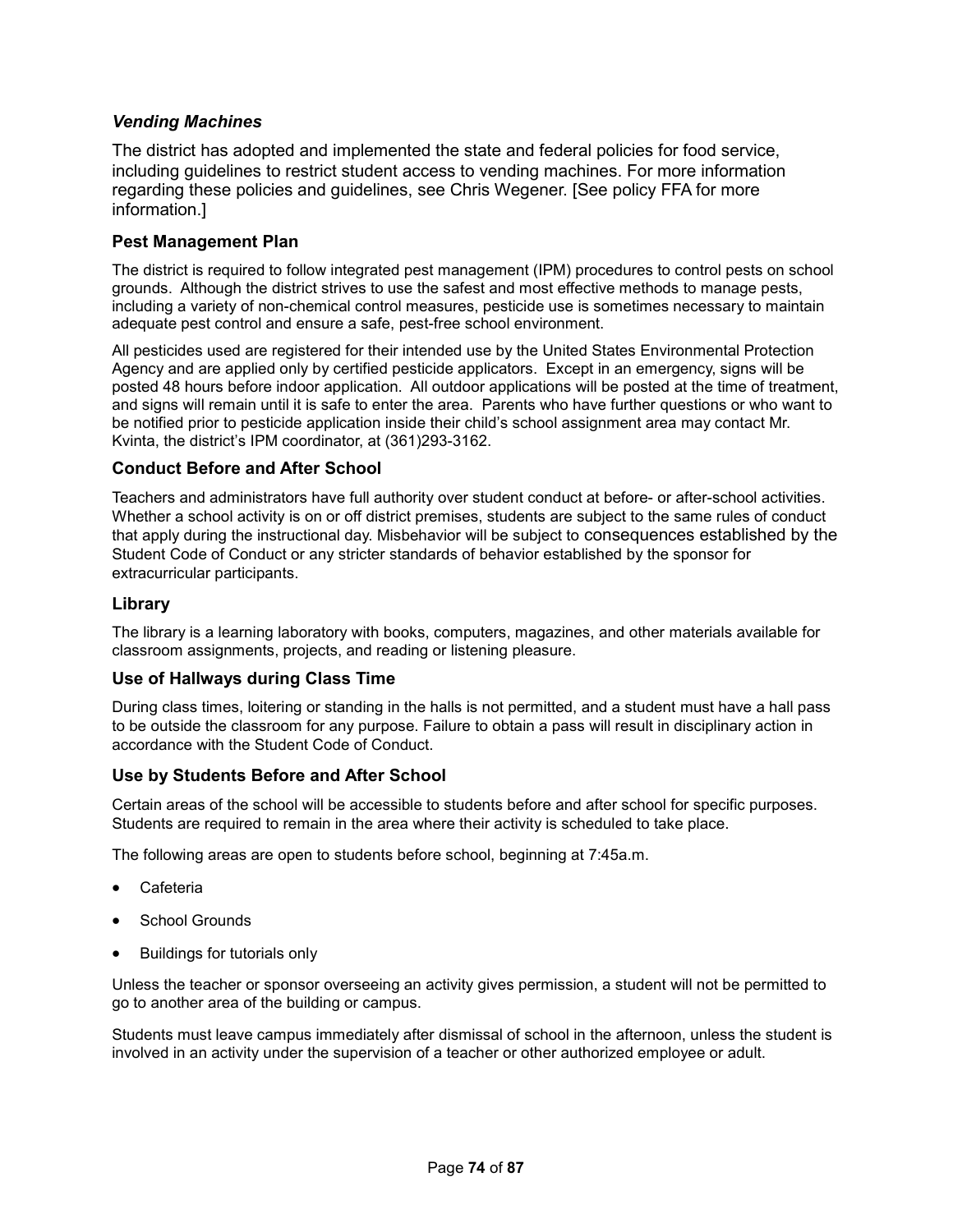#### **Meetings of Noncurriculum-Related Groups**

Student-organized, student-led noncurriculum-related groups are permitted to meet during the hours designated by the principal before and after school. These groups must comply with the requirements of policy FNAB(LOCAL).

A list of these groups is available in the principal's office.

#### **School-Sponsored Field Trips**

The district periodically takes students on field trips for educational purposes.

A parent must provide permission for a student to participate in a field trip.

The district may ask the parent to provide information about a student's medical provider and insurance coverage and may also ask the parent to sign a waiver allowing for emergency medical treatment in the case of a student accident or illness during the field trip.

The district may require a fee for student participation in a field trip to cover expenses such as transportation, admission, and meals; however, a student will not be denied participation because of financial need.

#### **Searches**

#### **Searches in General**

In the interest of promoting student safety and drug-free schools, district officials may occasionally conduct searches.

District officials may search students, their belongings, and their vehicles in accordance with law and district policy. Searches of students will be conducted without discrimination, based on, for example, reasonable suspicion or voluntary consent or pursuant to district policy providing for suspicionless security procedures, including the use of metal detectors.

In accordance with the Student Code of Conduct, students are responsible for prohibited items found in their possession, including items in their personal belongings or in vehicles parked on district property.

If there is reasonable suspicion to believe that searching a student's person, belongings, or vehicle will reveal evidence of a violation of the Student Code of Conduct, a district official may conduct a search in accordance with law and district regulations.

#### **District Property**

Desks, lockers, district-provided technology, and similar items are the property of the district and are provided for student use as a matter of convenience. District property is subject to search or inspection at any time without notice. Students have no expectation of privacy in district property.

Students are responsible for any item found in district property provided to the student that is prohibited by law, district policy, or the Student Code of Conduct.

#### **Telecommunications and Other Electronic Devices**

Use of district-owned equipment and its network systems is not private and will be monitored by the district. [See policy CQ for more information.]

Any searches of personal electronic devices will be conducted in accordance with law, and the device may be confiscated to perform a lawful search. A confiscated device may be turned over to law enforcement to determine whether a crime has been committed.

[See **Electronic Devices and Technology Resources** on page 49 and policy FNF(LEGAL) for more information.]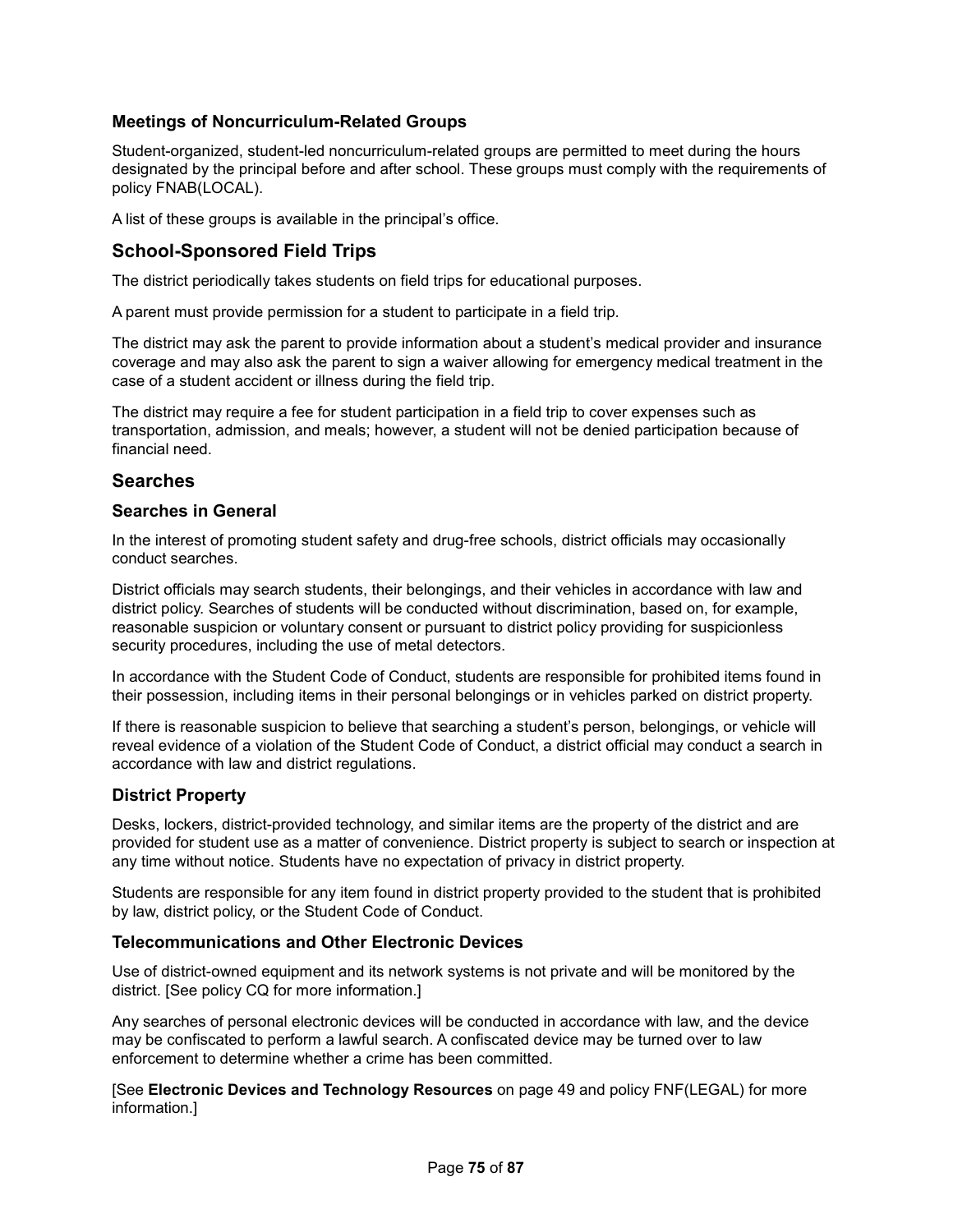### **Trained Dogs**

The district may use trained dogs to screen for concealed, prohibited items, including drugs and alcohol. Screenings conducted by trained dogs will not be announced in advance. The dogs will not be used with students, but students may be asked to leave personal belongings in an area that is going to be screened, such as a classroom, a locker, or a vehicle. If a dog alerts to an item or an area, it may be searched by district officials.

#### **Drug Testing (Secondary Grade Levels Only)**

[For further information, see policy FNF(LOCAL). Also see **Steroids** on page 61.]

#### **Vehicles on Campus**

If a vehicle subject to search is locked, the student will be asked to unlock the vehicle. If the student refuses, the district will contact the student's parents. If the parents also refuse to permit the vehicle to be searched, the district may turn the matter over to law enforcement. The district may contact law enforcement even if permission to search is granted.

#### **Sexual Harassment**

#### [See **Dating Violence, Discrimination, Harassment, and Retaliation** on page 42.]

#### **Special Programs**

The district provides special programs for gifted and talented students, students who are homeless, students in foster care, bilingual students, migrant students, English learners, students diagnosed with dyslexia, and students with disabilities. The coordinator of each program can answer questions about eligibility requirements, as well as programs and services offered in the district or by other organizations. A student or parent with questions about these programs should contact Chad Rothbauer at 293-3162.

The Texas State Library and Archives Commission's Talking Book Program provides audiobooks free of charge to qualifying Texans, including students with visual, physical, or reading disabilities such as dyslexia.

#### **Standardized Testing**

#### **Secondary Grade Levels**

#### *SAT/ACT (Scholastic Aptitude Test and American College Test)*

Many colleges require either the American College Test (ACT) or the Scholastic Aptitude Test (SAT) for admission. These assessments are usually taken at the end of the junior year. Students are encouraged to talk with the school counselor early during their junior year to learn about these assessments and determine the appropriate examination to take. The Preliminary SAT (PSAT) and ACT-Aspire are the corresponding preparatory and readiness assessments for the SAT and ACT.

**Note:** These assessments may qualify a student to receive a performance acknowledgment on the student's transcript under the foundation graduation program and may qualify as a substitute for an endof-course testing requirement in certain circumstances. A student's performance at a certain level on the SAT or ACT also makes the student eligible for automatic admission to a Texas public institution of higher education.

#### *TSI (Texas Success Initiative) Assessment*

Prior to enrollment in a Texas public college or university, most students must take a standardized test called the Texas Success Initiative (TSI) assessment. The TSI assesses the reading, mathematics, and writing skills that freshmen-level students need to perform effectively as undergraduates in Texas public colleges and universities. This assessment may also be required before a student enrolls in a dual credit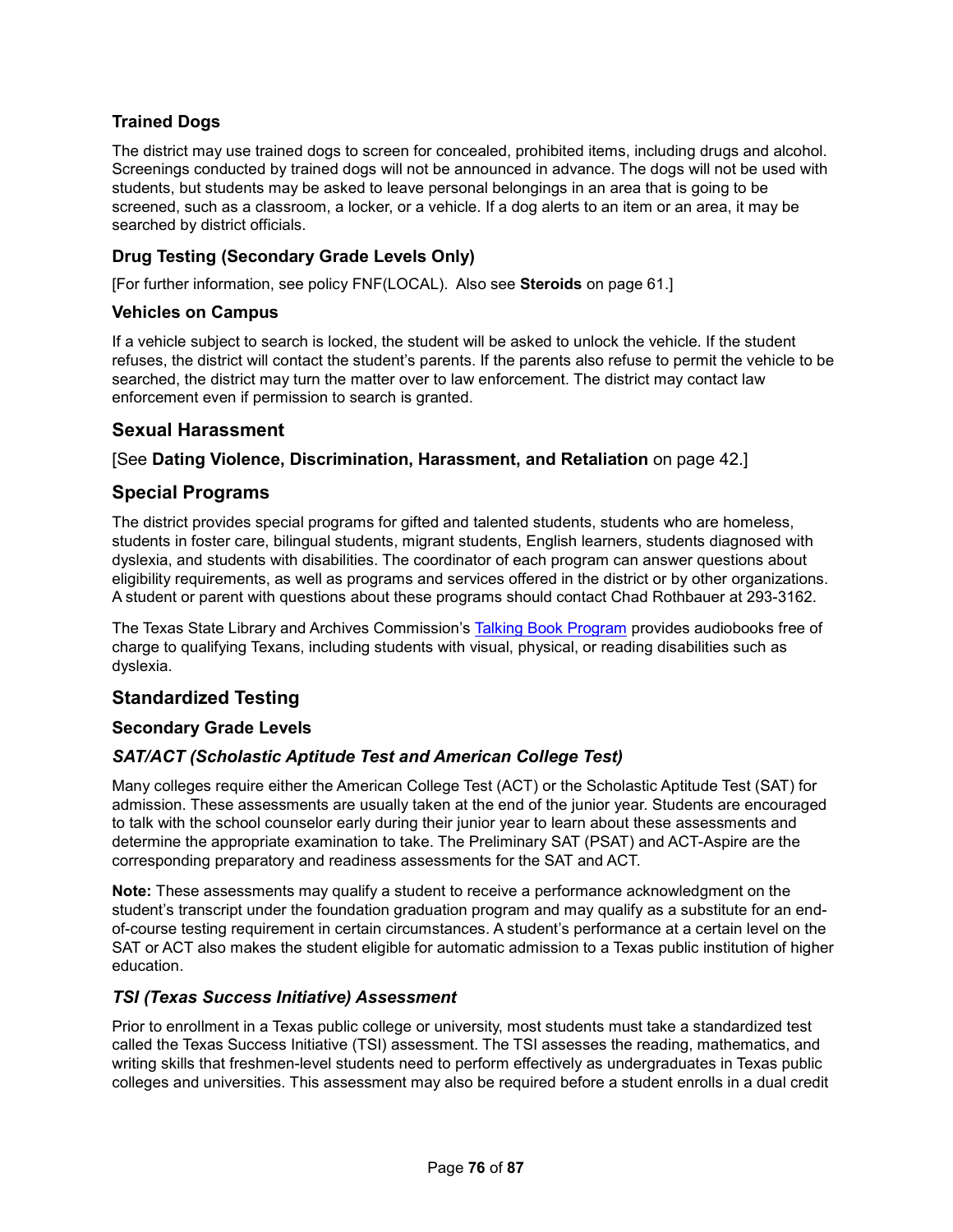course offered through the district. Achieving certain benchmark scores on this assessment may also waive certain end-of-course assessment requirements in limited circumstances.

#### **STAAR (State of Texas Assessments of Academic Readiness)**

#### *High School Courses End-of-Course (EOC) Assessments*

STAAR end-of-course (EOC) assessments are administered for the following courses:

- Algebra I
- English I and English II
- Biology
- U.S. History

Satisfactory performance on the applicable assessments is required for graduation, unless waived or substituted as allowed by state law and rules.

There are three testing windows during the year in which a student may take an EOC assessment. The windows occur in the fall, spring, and summer months. If a student does not meet satisfactory performance, the student will have opportunities to retake the assessment.

STAAR Alternate 2 is available for eligible students receiving special education services who meet certain criteria established by the state as determined by the student's ARD committee.

An admission, review, and dismissal (ARD) committee for a student receiving special education services will determine whether successful performance on the EOC assessments will be required for graduation within the parameters identified in state rules and the student's personal graduation plan (PGP).

[See **Graduation** on page 53.]

#### **Students in Foster Care**

In an effort to provide educational stability, the district will provide enrollment and registration assistance, as well as other educational services throughout the student's enrollment, to any student who is currently placed or newly placed in foster care (temporary or permanent custody of the state, sometimes referred to as substitute care).

Please contact Tom Kelley, who has been designated as the district's foster care liaison, at 293-3162 with any questions.

[See **Students in the Conservatorship of the State** on page 22.]

#### **Students Who are Homeless**

A parent is encouraged to inform the district if his or her child is experiencing homelessness. District staff can share resources that may be able to assist families.

For more information on services for students who are homeless, contact the district's homeless education liaison, Tom Kelley at 293-3162.

#### [See **A Student Who is Homeless** on page 23.]

#### **Student Speakers**

The district provides students the opportunity to introduce the morning announcements. If a student is in student council and wishes to introduce one of the school events listed above, the student should submit his or her name in accordance with policy FNA(LOCAL).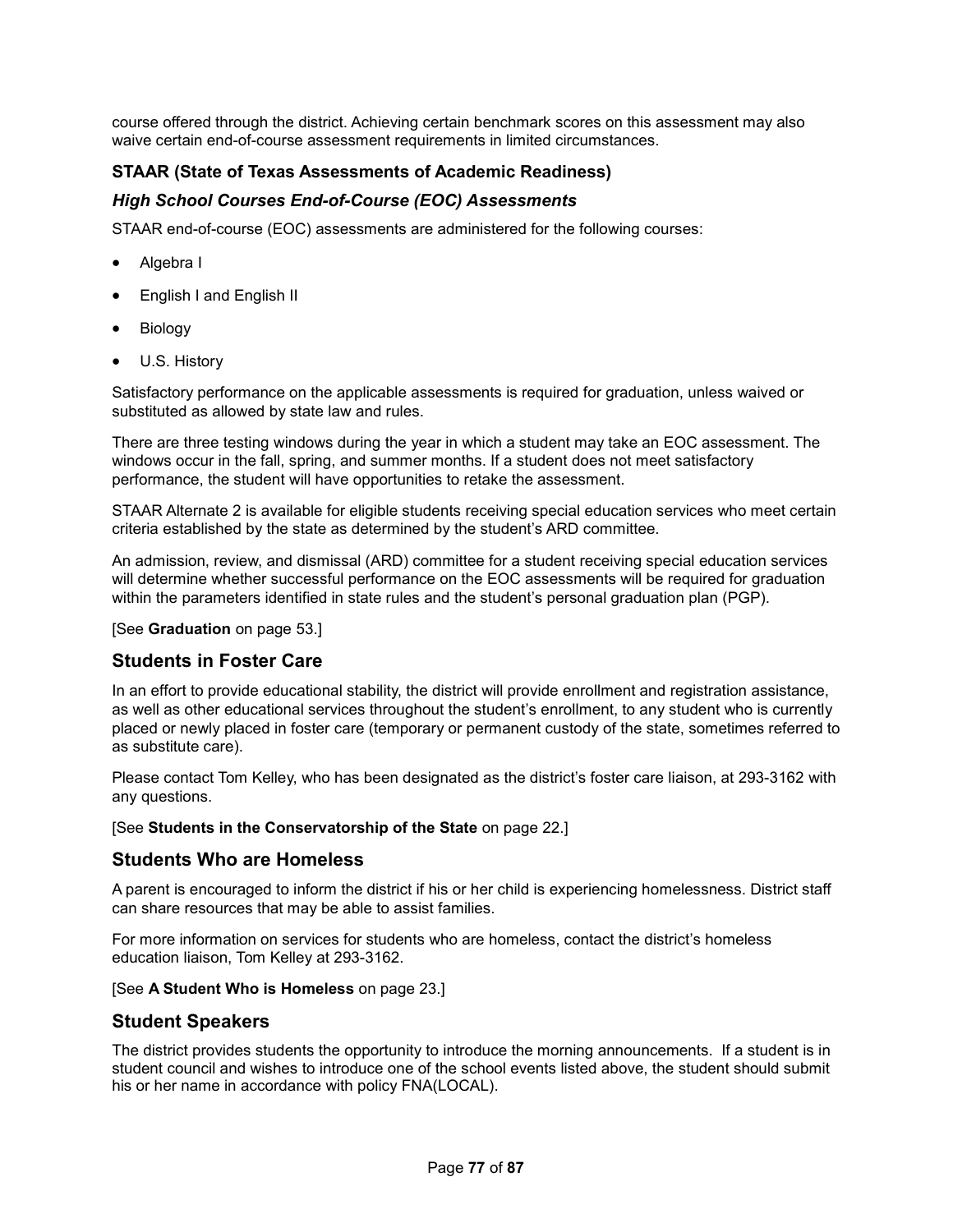[See policy FNA(LOCAL) regarding other speaking opportunities and **Graduation** on page 53 for information related to student speakers at graduation ceremonies.]

#### **Summer School**

Summer school is offered during the months of June. Students who need to make up credit are encouraged to attend.

#### **Tardies**

All students are expected to be in class on time and ready to work. Students who are not inside the classroom door when the tardy bell rings will be counted tardy. All students will receive ONE EXCUSED TARDY PER CLASS/PER SIX WEEKS. Once they have used their tardy, the following consequences will occur:

2<sup>nd</sup> tardy=3 Noon Detentions

3<sup>rd</sup> tardy=5 Noon Detentions

4th tardy=Office referral

NOT REPORTING TO NOON DETENTION WILL RESULT IN AFTER SCHOOL DETENTION AND THE REST OF THE NOON DETENTIONS WILL STILL HAVE TO BE SERVED.

Repeated instances of tardiness will result in more severe disciplinary action, in accordance with the *Student Code of Conduct*.

#### **Textbooks, Electronic Textbooks, Technological Equipment, and Other Instructional Materials**

The district provides textbooks and other approved instructional materials to students free of charge for each subject or class. Students must treat any books with care and place covers on them, as directed by the teacher. The district may also provide electronic textbooks and technological equipment to students, depending on course objectives.

If a student needs a graphing calculator for a course and the district does not provide one, the student may use a calculator application with graphing capabilities on a phone, laptop, tablet, or other computing device.

A student who is issued a damaged item should report the damage to the teacher.

Any student who does not return an item or returns an item in an unacceptable condition loses the right to free textbooks and technological equipment until the item is returned or the damage is paid for by the parent. However, the student will be provided the necessary instructional resources and equipment for use at school during the school day.

#### **TEST EXEMPTIONS AND MID-TERM/FINAL EXAMS**

All Yoakum High School students are required to take the following semester exams during their school years at YHS. Students will take the following exams according to the schedule below. This schedule is designed to help students prepare for their EOC tests and post-secondary schooling.

English I, Biology, Algebra I I INRW 0301, Math 0301<br>
U.S. History Fnglish II I Math 0303 U.S. History, English II INRW 0301, Math 0301, Math 0303

**FALL 2014 SPRING 2015** 

If students repeat a course, they will take the semester exam. All semester exams count for ¼ of the student's final semester grade.

A student is exempt from taking the mid-term/final examination if the student meets the following criteria: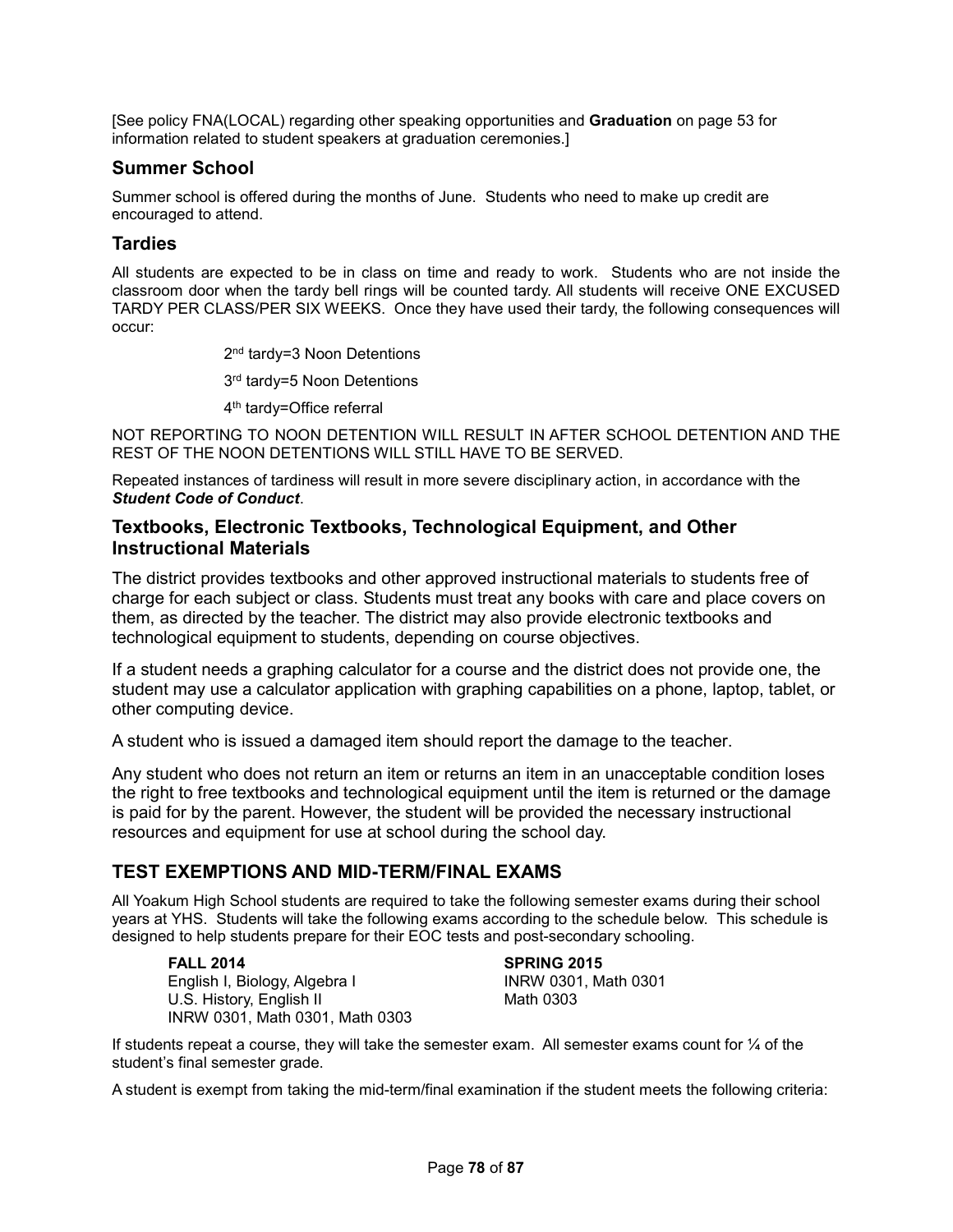| 95 – 100 | grade average / 3 absences or less/semester per class |  |
|----------|-------------------------------------------------------|--|
|----------|-------------------------------------------------------|--|

- 85 94 grade average/ 2 absences or less/semester per class<br>75 84 grade average/ 1 absences or less/semester per class
- 75 84 grade average/ 1 absences or less/semester per class<br>Below 75 must take exam
- must take exam

A student may be exempted from any EOC tested subject's spring semester exam if they have achieved Level II Satisfactory for the spring administration of the EOC test for that course AND their YEARLY average is a 70 or higher. Attendance qualifications do not have to be met to receive an exemption in this manner.

#### **If a student is currently in DAEP, he/she may NOT be exempted from any final.**

If a student is confined to his/her home and not allowed to attend school because of a communicable disease as defined by the Student Handbook, then the student must submit a doctor's note to the principal in order to waive those absences for test exemptions.

**The doctor's note must state the illness is contagious and the length of confinement and must be turned in upon return. No notes will be accepted at mid-term or final exams.** School related activities that are coded "E" and a medical note where a student leaves school for a medical appointment but has attended part of that day, will not count as an absence. If you are confined in the hospital you will be exempt for those days. You must bring a doctors release for you to come back to school. Death in the immediate family (father, mother, brother, sister, grandparents, aunts and uncles--3 days only)

#### **Transfers**

The principal is authorized to transfer a student from one classroom to another.

[See **Safety Transfers/Assignments** on page 21, **Bullying** on page 30, and **Students Who Have Learning Difficulties or Who Need Special Education or Section 504 Services** on page 23, for other transfer options.]

#### **Transportation**

#### **School-Sponsored Trips**

Students who participate in school-sponsored trips are required to use school-provided transportation to and from the event. However, in accordance with campus procedures, a parent may provide written consent for his or her child to ride with or be released after the event to the parent or another adult designated by the parent. [See **School-sponsored Field Trips** on page 75.]

#### **Buses and Other School Vehicles**

The district makes school bus transportation available to all students living two or more miles from school and to any students who are experiencing homelessness. This service is provided at no cost to students.

Bus routes and stops will be designated annually. Any subsequent changes will be posted at the school and on the district's website. For the safety of the driver and all passengers, students must board district vehicles only at authorized stops and drivers must unload passengers only at authorized stops.

A parent may designate a child-care facility or grandparent's residence as the regular pickup and drop-off location for his or her child. The designated location must be an approved stop on an approved route. For information on bus routes and stops or to designate an alternate pickup or drop-off location, contact 293- 3442.

Students are expected to assist district staff in ensuring that buses and other district vehicles are clean and safe. When riding in district vehicles, students are held to behavioral standards established in this handbook and the Student Code of Conduct. Students must:

- Follow the driver's directions at all times.
- Enter and leave the vehicle in an orderly manner at the designated stop.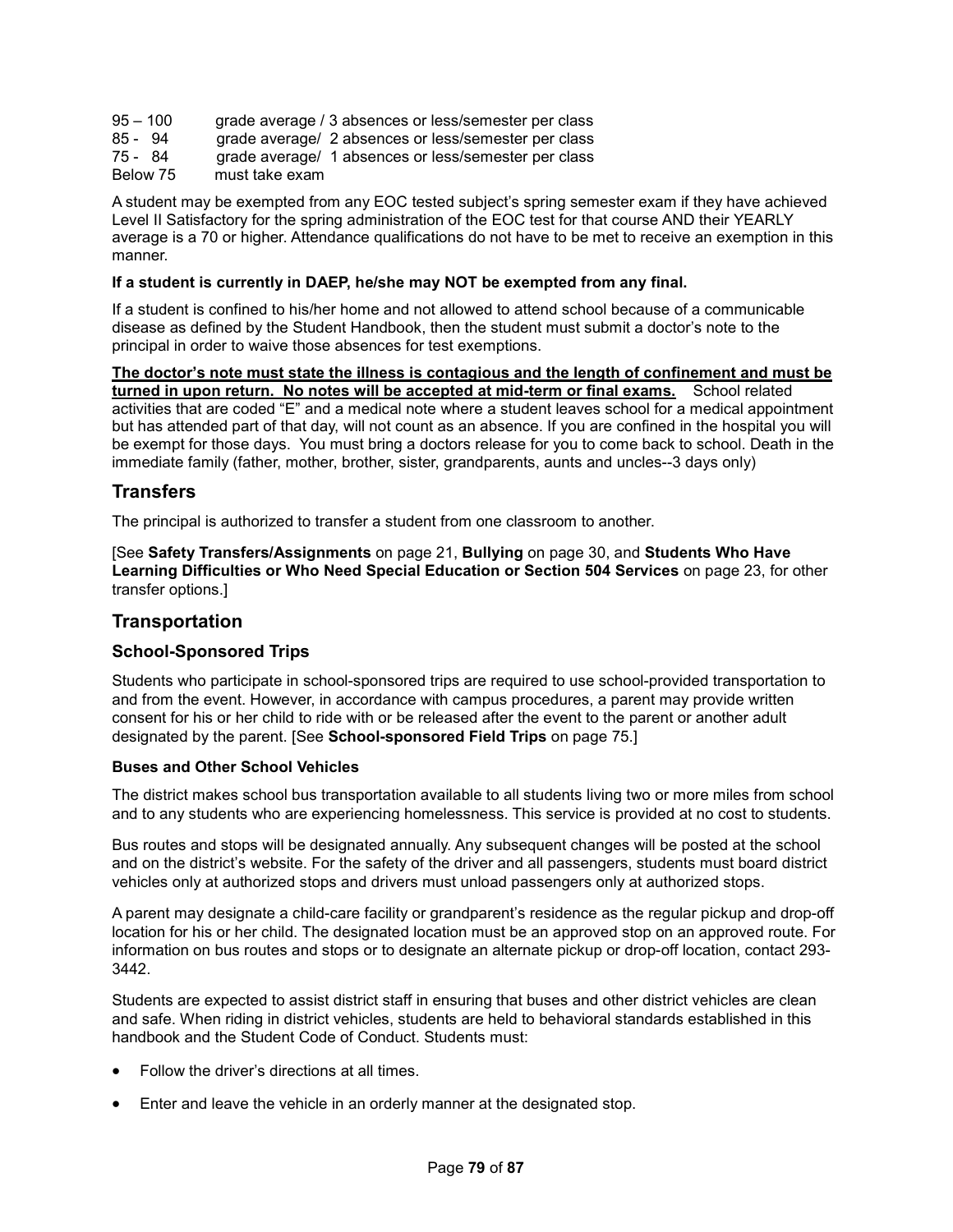- Keep feet, books, instrument cases, and other objects out of the aisle.
- Not deface the vehicle or its equipment.
- Not put head, hands, arms, or legs out of the window, hold any object out of the window, or throw objects within or out of the vehicle.
- Not possess or use any form of tobacco or e-cigarettes in any district vehicle.
- Observe all usual classroom rules.
- Be seated while the vehicle is moving.
- Fasten their seat belts, if available.
- Wait for the driver's signal upon leaving the vehicle and before crossing in front of the vehicle.
- Follow any other rules established by the operator of the vehicle.

Misconduct will be punished in accordance with the Student Code of Conduct, including loss of the privilege to ride in a district vehicle.

[See the Student Code of Conduct for provisions regarding transportation to the DAEP.]

#### **Vandalism**

Littering, defacing, or damaging school property is not tolerated. Students will be required to pay for damages they cause and will be subject to criminal proceedings as well as disciplinary consequences in accordance with the Student Code of Conduct.

#### **Video Cameras**

For safety purposes, the district uses video and audio recording equipment to monitor student behavior, including on buses and in common areas on campus. Students will not be told when the equipment is being used.

The principal will review the video and audio recordings as needed and document student misconduct. Discipline will be in accordance with the Student Code of Conduct.

In accordance with state law, a parent of a student who receives special education services, a staff member (as this term is defined by law), a principal or assistant principal, or the board may make a written request for the district to place video and audio recording equipment in certain self-contained special education classrooms. The district will provide notice before placing a video camera in a classroom or other setting in which a child receives special education services. For more information or to request the installation and operation of this equipment, speak with the principal.

[See policy EHBAF(LOCAL) for more information.]

#### **Visitors to the School**

#### **General Visitors**

Parents and others are welcome to visit district schools. For the safety of those within the school and to avoid disruption of instructional time, all visitors must first report to the main office and comply with all applicable district policies and procedures. All visitors should be prepared to show identification.

Individuals may visit classrooms during instructional time only with approval of the principal and teacher. Visitors may not interfere with instruction or disrupt the normal school environment.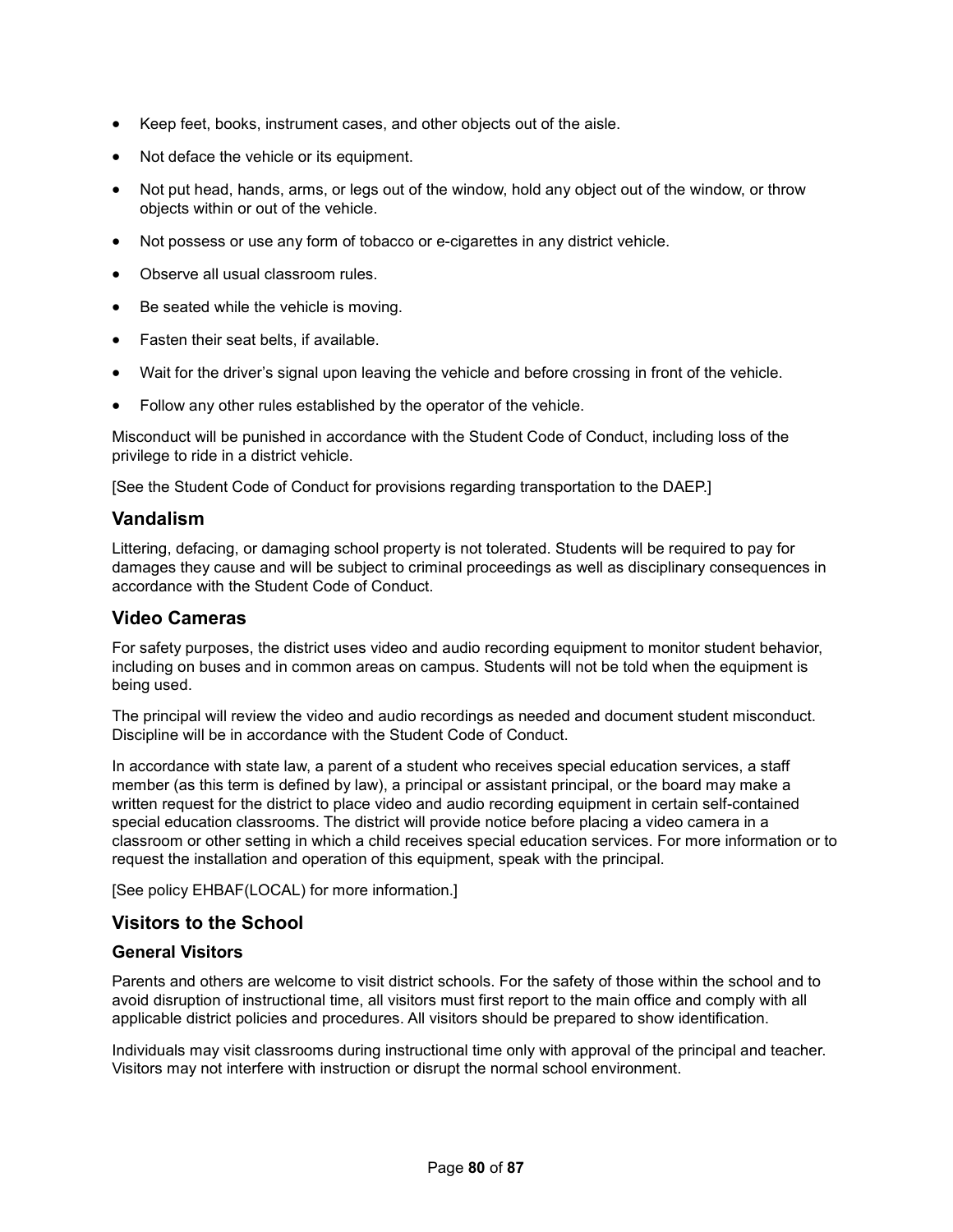All visitors are expected to demonstrate the highest standards of courtesy and conduct. Disruptive behavior will not be permitted.

#### **Unauthorized Persons**

In accordance with Education Code 37.105, a school administrator, school resource officer (SRO), or district police officer has the authority to refuse entry to or eject a person from district property if the person refuses to leave peaceably on request and:

- The person poses a substantial risk of harm to any person; or
- The person behaves in a manner that is inappropriate for a school setting and persists in the behavior after being given a verbal warning that the behavior is inappropriate and may result in refusal of entry or ejection.

Appeals regarding refusal of entry or ejection from district property may be filed in accordance with policies FNG(LOCAL) or GF(LOCAL).

[See the Student Code of Conduct.]

#### **Voter Registration**

A student who is eligible to vote in any local, state, or federal election may obtain a voter registration application at the main campus office.

#### **Withdrawing from School**

To withdraw a student under age 18 from school, the parent or guardian must submit a written request to the principal specifying the reasons for withdrawal and the final day the student will be in attendance. Withdrawal forms are available from the principal's office.

A student who is age 18 or older, who is married, or who has been declared by a court to be an emancipated minor may withdraw without parental signature.

Please provide the school at least three days' notice of withdrawal so that records and documents may be prepared.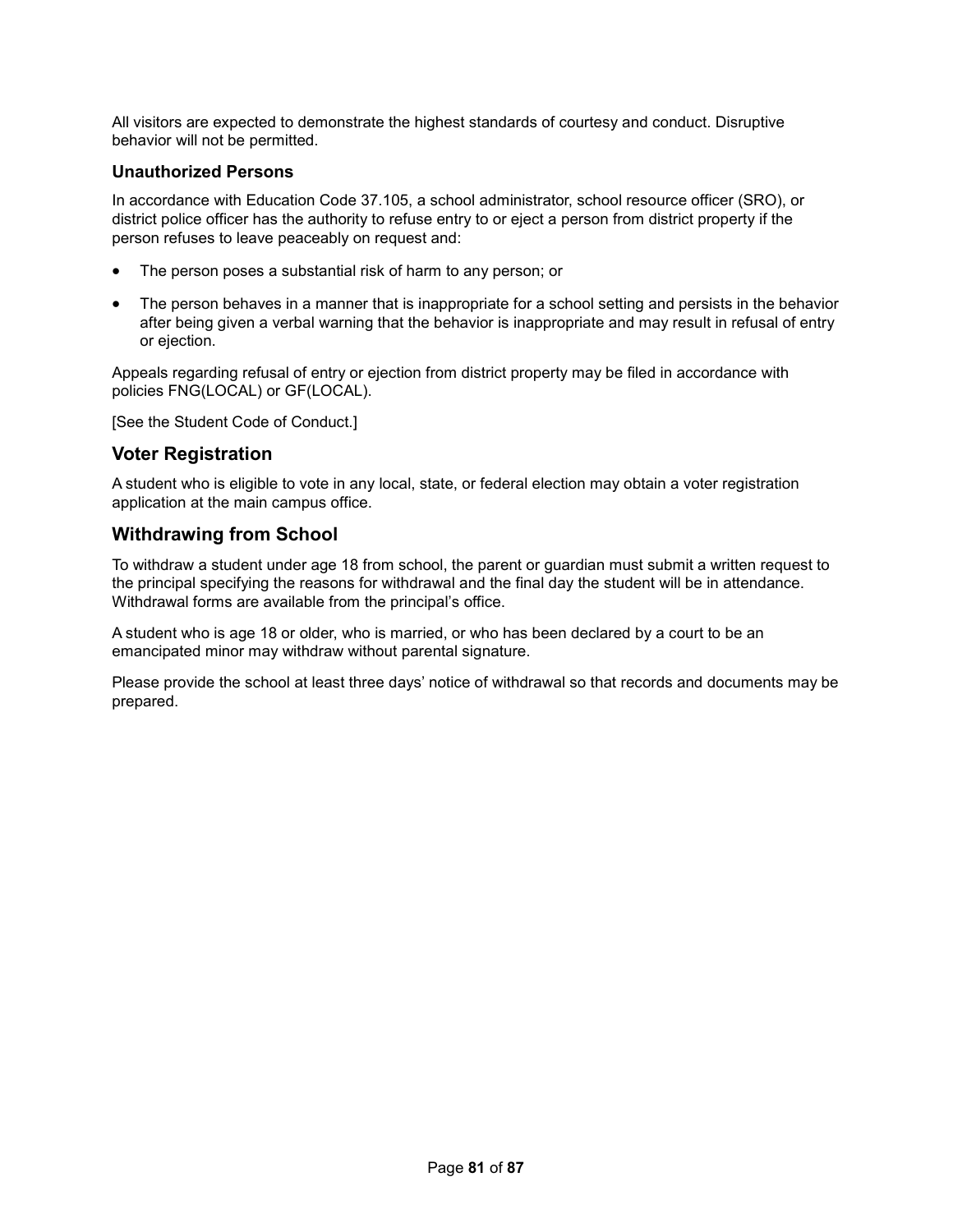# **Y.I.S.D. INTERNET Acceptable Use Policy (AUP)**

# **1. Overview:**

The Yoakum Independent School District Network (YNET) is now making Internet access available to the staff and students in the Yoakum Independent School District. We are very pleased to bring this access to Yoakum ISD and believe the Internet offers vast, diverse, and unique resources. Our goal in providing this service to Yoakum ISD is to promote educational excellence in the Yoakum schools by facilitating resource sharing, innovation, and communication.

The Internet is an electronic highway connecting thousands of computers all over the world to millions of individual subscribers who have access to electronic mail communication with one another; information and news from research institutions, colleges and libraries; public domain software, as well as discussion groups on a wide variety of topics.

With access to computers and people all over the world also comes the availability of material that may not be considered to be of educational value in the context of the school setting. On a global network, it is impossible to control all materials, and an industrious user may discover controversial information. Yoakum ISD firmly believes that the valuable information and interaction available on this worldwide network far outweighs the possibility that users may procure material that is not consistent with the educational goals of the district.

Internet access is coordinated through a complex association of government agencies, and regional and state networks. In addition, the smooth operation of the network relies upon the proper conduct of the end users who must adhere to strict guidelines. These guidelines are provided here so that you are aware of the responsibilities you are about to acquire. In general, this requires efficient, ethical, and legal utilization of the network resources. If a YNET user violates any of these provisions, his or her account will be terminated and future access could possibly be denied. The signature(s) at the end of this document is (are) legally binding and indicates the party (parties) who signed has (have) read the terms and conditions carefully and understand(s) their significance.

# **2. YNET Regulations and Guidelines:**

The Superintendent or designee will oversee the District's electronic communications system.

The District's system will be used only for administrative and educational purposes consistent with the District's mission and goals. Commercial use by individuals of the District's system is strictly prohibited.

The District will provide training to employees in proper use of the system and will provide all users with copies of acceptable use guidelines. All training in the use of the District's system will emphasize the ethical use of this resource.

# **System Access**

Access to the District's electronic communication system will be governed as follows:

a. Upon agreeing to the District's Acceptable Use Policy and approval of the

Superintendent or designee, District employees will be granted access to the District's system.

b. A teacher may apply for a class account and, in doing so, will be ultimately responsible for use of the account. Teachers with accounts will be required to maintain password confidentiality by not sharing the password with students or others.

c. Students completing required course work on the system will have first priority for use of District equipment after school hours.

d. Any system user identified as a security risk or having violated District and/or campus computer-use guidelines may be denied access to the District's system.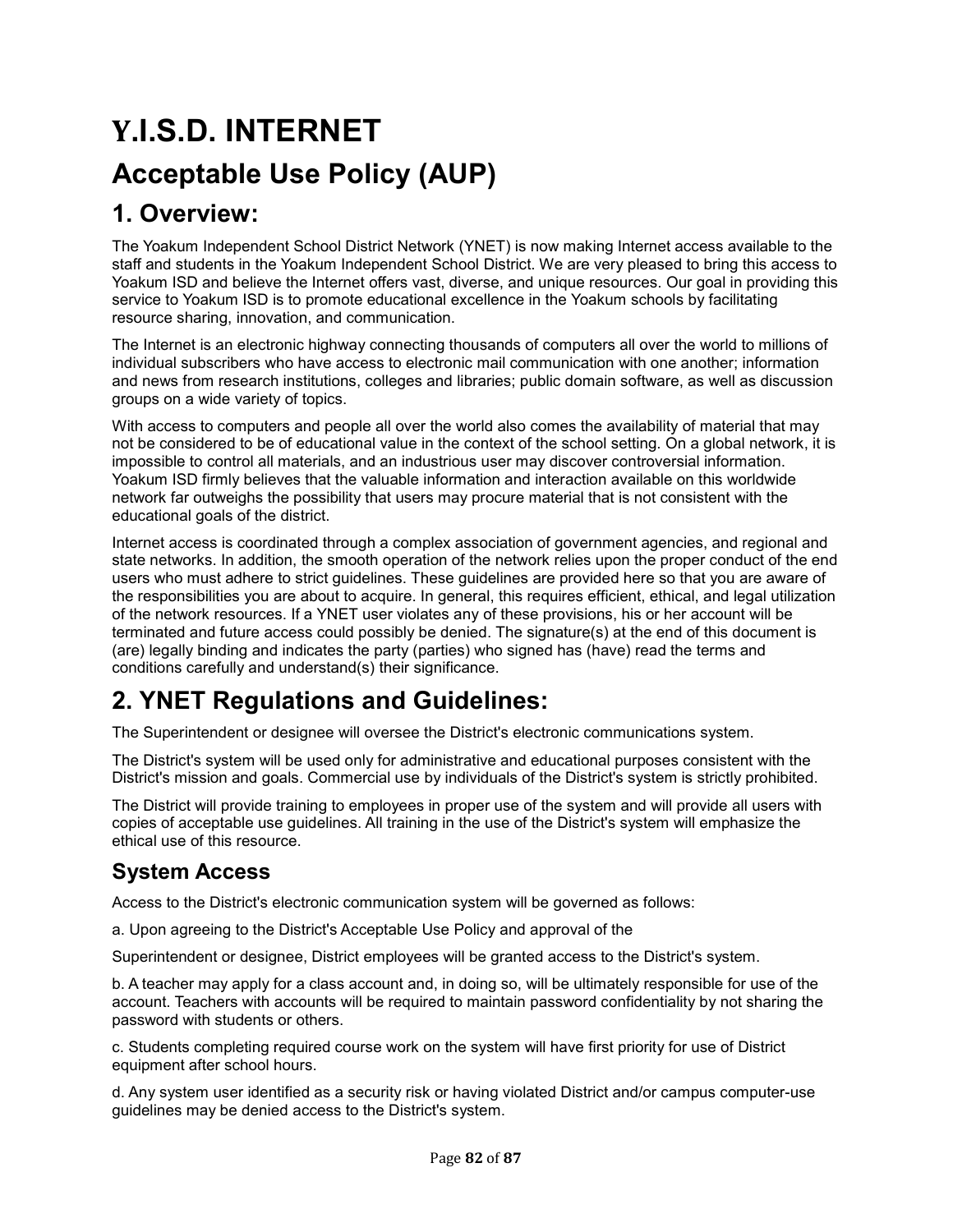# **Campus-Level Coordinator Responsibilities**

As the campus-level coordinator for the electronic communications system, the principal or designee will:

a. Be responsible for disseminating and enforcing applicable District policies and acceptable use guidelines for the District's system at the campus level.

b. Ensure that all users of the District's system complete and sign an agreement to abide by District policies and administrative regulations regarding such use. All such agreements will be maintained on file in the principal's office.

c. Ensure that employees supervising students who use the District's system provide training emphasizing the appropriate use of this resource.

# **District-Level Coordinator Responsibilities**

As the district-level coordinator for the electronic communications system, the superintendent or designee will:

a. Be authorized to monitor or examine all system activities, including electronic mail transmissions, as deemed appropriate to ensure proper use of the system.

b. Be authorized to establish a retention schedule for messages on any electronic bulletin board and to remove messages posted locally that are deemed to be inappropriate.

c. Set limits for disk utilization on the system, as needed.

d. Deny, revoke, or suspend specific user accounts, with or without cause or notice, for lack of use, violation of network regulations, or as a result of other disciplinary actions against the user.

# **Individual User Responsibilities**

The following standards will apply to all users of the District's electronic information/communications system:

#### **On-Line Conduct**

a. The individual in whose name a system account is issued will be responsible at all times for its proper use.

b. The system may not be used for illegal purposes, in support of illegal activities, or for any other activity prohibited by District policy.

c. Use for commercial, income-generating or "for profit" activities, product advertisement, or political lobbying is prohibited by users. Sending unsolicited junk mail or chain letters is prohibited.

d. System users may not use another person's system account without written permission from the District coordinator, as appropriate.

e. System users must purge electronic mail in accordance with established retention guidelines.

f. System users may redistribute copyrighted programs or data only with the written permission of the copyright holder or designee. Such permission must be specified in the document or must be obtained directly from the copyright holder or designee in accordance with applicable copyright laws, District policy, and administrative regulations.

g. System users may upload public domain programs to the system. System users may also download public domain programs for their own use or may noncommercially redistribute a public domain program. System users are responsible for determining whether a program is in the public domain.

#### **Vandalism Prohibited**

Any malicious attempt to harm or destroy District equipment or materials, data of another user of the District's system, or any of the agencies or other networks that are connected to the Internet is prohibited. Deliberate attempts to degrade or disrupt system performance may be viewed as violations of District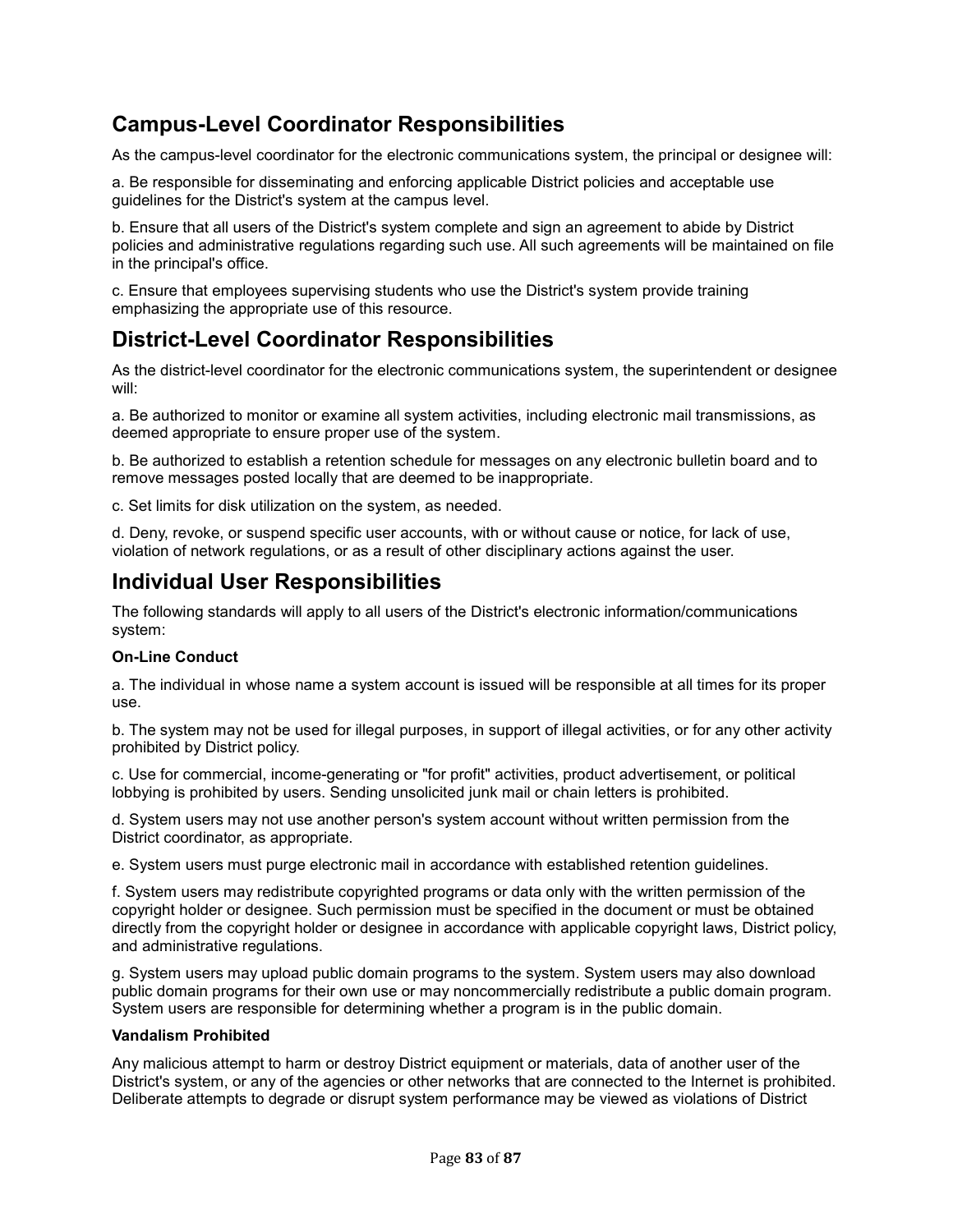policy and administrative regulations and, possibly, as criminal activity under applicable state and federal laws. This includes, but is not limited to, the uploading or creating of computer viruses. Vandalism as defined above will result in the cancellation of system use privileges and will require restitution for costs associated with system restoration, hardware, or software costs.

#### **Forgery Prohibited**

Forgery/attempted forgery of electronic mail messages is prohibited. Attempts to read, delete, copy, or modify the Electronic mail of other system users are prohibited.

#### **Information Content/Third Party Supplied**

System users and parents of students with access to the District's system should be aware that use of the system may provide access to other electronic communications systems in the global electronic network that may contain inaccurate and/or objectionable material. A student knowingly bringing prohibited materials into the school's electronic environment will be subject to disciplinary action in accordance with District policies.

#### **Network Etiquette**

System users are expected to observe the following network etiquette:

a. Be polite; messages typed in capital letters are the computer equivalent of shouting and are considered rude.

b. Use appropriate language; swearing, vulgarity, ethnic or racial slurs, and any other inflammatory language are prohibited.

c. Pretending to be someone else when sending/receiving messages is considered inappropriate.

- d. Transmitting obscene messages or pictures is prohibited.
- e. Revealing personal addresses or phone numbers of the user or others is prohibited.

f. Using the network in such a way that would disrupt the use of the network by other users is prohibited.

### **Termination/Revocation of System User Account**

The District may suspend or revoke a system user's access to the District's system upon violation of District policy and/or administrative regulations regarding acceptable use.

Termination of an employee's account or of a student's access will be effective on the date the principal or District coordinator receives notice of student withdrawal or of revocation of system privileges, or on a future date if so specified in the notice.

**Disclaimer** The District's system is provided on an "as is, as available" basis. The district does not make any warranties, whether express or implied, including, without limitation, those of merchantability and fitness for a particular purpose with respect to any services provided by the system and any information or software contained therein.

The District does not warrant that the functions or services performed by, or that information or software contained on, the system will meet user's requirements, or that the system will be uninterrupted or errorfree, or that defects will be corrected. Opinions, advice, services, and all other information expressed by system users, information providers, service providers, or other third party individuals in the system are those of the providers and not the District. The District will cooperate fully with local, state, or federal officials in any investigation concerning or relating to misuse of the District's electronic communication system.

### **Glossary**

**Accelerated instruction** is an intensive supplemental program designed to help an individual student acquire the knowledge and skills required at his or her grade level. It is required when a student does not meet the passing standard on a state-mandated assessment.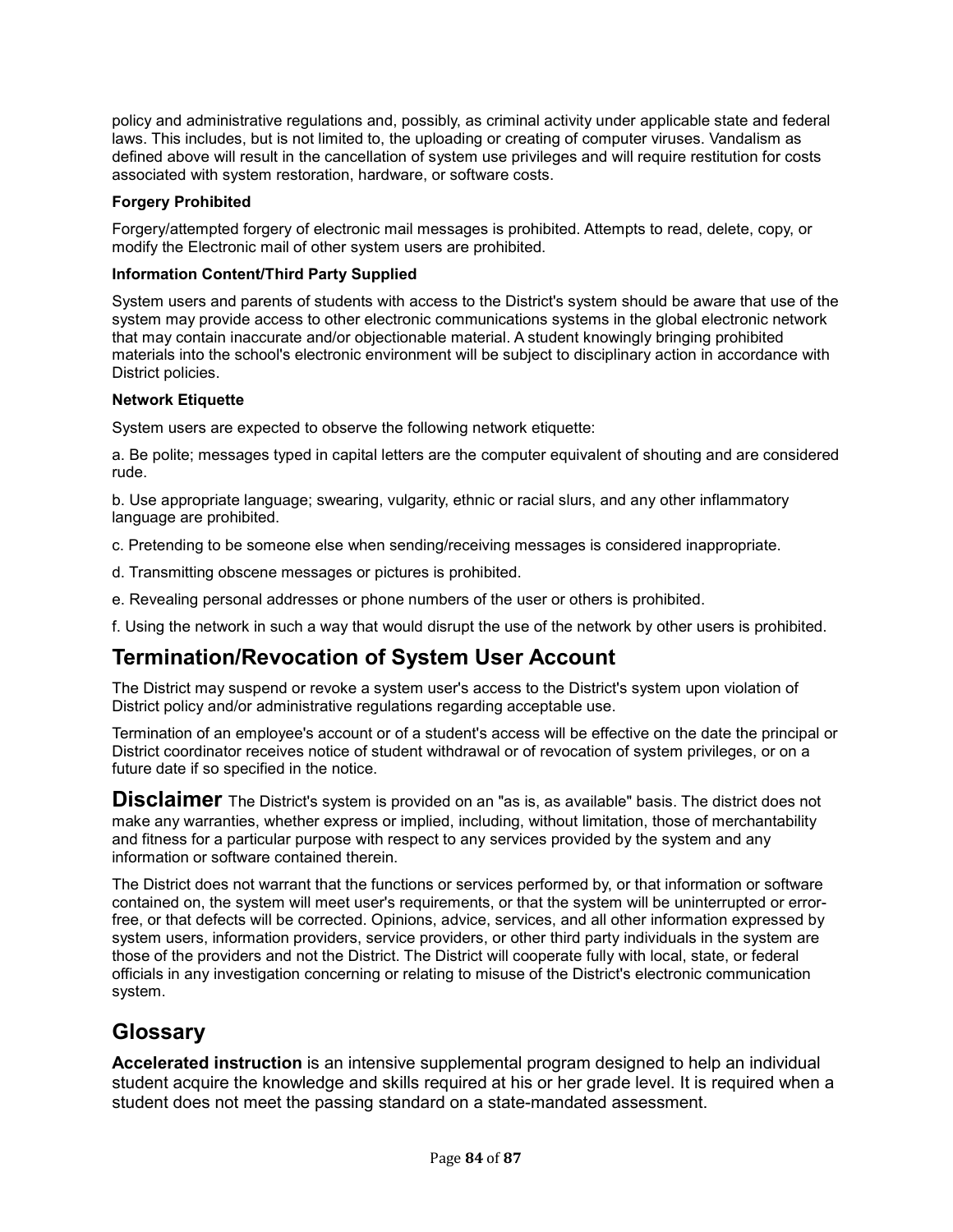**ACT**, or the American College Test, is one of the two most frequently used college or university admissions examinations. The test may be required for admission to certain colleges or universities.

**ACT-Aspire** is designed as a preparatory and readiness assessment for the ACT. This is usually taken by students in grade 10.

**ARD** stands for admission, review, and dismissal. The ARD committee convenes for each student who is identified as needing a full and individual evaluation for special education services. The eligible student and his or her parents are members of the committee.

**Attendance review committee** is responsible for reviewing a student's absences when the student's attendance drops below 90 percent, or in some cases 75 percent, of the days the class is offered. Under guidelines adopted by the board, the committee will determine whether there were extenuating circumstances for the absences and whether the student needs to complete certain conditions to master the course and regain credit or a final grade lost because of absences.

**CPS** stands for Child Protective Services.

**DAEP** stands for disciplinary alternative education program, a placement for students who have violated certain provisions of the Student Code of Conduct.

**DFPS** stands for the Texas Department of Family and Protective Services.

**DPS** stands for the Texas Department of Public Safety.

**EOC** (end-of-course) assessments are state-mandated and are part of the STAAR program. Successful performance on EOC assessments are required for graduation. These examinations will be given in English I, English II, Algebra I, Biology, and U.S. History.

**ESSA** is the federal Every Student Succeeds Act.

**FERPA** refers to the federal Family Educational Rights and Privacy Act, which grants specific privacy protections to student records. The law contains certain exceptions, such as for directory information, unless a student's parent or a student 18 years of age or older directs the school not to release directory information.

**IEP** stands for individualized education program and is the written record prepared by the ARD committee for a student with disabilities who is eligible for special education services. .

**IGC** is the individual graduation committee, formed in accordance with state law, to determine a student's eligibility to graduate when the student has failed to demonstrate satisfactory performance on no more than two of the required state assessments.

**ISS** refers to in-school suspension, a disciplinary technique for misconduct found in the Student Code of Conduct. Although different from out-of-school suspension and placement in a DAEP, ISS removes the student from the regular classroom.

**PGP** stands for personal graduation plan, which is required for high school students and for any student in middle school who fails a section on a state-mandated test or is identified by the district as not likely to earn a high school diploma before the fifth school year after he or she begins grade 9.

**PSAT** is the preparatory and readiness assessment for the SAT. It also serves as the basis for the awarding of National Merit Scholarships.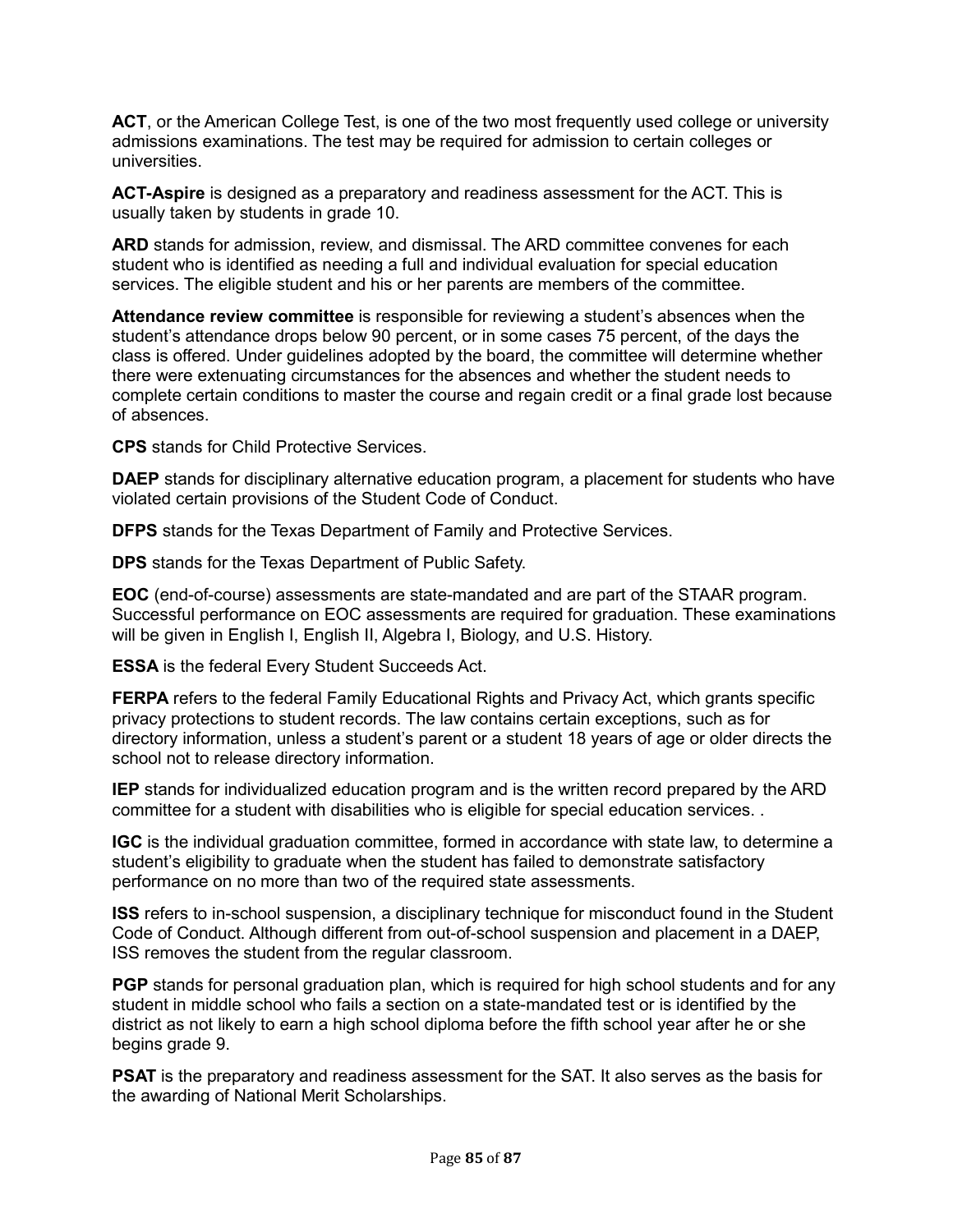**SAT** refers to the Scholastic Aptitude Test, one of the two most frequently used college or university admissions examinations. The test may be required for admissions to certain colleges or universities.

**SHAC** stands for School Health Advisory Council, a group of at least five members, a majority of whom must be parents, appointed by the school board to help ensure that local community values and health issues are reflected in the district's health education instruction, as well as assist with other student and employee wellness issues.

**Section 504** is the federal law that prohibits discrimination against a student with a disability, requiring schools to provide opportunities for equal services, programs, and participation in activities. Unless the student is determined to be eligible for special education services under the Individuals with Disabilities Education Act (IDEA), general education with appropriate instructional accommodations will be provided.

**STAAR** is the State of Texas Assessments of Academic Readiness, the state's system of standardized academic achievement assessments.

**STAAR Alternate 2** is an alternative state-mandated assessment designed for students with severe cognitive disabilities receiving special education services who meet the participation requirements, as determined by the student's ARD committee.

**STAAR Spanish** is an alternative state-mandated assessment administered to eligible students for whom a Spanish version of STAAR is the most appropriate measure of their academic progress.

**State-mandated assessments** are required of students at certain grade levels and in specified subjects. Except under limited circumstances, students must perform successfully on some state-mandated assessments to be promoted and students must pass the STAAR EOC assessments to graduate. Students have multiple opportunities to take the tests, if necessary, for promotion or graduation.

**Student Code of Conduct** is developed with the advice of the district-level committee and adopted by the board and identifies the circumstances, consistent with law, when a student may be removed from a classroom, campus, or district vehicle; sets out the conditions that authorize or require the principal or another administrator to place the student in a DAEP; and outlines conditions for out-of-school suspension and for expulsion. The Student Code of Conduct also addresses notice to the parent regarding a student's violation of one of its provisions.

**TAC** stands for the Texas Administrative Code.

**TEA** stands for the Texas Education Agency, which oversees primary and secondary public education in Texas.

**TELPAS** stands for the Texas English Language Proficiency Assessment System, which assesses the progress that English learners make in learning the English language and is administered for those who meet the participation requirements in kindergarten–grade 12.

**TSI** stands for the Texas Success Initiative, an assessment designed to measure the reading, mathematics, and writing skills that entering college-level freshmen students should have if they are to be successful in undergraduate programs in Texas public colleges and universities.

**TXVSN** stands for the Texas Virtual School Network, which provides online courses for Texas students to supplement the instructional programs of public school districts. Courses are taught